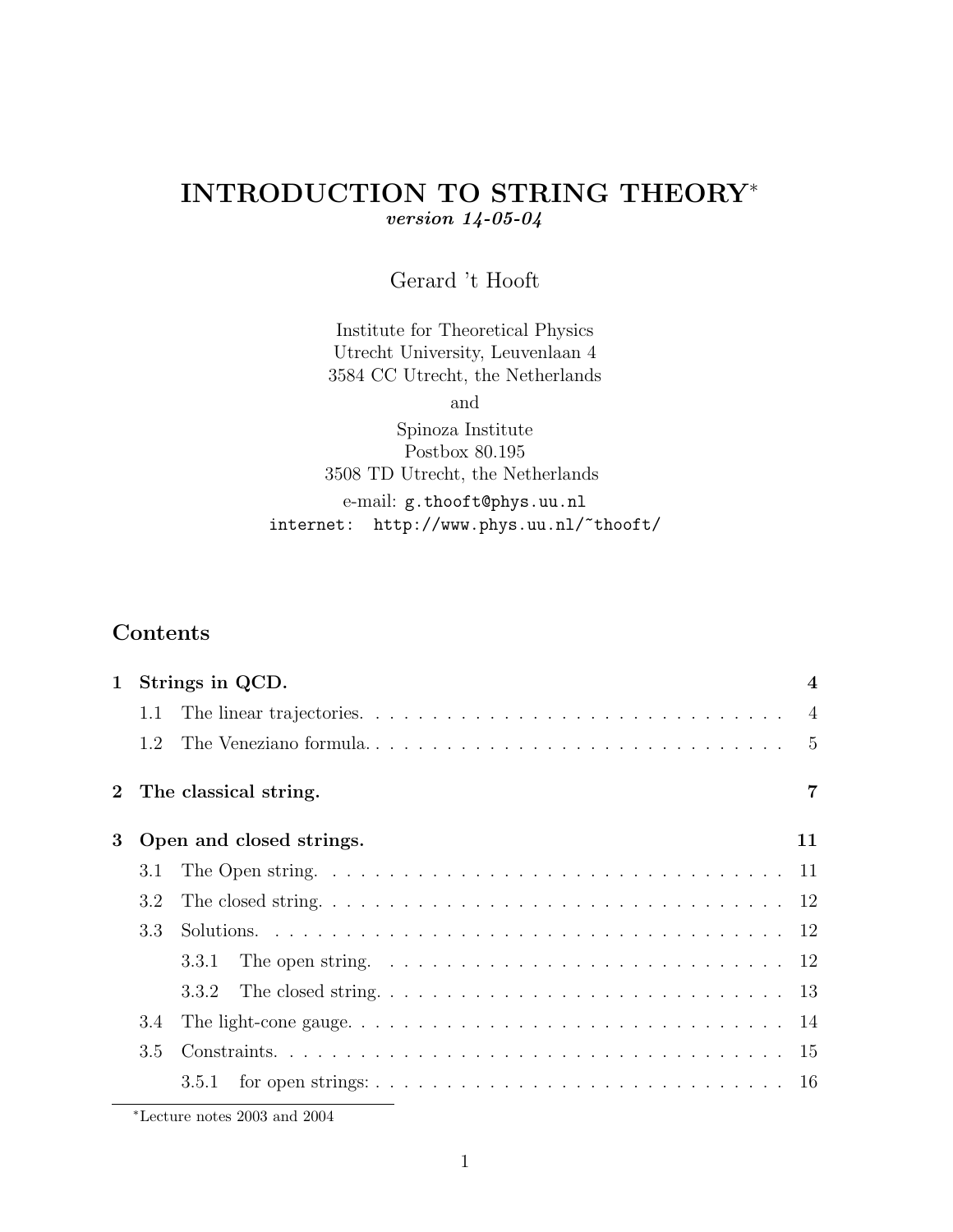|   |     | 3.5.2                                                                                                                              | 16        |
|---|-----|------------------------------------------------------------------------------------------------------------------------------------|-----------|
|   | 3.6 | Energy, momentum, angular momentum.<br>$\hfill\ldots$ $\hfill\ldots$ $\hfill\ldots$ $\hfill\ldots$ $\hfill\ldots$ $\hfill\ldots$ . | 17        |
| 4 |     | Quantization.                                                                                                                      | 18        |
|   | 4.1 | Commutation rules                                                                                                                  | 18        |
|   | 4.2 |                                                                                                                                    | 19        |
|   | 4.3 |                                                                                                                                    | <b>20</b> |
|   | 4.4 | Quantization of the closed string $\ldots \ldots \ldots \ldots \ldots \ldots \ldots \ldots$                                        | 23        |
|   | 4.5 |                                                                                                                                    | 24        |
| 5 |     | Lorentz invariance.                                                                                                                | 25        |
| 6 |     | Interactions and vertex operators.                                                                                                 | 27        |
| 7 |     | BRST quantization.                                                                                                                 | 31        |
| 8 |     | The Polyakov path integral. Interactions with closed strings.                                                                      | 34        |
|   | 8.1 | The energy-momentum tensor for the ghost fields. $\dots \dots \dots \dots \dots$                                                   | 36        |
| 9 |     | <i>T</i> -Duality.                                                                                                                 | 38        |
|   | 9.1 | Compactifying closed string theory on a circle.                                                                                    | 39        |
|   | 9.2 |                                                                                                                                    | 40        |
|   | 9.3 |                                                                                                                                    | 41        |
|   | 9.4 |                                                                                                                                    | 42        |
|   | 9.5 |                                                                                                                                    | 42        |
|   |     | 10 Complex coordinates.                                                                                                            | 43        |
|   |     | 11 Fermions in strings.                                                                                                            | 45        |
|   |     |                                                                                                                                    | 45        |
|   |     |                                                                                                                                    | 46        |
|   |     |                                                                                                                                    | 49        |
|   |     |                                                                                                                                    | 51        |
|   |     |                                                                                                                                    | 52        |
|   |     |                                                                                                                                    | 53        |
|   |     | 11.7 The super current. $\ldots \ldots \ldots \ldots \ldots \ldots \ldots \ldots \ldots \ldots \ldots$                             | 54        |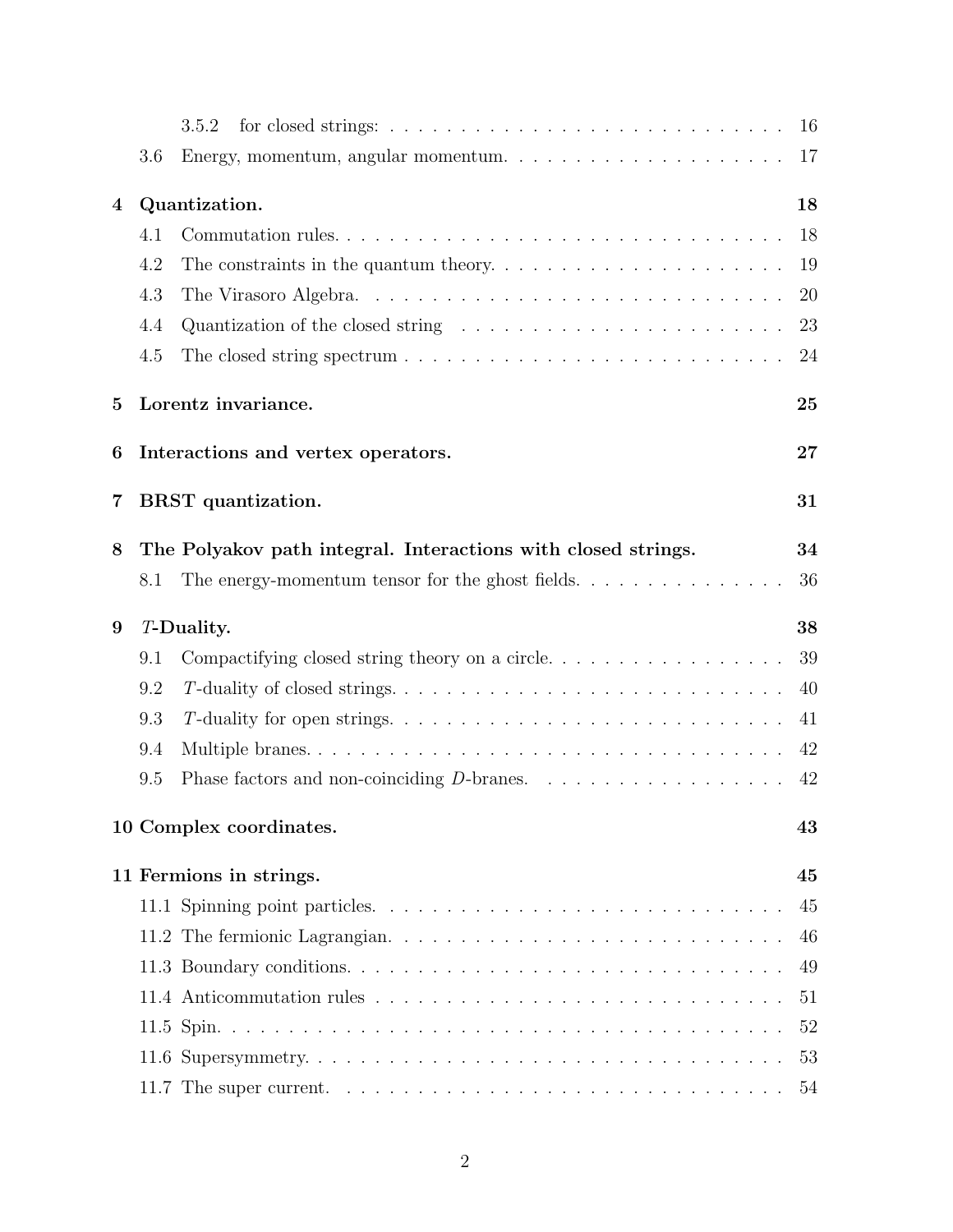|  | 11.8 The light-cone gauge for fermions $\ldots \ldots \ldots \ldots \ldots \ldots \ldots \ldots \ldots 56$ |    |
|--|------------------------------------------------------------------------------------------------------------|----|
|  | 12 The GSO Projection.                                                                                     | 58 |
|  | 12.1 The open string. $\ldots \ldots \ldots \ldots \ldots \ldots \ldots \ldots \ldots \ldots \ldots$       | 58 |
|  |                                                                                                            | 61 |
|  |                                                                                                            | 63 |
|  | 13 Zero modes                                                                                              | 65 |
|  |                                                                                                            |    |
|  |                                                                                                            | 71 |
|  |                                                                                                            | 73 |
|  | 14 Miscelaneous and Outlook.                                                                               | 75 |
|  |                                                                                                            | 75 |
|  |                                                                                                            | 76 |
|  |                                                                                                            | 76 |
|  |                                                                                                            | 77 |
|  |                                                                                                            | 77 |
|  |                                                                                                            | 77 |
|  |                                                                                                            | 78 |
|  |                                                                                                            | 78 |
|  |                                                                                                            | 79 |
|  |                                                                                                            |    |
|  |                                                                                                            |    |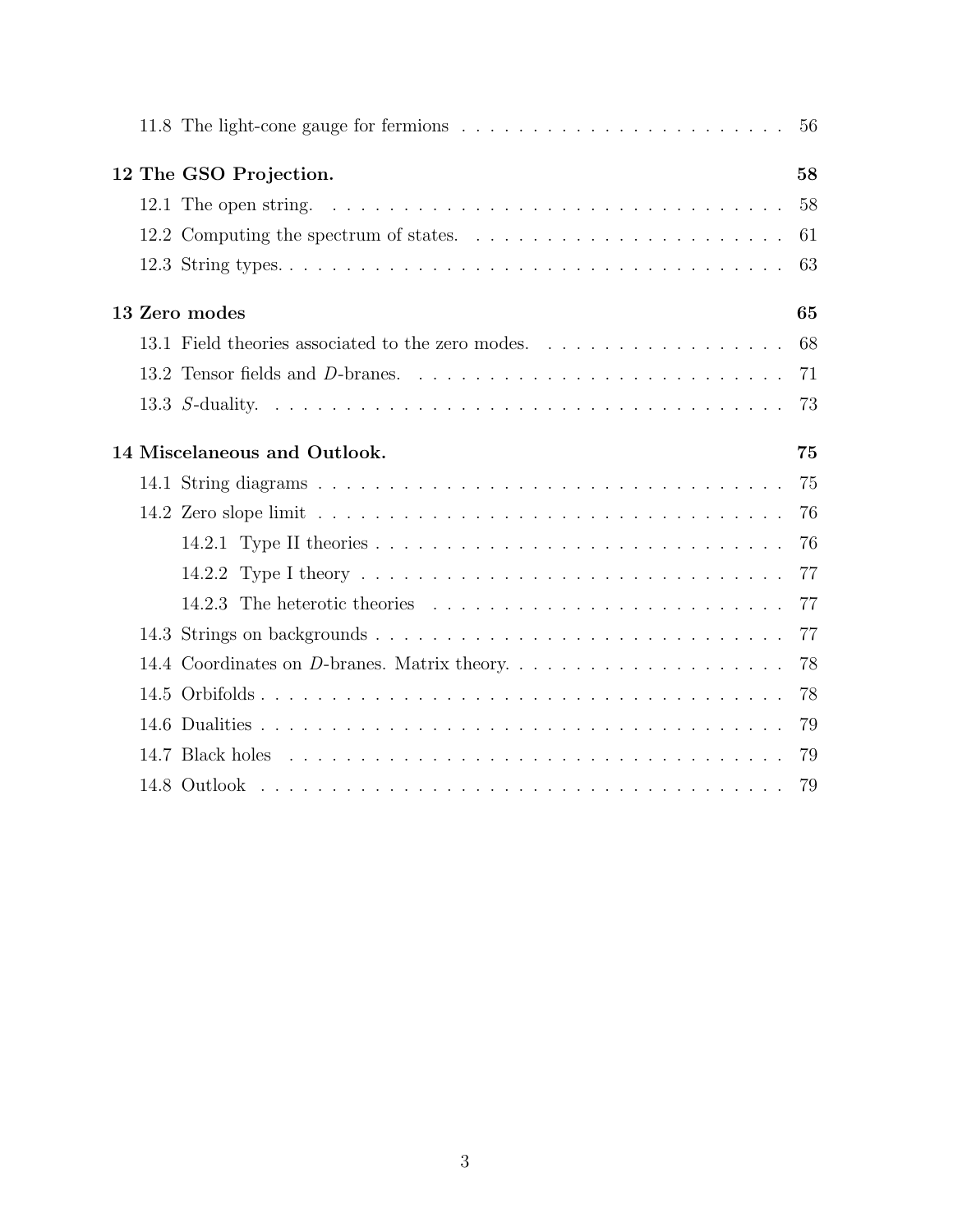## 1. Strings in QCD.

#### 1.1. The linear trajectories.

In the '50's, mesons and baryons were found to have many excited states, called resonances, and in the '60's, their scattering amplitudes were found to be related to the so-called Regge trajectories:  $J = \alpha(s)$ , where J is the angular momentum and  $s = M^2$ , the square of the energy in the center of mass frame. A resonance occurs at those s values where  $\alpha(s)$  is a nonnegative integer (mesons) or a nonnegative integer plus  $\frac{1}{2}$  (baryons). The largest J values at given s formed the so-called 'leading trajectory'. Experimentally, it was discovered that the leading trajectories were almost linear in s:

$$
\alpha(s) = \alpha(0) + \alpha' s . \tag{1.1}
$$

Furthermore, there were 'daughter trajectories':

$$
\alpha(s) = \alpha(0) - n + \alpha' s . \tag{1.2}
$$

where *n* appeared to be an integer.  $\alpha(0)$  depends on the quantum numbers such as strangeness and baryon number, but  $\alpha'$  appeared to be universal, approximately 1 GeV<sup>-2</sup>.

It took some time before the simple question was asked: suppose a meson consists of two quarks rotating around a center of mass. What force law could reproduce the simple behavior of Eq. (1.1)? Assume that the quarks move highly relativistically (which is reasonable, because most of the resonances are much heavier than the lightest, the pion). Let the distance between the quarks be  $r$ . Each has a transverse momentum  $p$ . Then, if we allow ourselves to ignore the energy of the force fields themselves (and put  $c = 1$ ),

$$
s = M^2 = (2p)^2 \tag{1.3}
$$

The angular momentum is

$$
J = 2p\frac{r}{2} = pr.
$$
 (1.4)

The centripetal force must be

$$
F = \frac{pc}{r/2} = \frac{2p}{r} \ . \tag{1.5}
$$

For the leading trajectory, at large s (so that  $\alpha(0)$  can be ignored), we find:

$$
r = \frac{2J}{\sqrt{s}} = 2\alpha' \sqrt{s}
$$
;  $F = \frac{s}{2J} = \frac{1}{2\alpha'}$ , (1.6)

or: the force is a constant, and the potential between two quarks is a linearly rising one.

But it is not quite correct to ignore the energy of the force field, and, furthermore, the above argument does not explain the daughter trajectories. A more satisfactory model of the mesons is the *vortex model*: a narrow tube of field lines connects the two quarks. This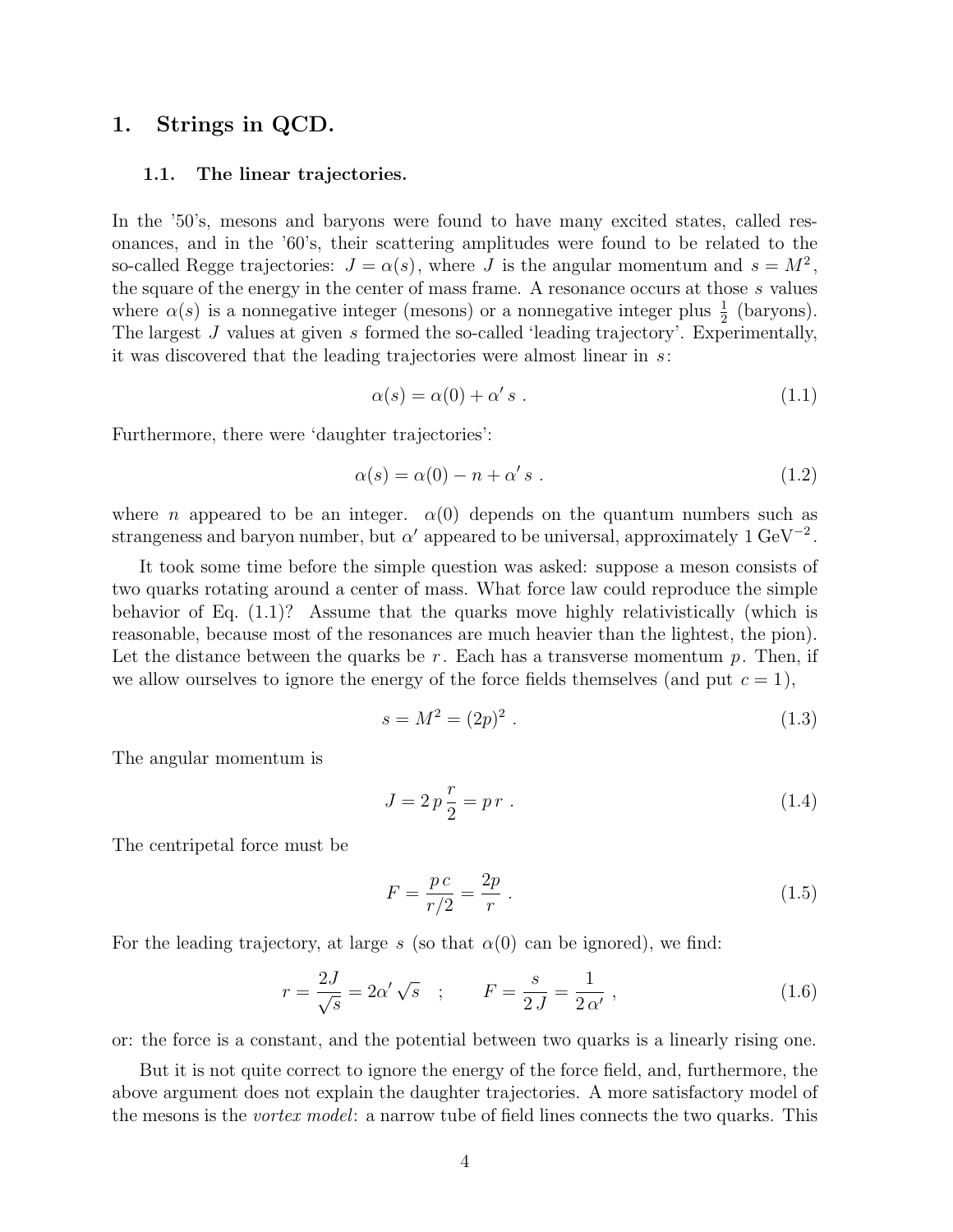linelike structure carries all the energy. It indeed generates a force that is of a universal, constant strength:  $F = dE/dr$ . Although the quarks move relativistically, we now ignore their contribution to the energy (a small, negative value for  $\alpha(0)$  will later be attributed to the quarks). A stationary vortex carries an energy  $T$  per unit of length, and we take this quantity as a constant of Nature. Assume this vortex, with the quarks at its end points, to rotate such that the end points move practically with the speed of light, c. At a point x between  $-r/2$  and  $r/2$ , the angular velocity is  $v(x) = c x/(r/2)$ . The total energy is then (putting  $c = 1$ ):

$$
E = \int_{-r/2}^{r/2} \frac{T dx}{\sqrt{1 - v^2}} = Tr \int_0^1 (1 - x^2)^{-1/2} dx = \frac{1}{2} \pi Tr , \qquad (1.7)
$$

while the angular momentum is

$$
J = \int_{-r/2}^{r/2} \frac{T v x dx}{\sqrt{1 - v^2}} = \frac{1}{2} Tr^2 \int_0^1 \frac{x^2 dx}{\sqrt{1 - x^2}} = \frac{T r^2 \pi}{8} . \tag{1.8}
$$

Thus, in this model also,

$$
\frac{J}{E^2} = \frac{1}{2\pi T} = \alpha' \quad ; \qquad \alpha(0) = 0 \,, \tag{1.9}
$$

but the force, or *string tension*, T, is a factor  $\pi$  smaller than in Eq. (1.6).

#### 1.2. The Veneziano formula.



Consider elastic scattering of two mesons, (1) and (2), forming two other mesons (3) and (4). Elastic here means that no other particles are formed in the process. The ingoing 4-momenta are  $p_{\mu}^{(1)}$  and  $p_{\mu}^{(2)}$ . The outgoing 4-momenta are  $p_{\mu}^{(3)}$  and  $p_{\mu}^{(4)}$ . The c.m. energy squared is

$$
s = -(p_{\mu}^{(1)} + p_{\mu}^{(2)})^2.
$$
\n(1.10)

An independent kinematical variable is

$$
t = -(p_{\mu}^{(1)} - p_{\mu}^{(4)})^2.
$$
\n(1.11)

Similarly, one defines

$$
u = -(p_{\mu}^{(1)} - p_{\mu}^{(3)})^2, \qquad (1.12)
$$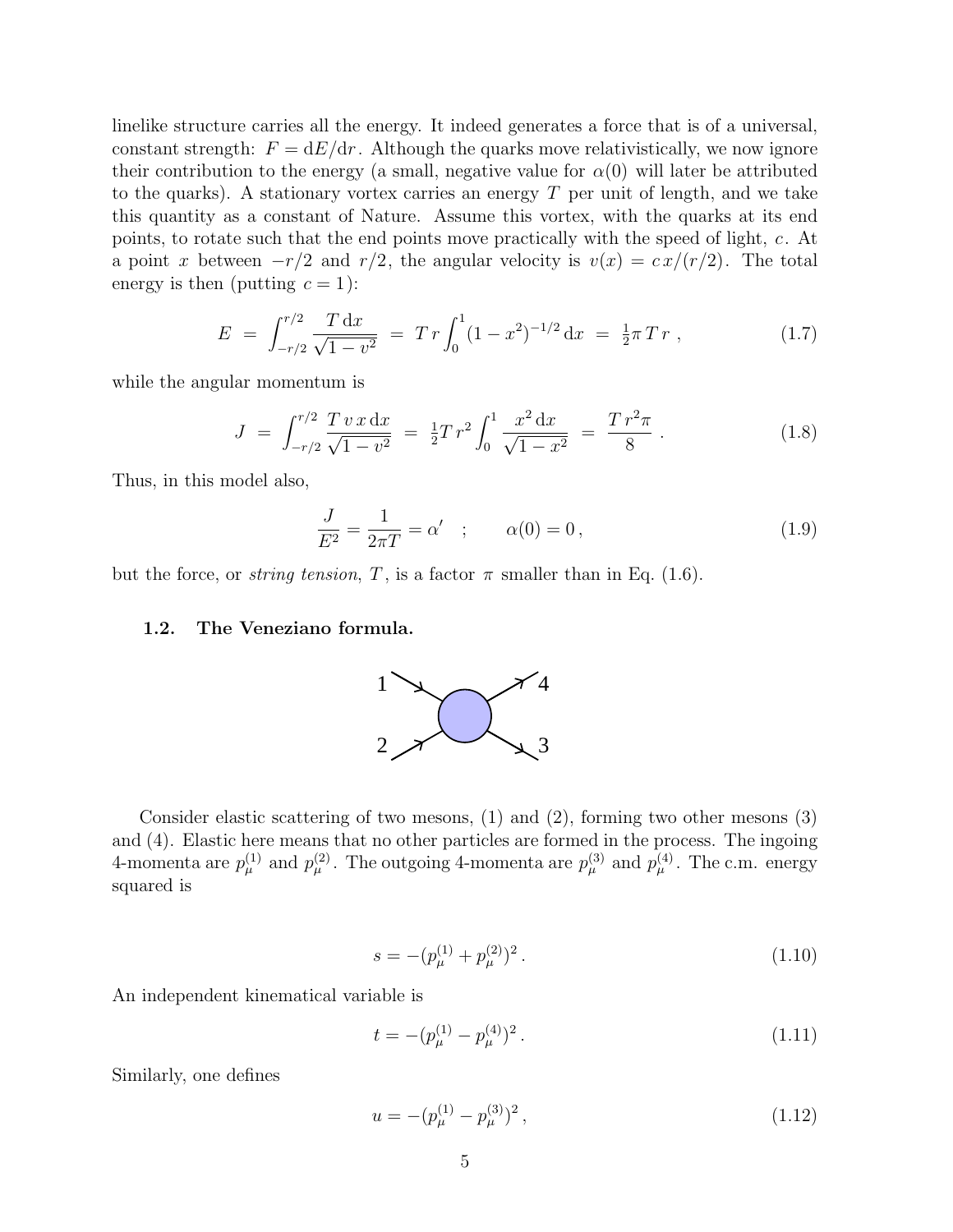but that is not independent:

$$
s + t + u = \sum_{i=1}^{4} m_{(i)}^{2} . \qquad (1.13)
$$

G. Veneziano asked the following question: What is the simplest model amplitude that shows poles where the resonances of Eqs.  $(1.1)$  and  $(1.2)$  are, either in the s-channel or in the t-channel? We do not need such poles in the  $u$ -channel since these are often forbidden by the quantum numbers, and we must avoid the occurrence of double poles.

The Gamma function,  $\Gamma(x)$ , has poles at negative integer values of x, or,  $x =$ 0,  $-1$ ,  $-2$ ,  $\cdots$ . Therefore, Veneziano tried the amplitude

$$
A(s,t) = \frac{\Gamma(-\alpha(s))\Gamma(-\alpha(t))}{\Gamma(-\alpha(s) - \alpha(t))}.
$$
\n(1.14)

Here, the denominator was planted so as to avoid double poles when both  $\alpha(s)$  and  $\alpha(t)$ are nonnegative integers. This formula is physically acceptable only if the trajectories  $\alpha(s)$  and  $\alpha(t)$  are linear, for the following reason. Consider the *residue* of one of the poles in s. Using  $\Gamma(x) \to \frac{(-1)^n}{n!}$  $\frac{1}{x+n}$  when  $x \to -n$ , we see that

$$
\alpha(s) \to n \ge 0 \quad : \qquad A(s,t) \to \frac{(-1)^n}{n!} \frac{1}{n - \alpha(s)} \frac{\Gamma(-\alpha(t))}{\Gamma(-\alpha(t) - n)} \ . \tag{1.15}
$$

Here, the  $\alpha(t)$  dependence is the polynomial

$$
\Gamma(a+n)/\Gamma(a) = (a+n-1)\cdots(a+1)a ; \qquad a = -\alpha(b)-n , \qquad (1.16)
$$

called the Pochhammer polynomial. Only if  $\alpha(t)$  is linear in t, this will be a polynomial of degree  $n$  in  $t$ . Notice that, in the c.m. frame,

$$
t = -(p_{\mu}^{(1)} - p_{\mu}^{(4)})^2 = m_{(1)}^2 + m_{(4)}^2 - 2E_{(1)}E_{(4)} + 2|p_{(1)}||p_{(4)}|\cos\theta.
$$
 (1.17)

Here,  $\theta$  is the scattering angle. In the case of a linear trajectory in t, we have a polynomial of degree n in  $\cos \theta$ . From group representation theory, we know that, therefore, the intermediate state is a superposition of states with angular momentum  $J$  maximally equal to n. We conclude that the  $n<sup>th</sup>$  resonance in the s channel consists of states whose angular momentum is maximally equal to n. So, the leading trajectory has  $J = \alpha(s)$ , and there are daughter trajectories with lower angular momentum. Notice that this would not be true if we had forgotten to put the denominator in Eq.  $(1.14)$ , or if the trajectory in t were not linear. Since the Pochhammer polynomials are not the same as the Legendre polynomials, superimposed resonances appear with  $J$  lower than  $n$ , the daughters. An important question concerns the sign of these contributions. A negative sign could indicate intermediate states with indefinite metric, which would be physically unrealistic. In the early '70s, such questions were investigated purely mathematically. Presently, we know that it is more fruitful to study the physical interpretation of Veneziano's amplitude (as well as generalizations thereof, which were soon discovered).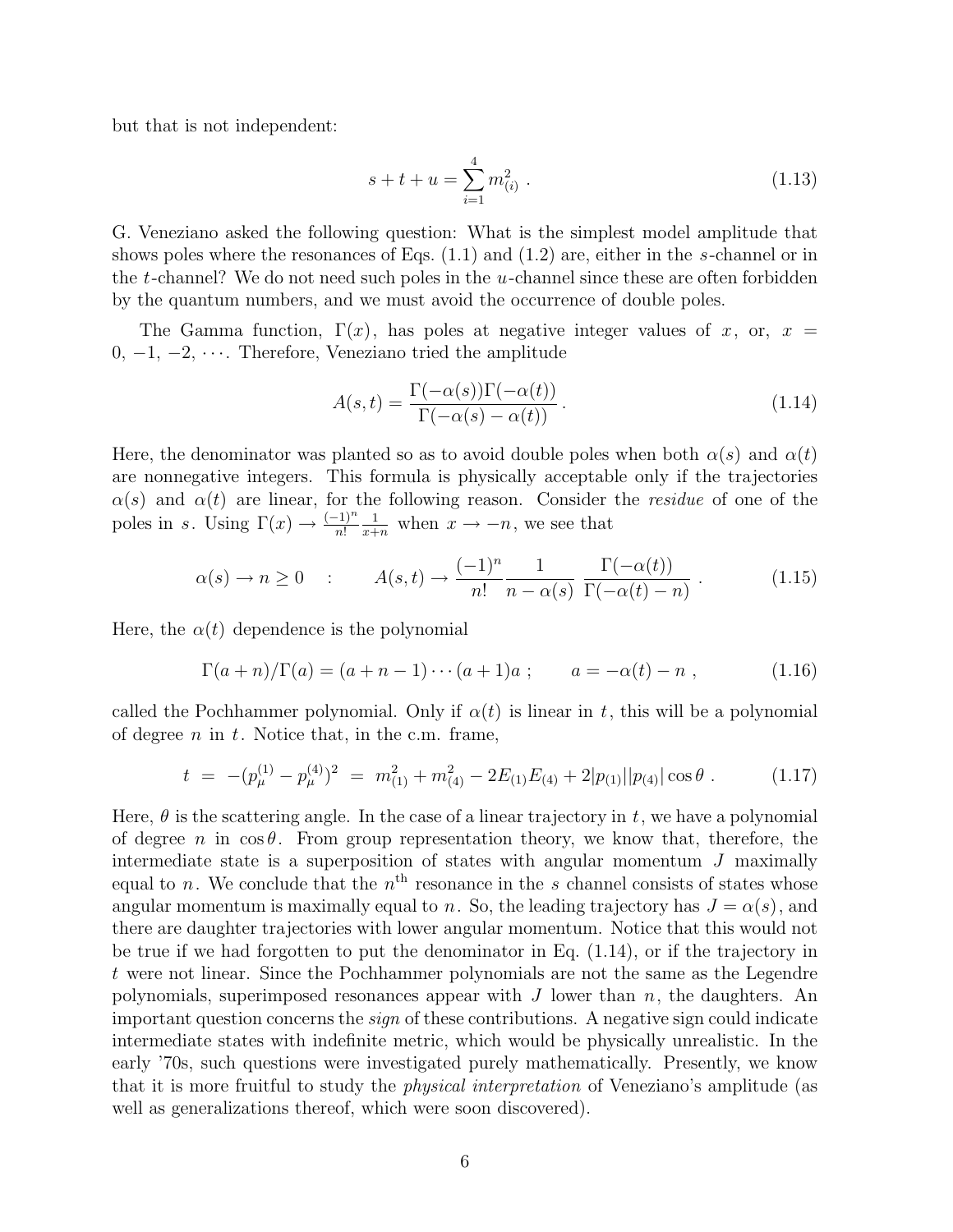The Veneziano amplitude  $A(s,t)$  of Eq. (1.14) is the beta function:

$$
A(s,t) = B(-\alpha(s), -\alpha(t)) = \int_0^1 x^{-\alpha(s)-1} (1-x)^{-\alpha(t)-1} dx.
$$
 (1.18)

The fact that the poles of this amplitude, at the leading values of the angular momentum, obey exactly the same energy-angular momentum relation as the rotating string of Eq.  $(1.9)$ , is no coincidence, as will be seen in what follows (section 6, Eq.  $(6.22)$ ).

# 2. The classical string.

Consider a kind of material that is *linelike*, being evenly distributed over a line. Let it have a tension force  $T$ . If we stretch this material, the energy we add to it is exactly T per unit of length. Assume that this is the *only* way to add energy to it. This is typical for a vortex line of a field. Then, if the material is at rest, it carries a mass that (up to a factor  $c^2$ , which we put equal to one) is also T per unit of length. In the simplest conceivable case, there is no further structure in this string. It then does not alter if we Lorentz transform it in the longitudinal direction. So, we assume that the energy contained in the string only depends on its velocity in the transverse direction. This dependence is dictated by relativity theory: if  $u^{\mu}_{\perp}$  is the 4-velocity in the transverse direction, and if both the 4-momentum density  $p^{\mu}$  and  $u^{\mu}$  transform the same way under transverse Lorentz transformations, then the energy density  $dU/d\ell$  must be just like the energy of a particle in 2+1 dimensions, or

$$
\frac{\mathrm{d}U}{\mathrm{d}\ell} = \frac{T}{\sqrt{1 - v_\perp^2/c^2}}.\tag{2.1}
$$

In a region where the transverse velocity  $v_{\perp}$  is non-relativistic, this simply reads as

$$
U = U^{\rm kin} + V \quad ; \qquad U^{\rm kin} = \int \frac{1}{2} T v_{\perp}^2 d\ell \ , \quad V = \int T d\ell \,, \tag{2.2}
$$

which is exactly the energy of a non-relativistic string with mass density  $T$  and a tension T , responsible for the potential energy. Indeed, if we have a string stretching in the z-direction, with a tiny deviation  $\tilde{x}(z)$ , where  $\tilde{x}$  is a vector in the  $(xy)$ -direction, then

$$
\frac{d\ell}{dz} = \sqrt{1 + \left(\frac{\partial \tilde{x}}{\partial z}\right)^2} \approx 1 + \frac{1}{2} \left(\frac{\partial \tilde{x}}{\partial z}\right)^2; \tag{2.3}
$$

$$
U \approx \int dz \left( T + \frac{1}{2} T \left( \frac{\partial \tilde{x}}{\partial z} \right)^2 + \frac{1}{2} T (\dot{\tilde{x}})^2 \right) . \tag{2.4}
$$

We recognize a 'field theory' for a two-component scalar field in one space-, one timedimension.

In the non-relativistic case, the Lagrangian is then

$$
L = U^{\text{kin}} - V = -\int T(1 - \frac{1}{2}v_{\perp}^2) \, d\ell = -\int T\sqrt{1 - v_{\perp}^2} \, d\ell \,. \tag{2.5}
$$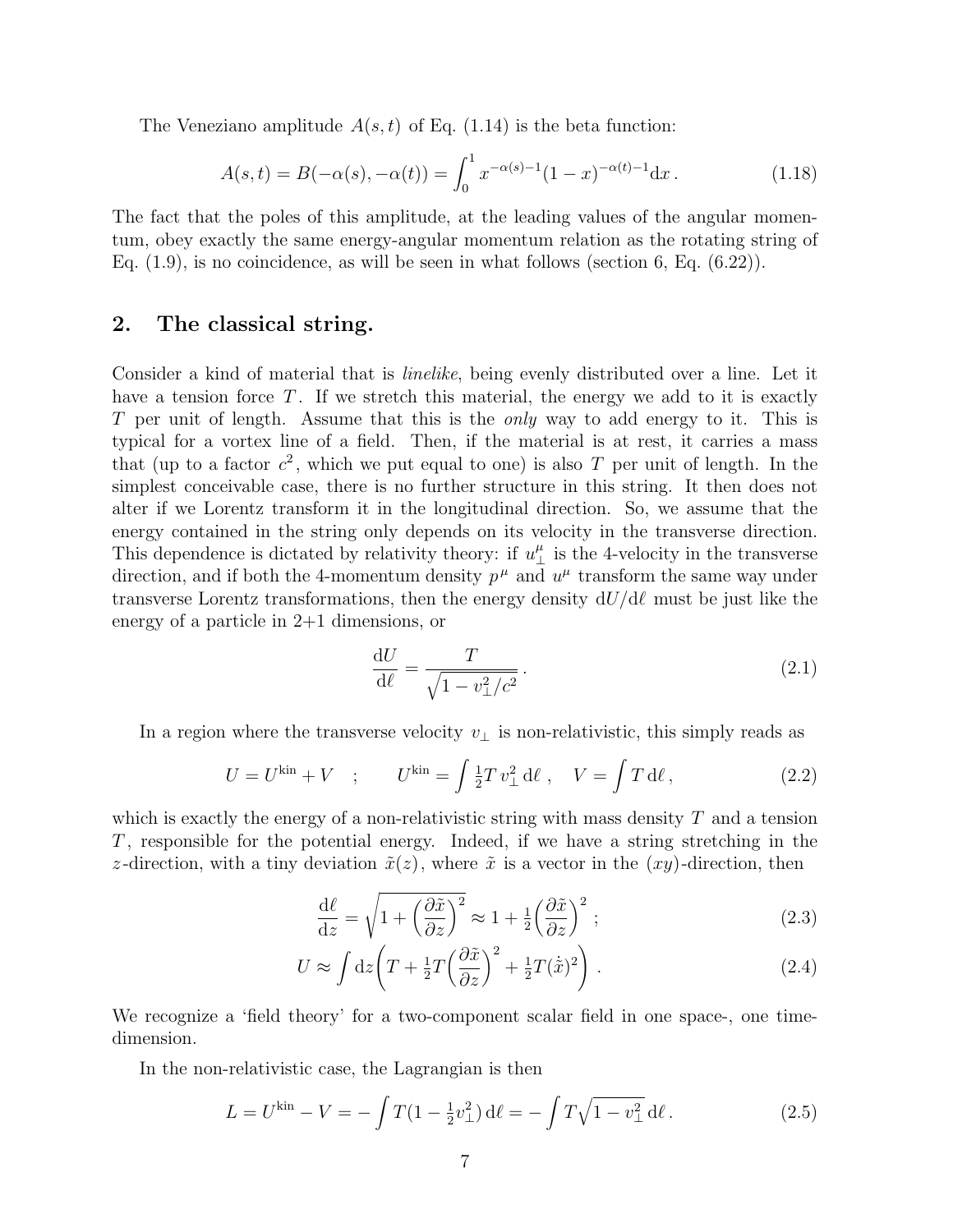Since the eigen time  $d\tau$  for a point moving in the transverse direction along with the string, is given by  $dt\sqrt{1-v_{\perp}^2}$ , we can write the action S as

$$
S = \int L dt = -\int T d\ell d\tau. \qquad (2.6)
$$

Now observe that this expression is Lorentz covariant. Therefore, if it holds for describing the motion of a piece of string in a frame where it is non-relativistic, it must describe the same motion in all lorentz frames. Therefore, this is the action of a string. The 'surface element'  $d\ell d\tau$  is the covariant measure of a piece of a 2-surface in Minkowski space.

To understand hadronic particles as excited states of strings, we have to study the dynamical properties of these strings, and then quantize the theory. At first sight, this seems to be straightforward. We have a string with mass per unit of length  $T$  and a tension force which is also T (in units where  $c = 1$ ). Think of an infinite string stretching in the z direction. The transverse excitation is described by a vector  $x^{\text{tr}}(z, t)$  in the  $xy$  direction, and the excitations move with the speed of sound, here equal to the speed of light, in the positive and negative  $z$ -direction. This is nothing but a two-component massless field theory in one space-, one time-dimension. Quantizing that should not be a problem.

Yet it is a non-linear field theory; if the string is strongly excited, it no longer stretches in the z-direction, and other tiny excitations then move in the z-direction slower. Strings could indeed reorient themselves in any direction; to handle that case, a more powerful scheme is needed. This would have been a hopeless task, if a fortunate accident would not have occurred: the classical theory is exactly soluble. But, as we shall see, the quantization of that exact solution is much more involved than just a renormalizable massless field theory.

In Minkowski space-time, a string sweeps out a 2-dimensional surface called the "world sheet". Introduce two coordinates to describe this sheet:  $\sigma$  is a coordinate along the string, and  $\tau$  a timelike coordinate. The world sheet is described by the functions  $X^{\mu}(\sigma, \tau)$ , where  $\mu$  runs from 0 to d, the number of space dimensions<sup>1</sup>. We could put  $\tau = X^0 = t$ , but we don't have to. The surface element  $d\ell d\tau$  of Eq. (2.6) will in general be the absolute value of

$$
\Sigma^{\mu\nu} = \frac{\partial X^{\mu}}{\partial \sigma} \frac{\partial X^{\nu}}{\partial \tau} - \frac{\partial X^{\nu}}{\partial \sigma} \frac{\partial X^{\mu}}{\partial \tau} , \qquad (2.7)
$$

We have

$$
\frac{1}{2}\Sigma^{\mu\nu}\Sigma^{\mu\nu} = (\partial_{\sigma}X^{\mu})^2(\partial_{\tau}X^{\nu})^2 - (\partial_{\sigma}X^{\mu}\partial_{\tau}X^{\mu})^2.
$$
 (2.8)

The surface element on the world sheet of a string is timelike. Note that we are assuming the sign convention  $(- + + +)$  for the Minkowski metric; throughout these notes, a repeated index from the middle of the Greek alphabet is read as follows:

$$
X^{\mu 2} \equiv \eta_{\mu\nu} X^{\mu} X^{\nu} = X^{1^2} + X^{2^2} + \dots + (X^{D-1})^2 - X^{0^2} ,
$$

<sup>&</sup>lt;sup>1</sup>We use D to denote the total number of spacetime dimensions:  $d = D - 1$ .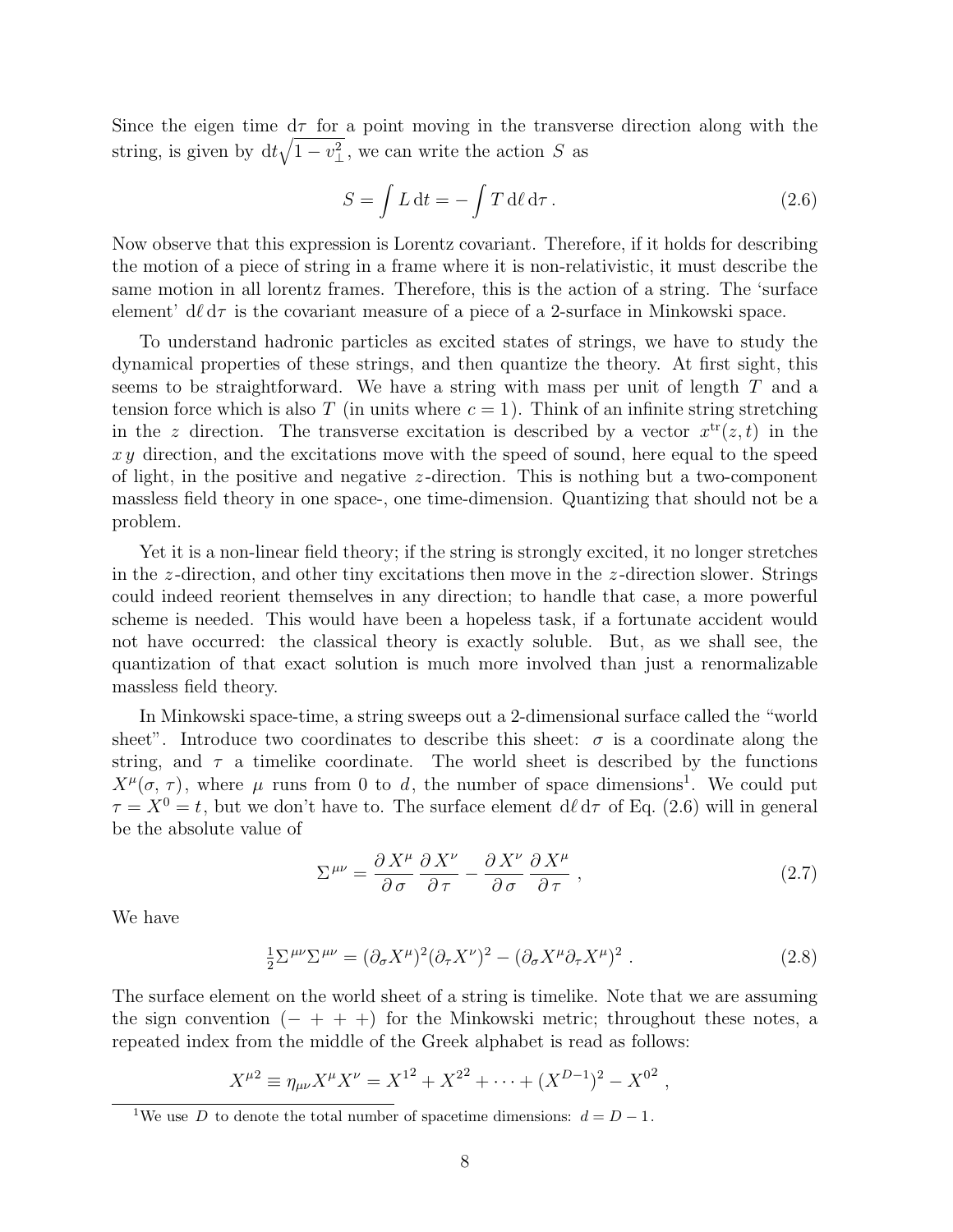where D stands for the number of space-time dimensions, usually (but not always)  $D = 4$ . We must write the Lorentz invariant timelike surface element that figures in the action as

$$
S = -T \int d\sigma \, d\tau \sqrt{(\partial_{\sigma} X^{\mu} \partial_{\tau} X^{\mu})^2 - (\partial_{\sigma} X^{\mu})^2 (\partial_{\tau} X^{\nu})^2} . \tag{2.9}
$$

This action, Eq. (2.9), is called the Nambu-Goto action. One way to proceed now is to take the coordinates  $\sigma$  and  $\tau$  to be light-cone coordinates on the string world sheet. In order to avoid confusion later, we refer to such coordinates as  $\sigma^+$  and  $\sigma^-$  instead of  $\sigma$ and  $\tau$ . These coordinates are defined in such a way that

$$
(\partial_+ X^\mu)^2 = (\partial_- X^\mu)^2 = 0.
$$
\n(2.10)

The second term inside the square root is then a double zero, which implies that it also vanishes to lowest order if we consider an infinitesimal variation of the variables  $X^{\mu}(\sigma^+,\sigma^-)$ . Thus, keeping the constraint (2.10) in mind, we can use as our action

$$
S = T \int \partial_{+} X^{\mu} \partial_{-} X^{\mu} d\sigma^{+} d\sigma^{-} . \qquad (2.11)
$$

With this action being a bilinear one, the associated Euler-Lagrange equations are linear, and easy to solve:

$$
\partial_+ \partial_- X^\mu = 0
$$
;  $X^\mu = a^\mu (\sigma^+) + b^\mu (\sigma^-)$ . (2.12)

The conditions (2.10) simply imply that the functions  $a^{\mu}(\sigma^+)$  and  $b^{\mu}(\sigma^-)$ , which would otherwise be arbitrary, now have to satisfy one constraint each:

$$
(\partial_{+}a^{\mu}(\sigma^{+}))^{2} = 0 ; \qquad (\partial_{-}b^{\mu}(\sigma^{-}))^{2} = 0 . \qquad (2.13)
$$

It is not hard to solve these equations: since  $\partial_+ a^0 =$  $\mathcal{L}$  $(\partial_{+}\vec{a})^2$ , we have

$$
a^0(\sigma^+) = \int^{\sigma^+} \sqrt{(\partial_+ \vec{a}(\sigma_1))^2} d\sigma_1 ; \qquad b^0(\sigma^-) = \int^{\sigma^-} \sqrt{(\partial_+ \vec{b}(\sigma_1))^2} d\sigma_1 , \qquad (2.14)
$$

which gives us  $a^0(\sigma^+)$  and  $b^0(\sigma^-)$ , given  $\vec{a}(\sigma^+)$  and  $\vec{b}(\sigma^-)$ . This completes the classical solution of the string equations.

Note that Eq.  $(2.11)$  can only be used if the *sign* of this quantity remains the same everywhere.

*Exercise:* Show that  $\partial_+ X^{\mu} \partial_- X^{\mu}$  can switch sign only at a point  $(\sigma_0^+, \sigma_0^-)$  where  $\partial_+ a^{\mu} (\sigma_0^+) = C \cdot \partial_- b^{\mu} (\sigma_0^-)$ . In a generic case, such points will not exist. This justifies our sign assumption.

For future use, we define the *induced metric*  $h_{\alpha\beta}(\sigma, \tau)$  as

$$
h_{\alpha\beta} = \partial_{\alpha} X^{\mu} \partial_{\beta} X^{\mu} , \qquad (2.15)
$$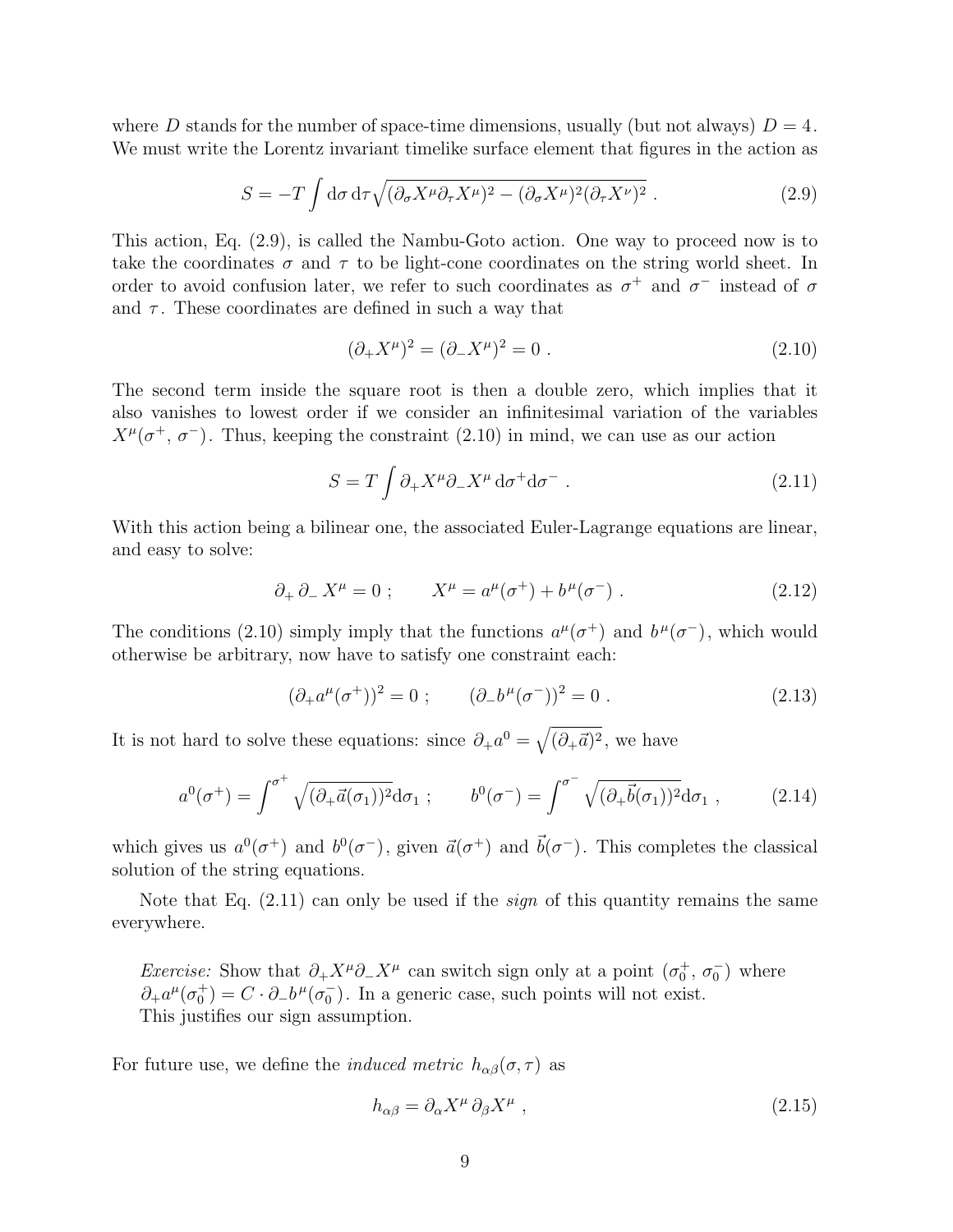where indices at the beginning of the Greek alphabet, running from 1 to 2, refer to the two world sheet coordinates, for instance:

$$
\sigma^1 = \sigma
$$
,  $\sigma^2 = \tau$ , or, as the case may be,  $\sigma^{1,2} = \sigma^{\pm}$ , (2.16)

the distances between points on the string world sheet being defined by  $ds^2 = h_{\alpha\beta} d\sigma^{\alpha} d\sigma^{\beta}$ . The Nambu-Goto action is then

$$
S = -T \int d^2 \sigma \sqrt{h} \quad ; \qquad h = -\det_{\alpha \beta}(h_{\alpha \beta}) \quad , \qquad d^2 \sigma = d \sigma d \tau \ . \tag{2.17}
$$

We can actually treat  $h_{\alpha\beta}$  as an independent variable when we replace the action (2.9) by the so-called Polyakov action:

$$
S = -\frac{T}{2} \int d^2 \sigma \sqrt{h} \, h^{\alpha \beta} \partial_\alpha X^\mu \partial_\beta X^\mu \,, \tag{2.18}
$$

where, of course,  $h^{\alpha\beta}$  stands for the inverse of  $h_{\alpha\beta}$ . Varying this action with respect to  $h^{\alpha\beta}$  gives

$$
h^{\alpha\beta} \to h^{\alpha\beta} + \delta h^{\alpha\beta} \; ; \quad \delta S = T \int d^2 \sigma \; \delta h^{\alpha\beta} \sqrt{h} \left( \partial_\alpha X^\mu \partial_\beta X^\mu - \frac{1}{2} h_{\alpha\beta} h^{\gamma\delta} \partial_\gamma X^\mu \partial_\delta X^\mu \right) .
$$
 (2.19)

Requiring  $\delta S$  in Eq. (2.19) to vanish for all  $\delta h^{\alpha\beta}(\sigma, \tau)$  does not give Eq. (2.15), but instead

$$
h_{\alpha\beta} = C(\sigma, \tau) \partial_{\alpha} X^{\mu} \partial_{\beta} X^{\mu} . \tag{2.20}
$$

Notice, however, that the conformal factor  $C(\sigma, \tau)$  cancels out in Eq. (2.18), so that varying it with respect to  $X^{\mu}(\sigma, \tau)$  still gives the correct string equations. C is not fixed by the Euler-Lagrange equations at all.

So-far, all our equations were invariant under coordinate redefinitions for  $\sigma$  and  $\tau$ . In any two-dimensional surface with a metric  $h_{\alpha\beta}$ , one can rearrange the coordinates such that

$$
h_{12} = h_{21} = 0 \; ; \quad h_{11} = -h_{22} \quad , \qquad \text{or:} \qquad h_{\alpha\beta} = \eta_{\alpha\beta} e^{\phi} \; , \tag{2.21}
$$

where  $\eta_{\alpha\beta}$  is the flat Minkowski metric diag(-1, 1) on the surface, and  $e^{\phi}$  some conformal factor. Since this factor cancels out in Eq. (2.18), the action in this gauge is the bilinear expression

$$
S = -\frac{1}{2}T \int d^2\sigma \, (\partial_\alpha X^\mu)^2 \; . \tag{2.22}
$$

Notice that in the light-cone coordinates  $\sigma^{\pm} = \frac{1}{\sqrt{2}}$  $\overline{z}(\tau \pm \sigma)$ , where the flat metric  $\eta_{\alpha\beta}$  takes the form

$$
\eta_{\alpha\beta} = -\begin{pmatrix} 0 & 1 \\ 1 & 0 \end{pmatrix} , \qquad (2.23)
$$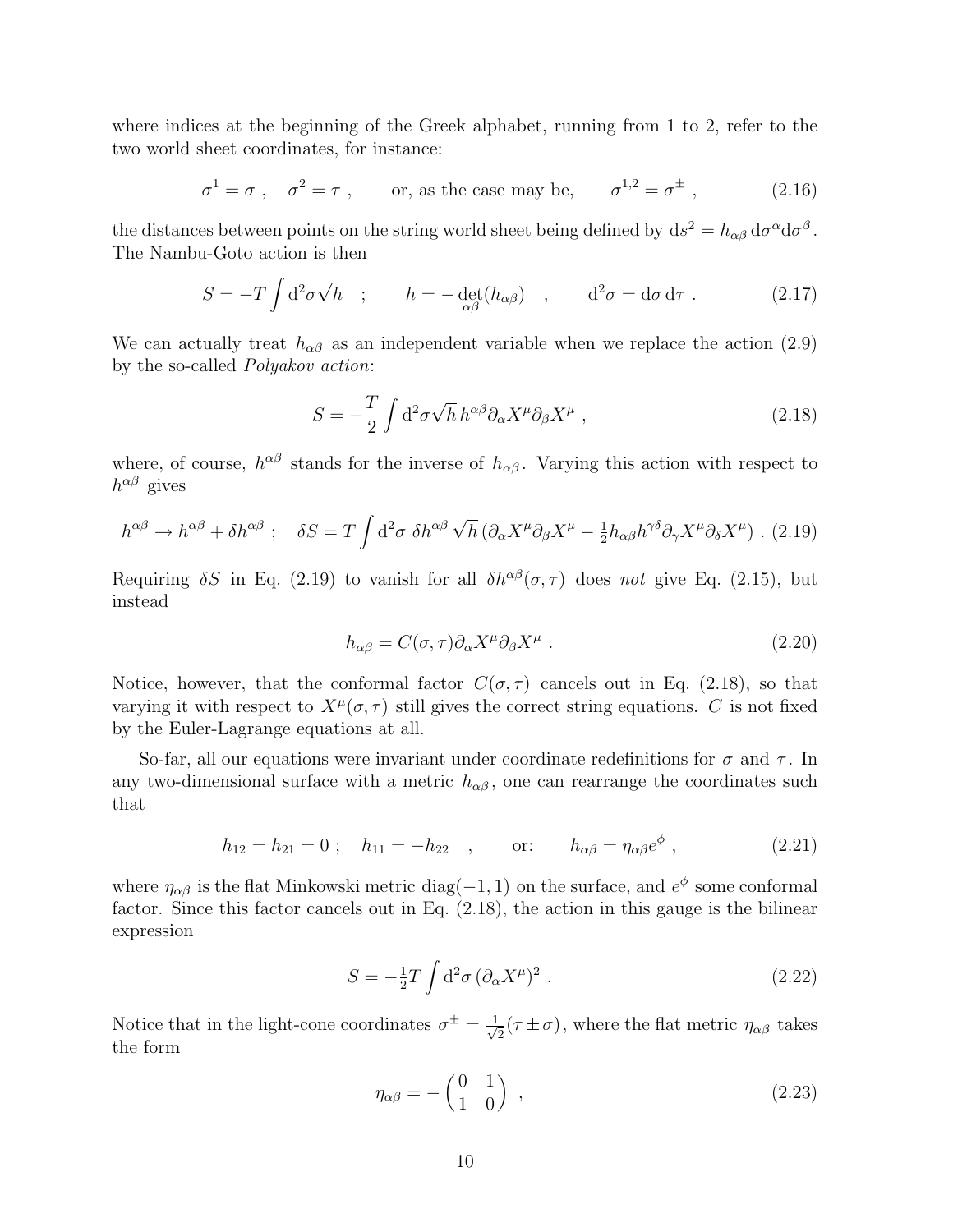this action takes the form of Eq. (2.11). Now we still have to impose the constraints (2.10). How do we explain these here? Well, it is important to note that the gauge condition (2.21) does not fix the coordinates completely: we still have invariance under the group of conformal transformations. They replace  $h_{\alpha\beta}$  by a different world sheet metric of the same form (2.21). We must insist that these transformations leave the action (2.18) stationary as well. Checking the Euler-Lagrange equations  $\delta S/\delta h_{\alpha\beta} = 0$ , we find the remaining constraints. Keeping the notation of Green, Schwarz and Witten, we define the world-sheet energy-momentum tensor  $T_{\alpha\beta}$  as

$$
T_{\alpha\beta} = -\frac{2\pi}{\sqrt{h}} \frac{\delta S}{\delta h^{\alpha\beta}} \tag{2.24}
$$

In units where  $T = \frac{1}{\pi}$  $\frac{1}{\pi}$ , we have

$$
T_{\alpha\beta} = \partial_{\alpha} X^{\mu} \partial_{\beta} X^{\mu} - \frac{1}{2} h_{\alpha\beta} (\partial X)^2 . \qquad (2.25)
$$

In light-cone coordinates, where  $h_{\alpha\beta}$  is proportional to Eq. (2.23), we have

$$
T_{++} = (\partial_+ X^\mu)^2 \quad , \qquad T_{--} = (\partial_- X^\mu)^2 \quad , \qquad T_{+-} = T_{-+} = 0 \; . \tag{2.26}
$$

Demanding these to vanish is now seen as the constraint on our solutions that stems from the field equations we had before requiring conformal invariance. They should be seen as a boundary condition.

The solutions to the Euler-Lagrange equations generated by the Polyakov action (2.18) is again  $(2.12)$ , including the constraints  $(2.13)$ .

# 3. Open and closed strings.

What has now been established is the local, classical equations of motion for a string. What are the boundary conditions?

#### 3.1. The Open string.

To describe the open string we use a spacelike coordinate  $\sigma$  that runs from 0 to  $\pi$ , and a timelike coordinate  $\tau$ . If we impose the conformal gauge condition, Eq. (2.21), we might end up with a coordinate  $\sigma$  that runs from some value  $\sigma_0(\tau)$  to another,  $\sigma_1(\tau)$ . Now, however, consider the light-cone coordinates  $\sigma^{\pm} = \frac{1}{\sqrt{2}}$  $\frac{1}{2}(\sigma \pm \tau)$ . A transformation of the form

$$
\sigma^+ \to f^+(\sigma^+) \tag{3.1}
$$

leaves the metric  $h_{\alpha\beta}$  of the same form (2.21) with  $\eta_{\alpha\beta}$  of the form (2.23). It is not difficult to convince oneself that this transformation, together with such a transformation for  $\sigma^-$ , can be exploited to enforce the condition  $\sigma_0(\tau) = 0$  and  $\sigma_1(\tau) = \pi$ .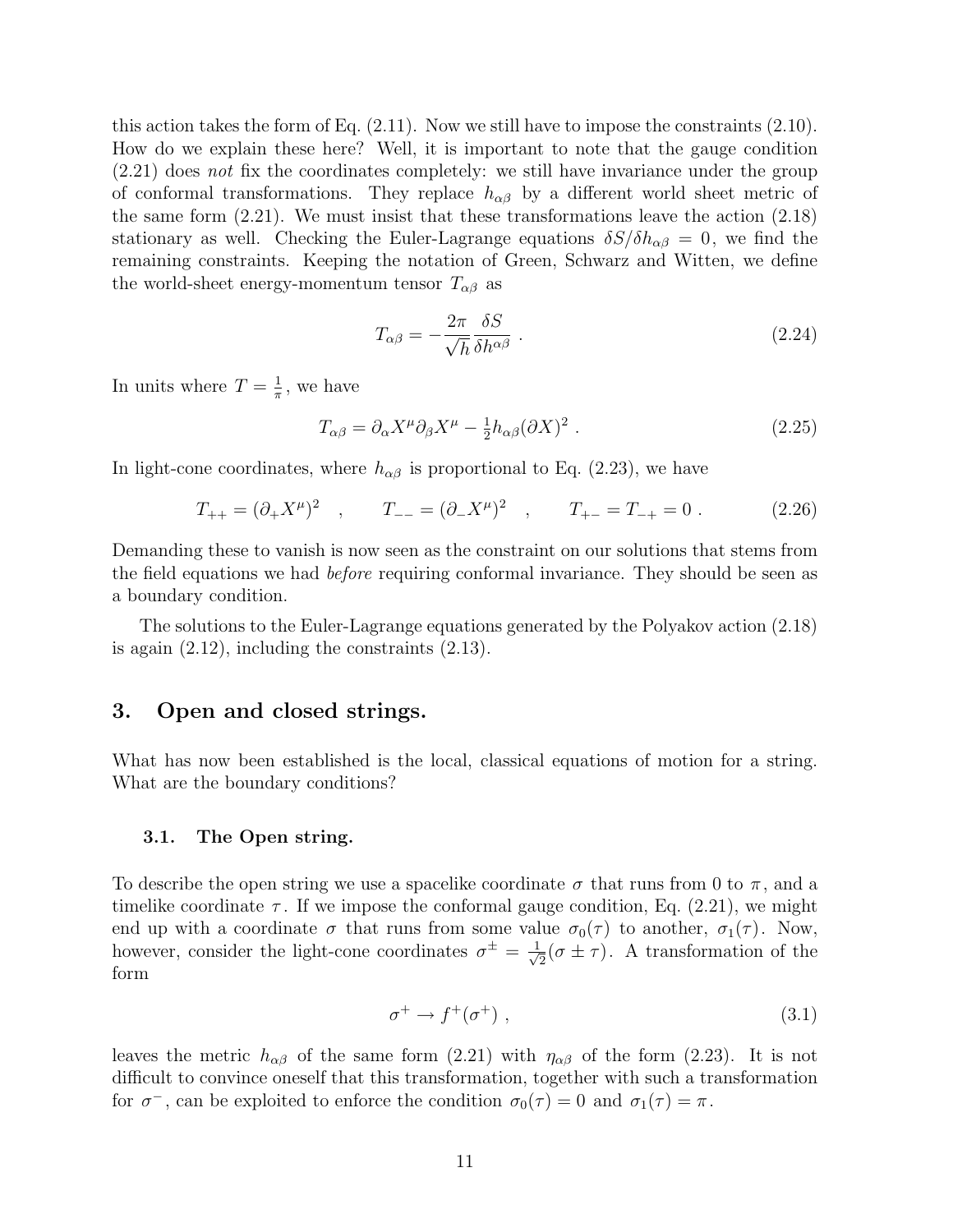In principle we now have two possibilities: either we consider the functions  $X^{\mu}(\sigma, \tau)$  at the edges to be fixed (*Dirichlet* boundary condition), so that also the variation  $\delta X^{\mu}(\sigma, \tau)$ is constrained to be zero there, or we leave these functions to be free (*Neumann* boundary condition). An end point obeying the Dirichlet boundary condition cannot move. It could be tied onto an infinitely heavy quark, for instance. An end point obeying the Neumann boundary condition can move freely, like a light quark. For the time being, this is the more relevant case.

Take the action (2.22), and take an arbitrary infinitesimal variation  $\delta X^{\mu}(\sigma, \tau)$ . The variation of the action is

$$
\delta S = T \int d\tau \int_0^{\pi} d\sigma \left( -\partial_{\sigma} X^{\mu} \partial_{\sigma} \delta X^{\mu} + \partial_{\tau} X^{\mu} \partial_{\tau} \delta X^{\mu} \right).
$$
 (3.2)

By partial integration, this is

$$
\delta S = T \int d\tau \int_0^{\pi} d\sigma \, \delta X^{\mu} (\partial_{\sigma}^2 - \partial_{\tau}^2) X^{\mu} + T \int d\tau \Big( \delta X^{\mu} (0, \tau) \partial_{\sigma} X^{\mu} (0, \tau) - \delta X^{\mu} (\pi, \tau) \partial_{\sigma} X^{\mu} (\pi, \tau) \Big) .
$$
 (3.3)

Since this has to vanish for all choices of  $\delta X^{\mu}(\sigma, \tau)$ , we read off the equation of motion for  $X^{\mu}(\sigma, \tau)$  from the first term, whereas the second term tells us that  $\partial_{\sigma}X^{\mu}$  vanishes on the edges  $\sigma = 0$  and  $\sigma = \pi$ . This can be seen to imply that no *momentum* can flow in or out at the edges, so that there is no force acting on them: the edges are free end points.

#### 3.2. The closed string.

In the case of a closed string, we choose as our boundary condition:

$$
X^{\mu}(\sigma,\,\tau) = X^{\mu}(\sigma + \pi,\,\tau) \tag{3.4}
$$

Again, we must use transformations of the form (3.1) to guarantee that this condition is kept after fixing the conformal gauge. The period  $\pi$  is in accordance with the usual convention in string theory.

Exercise: Assuming the string world sheet to be timelike, check that we can impose the boundary condition (3.4) on any closed string, while keeping the coordinate condition (2.21), or, by using coordinate transformations exclusively of the form

$$
\sigma^+ \to \tilde{\sigma}^+(\sigma^+) \quad , \qquad \sigma^- \to \tilde{\sigma}^-(\sigma^-) \ . \tag{3.5}
$$

#### 3.3. Solutions.

#### 3.3.1. The open string.

For the open string, we write the solution (2.12) the following way:

$$
X^{\mu}(\sigma,\tau) = X_L^{\mu}(\sigma+\tau) + X_R^{\mu}(\tau-\sigma) \tag{3.6}
$$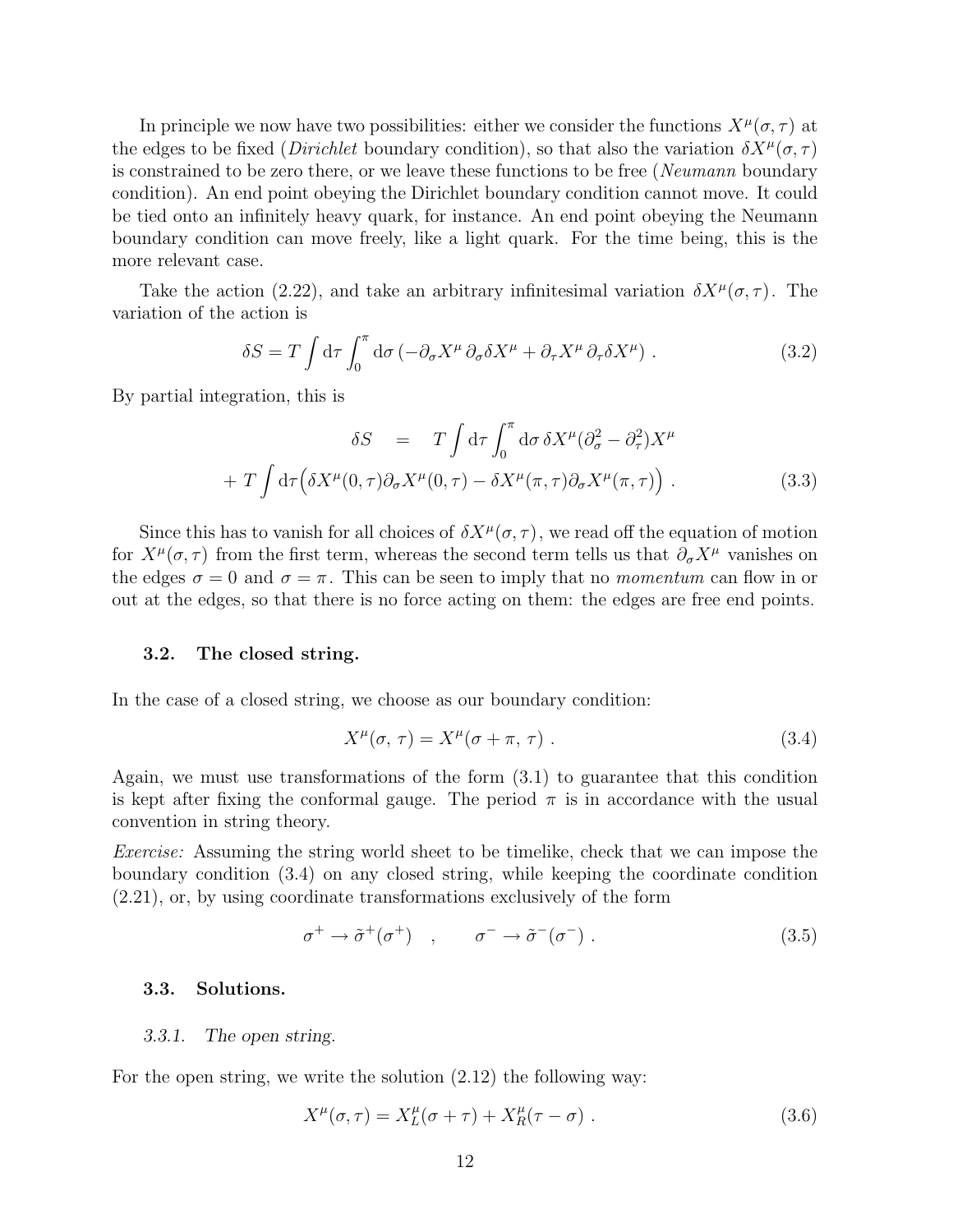In Sect. 3.1, we saw that at the boundaries  $\sigma = 0$  and  $\sigma = \pi$  the boundary condition is  $\partial_{\sigma}X^{\mu}=0$ . Therefore, we have

$$
\partial_{\tau} X_L^{\mu}(\tau) - \partial_{\tau} X_R^{\mu}(\tau) = 0 ; \qquad (3.7)
$$

$$
\partial_{\tau} X_L^{\mu}(\tau + \pi) - \partial_{\tau} X_R^{\mu}(\tau - \pi) = 0.
$$
\n(3.8)

The first of these implies that  $X_L^{\mu}$  $L^{\mu}$  and  $X_R^{\mu}$  must be equal up to a constant, but no generality is lost if we put that constant equal to zero:

$$
X_R^{\mu}(\tau) = X_L^{\mu}(\tau) \tag{3.9}
$$

Similarly, the second equation relates  $X_L^{\mu}$  $L(t + \pi)$  to  $X_R^{\mu}(\tau - \pi)$ . Here, we cannot remove the constant anymore:

$$
X_L^{\mu}(\tau + \pi) = X_L^{\mu}(\tau - \pi) + \pi u^{\mu}
$$
\n(3.10)

where  $u^{\mu}$  is just a constant 4-vector. This implies that, apart from a linear term,  $X_L^{\mu}$  $_L^\mu(\tau)$ must be periodic:

$$
X_L^{\mu}(\tau) = \frac{1}{2}X_0^{\mu} + \frac{1}{2}\tau u^{\mu} + \sum_n a_n^{\mu} e^{-in\tau} , \qquad (3.11)
$$

and so we write the complete solution as

$$
X^{\mu}(\sigma,\tau) = X_0^{\mu} + \tau u^{\mu} + \sum_{n \neq 0} a_n^{\mu} e^{-in\tau} 2 \cos(n\sigma) . \qquad (3.12)
$$

In Green, Schwarz and Witten, the coordinates

$$
\sigma^{\pm} = \tau \pm \sigma \tag{3.13}
$$

are used, and the conversion factor

$$
\ell = \sqrt{2\alpha'} = 1/\sqrt{\pi T} \tag{3.14}
$$

They also write the coefficients slightly differently. Let us adopt their notation:

$$
X_R^{\mu}(\tau) = X_L^{\mu}(\tau) = \frac{1}{2}x^{\mu} + \frac{1}{2}\ell^2 p^{\mu}\tau + \frac{i}{2}\ell \sum_{n \neq 0} \frac{1}{n} \alpha_n^{\mu} e^{-in\tau} ; \qquad (3.15)
$$

$$
X^{\mu}(\sigma,\tau) = x^{\mu} + \ell^2 p^{\mu} \tau + i\ell \sum_{n \neq 0} \frac{1}{n} \alpha_n^{\mu} e^{-in\tau} \cos n\sigma.
$$
 (3.16)

#### 3.3.2. The closed string.

The closed string boundary condition (3.4) is read as

$$
X^{\mu}(\sigma,\tau) = X^{\mu}(\sigma+\pi,\tau) =
$$
  

$$
X^{\mu}_L(\sigma+\tau) + X^{\mu}_R(\tau-\sigma) = X^{\mu}_L(\sigma+\pi+\tau) + X^{\mu}_R(\tau-\sigma-\pi) .
$$
 (3.17)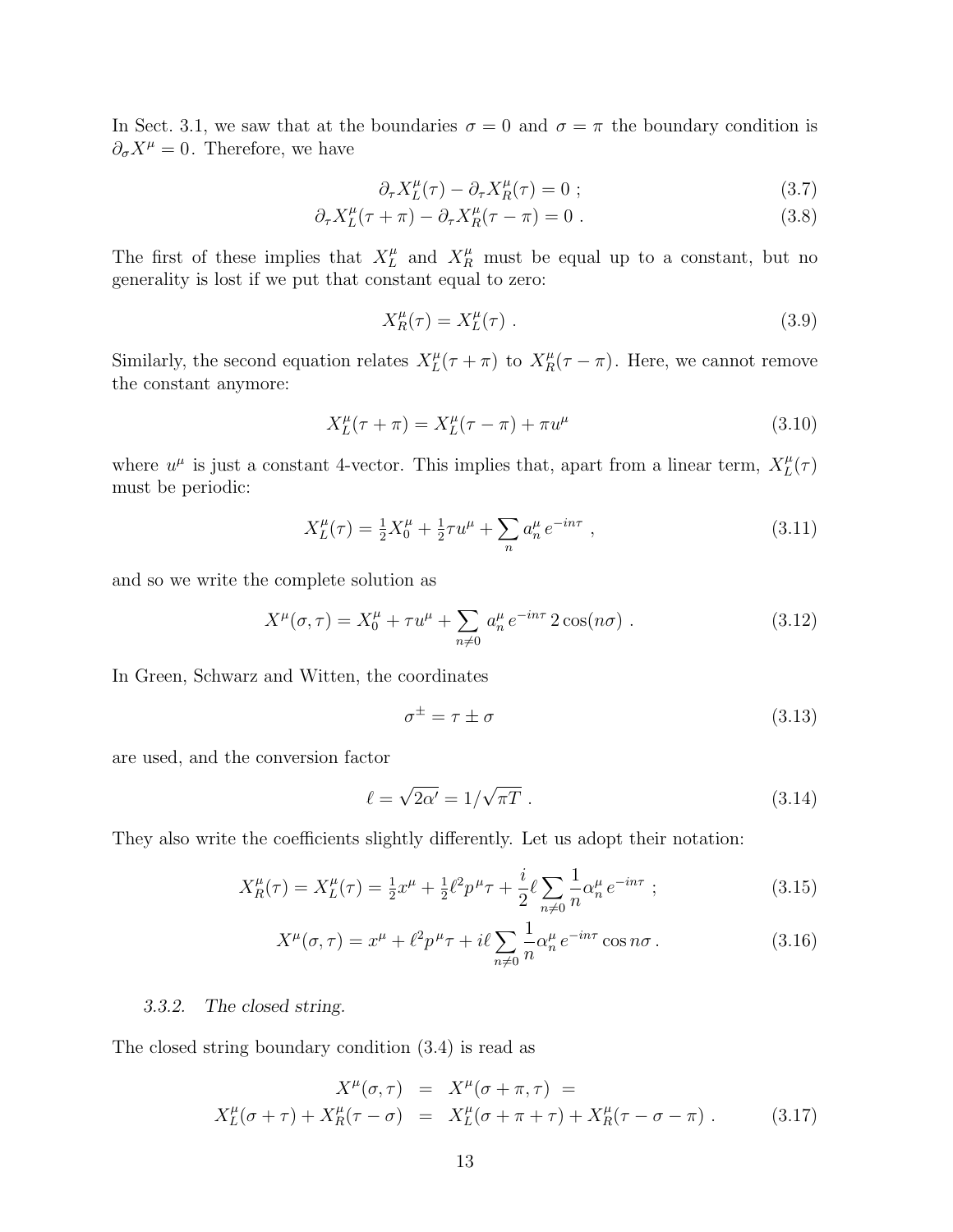We deduce from this that the function

$$
X_R^{\mu}(\tau) - X_R^{\mu}(\tau - \pi) = X_L^{\mu}(\tau + \pi + 2\sigma) - X_L^{\mu}(\tau + 2\sigma) = C u^{\mu}
$$
 (3.18)

must be independent of  $\sigma$  and  $\tau$ . Choosing the coefficient  $C = \frac{1}{2}$  $\frac{1}{2}\pi$ , we find that, apart from a linear term,  $X_R^{\mu}(\tau)$  and  $X_L^{\mu}$  $L(t)$  are periodic, so that they can be written as

$$
X_R^{\mu}(\tau) = \frac{1}{2}u^{\mu}\tau + \sum_n a_n^{\mu} e^{-2in\tau} ;
$$
  
\n
$$
X_L^{\mu}(\tau) = \frac{1}{2}u^{\mu}\tau + \sum_n b_n^{\mu} e^{-2in\tau} .
$$
\n(3.19)

So we have

$$
X^{\mu}(\sigma,\tau) = X_0^{\mu} + u^{\mu}\tau + \sum_{n \neq 0} e^{-2in\tau} (a_n^{\mu} e^{-2in\sigma} + b_n^{\mu} e^{2in\sigma}), \qquad (3.20)
$$

where reality of  $X^{\mu}$  requires

$$
(a_n^{\mu})^* = a_{-n}^{\mu} \quad ; \qquad (b_n^{\mu})^* = b_{-n}^{\mu} \; . \tag{3.21}
$$

Here, as in Eq. (3.12), the constant vector  $u^{\mu}$  is now seen to describe the total 4-velocity (with respect to the  $\tau$  coordinate), and  $X_0^{\mu}$  $t_0^{\mu}$  the c.m. position at  $t = 0$ . We shall use Green-Schwarz-Witten notation:

$$
X^{\mu} = x^{\mu} + \ell^2 p^{\mu} \tau + \frac{i}{2} \ell \sum_{n \neq 0} \frac{1}{n} e^{-2in\tau} (\alpha_n^{\mu} e^{2in\sigma} + \tilde{\alpha}_n^{\mu} e^{-2in\sigma}). \tag{3.22}
$$

It is important not to forget that the functions  $X_R^{\mu}$  and  $X_L^{\mu}$  must also obey the constraint equations (2.10), which is equivalent to demanding that the energy-momentum tensor  $T_{\mu\nu}$ in Eq. (2.26) vanishes.

From now on, we choose our units of time and space such that

$$
\ell = 1 \tag{3.23}
$$

#### 3.4. The light-cone gauge.

The gauge conditions that we have imposed, Eqs.(2.10), still leave us with one freedom, which is to reparametrize the coordinates  $\sigma^+$  and  $\sigma^-$ :

$$
\sigma^+ \to \tilde{\sigma}^+(\sigma^+) \quad ; \qquad \sigma^- \to \tilde{\sigma}^-(\sigma^-) \ . \tag{3.24}
$$

For the closed string, these new coordinates may be chosen independently, as long as they keep the same periodicity conditions (3.17). For the open string, we have to remember that the boundary conditions mandate that the functions  $X_L^{\mu}$  $L^{\mu}$  and  $X_R^{\mu}$  are identical functions, see Eq. (3.9); therefore, if  $\tilde{\sigma}^+ = f(\sigma^+)$  then  $\tilde{\sigma}^-$  must be  $f(\sigma^-)$  with the same function f. The functions  $\tau = \frac{1}{2}$  $\frac{1}{2}(\sigma^+ + \sigma^-)$  and  $\sigma = \frac{1}{2}$  $\frac{1}{2}(\sigma^+ - \sigma^-)$  therefore transform into

$$
\tilde{\tau} = \frac{1}{2} \Big( f(\tau + \sigma) + f(\tau - \sigma) \Big) ;
$$
  
\n
$$
\tilde{\sigma} = \frac{1}{2} \Big( f(\tau + \sigma) - f(\tau - \sigma) \Big) .
$$
\n(3.25)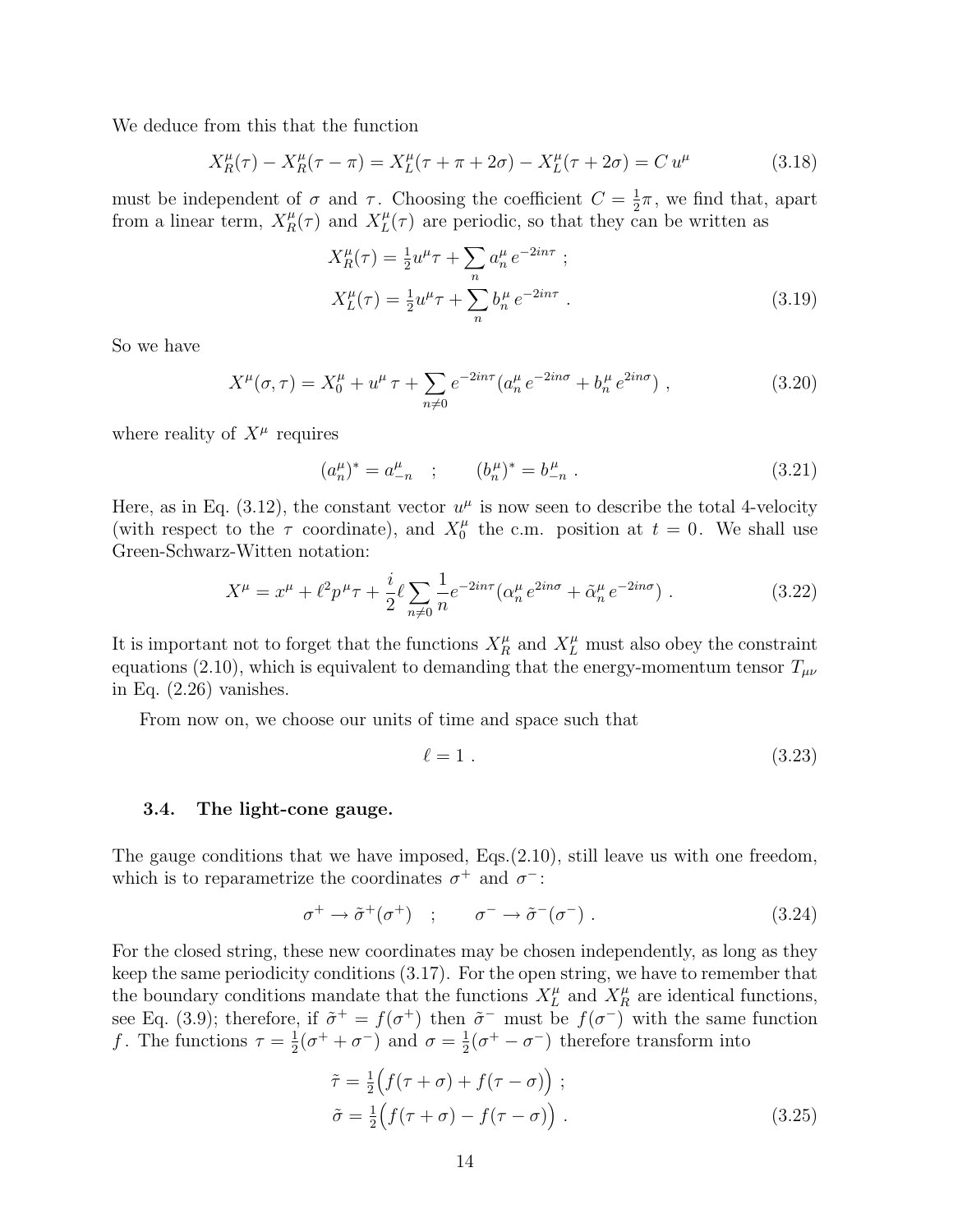Requiring the boundary conditions for  $\sigma = 0$  and for  $\sigma = \pi$  not to change under this transformation implies that the function  $f(\tau) - \tau$  must be periodic in  $\tau$  with period  $2\pi$ , analogously to the variables  $X_L^{\mu}$  $L^{\mu}$ , see Equ. (3.10). Comparing Eq. (2.12) with (3.25), we see that we can choose  $\tilde{\tau}$  to be one of the  $X^{\mu}$  variables. It is advisable to choose a lightlike coordinate, which is one whose square in Minkowski space vanishes:

$$
\tilde{\tau} = X^+ / u^+ + \text{constant} \qquad (u^+ = p^+ , \text{ since } \ell = 1) .
$$
 (3.26)

In a space-time with  $D$  dimensions in total, one defines

$$
X^{\pm} = (X^0 \pm X^{D-1})/\sqrt{2} . \tag{3.27}
$$

We usually express this as

$$
X^{+}(\sigma,\tau) = x^{+} + p^{+}\tau\,,\tag{3.28}
$$

which means that, in this direction, all higher harmonics  $\alpha_n^+$  vanish.

For the closed string, the left- and right moving components can be gauged separately. Choosing the new coordinates  $\tilde{\sigma}$  and  $\tilde{\tau}$  as follows:

$$
\tilde{\sigma}^+ = \tilde{\tau} + \tilde{\sigma} = \frac{2}{p^+} X_L^+ + \text{ constant} , \qquad \tilde{\sigma}^- = \tilde{\tau} - \tilde{\sigma} = \frac{2}{p^+} X_R^+ + \text{ constant} , \quad (3.29)
$$

so that (3.26) again holds, implies Eq. (3.28), and therefore,

$$
\alpha_n^+ = \tilde{\alpha}_n^+ = 0 \qquad (n \neq 0) \; . \tag{3.30}
$$

### 3.5. Constraints.

In this gauge choice, we can handle the constraints (2.10) quite elegantly. Write the transverse parts of the X variables as

$$
X^{tr} = (X^1, X^2, \cdots, X^{D-2}).
$$
\n(3.31)

Then the constraints (2.10) read as

$$
2\partial_{+}X^{+}\partial_{+}X^{-} = (\partial_{+}X^{\text{tr}})^{2} \quad ; \qquad 2\partial_{-}X^{+}\partial_{-}X^{-} = (\partial_{-}X^{\text{tr}})^{2} \; . \tag{3.32}
$$

Now in the  $(\tau, \sigma)$  frame, we have

$$
\partial_+ X^+ = \partial_+ \tau \partial_\tau X^+ + \partial_+ \sigma \partial_\sigma X^+ = \frac{1}{2} (\partial_\tau + \partial_\sigma) X^+ = \frac{1}{2} p^+ ;
$$
  

$$
\partial_- X^+ = \frac{1}{2} (\partial_\tau - \partial_\sigma) X^+ = \frac{1}{2} p^+ ,
$$
 (3.33)

so that

$$
p^{+} \partial_{+} X^{-} = (\partial_{+} X^{\text{tr}})^{2} = \frac{1}{4} ((\partial_{\tau} + \partial_{\sigma}) X^{\text{tr}})^{2} ;
$$
  
\n
$$
p^{+} \partial_{-} X^{-} = (\partial_{-} X^{\text{tr}})^{2} = \frac{1}{4} ((\partial_{\tau} - \partial_{\sigma}) X^{\text{tr}})^{2} ;
$$
  
\n
$$
\partial_{\tau} X^{-} = \frac{1}{2p^{+}} ((\partial_{\tau} X^{\text{tr}})^{2} + (\partial_{\sigma} X^{\text{tr}})^{2}) ;
$$
  
\n
$$
\partial_{\sigma} X^{-} = \frac{1}{p^{+}} \partial_{\sigma} X^{\text{tr}} \partial_{\tau} X^{\text{tr}} .
$$
\n(3.34)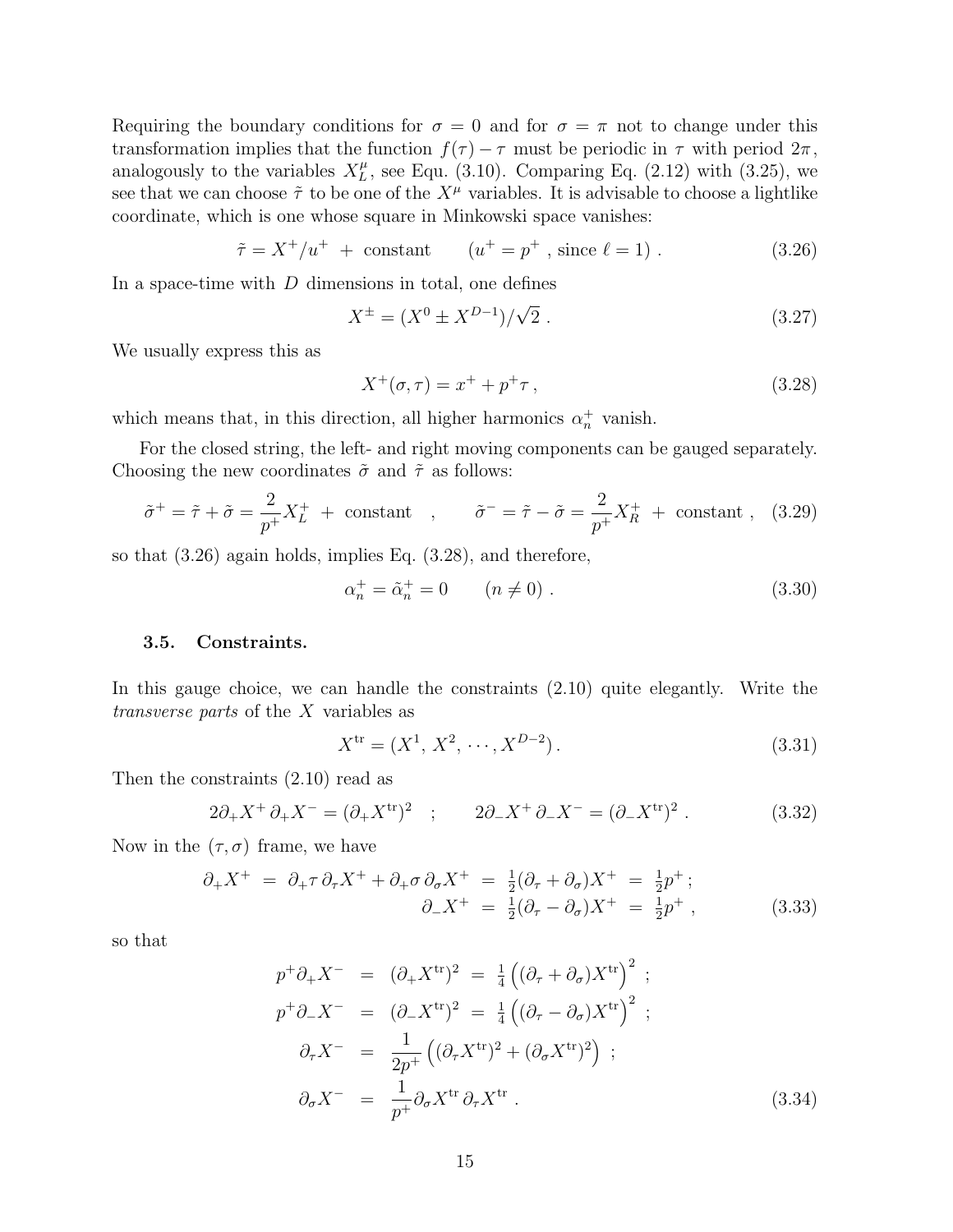#### 3.5.1. for open strings:

Let us define the coefficients  $\alpha_0^{\mu} = p^{\mu}$ . Then we can write, see Eqs. (3.15) and (3.16),

$$
\partial_{\tau} X^{\mu} = \partial_{+} X^{\mu} + \partial_{-} X^{\mu} \quad ; \qquad \partial_{\sigma} X^{\mu} = \partial_{+} X^{\mu} - \partial_{-} X^{\mu} \quad ; \qquad (3.35)
$$

$$
\partial_{+} X^{\mu} = \partial_{+} X^{\mu}_{L} = \frac{1}{2} \sum \alpha^{\mu}_{n} e^{-in(\tau + \sigma)} \quad ;
$$

$$
\partial_- X^\mu = \partial_- X_R^\mu = \frac{1}{2} \sum_n^n \alpha_n^\mu e^{-in(\tau - \sigma)}, \qquad (3.36)
$$

and the constraints (3.34) read as

$$
\partial_{+}X^{-} = \frac{1}{2} \sum_{n} \alpha_{n}^{-} e^{-in\sigma^{+}} = \frac{1}{4p^{+}} \sum_{n,m} \alpha_{n}^{\text{tr}} \alpha_{m}^{\text{tr}} e^{-i(n+m)\sigma^{+}} ;
$$
  

$$
\partial_{-}X^{-} = \frac{1}{2} \sum_{n} \alpha_{n}^{-} e^{-in\sigma^{-}} = \frac{1}{4p^{+}} \sum_{n,m} \alpha_{n}^{\text{tr}} \alpha_{m}^{\text{tr}} e^{-i(n+m)\sigma^{-}} .
$$
(3.37)

Both these equations lead to the same result for the  $\alpha^-$  coefficients:

$$
\alpha_n^- = \frac{1}{2p^+} \sum_k \alpha_k^{\text{tr}} \alpha_{n-k}^{\text{tr}} = \frac{1}{2p^+} \sum_{k=-\infty}^{\infty} \sum_{i=1}^{D-2} \alpha_k^i \alpha_{n-k}^i . \tag{3.38}
$$

Here we see the advantage of the factors  $1/n$  in the definitions (3.16). One concludes that (up to an irrelevant constant)  $X^{-}(\sigma, \tau)$  is completely fixed by the constraints. The complete solution is generated by the series of numbers  $\alpha_n^i$ , where  $i = 1, \dots, D-2$ , for the transverse string excitations, including  $\alpha_0^i$ , the transverse momenta. There is no further constraint to be required for these coefficients.

#### 3.5.2. for closed strings:

In the case of the closed string, we define  $\alpha_0^{\mu} = \tilde{\alpha}_0^{\mu} = \frac{1}{2}$  $\frac{1}{2}p^{\mu}$ . Then Eq. (3.22) gives

$$
\partial_{+}X^{\mu} = \partial_{+}X^{\mu}_{L} = \sum_{n} \alpha^{\mu}_{n} e^{-2in(\tau+\sigma)}; \n\partial_{-}X^{\mu} = \partial_{-}X^{\mu}_{R} = \sum_{n} \tilde{\alpha}^{\mu}_{n} e^{-2in(\tau-\sigma)}.
$$
\n(3.39)

Eq. (3.34) becomes

$$
\partial_{+} X^{-} = \frac{1}{p^{+}} (\partial_{+} X^{\text{tr}})^{2} = \frac{1}{p^{+}} \sum_{n,m} \alpha_{n}^{\text{tr}} \alpha_{m}^{\text{tr}} e^{-2i(n+m)\sigma^{+}}
$$
  

$$
\partial_{-} X^{-} = \frac{1}{p^{+}} (\partial_{-} X^{\text{tr}})^{2} = \frac{1}{p^{+}} \sum_{n,m} \tilde{\alpha}_{n}^{\text{tr}} \tilde{\alpha}_{m}^{\text{tr}} e^{-2i(n+m)\sigma^{-}}.
$$
(3.40)

Thus, we get

$$
\alpha_n^- = \frac{1}{p^+} \sum_k \alpha_k^{\text{tr}} \alpha_{n-k}^{\text{tr}} \quad ; \qquad \tilde{\alpha}_n^- = \frac{1}{p^+} \sum_k \tilde{\alpha}_k^{\text{tr}} \tilde{\alpha}_{n-k}^{\text{tr}} \,. \tag{3.41}
$$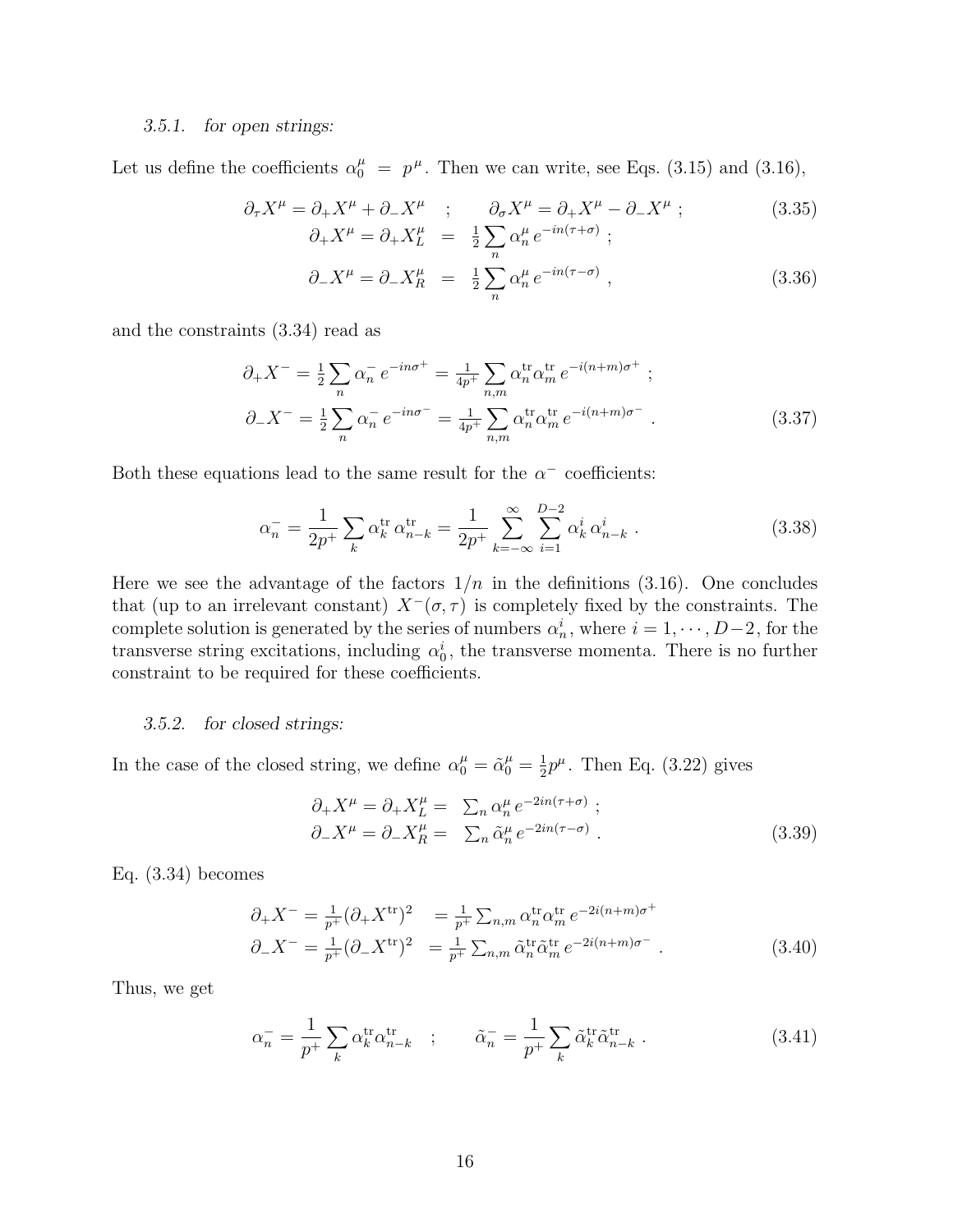#### 3.6. Energy, momentum, angular momentum.

What are the total energy and momentum of a specific string solution? Consider a piece of string, during some short time interval, where we have conformal coordinates  $\sigma$ and  $\tau$ . For a stationary string, at a point where the induced metric is given by  $ds^2 =$  $C(\sigma, \tau)^2(\mathrm{d}\sigma^2 - \mathrm{d}\tau^2)$ , the energy per unit of length is

$$
P^{0} = \frac{\partial p^{0}}{C \partial \sigma} = T = T \frac{\partial X^{0}}{C \partial \tau}.
$$
\n(3.42)

Quite generally, one has

$$
P^{\mu} = T \frac{\partial X^{\mu}}{\partial \tau} \tag{3.43}
$$

Although this reasoning would be conceptually easier to understand if we imposed a "time gauge",  $X^0 = \text{Const} \cdot \tau$ , all remains the same in the light-cone gauge. In chapter 4, subsection 4.1 , we derive the energy-momentum density more precisely from the Lagrange formalism.

We have

$$
P_{\text{tot}}^{\mu} = \int_0^{\pi} P^{\mu} d\sigma = T \int_0^{\pi} \frac{\partial X^{\mu}}{\partial \tau} d\sigma = \pi T \ell^2 p^{\mu} , \qquad (3.44)
$$

see Eq. (3.22). With the convention (3.14), this is indeed the 4-vector  $p^{\mu}$ .

We will also need the total angular momentum. For a set of free particles, counted by a number  $A = 1, \dots, N$ , the covariant tensor is

$$
J^{\mu\nu} = \sum_{A=1}^{N} (x_A^{\mu} p_A^{\nu} - x_A^{\nu} p_A^{\mu}).
$$
\n(3.45)

In the usual 4 dimensional world, the spacelike components are easily recognized to be  $\varepsilon^{ijk} J_k$ . The space-time components are the conserved quantities

$$
J^{i0} = \sum_{A} (x_A^i E_A - t p_A^i) \tag{3.46}
$$

For the string, we have

$$
J^{\mu\nu} = \int_0^{\pi} d\sigma \left( X^{\mu} P^{\nu} - X^{\nu} P^{\mu} \right) = T \int_0^{\pi} d\sigma \left( X^{\mu} \frac{\partial X^{\nu}}{\partial \tau} - X^{\nu} \frac{\partial X^{\mu}}{\partial \tau} \right) , \qquad (3.47)
$$

and if here we substitute the solution (3.16) for the open string, we get

$$
J^{\mu\nu} = x^{\mu}p^{\nu} - x^{\nu}p^{\mu} - i\sum_{n=1}^{\infty} \frac{1}{n} (\alpha^{\mu}_{-n}\alpha^{\nu}_{n} - \alpha^{\nu}_{-n}\alpha^{\mu}_{n})
$$
 (3.48)

The first part here describes orbital angular momentum. The second part describes the spin of the string.

The importance of the momentum and angular momentum is that, in a quantum theory, these will have to be associated to operators that generate translations and rotations, and as such they will have to be absolutely conserved quantities.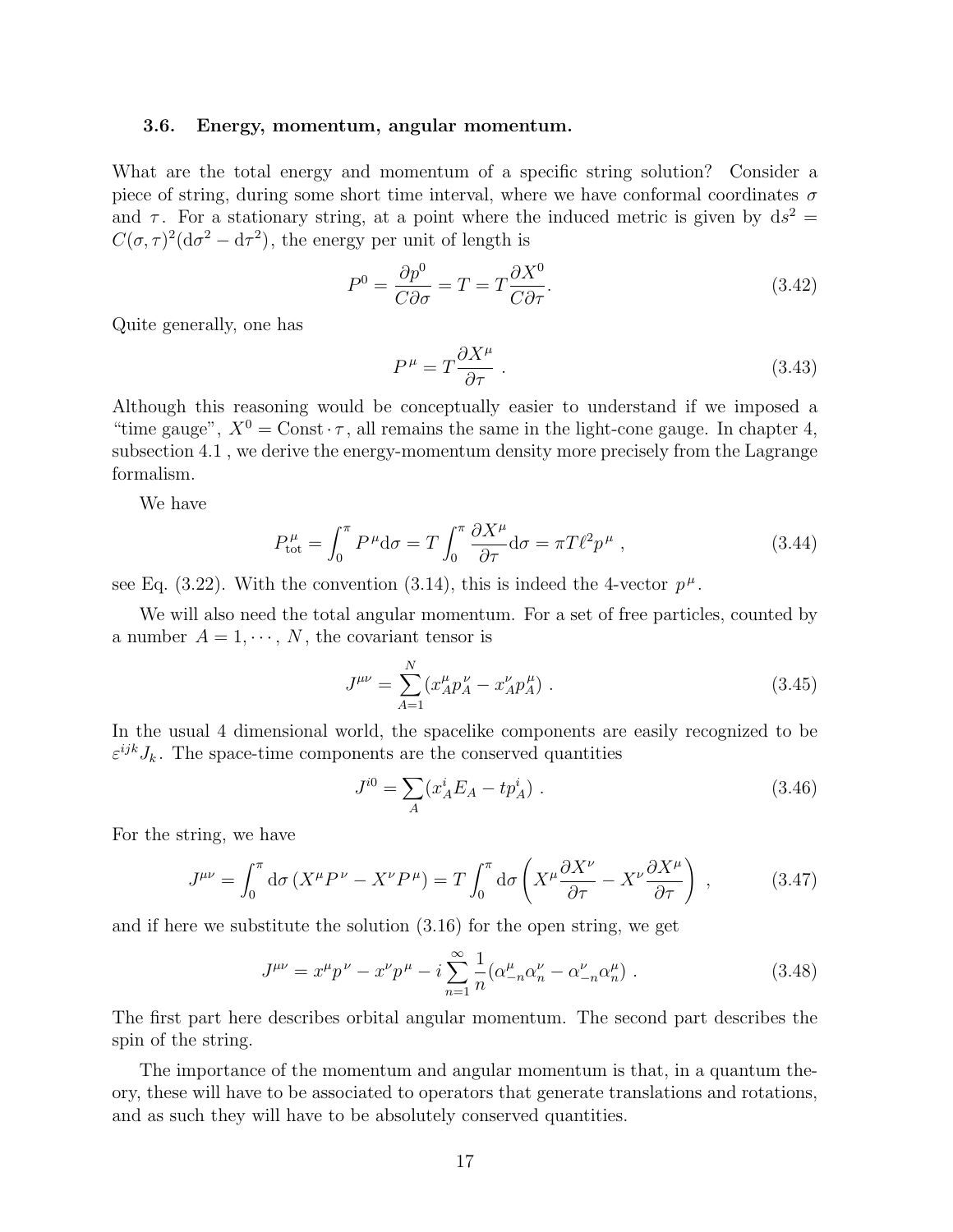## 4. Quantization.

Quantization is not at all a straightforward procedure. The question one asks is, does a Hilbert space of states  $|\psi\rangle$  exist such that one can define operators  $X^{\mu}(\sigma, \tau)$  that allow reparametrization transformations for the  $(\sigma, \tau)$  coordinates. It should always be possible to transform  $X^0(\sigma, \tau)$  to become the c-number  $\tau$  itself, because time is not supposed to be an operator, and this should be possible starting from any Lorentz frame, so as to ensure lorentz invariance. It is *not* self-evident that such a procedure should always be possible, and indeed, we shall see that often it is not.

There are different procedures that can be followed, all of which are equivalent. Here, we do the *light-cone quantization*, starting from the light-cone gauge.

#### 4.1. Commutation rules.

After fixing the gauge, our classical action was Eq. (2.22). Write

$$
S = \int d\tau L(\tau) \quad ; \qquad L(\tau) = \frac{T}{2} \int d\sigma \left( (\dot{X}^{\mu})^2 - (X^{\mu\prime})^2 \right) = U^{\text{kin}} - V \,, \tag{4.1}
$$

where X stands for  $\partial X/\partial \tau$  and  $X' = \partial X/\partial \sigma$ . This is the Lagrange function, and it is standard procedure to define the momentum as its derivative with respect to  $\dot{X}^{\mu}$ . Here:

$$
P^{\mu} = T\dot{X}^{\mu} \tag{4.2}
$$

In analogy to conventional Quantum Mechanics, we now try the following commutation rules:

$$
\begin{aligned}\n\left[X^{\mu}(\sigma), X^{\nu}(\sigma')\right] &= \left[P^{\mu}(\sigma), P^{\nu}(\sigma')\right] = 0 \\
\left[X^{\mu}(\sigma), P^{\nu}(\sigma')\right] &= i\eta^{\mu\nu}\delta(\sigma - \sigma')\n\end{aligned} \tag{4.3}
$$

where  $\eta^{\mu\nu} = \text{diag}(-1, 1, \dots, 1)$ . These should imply commutation rules for the parameters  $x^{\mu}$ ,  $p^{\mu}$ ,  $\alpha_n^{\mu}$  and  $\tilde{\alpha}_n^{\mu}$  in our string solutions. Integrating over  $\sigma$ , and using

$$
\int_0^{\pi} \cos m\sigma \, \cos n\sigma \, \mathrm{d}\sigma = \frac{1}{2}\pi \, \delta_{mn} \quad , \qquad m, n > 0 \; , \tag{4.4}
$$

we derive for the open string:

$$
x^{\mu} = \frac{1}{\pi} \int_0^{\pi} d\sigma X^{\mu}(\sigma) ; \qquad p^{\mu} = \frac{1}{T\ell^{2}\pi} \int_0^{\pi} d\sigma P^{\mu} ;
$$
  
\n
$$
\alpha_n^{\mu} = \frac{1}{\pi\ell} \int_0^{\pi} d\sigma \cos n\sigma \left(\frac{P^{\mu}}{T} - in X^{\mu}(\sigma)\right) ;
$$
  
\n
$$
\alpha_{-n}^{\mu} = (\alpha_n^{\mu})^{\dagger} .
$$
\n(4.5)

For these coefficients then, Eqs. (4.3) yields the following commutation rules (assuming  $\ell$ to be chosen as in  $(3.14)$ :

$$
[x^{\mu}, x^{\nu}] = [p^{\mu}, p^{\nu}] = 0 , \qquad [x^{\mu}, p^{\nu}] = i\eta^{\mu\nu} ; \qquad (4.6)
$$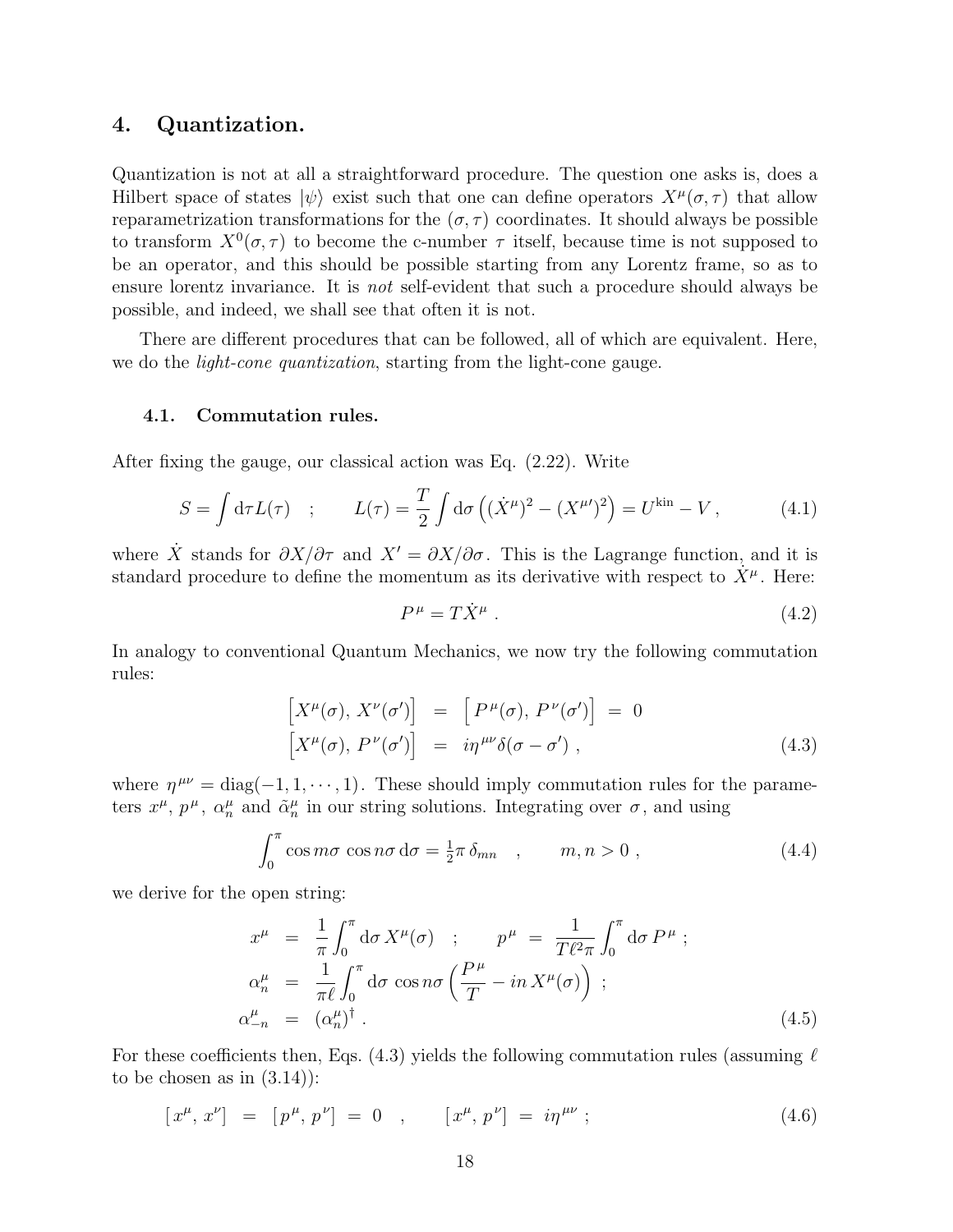$$
\left[\alpha_m^{\mu}, \alpha_n^{\nu}\right] = \frac{1}{\pi^2 \ell^2 T} \int_0^{\pi} d\sigma \cos m\sigma \cos n\sigma \left(m - n\right) \eta^{\mu\nu} = 0 \quad \text{if} \quad n, m > 0 \; ; \quad (4.7)
$$

$$
\left[\alpha_m^{\mu},\,\alpha_{-n}^{\nu}\right] = \frac{1}{\pi^2 \ell^2 T} \int_0^{\pi} d\sigma \cos m\sigma \cos n\sigma \left(m+n\right) \eta^{\mu\nu} = n \,\delta_{mn} \eta^{\mu\nu} \,. \tag{4.8}
$$

The equation (4.8) shows that (the space components of)  $\alpha_n^{\mu}$  are annihilation operators:

$$
[\alpha_m^i, (\alpha_n^j)^\dagger] = n \,\delta_{mn} \delta^{ij} \tag{4.9}
$$

(note the unusual factor  $n$  here, which means that these operators contain extra nor-(note the unusual factor *n* here, which means that these operators contain extra nor-<br>malization factors  $\sqrt{n}$ , and that the operator  $(\alpha_n^i)^{\dagger} \alpha_n^i = n N_{i,n}$ , where  $N_{i,n}$  counts the number of excitations)

It may seem to be a reason for concern that Eqs. (4.6) include an unusual commutation relation between *time* and *energy*. This however must be regarded in combination with our constraint equations: starting with arbitrary wave functions in space and time, the constraints will impose equations that correspond to the usual wave equations. This is further illustrated for point particles in Green-Schwarz-Witten p. 19.

Thus, prior to imposing the constraints, we work with a *Hilbert space* of the following form. There is a single (open or closed) string (at a later stage, one might compose states with multiple strings). This single string has a center of mass described by a wave function in space and time, using all D operators  $x^{\mu}$  (with  $p^{\mu}$  being the canonically associated operators  $-i\eta^{\mu\nu}\partial/\partial x^{\nu}$ ). Then we have the string excitations. The non-excited string mode is usually referred to as the 'vacuum state'  $|0\rangle$  (not to be confused with the spacetime vacuum, where no string is present at all). All string excited states are then obtained by letting the creation operators  $(\alpha_n^i)^{\dagger} = \alpha_{-n}^i$ ,  $n > 0$  act a finite number of times on this vacuum. If we also denote explicitly the total momentum of the string, we get states  $|p^{\mu}, N_{1,1}, N_{1,2}, \ldots\rangle$ . It is in this Hilbert space that all  $x^{\mu}$  and  $p^{\mu}$  are operators, acting on wave functions that can be any function of  $x^{\mu}$ .

#### 4.2. The constraints in the quantum theory.

Now return to the constraint equations (3.38) for the open string and (3.41) for the closed string in the light-cone gauge. In the classical theory, for  $n = 0$ , this is a constraint for  $p^-$ :

$$
p^{-} = \frac{1}{2p^{+}} \sum_{i=1}^{D-2} \left( (p^{i})^{2} + \sum_{m \neq 0} \alpha_{-m}^{i} \alpha_{m}^{i} \right) . \tag{4.10}
$$

This we write as

$$
M^{2} = 2p^{+}p^{-} - \sum_{i=1}^{D-2} (p^{i})^{2} = 2\sum_{i=1}^{D-2} \sum_{m=1}^{\infty} (\alpha_{m}^{i})^{\dagger} \alpha_{m}^{i} + ? \qquad (4.11)
$$

As we impose these constraints, we have to reconsider the commutation rules (4.6)  $-$  (4.8). The constrained operators obey different commutation rules; compare ordinary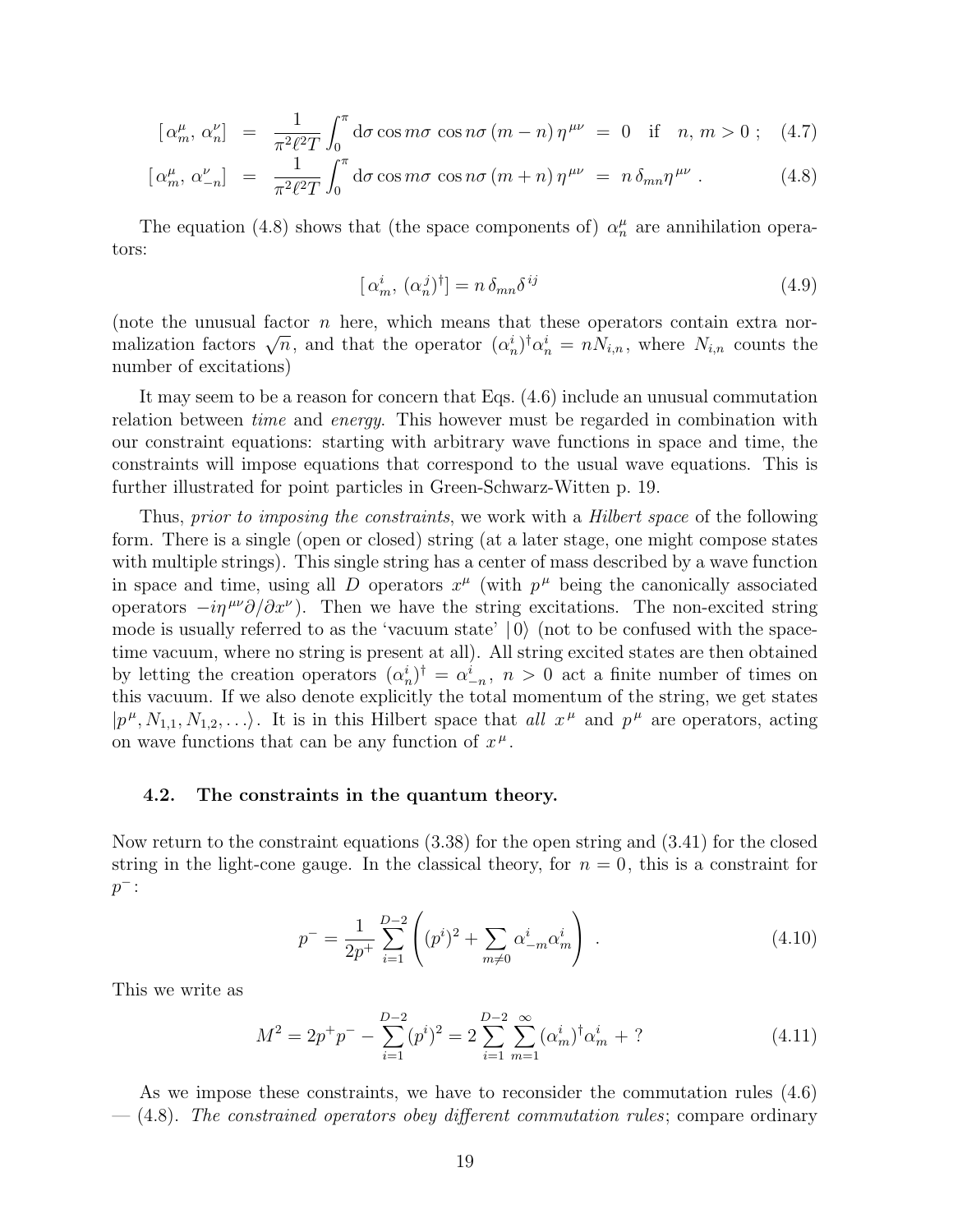quantum mechanics: as soon as we impose the Schrödinger equation,  $\partial \psi / \partial t = -i \hat{H} \psi$ , the coordinate  $t$  must be seen as a c-number, and the Hamiltonian as some function of the other operators of the theory, whose commutation rules it inherits. The commutation rules  $(4.6)$  —  $(4.8)$  from now on only hold for the transverse parts of these operators, not for the  $+$  and  $-$  components, the latter will have to be computed using the constraints.

Up to this point, we were not concerned about the *order* of the operators. However, Eqs. (4.10) and (4.11) have really only been derived classically, where the order between  $\alpha_m^i$  and  $(\alpha_m^i)^\dagger$  was irrelevant. Here, on the other hand, switching the order would produce a constant, comparable to a 'vacuum energy'. What should this constant here be? String theorists decided to put here an arbitrary coefficient  $-2a$ :  $\overline{\phantom{a}}$  $\mathbf{r}$ 

$$
M^{2} = 2\left(\sum_{i,n} n N_{i,n} - a\right) \tag{4.12}
$$

Observe that: (*i*) the quantity  $\alpha(M^2) = \frac{1}{2}M^2 + a$  is a non-negative integer. So, a is the 'intercept'  $\alpha(0)$  of the trajectories (1.1) and (1.2) mentioned at the beginning of these lectures. And (*ii*):  $\frac{1}{2}M^2$  increases by at least one unit whenever an operator  $(\alpha_n^i)^\dagger$  acts. An operator  $(\alpha_n^i)^\dagger$  can increase the angular momentum of a state by at most one unit (Wigner-Eckart theorem). Apparently,  $\alpha' = \frac{1}{2}$  $\frac{1}{2}$  in our units, as anticipated in Eq. (3.14), as we had put  $\ell = 1$ . It is now clear why the daughter trajectories are separated from the leading trajectories by integer spacings.

At this point, a mysterious feature shows up. The lowest mass state, referred to as  $| 0 \rangle$ , has  $\frac{1}{2}M^2 = -a$ , and appears to be non-degenerate: there is just one such state. Let us now count all first-excited states. They have  $\frac{1}{2}M^2 = 1 - a$ . The only way to get such states is:

$$
|i\rangle = \alpha_{-1}^{i}|0\rangle ; \qquad i = 1, \cdots, D - 2. \qquad (4.13)
$$

Because of the space-index  $i$ , these states transform as a vector in space-time. They describe a 'particle' with spin 1. Yet they have only  $D-2$  components, while spin one particles have  $D - 1$  components (3 if space-time is 4 dimensional: if  $\ell = 1, m = \pm 1$  or 0) The only way to get a spin one particle with  $D-2$  components, is if this state has mass zero, like a photon. Gauge-invariance can then remove one physical degree of freedom. Apparently, consistency of the theory requires  $a = 1$ . This however gives a ground state of negative mass-squared:  $\frac{1}{2}M^2 = -a = -1$ . The theory therefore has a tachyon. We will have to live with this tachyon for the time being. Only *super symmetry* can remove the tachyon, as we shall see in Chapter 12.

The *closed* string is quantized in subsection 4.4.

#### 4.3. The Virasoro Algebra.

In view of the above, we use as a starting point the quantum version of the constraint. For the open string:

$$
\alpha_n^- = \frac{1}{2p^+} \left( \sum_{i,m} : \alpha_{n-m}^i \alpha_m^i : -2a\delta_n \right) , \qquad (4.14)
$$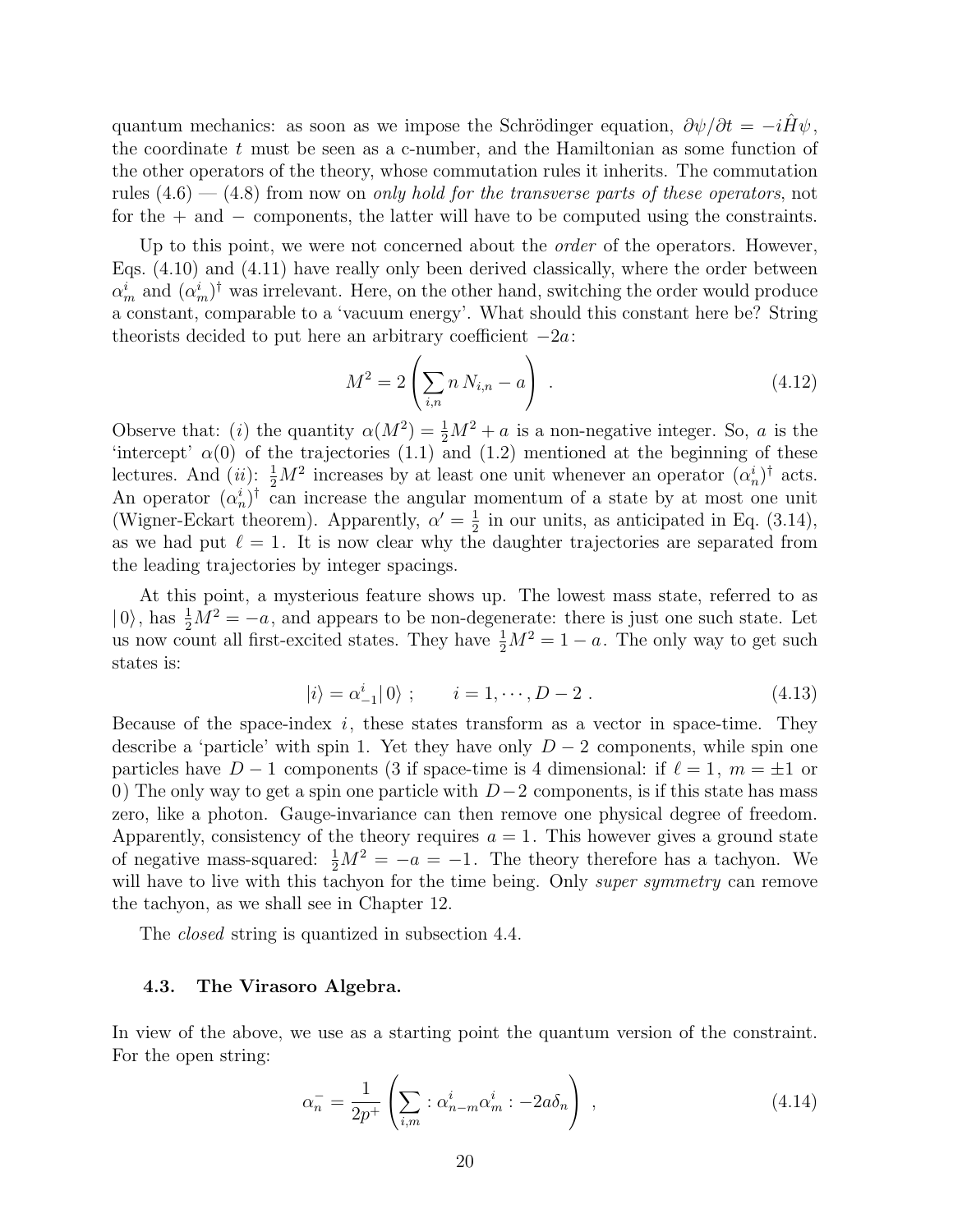where the sum is over all m (including  $m = 0$ ) and  $i = 1, \dots, D-2$ . The symbols :: stand for normal ordering: c-numbers are added in such a way that the vacuum expectation value of the operators in between is zero, which is achieved by switching the order of the two terms if necessary (here: if m is negative and  $n - m$  positive). The symbol  $\delta_n$  is defined by

$$
\delta_n = 0 \quad \text{if} \quad n \neq 0 \; ; \qquad \delta_0 = 1 \; . \tag{4.15}
$$

Eqs.  $(4.7)$  and  $(4.8)$  are written as

$$
[\alpha_m^i, \alpha_n^j] = m \,\delta^{ij} \delta_{m+n} \tag{4.16}
$$

Using the rule

$$
[AB, C] = [A, C]B + A[B, C], \qquad (4.17)
$$

we can find the commutation rules for  $\alpha_n^-$ :

$$
\left[\alpha_m^i, \alpha_n^-\right] = m \,\alpha_{m+n}^i / p^+ \,. \tag{4.18}
$$

More subtle is the derivation of the commutator of two  $\alpha^-$ . Let us first consider the commutators of the quantity

$$
L_m^1 = \frac{1}{2} \sum_k : \alpha_{m-k}^1 \alpha_k^1 : ; \qquad [\alpha_m^1, L_n^1] = m \alpha_{m+n}^1 .
$$
 (4.19)

What is the commutator  $[L_m^1, L_n^1]$ ? Note that: since the  $L_m^1$  are normal-ordered, their action on any physical state is completely finite and well-defined, and so their commutators should be finite and well-defined as well. In some treatises one sees infinite and divergent summations coming from infinite subtraction due to normal-ordering, typically if one has an infinite series of terms that were not properly ordered to begin with. We should avoid such divergent expressions. Indeed, the calculation of the commutator can be done completely rigorously, but to do this, we have to keep the order of the terms in mind. What follows now is the explicit calculation. It could be done faster and more elegantly if we allowed ourselves more magic, but here we give priority to understanding the physics of the argument.

Give the definition with the right ordering:

h

$$
L_m^1 = \frac{1}{2} \Big( \sum_{k \ge 0} \alpha_{m-k}^1 \alpha_k^1 + \sum_{k < 0} \alpha_k^1 \alpha_{m-k}^1 \Big) ; \tag{4.20}
$$
\n
$$
L_m^1, L_n^1] = \frac{1}{2} \Big( \sum_{k \ge 0} \Big[ \alpha_{m-k}^1, L_n^1 \Big] \alpha_k^1 + \sum_{k \ge 0} \alpha_{m-k}^1 \Big[ \alpha_k^1, L_n^1 \Big] \\
+ \sum_{k < 0} \Big[ \alpha_k^1, L_n^1 \Big] \alpha_{m-k}^1 + \sum_{k < 0} \alpha_k^1 \Big[ \alpha_{m-k}^1, L_n^1 \Big] \Big) = \\
= \frac{1}{2} \Big( \sum_{k \ge 0} (m - k) \alpha_{m+n-k}^1 \alpha_k^1 + \sum_{k \ge 0} k \alpha_{m-k}^1 \alpha_{n+k}^1 + \sum_{k \ge 0} k \alpha_{m-k}^1 \alpha_{n+k}^1 + \sum_{k < 0} k \alpha_{k+n}^1 \alpha_{m-k}^1 + \sum_{k < 0} (m - k) \alpha_k^1 \alpha_{m+n-k}^1 \Big) . \tag{4.21}
$$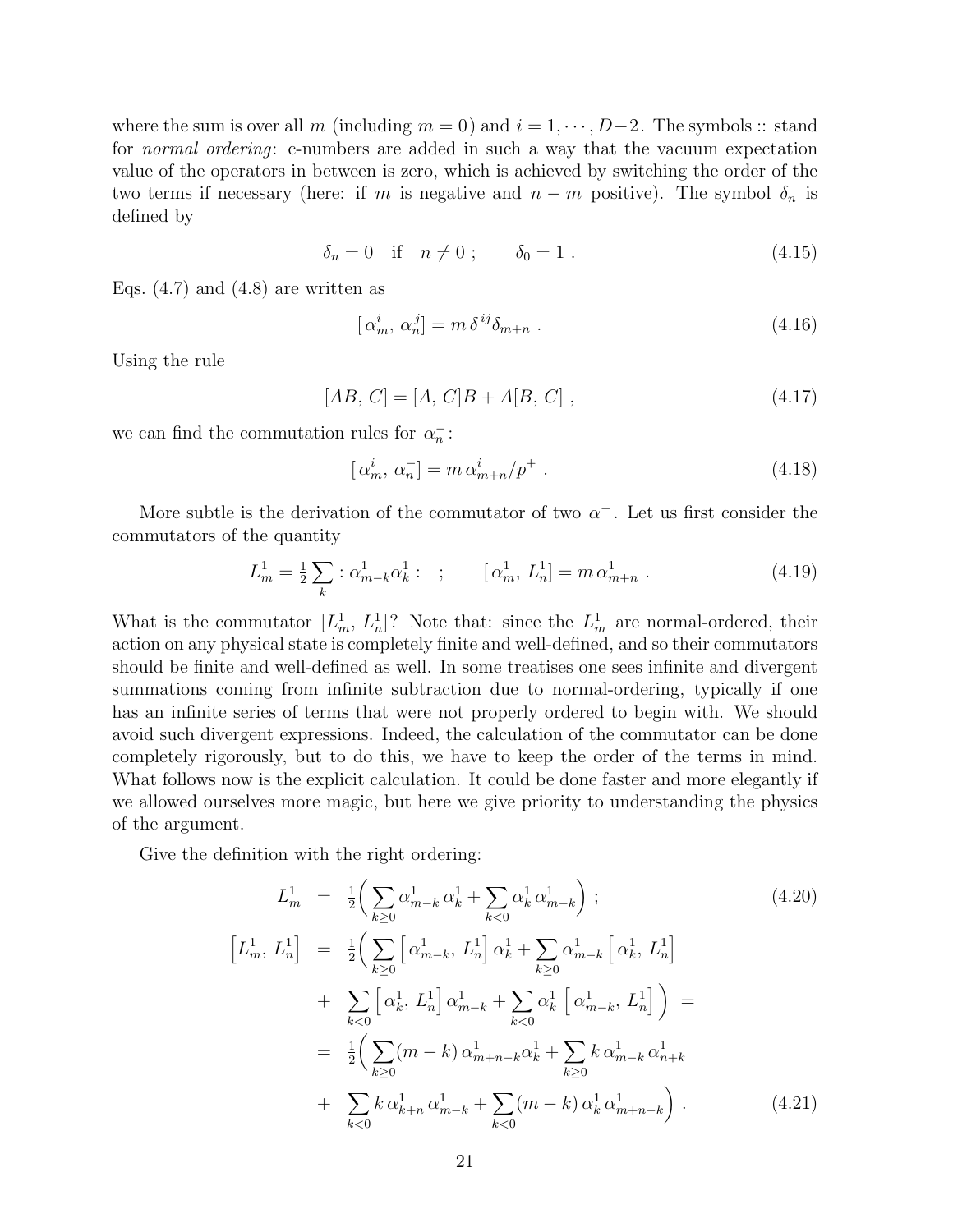If  $n + m \neq 0$ , the two  $\alpha$ 's in each term commute, and so their order is irrelevant. In that case, we can switch the order in the last two terms, and replace the variable k by  $k - n$ in terms  $# 2$  and 3, to obtain

$$
(4.21) = \frac{1}{2} \sum_{\text{all } k} (m - n) \alpha_{m+n-k}^1 \alpha_k^1 = (m - n) L_{m+n}^1 \quad \text{if } \quad m + n \neq 0. \tag{4.22}
$$

If, however,  $m = -n$ , an extra contribution arises since we insist to have normal ordering. Let us take  $m > 0$  (in the other case, the argument goes the same way). Only in the second term, the order has to be switched, for the values  $0 \leq k \leq m$ . From (4.16), we see that this give a factor  $m - k$ . Thus, we get an extra term:

$$
+\frac{1}{2}\sum_{k=1}^{m}k(m-k)\,\delta_{m+n} \tag{4.23}
$$

Now use

$$
\sum_{1}^{m} k = \frac{1}{2}m(m+1) \quad , \qquad \sum_{1}^{m} k^{2} = \frac{1}{6}m(m+1)(2m+1) \quad , \tag{4.24}
$$

to obtain

$$
(4.23) = \frac{1}{4}m^2(m+1) - \frac{1}{12}m(m+1)(2m+1) = \frac{1}{12}m(m+1)(m-1)
$$
 (4.25)

Thus, one obtains the Virasoro algebra:

$$
[L_m^1, L_n^1] = (m - n)L_{m+n}^1 + \frac{1}{12}m(m^2 - 1)\,\delta_{m+n} \,,\tag{4.26}
$$

a very important equation for field theories in a two-dimensional base space. Now, since  $\alpha_n^- = (\sum_i L_n^i - a\delta_n)/p^+$ , where i takes  $D-2$  values, their commutator is

$$
\[ \alpha_m^-, \alpha_n^- \] = \frac{m-n}{p^+} \alpha_{m+n}^- + \frac{\delta_{m+n}}{p^{+2}} \left( \frac{D-2}{12} m (m^2 - 1) + 2m a \right) \,. \tag{4.27}
$$

To facilitate further calculations, let me give here the complete table for the commutators of the coefficients  $\alpha_n^{\mu}$ ,  $x^{\mu}$  and  $p^{\mu}$  (as far as will be needed):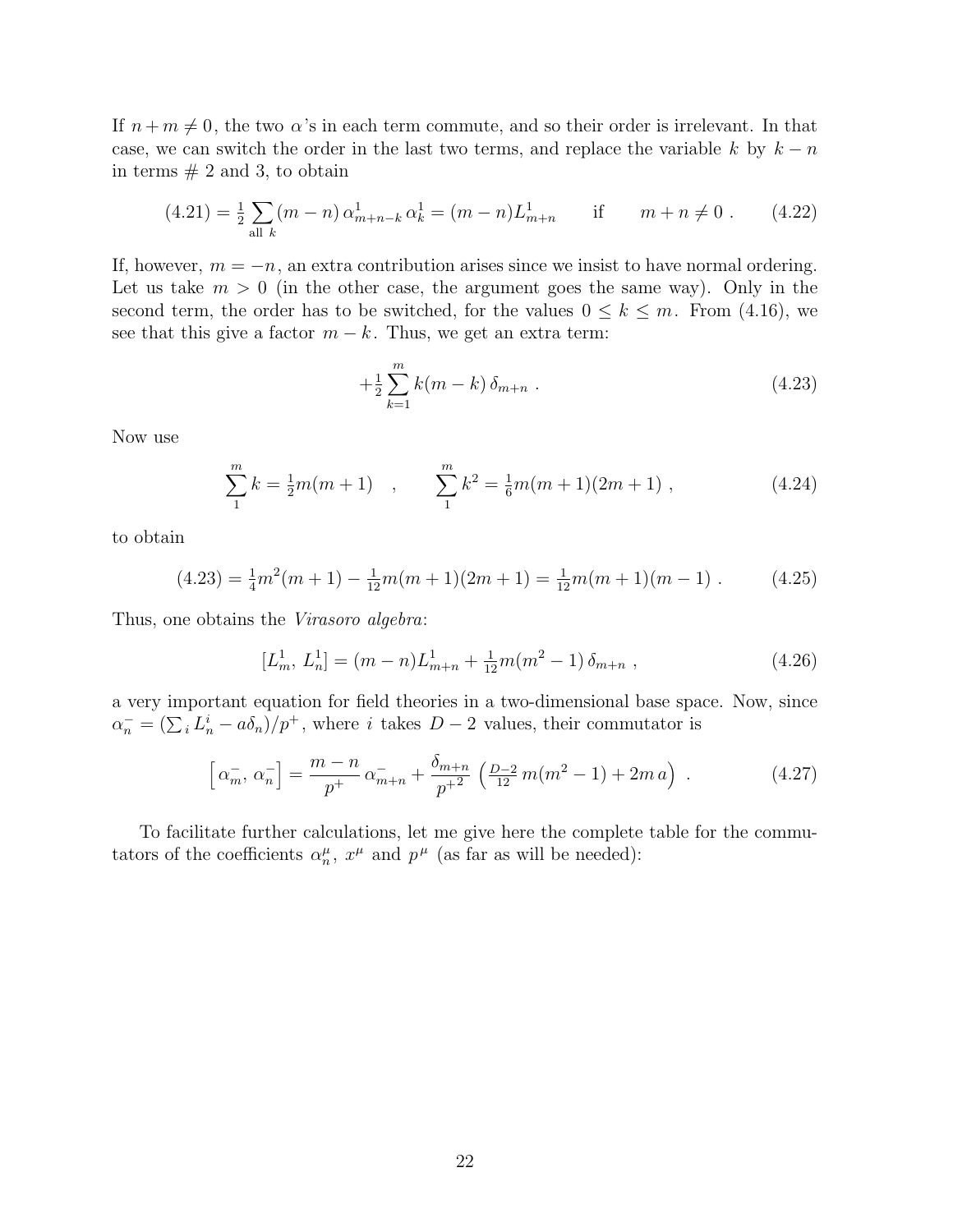$$
[X, Y] \t x^{i} \t x^{-} \t p^{i} \t p^{+}
$$
\n
$$
x^{j} \t 0 \t 0 \t -i\delta^{ij} \t 0 \t -ip^{j}/p^{+}
$$
\n
$$
x^{j} \t 0 \t 0 \t 0 \t -i\delta^{ij} \t 0 \t -ip^{j}/p^{+}
$$
\n
$$
x^{-} \t 0 \t 0 \t 0 \t i \t -ip^{-}/p^{+}
$$
\n
$$
p^{j} \t i\delta^{ij} \t 0 \t 0 \t 0 \t 0 \t 0 \t 0 \t 0
$$
\n
$$
p^{+} \t 0 \t -i \t 0 \t 0 \t 0 \t 0 \t 0
$$
\n
$$
p^{-} \t i p^{i}/p^{+} \t i p^{-}/p^{+}
$$
\n
$$
p^{-} \t i p^{i}/p^{+} \t i p^{-}/p^{+}
$$
\n
$$
p^{-} \t i \delta^{ij}\delta_{n} \t 0 \t 0 \t 0 \t 0 \t 0 \t m\alpha_{m}^{i}/p^{+}
$$
\n
$$
m\delta^{ij}\delta_{m+n} -n\alpha_{m+n}^{j}/p^{+}
$$
\n
$$
\alpha_{n}^{-} \t i \alpha_{n}^{i}/p^{+} \t i \alpha_{n}^{-}/p^{+}
$$
\n
$$
0 \t 0 \t -n\alpha_{n}^{-}/p^{+} \t m\alpha_{m+n}^{i}/p^{+} \t \star \star
$$

 $Y \downarrow$ 

$$
\star \star = \frac{m-n}{p^+} \alpha_{m+n}^- + \left(\frac{D-2}{12} m(m^2 - 1) + 2a m\right) \frac{\delta_{m+n}}{(p^+)^2}
$$

One may wonder why  $p^-$  does not commute with  $x^i$  and  $x^-$ . This is because we first impose the constraints and then consider the action of  $p^-$ , which now plays the role of a Hamiltonian in Quantum mechanics.  $x^i$  and  $x^-$  are time dependent, and so they do not commute with the Hamiltonian.

#### 4.4. Quantization of the closed string

The closed string is described by Eq. (3.22), and here we have two constraints of the form (3.36), one for the left-movers and one for the right movers. The classical alpha coefficients (with  $\alpha_0^{\mu} = \tilde{\alpha}_0^{\mu} = \frac{1}{2}$  $\frac{1}{2}p^{\mu}$ , obey Eqs. (3.41). In the quantum theory, we have to pay special attention to the order in which the coefficients are multiplied; however, if  $n \neq 0$ , the expression for  $\alpha_n^-$  only contains terms in which the two alphas commute, so we can copy the classical expressions without ambiguity to obtain the operators:

$$
\alpha_n^- = \frac{1}{p^+} \sum_{k=-\infty}^{+\infty} \sum_{i=1}^{D-2} \alpha_k^i \alpha_{n-k}^i
$$
\n
$$
\tilde{\alpha}_n^- = \frac{1}{p^+} \sum_{k=-\infty}^{+\infty} \sum_{i=1}^{D-2} \tilde{\alpha}_k^i \tilde{\alpha}_{n-k}^i
$$
\nif  $n \neq 0$ .

\n(4.28)

A similar quantization procedure as for open strings yields the commutation relations

$$
[x^{\mu}, p^{\nu}] = -\eta^{\mu\nu} \; ; \qquad [\alpha_m^i, \alpha_n^j] = [\tilde{\alpha}_m^i, \tilde{\alpha}_n^j] = m \, \delta_{m+n} \delta^{ij} \; ; \qquad [\tilde{\alpha}_n^{\mu}, \alpha_m^{\nu}] = 0 \; . \tag{4.29}
$$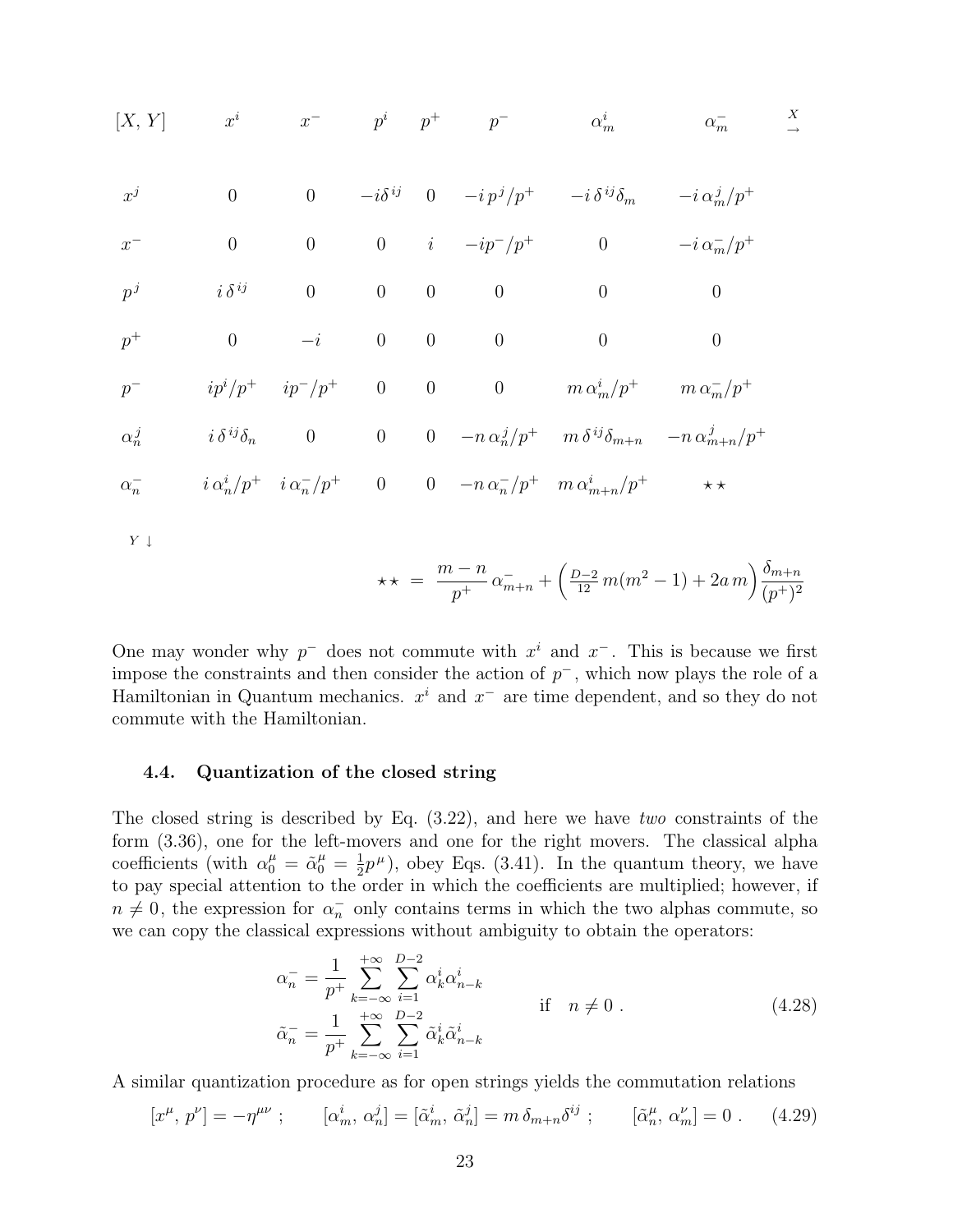As for the zero modes, it is important to watch the order in which the  $\alpha$ 's are written. Our expressions will only be meaningful if, in the infinite sum, creation operators appear at the left and annihilation operators at the right, otherwise all terms in the sum give contributions, adding up to infinity. As in Eq. (4.12), we assume that, after normal ordering of the  $\alpha$ 's, finite c-numbers a and  $\tilde{a}$  remain:

$$
\alpha_0^- = \frac{1}{2}p^- = \frac{1}{p^+} \sum_{i=1}^{D-2} \left( \alpha_0^i \alpha_0^i + \sum_{k>0} \alpha_{-k}^i \alpha_k^i + \sum_{k<0} \alpha_k^i \alpha_{-k}^i - 2a \right) =
$$
  
= 
$$
\frac{1}{p^+} \sum_{i=1}^{D-2} \left( \alpha_0^i \alpha_0^i + 2 \sum_{k>0} \alpha_{-k}^i \alpha_k^i - 2a \right),
$$
 (4.30)

and similarly for the right-movers. So now we have:

$$
M^{2} = 2p^{+}p^{-} - (p^{\text{tr}})^{2} = 8\left(\sum_{i=1}^{D-2} \sum_{m=1}^{\infty} (\alpha_{m}^{i})^{\dagger} \alpha_{m}^{i} - a\right) = 8\left(\sum_{i=1}^{D-2} \sum_{m=1}^{\infty} (\tilde{\alpha}_{m}^{i})^{\dagger} \tilde{\alpha}_{m}^{i} - \tilde{a}\right)
$$
 (4.31)

## 4.5. The closed string spectrum

We start by constructing a Hilbert space using a vacuum  $|0\rangle$  that satisfies

$$
\alpha_m^i |0\rangle = \tilde{\alpha}_m^i |0\rangle = 0 , \qquad \forall m > 0 . \qquad (4.32)
$$

The mass of such a state is

$$
M^{2} |0\rangle = 8(-a) |0\rangle = 8(-\tilde{a}) |0\rangle , \qquad (4.33)
$$

so we must require:  $a = \tilde{a}$ . Let us try to construct the first excited state:

$$
|i\rangle \equiv \alpha_{-1}^i|0\rangle. \tag{4.34}
$$

Its mass is found as follows:

$$
M^{2} | i \rangle = 8 \Big( \sum_{j=1}^{D-2} \sum_{m=1}^{\infty} (\alpha_{m}^{j})^{\dagger} \alpha_{m}^{j} - a \Big) \alpha_{-1}^{i} | 0 \rangle
$$
  
= 8 \sum\_{j=1}^{D-2} (\alpha\_{1}^{j})^{\dagger} [\alpha\_{1}^{j}, \alpha\_{-1}^{i}] | 0 \rangle - a | i \rangle  
= 8 | i \rangle - 8a | i \rangle = 8(1 - a) | i \rangle \rightarrow M^{2} = 8(1 - a) . (4.35)

However, there is also the constraint for the *right*-going modes:

$$
M^{2} | i \rangle = 8 \Big( \sum_{j=1}^{D-2} \sum_{m=1}^{\infty} (\tilde{\alpha}_{m}^{j})^{\dagger} \tilde{\alpha}_{m}^{j} - a \Big) | i \rangle
$$
  
=  $-8a | i \rangle \rightarrow M^{2} = -8a .$  (4.36)

This is a contradiction, and so our vector state does not obey the constraints; it is not an element of our Hilbert space.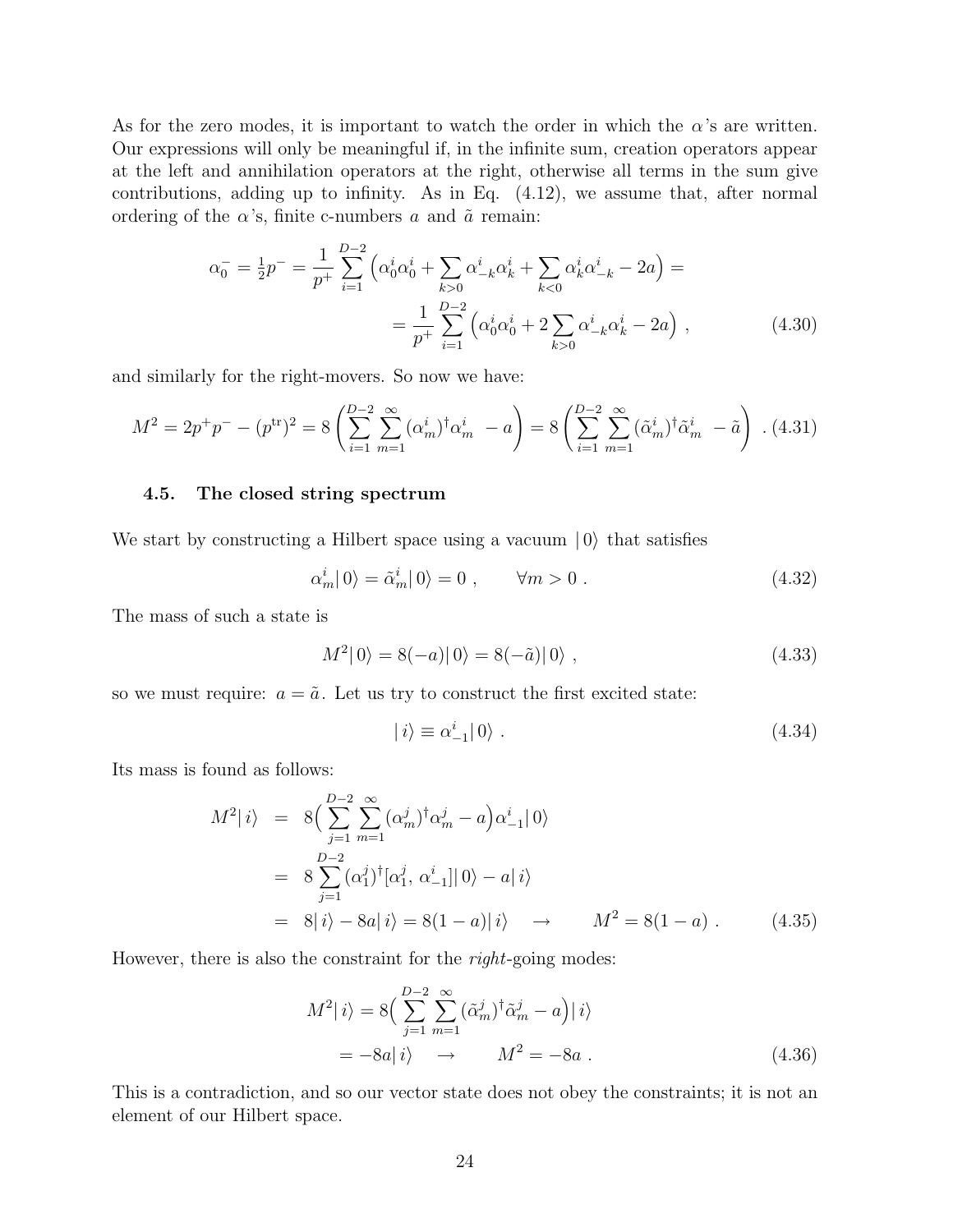The next state we try is the tensor state  $|i,j\rangle \equiv \alpha^i_{-1} \tilde{\alpha}^j_{-1}$  $\binom{J}{-1}$  (0). We now find that it does obey both constraints, which both give:

$$
M^2 = 8(1 - a) \tag{4.37}
$$

However, it transforms as a  $(D-2) \times (D-2)$  representation of the *little group*, being the group of only rotations in  $D-2$  dimensions. For the open string, we found that this was a reason for the ensuing vector particle to be a photon, with mass equal to zero. Here, also, consistency requires that this tensor-particle is massless. The state  $|i j \rangle$  falls apart in three irreducible representations:

- an antisymmetric state:  $|[ij]\rangle = -|[ji]\rangle = |ij\rangle |ji\rangle$ ,
- a traceless symmetric state:  $| \{ ij \} \rangle = | ij \rangle + | j i \rangle \frac{2}{D-2} \delta_{ij} | k k \rangle$ ,
- and a trace part:  $| s \rangle = | k k \rangle$ .

The dimensionality of these states is:

1  $\frac{1}{2}(D-2)(D-3)$  for the antisymmetric state (a rank 2 form),

1  $\frac{1}{2}(D-2)(D-1)-1$  for the symmetric part (the "graviton" field), and

1 for the trace part (a scalar particle, called the "dilaton").

There exist no massive particles that could transform this way, so, again, we must impose  $M = 0$ , implying  $a = 1$  for the closed string. The massless antisymmetric state would be a pseudoscalar particle in  $D = 4$ ; the symmetric state can only describe something like the graviton field, the only spin 2 tensor field that is massless and has  $\frac{1}{2} \cdot 2 \cdot 3 - 1 = 2$ polarizations. We return to this later.

## 5. Lorentz invariance.

An alternative way to quantize the theory is the so-called covariant quantization, which is a scheme in which Lorentz covariance is evident at all steps. Then, however, one finds many states which are 'unphysical'; for instance, there appear to be  $D-1$  vector states whereas we know that there are only  $D-2$  of them. Quantizing the system in the lightcone gauge has the advantage that all physically relevant states are easy to identify, but the price we pay is that Lorentz invariance is not easy to establish, since the  $\tau$  coordinate was identified with  $X^+$ . Given a particular string state, what will it be after a Lorentz transformation?

Just as the components of the angular momentum vector are the operators that generate an infinitesimal rotation, so we also have operators that generate a Lorentz boost. Together, they form the tensor  $J^{\mu\nu}$  that we derived in Eq. (3.48). The string states, with all their properties that we derived, should be a representation of the Lorentz group. What this means is the following. If we compute the commutators of the operators (3.48), we should get the same operators at the right hand side as what is dictated by group theory:

$$
[p^{\mu}, p^{\nu}] = 0; \tag{5.1}
$$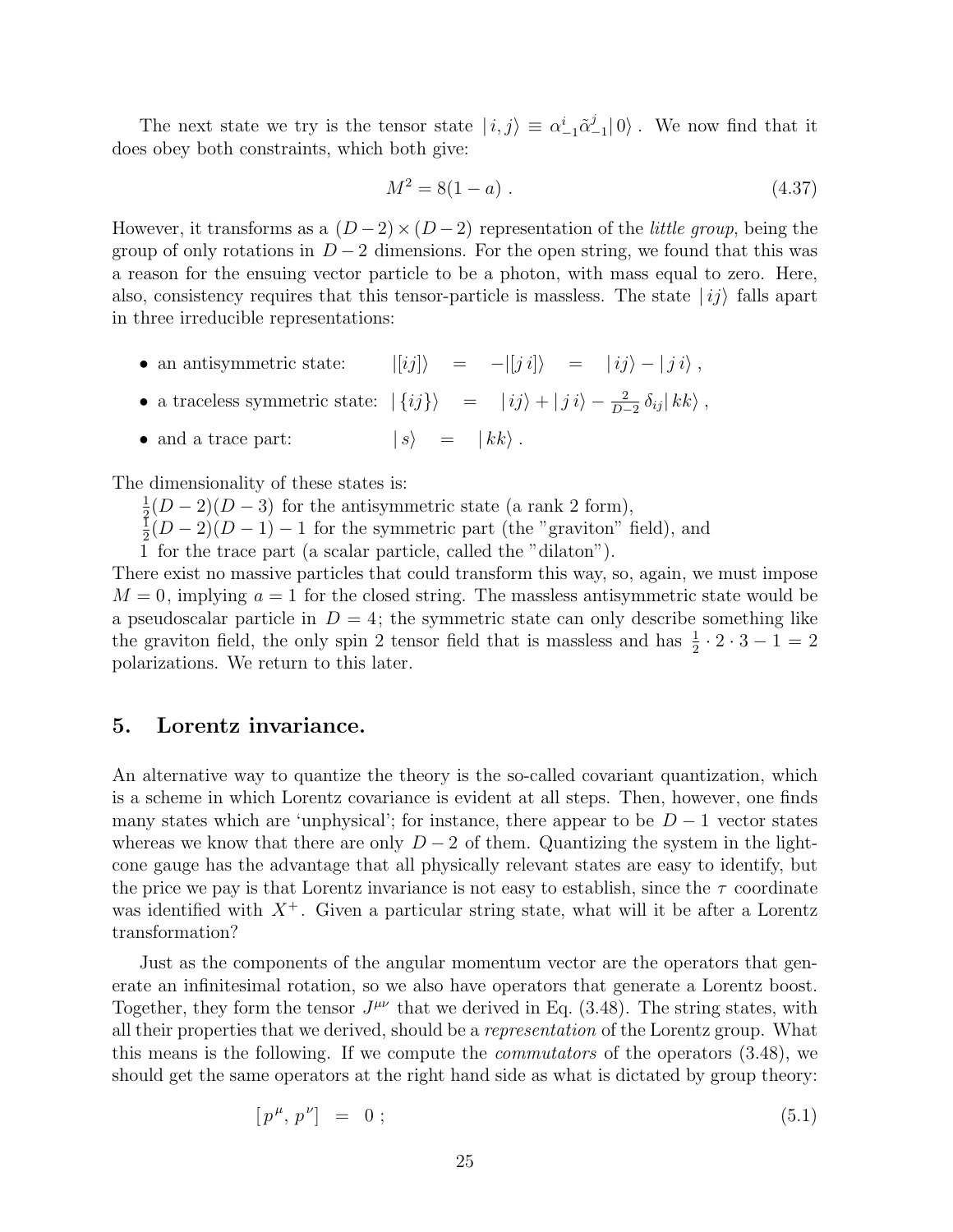$$
[p^{\mu}, J^{\nu\rho}] = -i\eta^{\mu\nu}p^{\rho} + i\eta^{\mu\rho}p^{\nu} ; \qquad (5.2)
$$

$$
\begin{bmatrix} J^{\mu\nu}, J^{\rho\lambda} \end{bmatrix} = -i\eta^{\nu\rho} J^{\mu\lambda} + i\eta^{\mu\rho} J^{\nu\lambda} + i\eta^{\nu\lambda} J^{\mu\rho} - i\eta^{\mu\lambda} J^{\nu\rho} \tag{5.3}
$$

(where we included the momentum operators, so this is really the Poincaré group). For most of these equations it is evident that these equations are right, but for the generators that generate a transformation that affects  $x^+$ , it is much less obvious. This is because such transformations will be associated by  $\sigma$ ,  $\tau$  transformations. The equations that require explicit study are the ones involving  $J^{i-}$ . Writing

$$
J^{\mu\nu} = \ell^{\mu\nu} + E^{\mu\nu} \qquad ; \qquad \ell^{\mu\nu} = x^{\mu}p^{\nu} - x^{\nu}p^{\mu} \; ;
$$

$$
E^{\mu\nu} = -i\sum_{n=1}^{\infty} \frac{1}{n} (\alpha^{\mu}_{-n}\alpha^{\nu}_{n} - \alpha^{\nu}_{-n}\alpha^{\mu}_{n}) \; , \tag{5.4}
$$

enables us to check these commutation relations using the Commutator Table of Section 4.3. If the theory is Lorentz invariant, these operators, which generate infinitesimal Lorentz rotations, automatically obey the commutation rules (5.2) and (5.3). However, since we introduced the c-numbers in the commutation rules by hand, it is far from obvious whether this is indeed the case. In particular, we should check whether

$$
\left[p^{-}, J^{j-}\right] \stackrel{?}{=} 0 ,\t\t(5.5)
$$

$$
\left[J^{i-},\,J^{j-}\right]\,\stackrel{?}{=}\,0\,\,.
$$
\n
$$
(5.6)
$$

Before doing this, one important remark: The definition of  $J^{i-}$  contains products of terms that do not commute, such as  $x^{i}p^{-}$ . The operator must be Hermitian, and that implies that we must correct the classical expression (3.48). We remove its anti-Hermitean part, or, we choose the *symmetric* product, writing  $\frac{1}{2}(x^i p^- + p^- x^i)$ , instead of  $x^i p^-$ . Note, part, or, we enouse the *symmetric* product, writing  $_2(x p + p x)$ , instead or<br>furthermore, that  $x^+$  is always a c-number, so it commutes with everything.

Using the Table, one now verifies that the  $\ell^{\mu\nu}$  among themselves obey the same commutation rules as the  $J^{\mu\nu}$ . Using (4.17), one also verifies easily that

$$
[p^-, \ell^{j-}] = 0
$$
, and  $[p^-, E^{j-}] = 0$ . (5.7)

We strongly advise the reader to do this exercise, bearing the above symmetrization procedure in mind. Remains to prove (5.6). This one will turn out to give complications.

Finding that

$$
[x^{i}, E^{j-}] = -iE^{ij}/p^{+} \qquad , \qquad [x^{-}, E^{j-}] = iE^{j-}/p^{+} \; , \tag{5.8}
$$

and 
$$
[p^-, E^{j-}] = 0
$$
,  $[p^i, E^{j-}] = 0$ ,  $(5.9)$ 

we get

$$
[\ell^{i-}, E^{i-}] = -iE^{ij}p^{-}/p^{+} - iE^{j-p}p^{i}/p^{+} , \qquad (5.10)
$$

and so a short calculation gives

$$
[J^{i-}, J^{j-}] = (-2iE^{ij}p^- + iE^{i-}p^j - iE^{j-}p^i)/p^+ + [E^{i-}, E^{j-}]. \qquad (5.11)
$$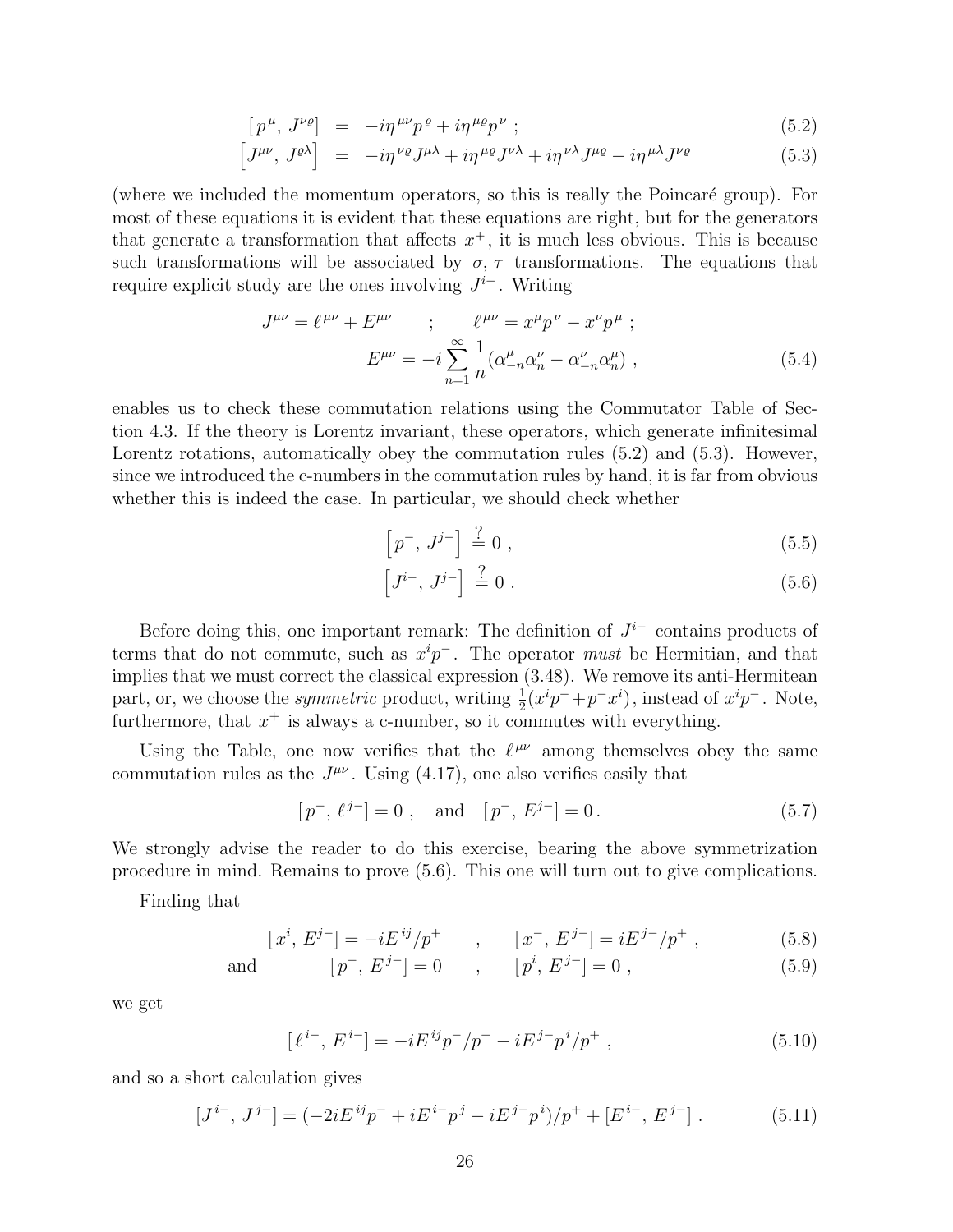To check whether this vanishes, we have to calculate the commutator  $[E^{i-}, E^{j-}],$ which is more cumbersome. The calculations that follow now are done exactly in the same way as the ones of the previous chapter: we have to keep the operators in the right order, otherwise we might encounter intermediate results with infinite c-numbers. We can use the result we had before, Eq. (4.27). An explicit calculation, though straightforward, is a bit too bulky to be reproduced here in all detail, so we leave that as an exercise. An intermediate result is:

$$
[E^{i-}, \alpha_m^-] = \frac{i}{p^+} (p^i \alpha_m^- - p^- \alpha_m^i) + \frac{i}{p^+} \sum_{k>0} \frac{m}{k} \left( \alpha_{-k}^i \alpha_{m+k}^- - \alpha_{m-k}^- \alpha_k^i \right) +
$$
  
+ 
$$
\frac{i}{(p^+)^2} \left( \frac{m(m-1)}{2} - \frac{R(m)}{m} \right) \alpha_m^- , \quad \text{if} \quad m \neq 0 ,
$$
 (5.12)

where  $R(m)$  is the expression occurring in the commutator  $(4.27)$ :

$$
\frac{R(m)}{m} = \frac{D-2}{12}(m^2 - 1) + 2a \tag{5.13}
$$

Finally, one finds that nearly everything in the commutator (5.11) cancels out, but not quite. It is the c-numbers in the commutator list of subsection 4.3 that give rise to a residual term:

$$
[J^{i-}, J^{j-}] = -\frac{1}{(p^+)^2} \sum_{m=1}^{\infty} \Delta_m \left( \alpha_{-m}^i \alpha_m^j - \alpha_{-m}^j \alpha_m^i \right) ,
$$
  

$$
\Delta_m = -\frac{R(m)}{m^2} + 2m = \frac{26-D}{12} m + \left( \frac{D-2}{12} - 2a \right) \frac{1}{m} .
$$
 (5.14)

Insisting that this should vanish implies that this theory only appears to work if the number D of space-time dimensions is 26, and  $a = 1$ ; the latter condition we already noticed earlier.

### 6. Interactions and vertex operators.

The simplest string interaction is the process of splitting an open string in two open strings and the reverse, joining two open strings at their end points. With the machinery we have now, a complete procedure is not yet possible, but a first attempt can be made. We consider one open string that is being manipulated at one end point, say the point  $\sigma = 0$ . In the light-cone gauge, the Hamiltonian  $p^-$  receives a small perturbation

$$
H^{\text{int}} = \sum_{k^{\mu}} \varepsilon(k) e^{-ik^-X^+ - ik^+X^- + ik^{\text{tr}}X^{\text{tr}}}, \qquad (6.1)
$$

where  $X^{\mu}$  stands for  $X^{\mu}(\tau,0)$ ,  $\tau = X^{+}/p^{+}$ . What will be the transitions caused by such a perturbation?

For this, one uses standard perturbation theory. The first order correction is written as

$$
\langle \text{out} | \int H^{\text{int}}(\tau) d\tau | \text{ in} \rangle , \qquad (6.2)
$$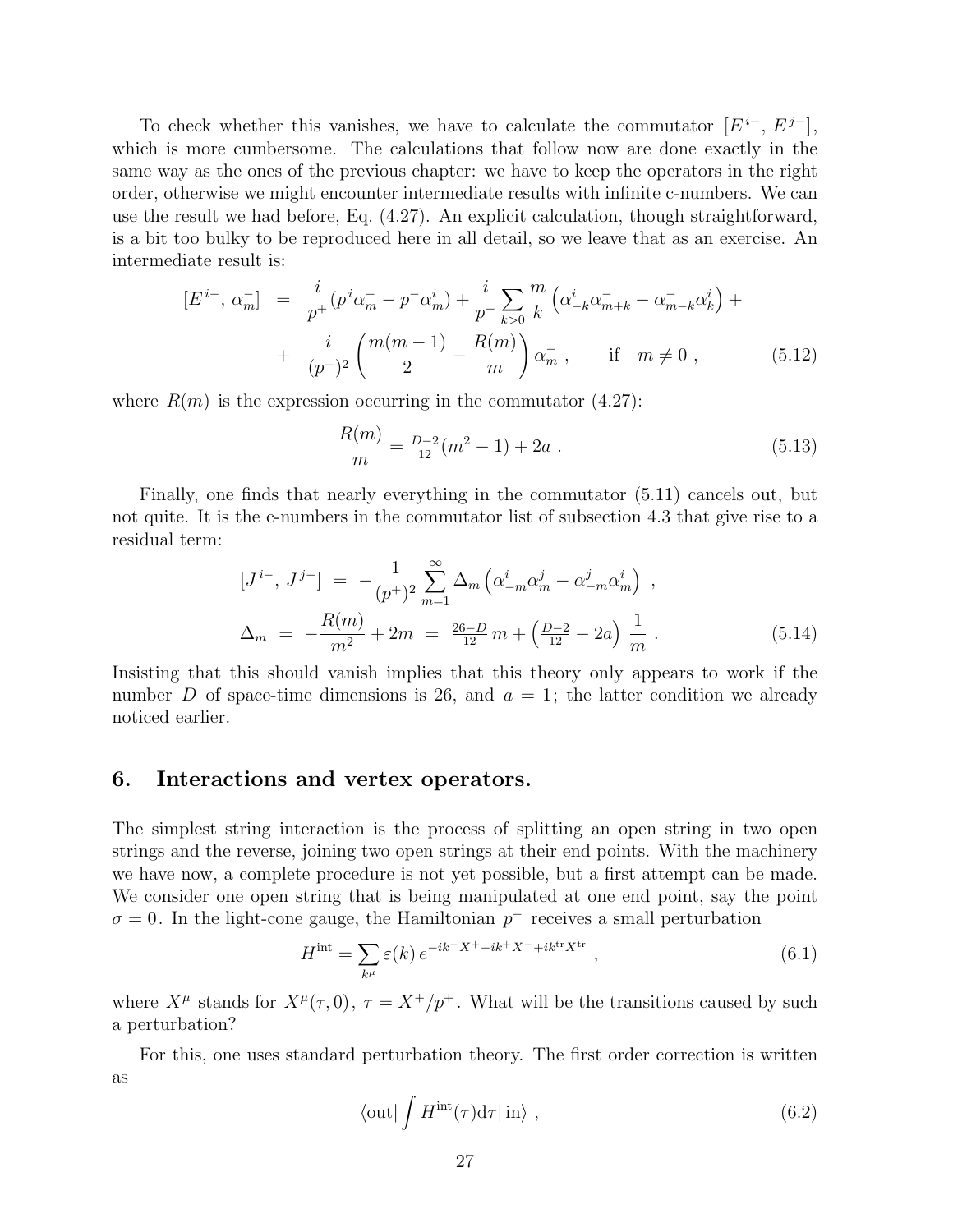but this amplitude does not teach us very much — only those matrix elements where  $k^-$  in  $H<sup>int</sup>$  matches the energy difference between the in-state and the out-state, contribute. Of more interest is the second order correction, because this shows a calculable dependence on the total momentum exchanged.

The second order coefficient describing a transition from a state  $|\text{in}\rangle$  to a state  $|\text{out}\rangle$ is, up to some kinematical factors, the amplitude

$$
\int_{-\infty}^{\infty} d\tau \int_{0}^{\infty} d\tau \langle \text{out} | H^{\text{int}}(\tau^{1} + \tau) H^{\text{int}}(\tau^{1}) | \text{in} \rangle , \qquad (6.3)
$$

where the Heisenberg notation is used in expressing the time dependence of the interaction Hamiltonian. We are interested in the particular contribution where the initial state has momentum  $k_4^{\mu}$  $\mu$ , the first insertion of  $\hat{H}^{\text{int}}$  goes with the Fourier coefficient  $e^{ik_3^{\mu}X^{\mu}}$ , the second insertion with Fourier coefficient  $e^{ik_2^{\mu}X^{\mu}}$ , and the final state has momentum  $-k_1^{\mu}$ 1 (we flipped the sign here so that all momenta  $k_i^{\mu}$  now will refer to *ingoing* amounts of 4-momentum, as will become evident shortly). For simplicity, we take the case that the initial string and the final string are in their ground state. Thus, what we decide to compute is the amplitude

$$
\mathcal{A} = \int_{-\infty}^{\infty} d\tau^1 \int_0^{\infty} d\tau \, \mathrm{_{out}} \langle 0, -k_1 | e^{ik_2^{\mu} X^{\mu} (\tau^1 + \tau, 0)} e^{ik_3^{\mu} X^{\mu} (\tau^1, 0)} | 0, k_4 \rangle_{\mathrm{in}} \,. \tag{6.4}
$$

It is to be understood that, eventually, one has to do the integral  $\int d^4k_2 \int d^4k_3 \, \varepsilon(k_2) \varepsilon(k_3) \, {\cal A}$  .

We now substitute the formula for  $X^{\mu}(\tau,0)$ , using Eq. (3.16):

$$
X^{\mu}(\tau,0) = x^{\mu} + p^{\mu}\tau + \sum_{n \neq 0} \frac{i}{n} \alpha_n^{\mu} e^{-in\tau} . \tag{6.5}
$$

However, there is a problem:  $X^{\mu}$  contains pieces that do not commute. In particular, the expressions for  $X^-$  give problems, since it contains  $\alpha_n^-$ , which is quadratic in the  $\alpha_m^i$ , and as such obeys the more complicated commutation rules. We simplify our problem by limiting ourselves to the case  $k^{\pm} = 0$ . Thus,  $k_2^{\mu}$  and  $k_3^{\mu}$  only contain  $k^{\text{tr}}$  components. It simplifies our problem in another way as well:  $H<sup>int</sup>$  now does not depend on  $x^-$ , so that  $p^+$  is conserved. Therefore, we may continue to treat  $p^+$  as a c-number.

 $X<sup>tr</sup>$  contain parts that do not commute:

$$
[\alpha_m^i, \alpha_n^j] = m\delta^{ij}\delta_{m+n} , \qquad (6.6)
$$

but what we have at the right hand side is just a c-number. Now, since we insist we want only finite, meaningful expressions, we wish to work with sequences of  $\alpha_n^i$  operators that have the annihilation operators  $(n > 0)$  to the right and creation operators  $(n < 0)$  to the left. We can write

$$
X^{i}(\tau,0) = x^{i} + p^{i}\tau + A^{i} + A^{i\dagger} , \qquad (6.7)
$$

where  $A^i$  contains the annihilation operators  $(n > 0)$  and  $A^{i\dagger}$  the creation operators. Within each of these four terms there are quantities that all commute, but one term does not commute with all others. The commutators are all c-numbers.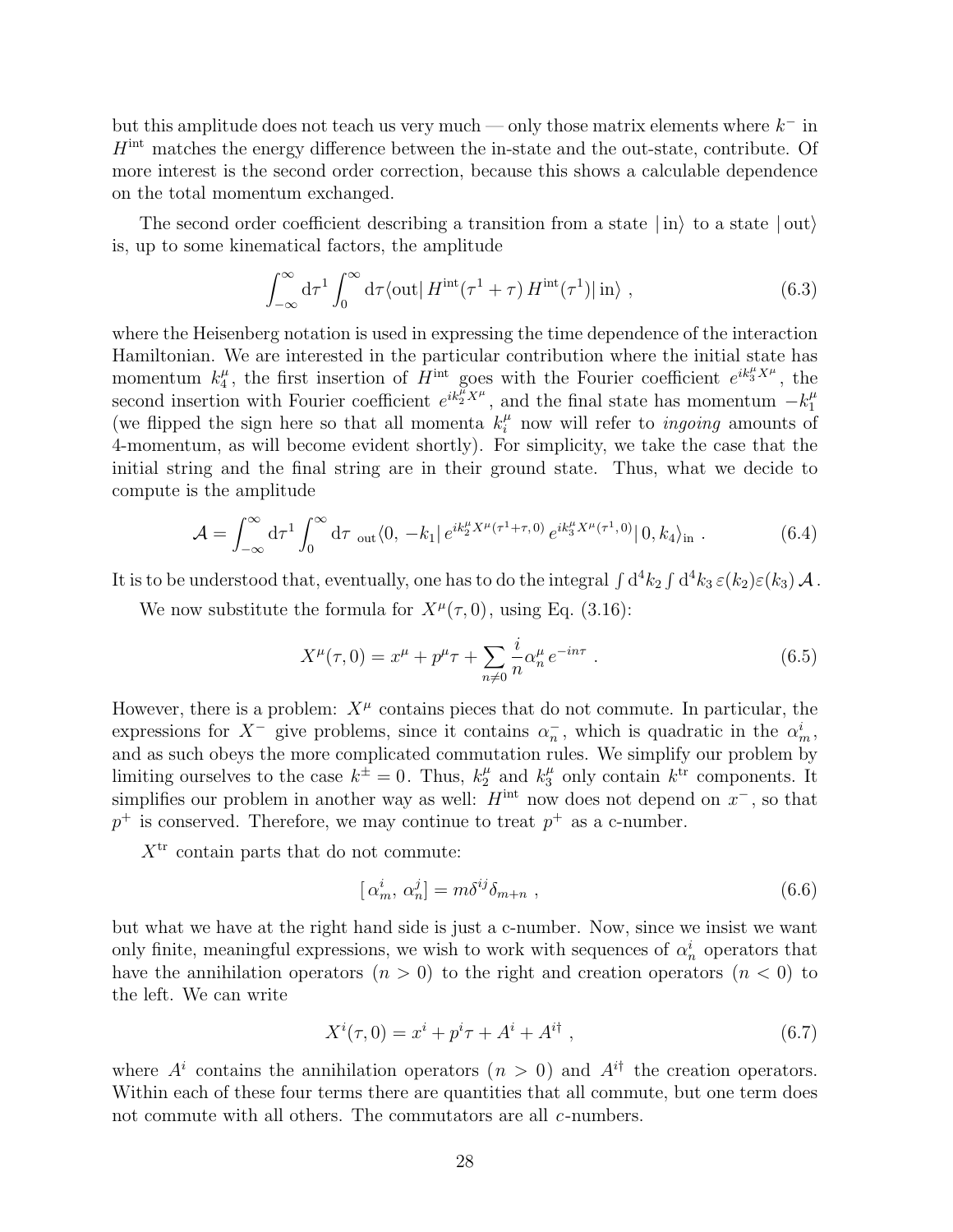Operators  $\tilde{A}$  and  $\tilde{B}$  whose commutator is a c-number, obey the following equations:

$$
e^{A+B} = e^A e^B e^{\frac{1}{2}[B,A]} = e^B e^A e^{-\frac{1}{2}[B,A]}
$$
\n(6.8)

One can prove this formula by using the Campbell-Baker Hausdorff formula, which expresses the remainder as an infinite series of commutators; here the series terminates because the first commutator is a c-number, so that all subsequent commutators in the series vanish. One can also prove the formula in several other ways, for instance by series expansions. Thus, we can write the transverse contributions to our exponentials as

$$
e^{ik^{\text{tr}}X^{\text{tr}}} = e^{ik^{\text{tr}}(A^{\text{tr}})^{\dagger}} \cdot e^{ik^{\text{tr}}A^{\text{tr}}} \cdot e^{ik^{\text{tr}}x^{\text{tr}} - \frac{1}{2}(k^{\text{tr}})^{2}[A, A^{\dagger}]} \tag{6.9}
$$

The last exponent is just a c-number, and the first two are now in the correct order. The point to be stressed here is that the c-number diverges:

$$
[A, A^{\dagger}] = \sum_{n,m>0} \left[\frac{i}{m}\alpha_m, \frac{-i}{n}\alpha_{-n}\right] = \sum_{n=1}^{\infty} \frac{1}{n},\tag{6.10}
$$

so we should not have started with the Hamiltonian  $(6.1)$ , but with one where the exponentials are normal-ordered from the start:

$$
H^{\text{int}} = \sum_{k^{\mu}} \varepsilon(k) e^{-ik^{\mu}x^{\mu} + ik^{\text{tr}}A^{\text{tr}\dagger}} e^{ik^{\text{tr}}A^{\text{tr}}};
$$
\n(6.11)

we simply absorb the divergent c-number in the definition of  $\varepsilon(k)$ . Finally, we use the same formula (6.8) to write

$$
e^{ik^{\text{tr}}(x^{\text{tr}} + p^{\text{tr}}\tau)} = e^{ik^{\text{tr}}p^{\text{tr}}\tau} e^{ik^{\text{tr}}x^{\text{tr}}} e^{-\frac{1}{2}i(k^{\text{tr}})^2\tau}
$$
(6.12)

(Note that, here,  $k^{\text{tr}}$  are c-numbers, whereas  $x^{\text{tr}}$  and  $p^{\text{tr}}$  are operators)

Using the fact that

$$
\langle 0 | A^{\dagger} = 0 \rightarrow \langle 0 | e^{ik^{\text{tr}} A^{\text{tr}\dagger}} = \langle 0 | \quad \text{and} \quad A | 0 \rangle = 0 \rightarrow e^{ik^{\text{tr}} A^{\text{tr}} | 0 \rangle = | 0 \rangle , \quad (6.13)
$$

Eq. (6.4) now becomes

$$
\mathcal{A} = \int_{-\infty}^{\infty} d\tau \int_{0}^{\infty} d\tau \int_{0}^{\infty} d\tau \int_{0}^{\infty} d\tau \int_{0}^{\infty} (0, -k_{1}|e^{ik_{2}^{\text{tr}}p^{\text{tr}}(\tau^{1}+\tau)}e^{ik_{2}^{\text{tr}}x^{\text{tr}}}e^{-\frac{1}{2}i(k_{2}^{\text{tr}})^{2}(\tau^{1}+\tau)}e^{ik_{2}^{\text{tr}}A^{\text{tr}}(\tau^{1}+\tau)}e^{ik_{3}^{\text{tr}}p^{\text{tr}}\tau^{1}}|0, k_{4}\rangle_{\text{in}} . \tag{6.14}
$$

Again, using (6.13), together with (6.8), we can write

$$
\langle 0 | e^{ik_2^{\text{tr}} A^{\text{tr}} (\tau^1 + \tau)} e^{ik_3^{\text{tr}} A^{\text{tr}} (\tau^1)^\dagger} | 0 \rangle = e^{-(k_2^i k_3^j) [A^i (\tau^1 + \tau), A^j (\tau^1)^\dagger]}, \qquad (6.15)
$$

where the commutator is

$$
[A^{i}(\tau), A^{j}(0)^{\dagger}] = \sum_{n=1}^{\infty} e^{-in\tau} \frac{1}{n} \delta^{ij} = -\ln(1 - e^{-i\tau}) \delta^{ij}, \qquad (6.16)
$$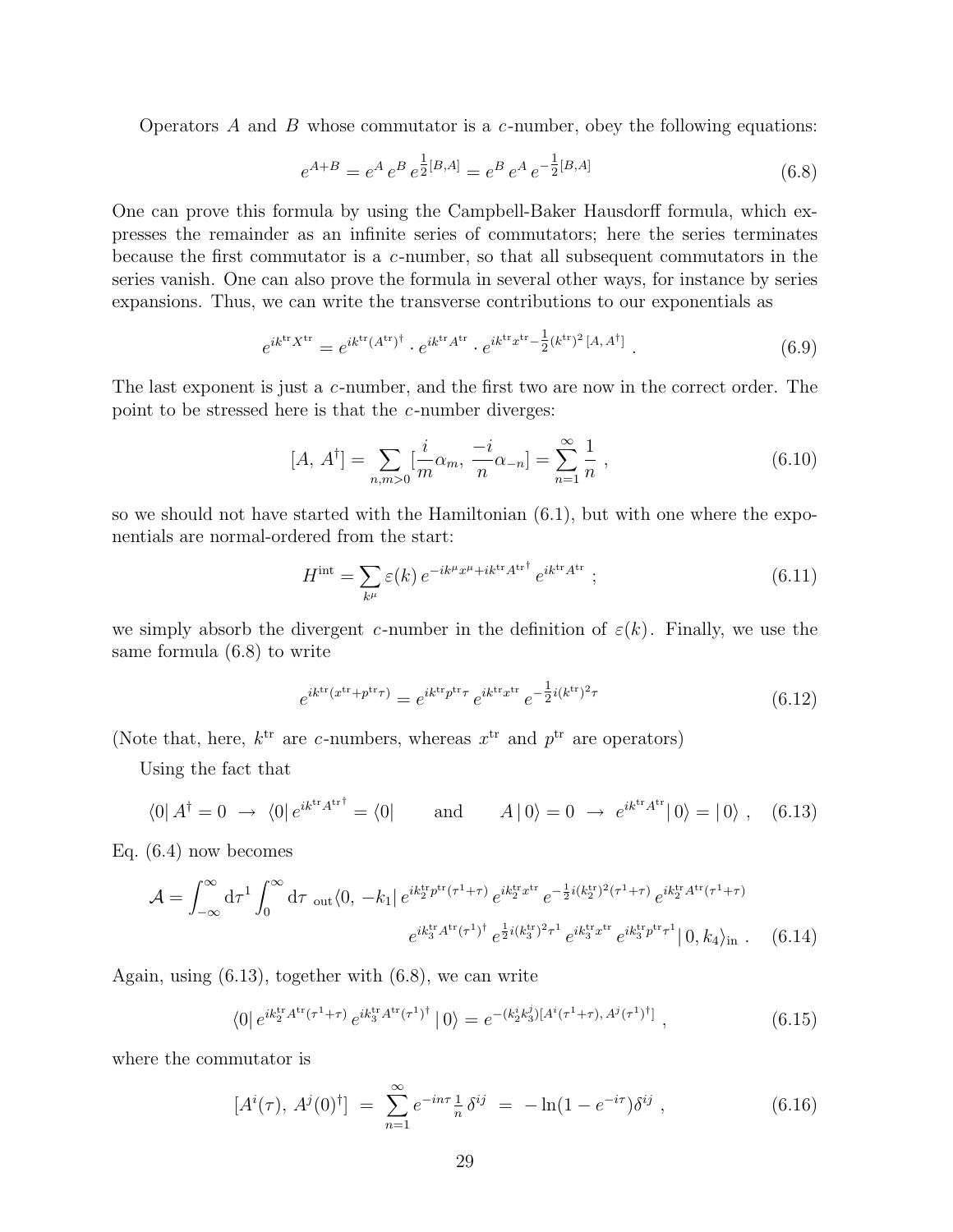so that (6.15) becomes

$$
(1 - e^{-i\tau})^{\binom{k^{\text{tr}}k^{\text{tr}}}{2}}.
$$
\n(6.17)

Since the initial state is a momentum eigen state, the operator  $p<sup>tr</sup>$  just gives the momentum  $-k_1^{\text{tr}}$ , whereas the operator  $e^{ik_3x}$  replaces  $k_4$  by  $k_4 + k_3$ . We end up with

$$
\mathcal{A} = \delta^{D-2}(k_1 + k_2 + k_3 + k_4) \int_{-\infty}^{\infty} d\tau^1 \int_0^{\infty} d\tau
$$
  

$$
e^{-i(k_1^{\text{tr}}k_2^{\text{tr}})(\tau^1 + \tau) - \frac{1}{2}i(k_2^{\text{tr}})^2(\tau^1 + \tau)} (1 - e^{-i\tau})^{k_2^{\text{tr}}k_3^{\text{tr}}} e^{\frac{1}{2}i(k_3^{\text{tr}})^2 \tau^1 + ik_3^{\text{tr}}k_4^{\text{tr}} \tau^1}.
$$
 (6.18)

The integral over  $\tau^1$  (in a previous version of the notes it was conveniently ignored, putting  $\tau^1$  equal to zero) actually gives an extra Dirac delta:

$$
\delta \left( -k_1^{\text{tr}} k_2^{\text{tr}} - \frac{1}{2} (k_2^{\text{tr}})^2 + \frac{1}{2} (k_3^{\text{tr}})^2 + k_3^{\text{tr}} k_4^{\text{tr}} \right) =
$$
  

$$
\delta \left( \frac{1}{2} (k_1^{\text{tr}})^2 - \frac{1}{2} (k_1^{\text{tr}} + k_2^{\text{tr}})^2 + \frac{1}{2} (k_3^{\text{tr}} + k_4^{\text{tr}})^2 - \frac{1}{2} (k_4^{\text{tr}})^2 \right).
$$
 (6.19)

Since states (1) and (4) are ground states,  $M_1^2 = M_4^2$ , and momentum conservation implies that the entry of the delta function reduces to  $p^+(k_1^- + k_4^-)$ . This is the delta function enforcing momentum conservation in the −-direction.

The remaining integral,

$$
\int_0^\infty d\tau \ e^{-\frac{1}{2}i(k_2^{\text{tr}})^2 \tau - i(k_1^{\text{tr}} k_2^{\text{tr}}) \tau} (1 - e^{-i\tau})^{\frac{k_1^{\text{tr}} k_3^{\text{tr}}}{2}}, \tag{6.20}
$$

does not change if we let  $\tau$  run from 0 to  $-i\infty$  instead of  $\infty$ , and writing

$$
e^{-i\tau} = x \qquad , \qquad d\tau = \frac{i dx}{x} \; , \tag{6.21}
$$

we see that the integral in (6.18) is

$$
i\int_0^1 \mathrm{d}x \ x^{k_1^{\text{tr}}k_2^{\text{tr}} + \frac{1}{2}(k_2^{\text{tr}})^2 - 1}(1-x)^{k_2^{\text{tr}}k_3^{\text{tr}}}.
$$
 (6.22)

Let us use the Mandelstam variables<sup>2</sup> s and t of Eqs. (1.10) and (1.11), noting that

$$
k_1 k_2 = \frac{1}{2} \left( (k_1 + k_2)^2 - k_1^2 - k_2^2 \right) = \frac{1}{2} (-s - k_1^2 - k_2^2) ;
$$
  
\n
$$
k_2 k_3 = \frac{1}{2} (-t - k_2^2 - k_3^2) ,
$$
\n(6.23)

to write (6.22) as

$$
iB\left(\frac{1}{2}(-s-k_1^2),\,\frac{1}{2}(-t-k_2^2-k_3^2+1)\right) \,,\tag{6.24}
$$

where  $B$  is the beta function, Eq. (1.18). This is exactly the Veneziano formula (1.14), provided that  $\alpha(s) = \frac{1}{2}s + a, \frac{1}{2}$  $\frac{1}{2}k_1^2 = a$ , and  $\frac{1}{2}(k_2^2 + k_3^2) = 1 + a$ . If we put  $a = 1$  and all external momenta in the same ground state, we recover Veneziano's formula exactly. The derivation may seem to be lengthy, but this is because we carefully went through all the details. It is somewhat awkward that we had to put  $k_2^+ = k_3^+ = 0$ , but, since the final answer is expected to be Lorentz invariant, it is reasonable to expect it to be more generally valid. It is a very important feature of string theory that the answers only make sense as long as the external states are kept on mass shell.

<sup>2</sup>Note that the signs of the momenta are defined differently.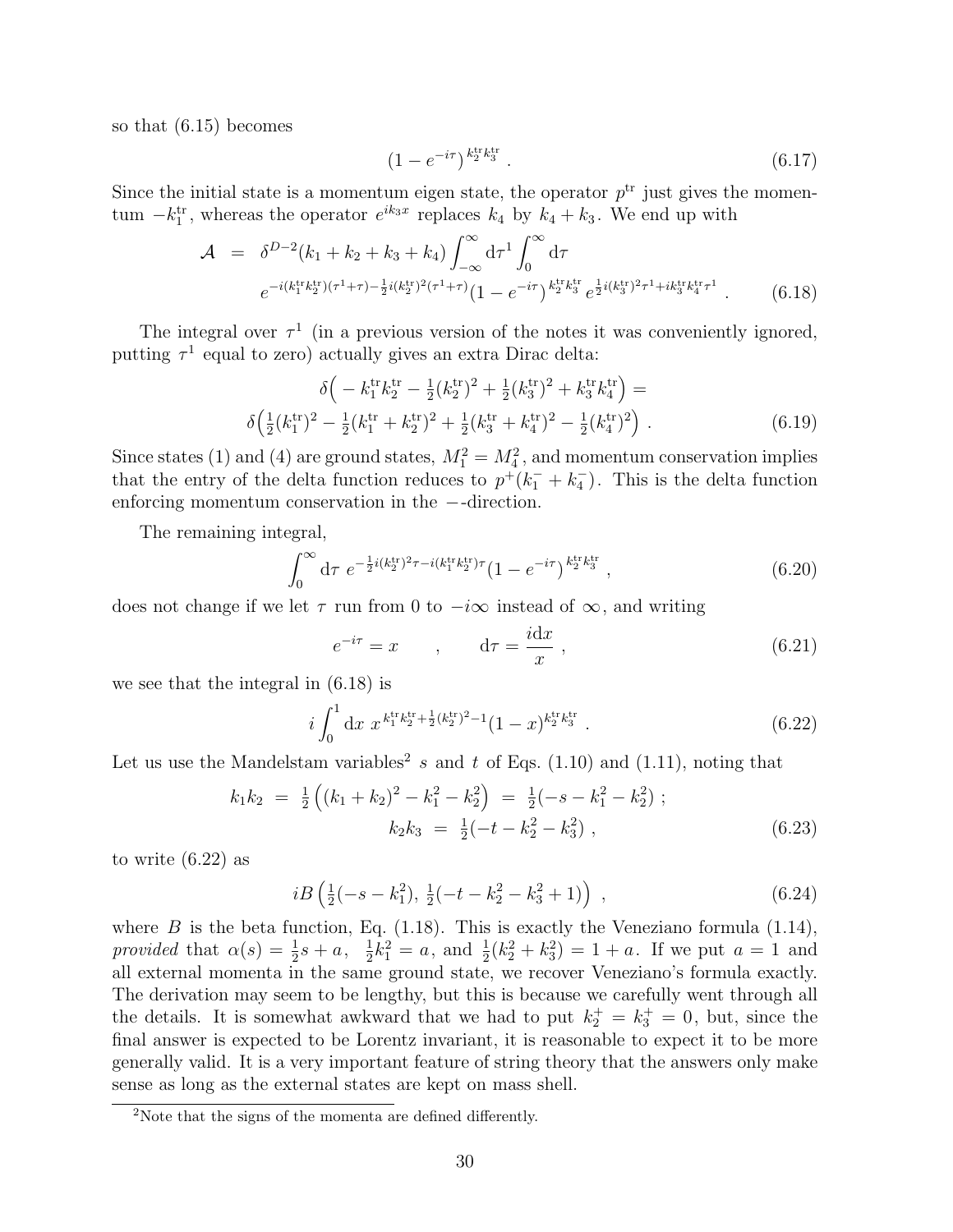# 7. BRST quantization.

Modern quantization techniques often start with the functional integral. When setting this up, it usually looks extremely formal, but upon deeper studies the methods turn out to be extremely powerful, enabling one to find many different, but completely equivalent quantum mechanical expressions. In these proofs, one now uses Becchi-Rouet-Stora-Tyutin symmetry, which is a super symmetry. We here give a brief summary.

The action S of a theory is assumed to contain a piece quadratic in the field variables  $A_i(x)$ , together with complicated interaction terms. In principle, any quantum mechanical amplitude can be written as a functional integral over 'field configurations'  $A_i(\vec{x}, t)$  and an initial and a final wave function:

$$
\mathcal{A} = \int \mathcal{D}A_i(\vec{x},t) \langle A_i(\vec{x},T) | e^{-iS(A(\vec{x},t))} | A_i(\vec{x},0) \rangle , \qquad (7.1)
$$

which is written as  $\int \mathcal{D}A e^{-iS}$  for short. However, if there is any kind of local gauge symmetry for which the action is invariant (such as in QED, Yang Mills theory or General Relativity), which in short-hand looks like

$$
A(x) \to \Omega(x)A(x) , \qquad (7.2)
$$

then there are *gauge orbits*, large collections of field configurations  $A_i(\vec{x}, t)$ , for which the total action does not change. Along these orbits, obviously the functional integral (7.1) does not converge. In fact, we are not interested in doing the integrals along such orbits, we only want to integrate over states which are physically distinct. This is why one needs to fix the gauge.

The simplest way to fix the gauge is by imposing a constraint on the field configurations. Suppose that the set of infinitesimal gauge transformations is described by 'generators'  $\Lambda_a(x)$ , where the index a can take a number of values (in YM theories: the dimensionality of the gauge group; in gravity: the dimensionality  $D$  of space-time, in string theory: 2 for the two dimensions of the string world sheet, plus one for the Weyl invariance). One chooses functions  $f_a(x)$ , such that the condition

$$
f_a(x) = 0\tag{7.3}
$$

fixes the choice of gauge — assuming that all configurations can be gauge transformed such that this condition is obeyed. Usually this implies that the index a must run over as many values as the index of the gauge generators.

In perturbation expansion, we assume  $f_a(x)$  at first order to be a linear function of the fields  $A_i(x)$  (and possibly its derivatives). Also the gauge transformation is linear at lowest order:

$$
A_i \to A_i + \hat{T}_i^a \Lambda_a(x) \tag{7.4}
$$

where  $\Lambda_a(x)$  is the generator of infinitesimal gauge transformations and  $\hat{T}_i^a$  may be an operator containing partial derivatives. If the gauge transformations are also linear in first order, then what one requires is that the combined action,

$$
f_a(A, x) \to f_a(A + \hat{T} \Lambda, x) = f_a(x) + \hat{m}_a^b \Lambda_b(x) , \qquad (7.5)
$$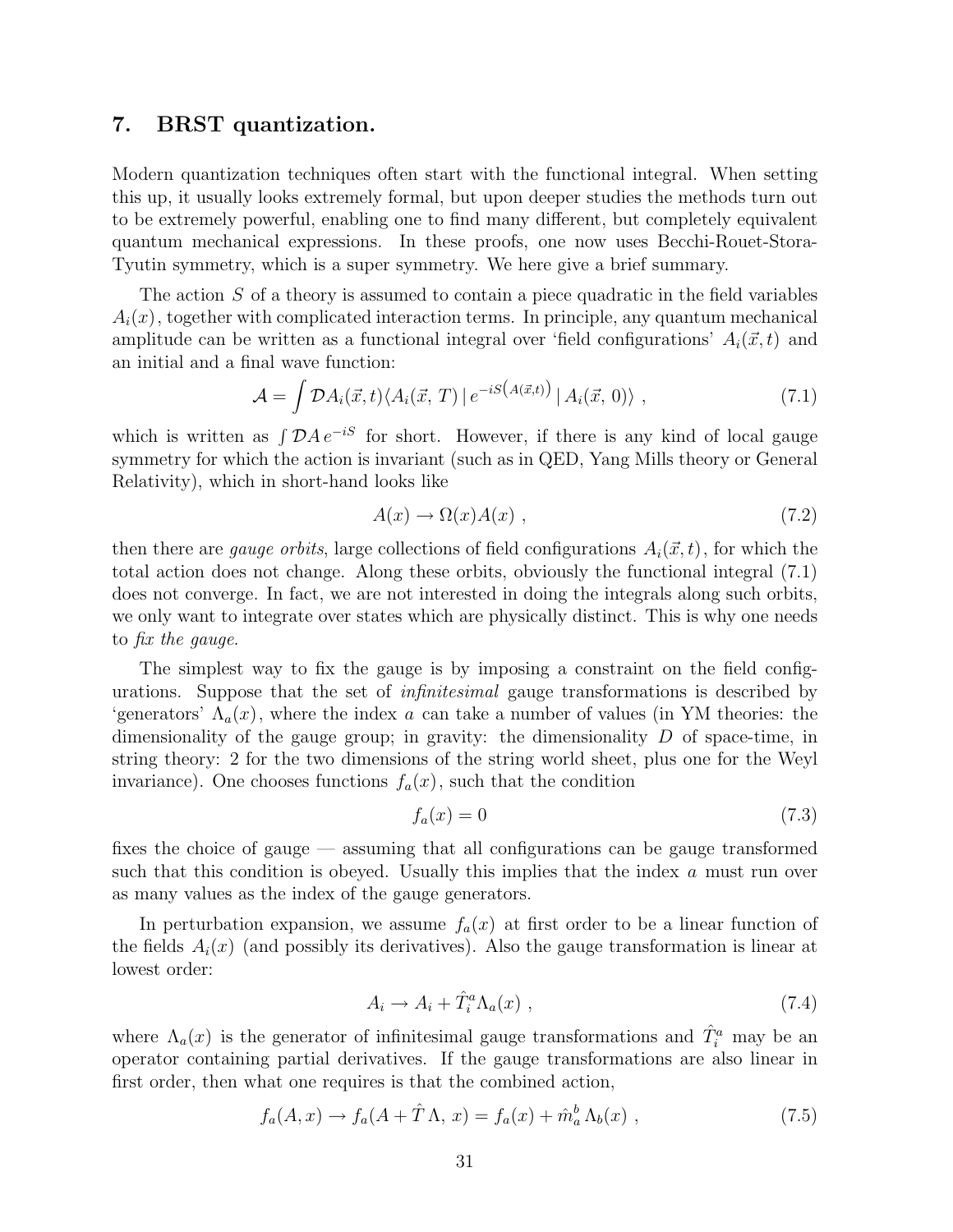is such that the operator  $\hat{m}_a^b$  has an inverse,  $(\hat{m}^{-1})_a^b$ . This guarantees that, for all A, one can find a  $\Lambda$  that forces f to vanish.

However,  $\hat{m}$  might have zero modes. These are known as the Faddeev-Popov ghosts. Subtracting a tiny complex number,  $i\varepsilon$  from  $\hat{m}$ , removes the zero modes, and turns the Faddeev Popov ghosts into things that look like fields associated to particles, hence the name. Now let us be more precise.

What is needed is a formalism that yields the same physical amplitudes if one replaces one function  $f_a(x)$  by any other one that obeys the general requirements outlined above. In the functional integral, one would like to impose the constraint  $f_a(x) = 0$ . The amplitude (7.1) would then read

$$
\mathcal{A} \stackrel{?}{=} \int \mathcal{D}A \,\varepsilon^{-iS} \,\delta(f_a(x)) \;, \tag{7.6}
$$

but this would *not* be insensitive to transitions to other choices of  $f_a$ . Compare a simple ordinary integral where there is invariance under a rotation of a plane:

$$
\mathcal{A} \stackrel{?}{=} \int d^2 \vec{x} d^2 \vec{y} F(|x|, |y|) \delta(x^1) . \tag{7.7}
$$

Here, the 'gauge-fixing function'  $f(\vec{x}, \vec{y}) = x^1$  removes the rotational invariance. Of course this would yield something else if we replaced  $f$  by  $y^1$ . To remove this failure, one must add a Jacobian factor:

$$
\mathcal{A} = \int d^2 \vec{x} d^2 \vec{y} F(|x|, |y|) |x| \delta(x^1) . \qquad (7.8)
$$

The factor  $|x|$  arises from the consideration of rotations over an infinitesimal angle  $\theta$ :

$$
x^{1} \to x^{1} - x^{2} \theta , \qquad x^{1} = 0 ; \quad |x^{2}| = |x| . \tag{7.9}
$$

This way, one can easily prove that such integrals yield the same value if the gauge constraint were replaced, for instance, by  $|y|\delta(y^1)$ . The Jacobian factors are absolutely necessary.

Quite generally, in a functional integral with gauge invariance, one must include the Jacobian factor

$$
\Delta = \det \left( \partial f_a(x) / \partial \Lambda_b(y) \right) \tag{7.10}
$$

If all operators in here were completely linear, this would be a harmless multiplicative constant, but usually, there are interaction terms, or  $\Delta$  may depend on crucial parameters in some other way. How does one compute this Jacobian?

Consider an integral over complex variables  $\phi_a$ :

$$
\int d\phi_a d\phi^{a*} \int e^{-\phi^{a*} M_a^b \phi_b} \ . \tag{7.11}
$$

The outcome of this integral should not depend on unitary rotations of the integrand  $\phi_a$ . Therefore, we may diagonalize the matrix  $M$ :

$$
M_a^b \phi_b^{(i)} = \lambda^{(i)} \phi_a^{(i)} \tag{7.12}
$$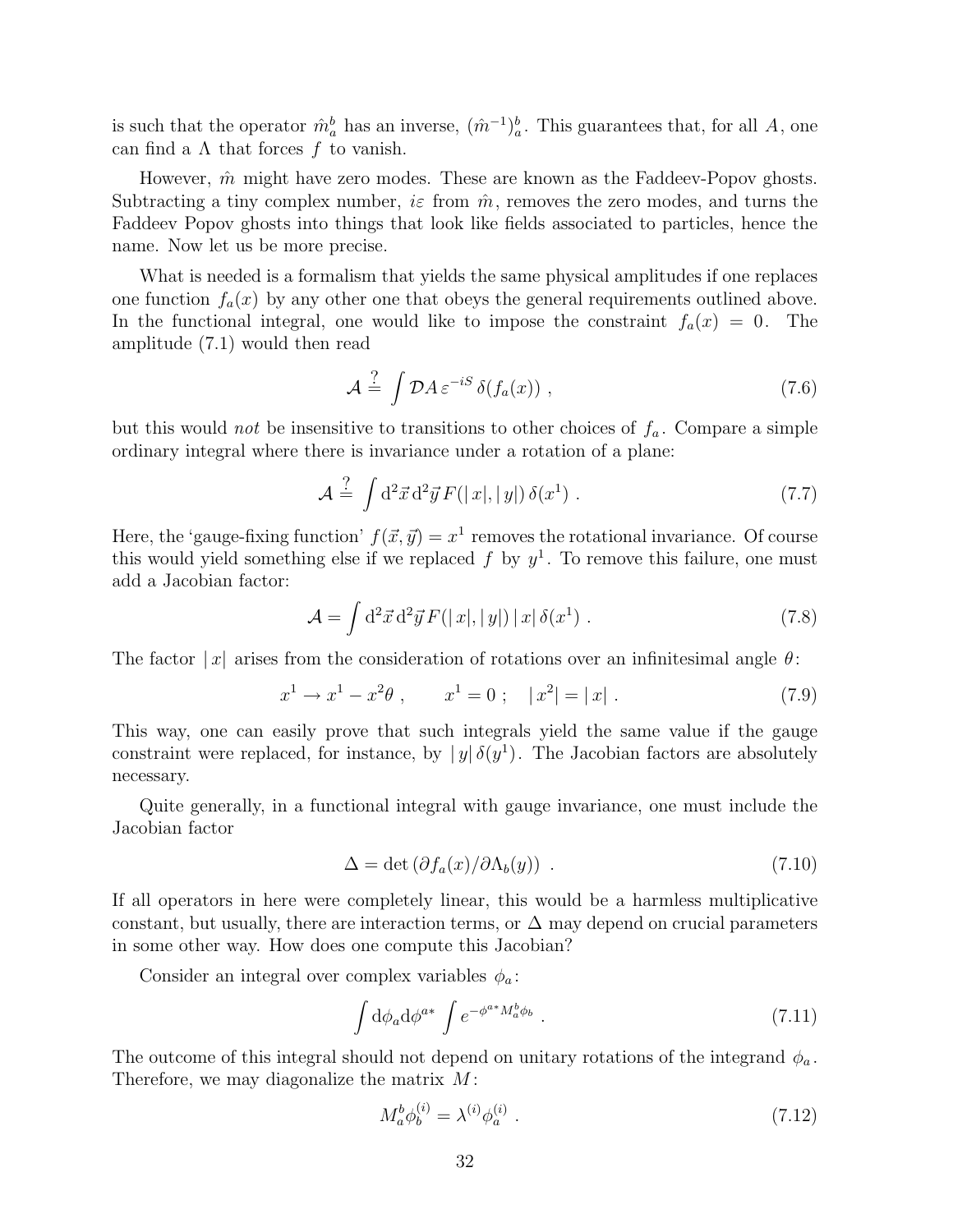One then reads off the result:

Eq. (7.11) = 
$$
\prod_{(i)} \left(\frac{2\pi}{\lambda^{(i)}}\right) = C \left(\det(M)\right)^{-1} = C \exp(\text{Tr}\log M)
$$
, (7.13)

where  $C$  now is a constant that only depends on the dimensionality of  $M$  and this usually does not depend on external factors, so it can be ignored (Note that the real part and the imaginary part of  $\phi$  each contribute a square root of the eigenvalue  $\lambda$ ). The advantage of the expression (7.11) is that it has exactly the same form as other expressions in the action, so computing it in practice goes just like the computation of the other terms. We obtained the inverse of the determinant, but that causes no difficulty: we add a minus sign for every contribution of this form whenever it appears in an exponential form:

$$
\det(M)^{-1} = \exp(-\text{Tr}\,\log M) \tag{7.14}
$$

Alternatively, one can observe that such minus signs emerge if we replace the bosonic 'field'  $\phi_a(x)$  by a *fermionic* field  $\eta_a(x)$ :

$$
\det(M) = \int \mathcal{D}\eta \mathcal{D}\bar{\eta} \exp(\bar{\eta}^a M_a^b \eta_b) \ . \tag{7.15}
$$

Indeed, this identity can be understood directly if one knows how to integrate over anticommuting variables (called Grassmann variables)  $\eta_i$ , which are postulated to obey  $\eta_i \eta_j = -\eta_j \eta_i$ :

$$
\int d\eta 1 = 0 ; \qquad \int d\eta \, \eta = 1 . \tag{7.16}
$$

For a single set of such anticommuting variables  $\eta$ ,  $\bar{\eta}$ , one has

$$
\eta^2 = 0 \; ; \quad \bar{\eta}^2 = 0 \; ; \qquad \exp(\bar{\eta}M\eta) = 1 + \bar{\eta}M\eta \; ; \qquad \int d\eta d\bar{\eta} (1 + \bar{\eta}M\eta) = M \; . \tag{7.17}
$$

In a gauge theory, for example, one has

$$
A_{\mu}^{a} \rightarrow A_{\mu}^{a} + D_{\mu} \Lambda_{a} ; \qquad D_{\mu} X^{a} = \partial_{\mu} X^{a} + g \varepsilon_{abc} A_{\mu}^{b} X^{c} ; \qquad (7.18)
$$
  

$$
f_{a}(x) = \partial_{\mu} A_{\mu}^{a}(x) ;
$$

$$
f_a \rightarrow f_a + \partial_\mu D_\mu \Lambda_a ; \qquad (7.19)
$$

$$
\Delta = \int \mathcal{D}\eta(x)\mathcal{D}\bar{\eta}(x) \exp(\bar{\eta}^a \partial_\mu D_\mu \eta_a(x)) . \qquad (7.20)
$$

The last exponential forms an addition to the action of the theory, called the Faddeev-Popov action. Let us formally write

$$
S = Sinv(A) + \lambdaa(x)fa(x) + \bar{\eta}\frac{\partial f}{\partial \Lambda}\eta.
$$
 (7.21)

Here,  $\lambda^a(x)$  is a *Lagrange multiplier field*, which, when integrated over, enforces  $f^a(x) \rightarrow$ 0. In gauge theories, infinities may occur that require renormalization. In that case, it is important to check whether the renormalization respects the gauge structure of the theory.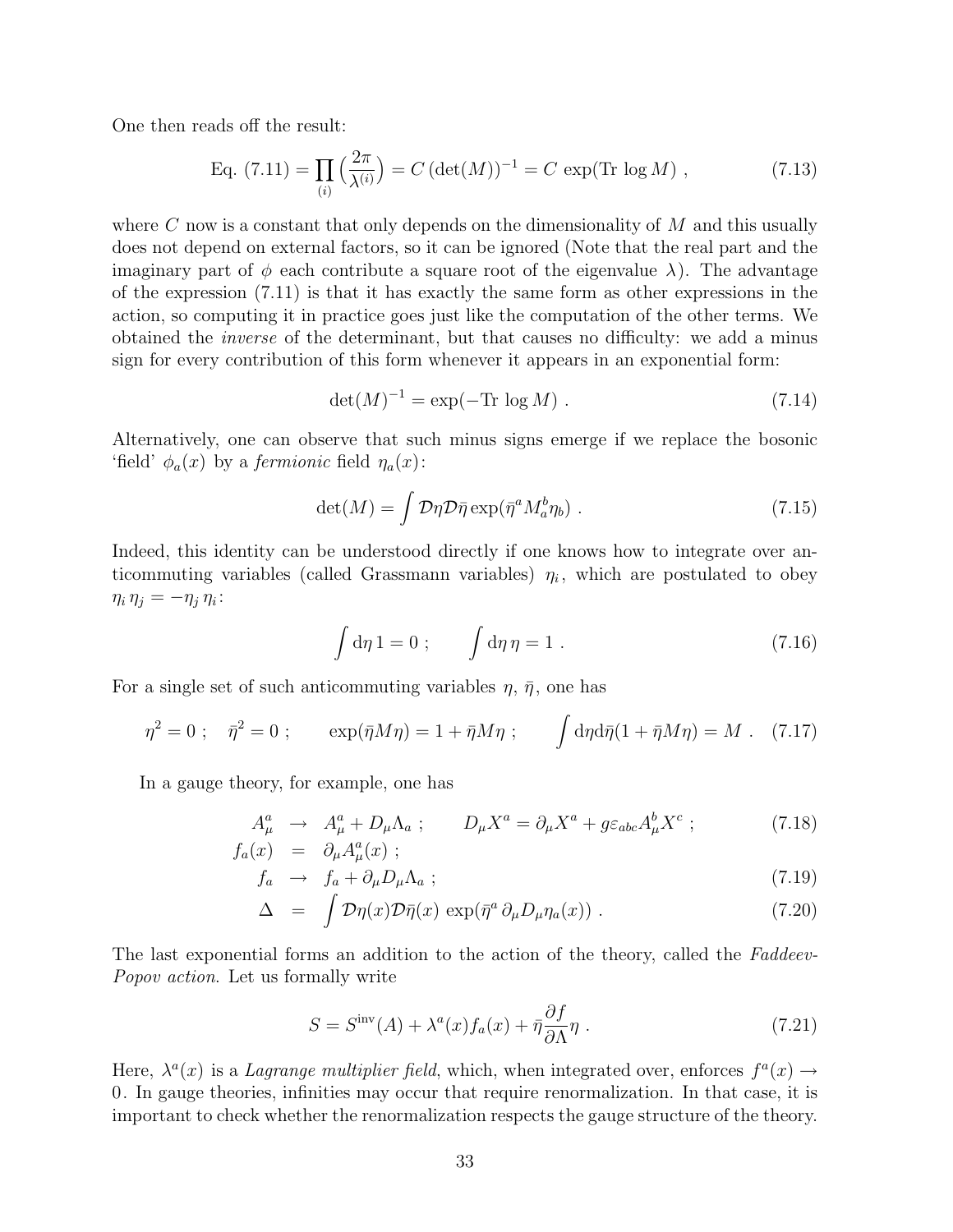By Becchi, Rouet and Stora, and independently by Tyutin, this structure was discovered to be a symmetry property relating the anticommuting ghost field to the commuting gauge fields: a super symmetry. It is the symmetry that has to be respected at all times:

$$
\delta A^{a}(x) = \bar{\varepsilon} \frac{\partial A^{a}(x)}{\partial \Lambda^{b}(x')} \eta^{b}(x') ; \qquad (7.22)
$$

$$
\delta \eta^{a}(x) = \frac{1}{2} \bar{\varepsilon} f^{abc} \eta^{b}(x) \eta^{c}(x) ;
$$
  
\n
$$
\delta \bar{\eta}^{a}(x) = -\bar{\varepsilon} \lambda^{a}(x) ;
$$
  
\n
$$
\delta \lambda^{a}(x) = 0.
$$
\n(7.23)

Here,  $f^{abc}$  are the *structure constants* of the gauge group:

$$
[\Lambda^a, \Lambda^b](A) = f^{abc} \Lambda^c(A) \tag{7.24}
$$

 $\bar{\varepsilon}$  is infinitesimal. Eq. (7.22) is in fact a gauge transformation generated by the infinitesimal field  $\bar{\varepsilon}\eta$ .

# 8. The Polyakov path integral. Interactions with closed strings.

Two closed strings can meet at one point, where they rearrange to form a single closed string, which later again splits into two closed strings. This whole process can be seen as a single sheet of a complicated form, living in space-time. The two initial closed strings, and the two final ones, form holes in a sheet which otherwise would have the topology of a sphere. If we assume these initial and final states to be far separated from the interaction region, we may shrink these closed loops to points. Thus, the amplitude of this scattering process may be handled as a string world sheet in the form of a sphere with four points removed. These four points are called 'vertex insertions'.

More complicated interactions however may also take place. Strings could split and rejoin several times, in a process that would be analogous to a multi-loop Feynman diagram in Quantum Field Theory. The associated string world sheets then take the form of a torus or sheets with more complicated topology: there could be  $g$  splittings and rejoinings, and the associated world sheet is found to be a closed surface of *genus*  $g$ .

The Polyakov action is

$$
S(h, X) = -\frac{T}{2} \int d^2 \sigma \sqrt{h} \, h^{\alpha \beta} \partial_\alpha X^\mu \partial_\beta X^\mu \,. \tag{8.1}
$$

To calculate amplitudes, we want to use the partition function

$$
Z = \int \mathcal{D}h \mathcal{D}X \, e^{-S(h,X)} \,, \tag{8.2}
$$

The conformal factor (the overall factor  $e^{\phi(\sigma_1,\sigma_2)}$ ), is immaterial as it cancels out in the action (8.1). A constraint such as

$$
\det(h) = 1 \tag{8.3}
$$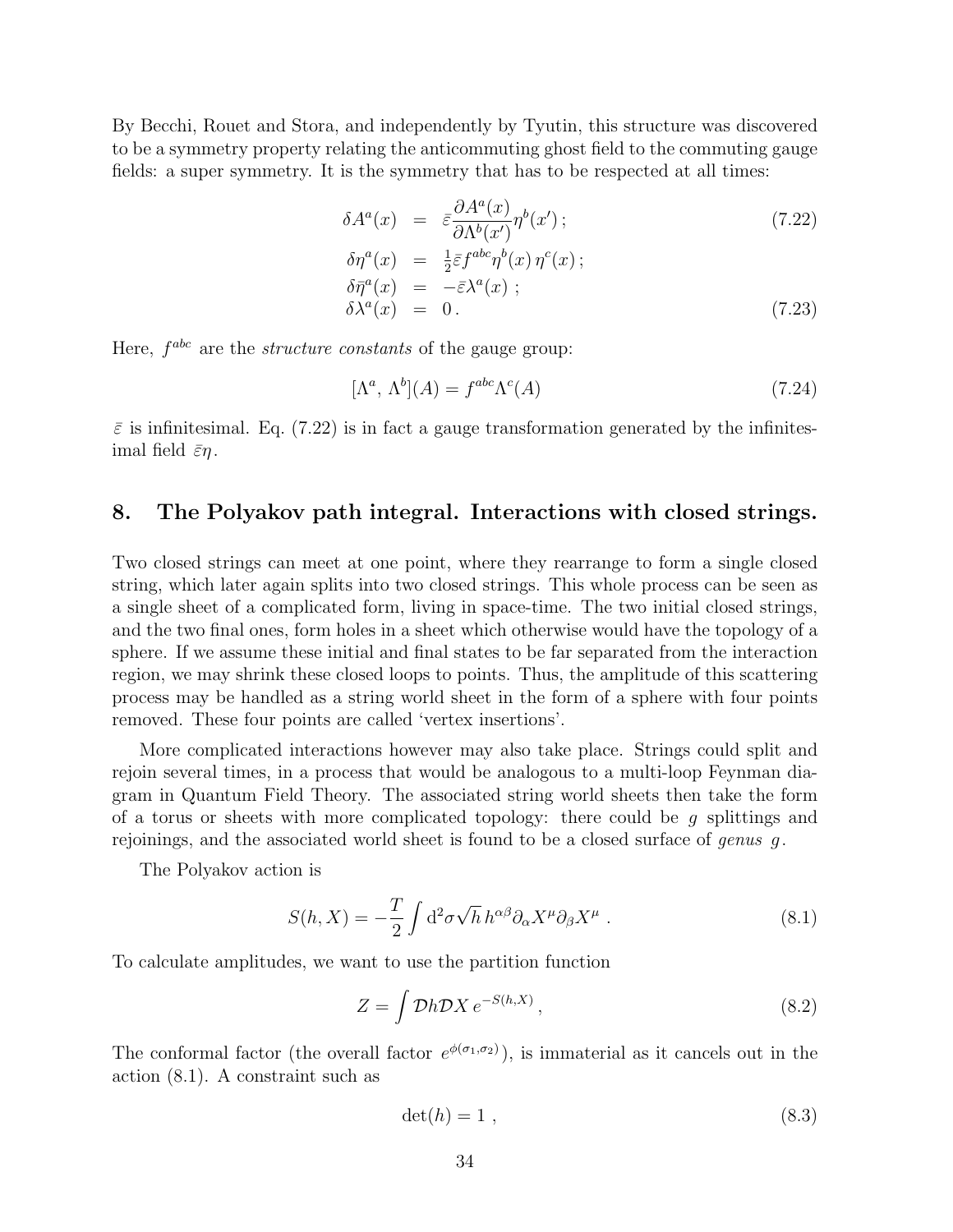can be imposed without further consequences (we simply limit ourselves to variables  $h_{\alpha\beta}$ with this property, regardless the choice of coordinates).

But we do want to fix the reparametrization gauge, for instance by using coordinates  $\sigma^+$  and  $\sigma^-$ , and imposing  $h_{++} = h_{--} = 0$ . It is here that we can use the BRST procedure. If we would insert (as was done in the previous sections)

$$
1 = \int \mathcal{D}h_{++} \mathcal{D}h_{--} \delta(h_{++}) \delta(h_{--}), \qquad (8.4)
$$

we would find it difficult to check equivalence with other gauge choices, particularly if the topology is more complicated than the sphere.

To check the equivalence with other gauge choices, one should check the contribution of the Faddeev-Popov ghost, see the previous section. The general, infinitesimal local coordinate transformation on the world sheet is

$$
\sigma^{\alpha} \to \sigma^{\alpha} + \xi^{\alpha} , \qquad f(\sigma) \to f(\sigma) + \xi^{+} \partial_{+} f + \xi^{-} \partial_{-} f . \qquad (8.5)
$$

As in General relativity, a co-vector  $\phi_{\alpha}(\sigma)$  is defined to be an object that transforms just like the derivative of a *scalar* function  $f(\sigma)$ :

$$
\partial_{\beta} f(\sigma) \rightarrow \partial_{\beta} f(\sigma) + \xi^{\lambda} \partial_{\lambda} \partial_{\beta} f + (\partial_{\beta} \xi^{\lambda}) \partial_{\lambda} f ; \n\phi_{\beta}(\sigma) \rightarrow \phi_{\beta}(\sigma) + \xi^{\lambda} \partial_{\lambda} \phi_{\beta} + (\partial_{\beta} \xi^{\lambda}) \phi_{\lambda} .
$$
\n(8.6)

The metric  $h_{\alpha\beta}$  is a *co-tensor*, which means that it transforms as the *product* of two co-vectors, which we find to be

$$
h_{\alpha\beta}(\sigma) \to h_{\alpha\beta}(\sigma) + \xi^{\lambda}\partial_{\lambda}h_{\alpha\beta} + (\partial_{\alpha}\xi^{\lambda})h_{\lambda\beta} + (\partial_{\beta}\xi^{\lambda})h_{\alpha\lambda} . \tag{8.7}
$$

As in General Relativity, the *co-variant derivative* of a vector field  $\phi_{\alpha}(\sigma)$  is defined as

$$
\nabla_{\alpha}\phi_{\beta} \equiv \partial_{\alpha}\phi_{\beta} - \Gamma^{\gamma}_{\alpha\beta}\phi_{\gamma} ; \qquad \Gamma^{\gamma}_{\alpha\beta} = \frac{1}{2}h^{\gamma\delta}\{\partial_{\alpha}h_{\beta\delta} + \partial_{\beta}h_{\alpha\delta} - \partial_{\delta}h_{\alpha\beta}\} . \tag{8.8}
$$

This definition is carefully arranged in such a way that  $\nabla_{\alpha}\phi_{\beta}$  also transforms as a cotensor, as defined in Eq. (8.7).

The metric  $h_{\alpha\beta}$  is a special co-tensor. It so happens that the derivatives in Eq. (8.7), together with the other terms, can be rearranged in such a way that they are themselves written as covariant derivatives of  $\xi_{\alpha} = h_{\alpha\beta} \xi^{\beta}$ :

$$
h_{\alpha\beta} \to h_{\alpha\beta} + \delta h_{\alpha\beta} \; ; \qquad \delta h_{\alpha\beta} = \nabla_{\alpha} \xi_{\beta} + \nabla_{\beta} \xi_{\alpha} \; . \tag{8.9}
$$

The determinant h of  $h_{\alpha\beta}$  transforms as

$$
\delta h = 2h h^{\alpha\beta} \nabla_{\alpha} \xi_{\beta} , \qquad (8.10)
$$

and since we restrict ourselves to tensors with determinant one, Eq. (8.3), we have to and since we restrict ourselves to tensors with determinant one divide  $h_{\alpha\beta}$  by  $\sqrt{h}$ . This turns the transformation rule (8.9) into

$$
\delta h_{\alpha\beta} = \nabla_{\alpha}\xi_{\beta} + \nabla_{\beta}\xi_{\alpha} - h_{\alpha\beta}h^{\gamma\kappa}\nabla_{\gamma}\xi_{\kappa} . \tag{8.11}
$$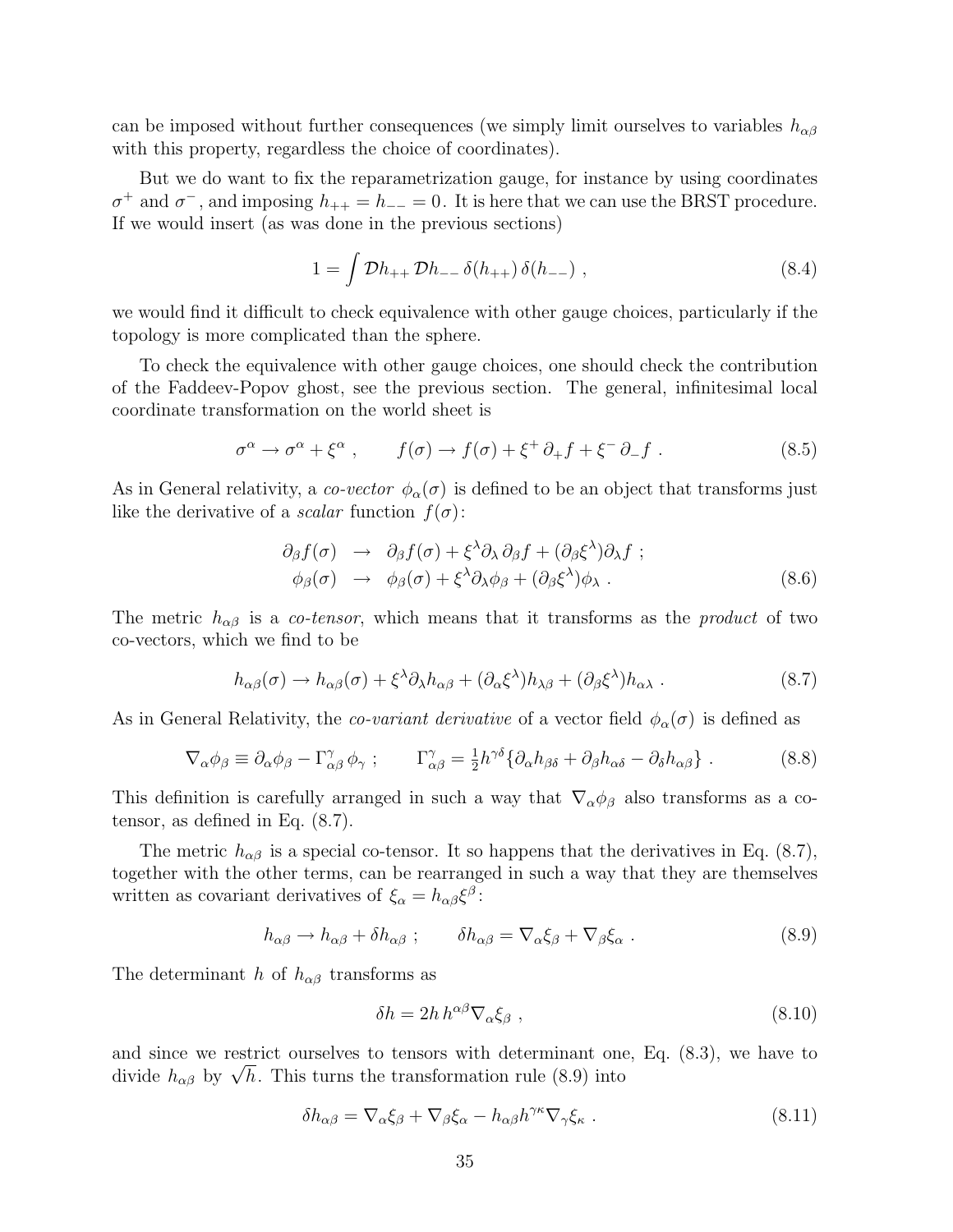Since the gauge fixing functions in Eq. (8.4) are  $h_{++}$  and  $h_{--}$ , our Faddeev-Popov ghosts will be the ones associated to the determinant of  $\nabla_{\pm}$  in

$$
\delta h_{++} = 2\nabla_+ \xi_+ \qquad \delta h_{--} = 2\nabla_- \xi_- \,, \tag{8.12}
$$

while  $\delta h_{+-} = 0$ . So, we should have fermionic fields  $c_{\pm}$ ,  $b_{++}$ ,  $b_{--}$ , described by an extra term in the action:

$$
\mathcal{L}^{\mathcal{F}, -\mathcal{P}} = -\frac{T}{2} \int d^2 \sigma \{ \partial_\alpha X^\mu \, \partial^\alpha X^\mu + 2b^{++} \nabla_+ c_+ + 2b^{--} \nabla_- c_- \} \; . \tag{8.13}
$$

In Green, Schwarz & Witten, the indices for the c ghost is raised, and those for the b ghost are lowered, after which they interchange positions<sup>3</sup> So we write

$$
\mathcal{L}^{\mathcal{F}, -\mathcal{P}} = -\frac{T}{2} \int d^2 \sigma \{ \partial_\alpha X^\mu \, \partial^\alpha X^\mu + 2c^- \nabla_+ b_{--} + 2c^+ \nabla_- b_{++} \} \ . \tag{8.14}
$$

The addition of this ghost field improves our formalism. Consider for instance the constraints (3.32), which can be read as  $T_{++} = T_{--} = 0$ . Since the  $\alpha$  coefficients are the Fourier coefficients of  $\partial_{\pm} X^{\mu}$ , we can write these conditions as

$$
\left(\sum_{\mu=1}^{D} L_m^{\mu}\right) |\psi\rangle \stackrel{?}{=} 0 ,\qquad (8.15)
$$

where the coefficients  $L_m^{\mu}$  are defined in Eq. (4.19). States  $|\psi\rangle$  obeying this are then "physical states". Now, suppose that we did *not* impose the light-cone gauge restriction, but assume the unconstrained commutation rules (4.9) for all  $\alpha$  coefficients. Then the commutation rules (4.26) would have to hold for all  $L_m^{\mu}$ , and this would lead to contradictions unless the c-number term somehow cancels out. It is here that we have to enter the ghost contribution to the energy-momentum tensors  $T_{\mu\nu}$ .

#### 8.1. The energy-momentum tensor for the ghost fields.

We shall now go through the calculation of the *ghost energy-momentum tensor*  $T_{\alpha\beta}^{\text{gh}}$  a bit more carefully than in Green-Schwarz-Witten, page 127. Rewrite the ghost part of the Lagrangian (8.14) as

$$
S_{\text{gh}} \stackrel{?}{=} -\frac{T}{2} \int d^2 \sigma \sqrt{h} \, h^{\alpha \beta} (\nabla_\alpha c^\gamma) b_{\beta \gamma} \,, \tag{8.16}
$$

where, by partial integration, we brought Eq. (3.1.31) of Green-Schwarz-Witten in a slightly more convenient form. However, we must impose as a further constraint the fact that  $b_{\alpha\beta}$  is traceless. For what comes next, it is imperative that this condition is also

<sup>&</sup>lt;sup>3</sup>Since the determinant of a matrix is equal to that of its mirror, and since raising and lowering indices does not affect the action of the covariant derivative  $\nabla$ , these changes are basically just notational, and they will not affect the final results. One reason for replacing the indices this way is that now the ghosts transform in a more convenient way under a Weyl rescaling.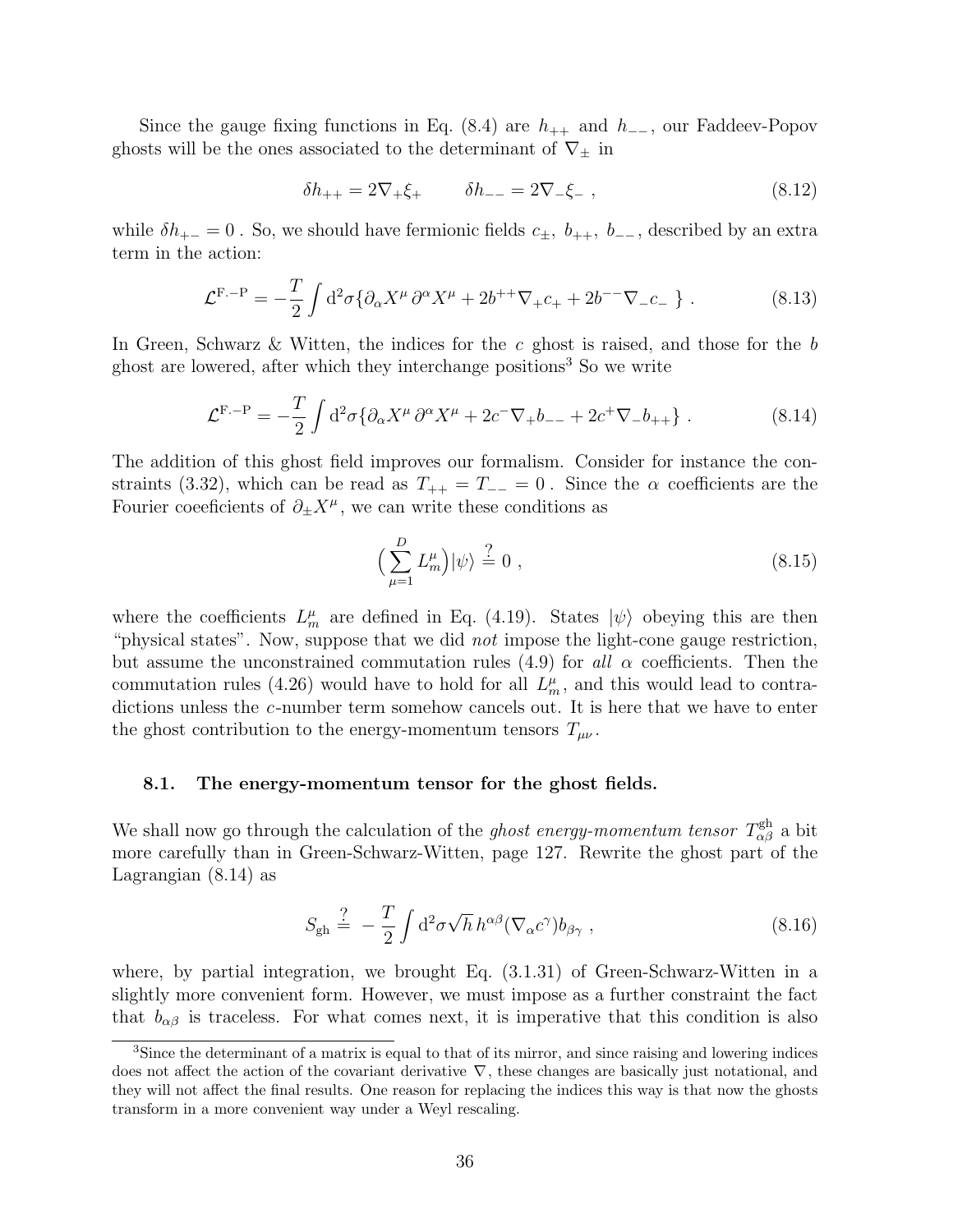expressed in Lagrange form. The best way to do this is by adding an extra Lagrange multiplier field  $c$ :

$$
S_{\rm gh} = -\frac{T}{2} \int d^2 \sigma \sqrt{h} \left( h^{\alpha \beta} (\nabla_{\alpha} c^{\gamma}) b_{\beta \gamma} + h^{\alpha \beta} c b_{\alpha \beta} \right) . \tag{8.17}
$$

This way, we can accept all variations of  $b_{\alpha\beta}$  that leave it symmetric  $(b_{\alpha\beta} = b_{\beta\alpha})$ . Integration over c will guarantee that  $b_{\alpha\beta}$  will eventually be traceless.

After this reparation, we can compute  $T^{\text{gh}}_{\alpha\beta}$ . The energy-momentum tensor is normally defined by performing infinitesimal variations of  $h_{\alpha\beta}$ :

$$
h_{\alpha\beta} \to h_{\alpha\beta} + \delta h_{\alpha\beta} \; ; \qquad S \to S + \frac{T}{2} \int d^2 \sigma \sqrt{h} \, T^{\alpha\beta} \delta h_{\alpha\beta} \; . \tag{8.18}
$$

Since we vary  $h^{\alpha\beta}$  but not  $b_{\alpha\beta}$ , this may only be done in the complete ghost Lagrangian (8.17). Using the following rules for the variations:

$$
\delta(h^{\alpha\beta}) = -\delta h^{\alpha\beta} \; ; \qquad \delta\sqrt{h} = \frac{1}{2}\sqrt{h} \, \delta h^{\alpha}_{\alpha} \; ; \n\delta\Gamma^{\gamma}_{\alpha\beta} = \frac{1}{2} (\nabla_{\alpha}\delta h^{\gamma}_{\beta} + \nabla_{\beta}\delta h^{\gamma}_{\alpha} - \nabla^{\gamma}\delta h_{\alpha\beta}) \; ,
$$
\n(8.19)

so that

$$
\delta(\nabla_{\alpha}c^{\gamma}) = (\delta\Gamma^{\gamma}_{\alpha\kappa})c^{\kappa} , \qquad (8.20)
$$

one finds:

$$
\delta S = \frac{-T}{2} \int d^2 \sigma \sqrt{h} \left( \delta h_{\kappa \lambda} \left\{ \frac{1}{2} h^{\kappa \lambda} \left( (\nabla_\alpha c^\gamma) b_\gamma^\alpha + c b_\alpha^\alpha \right) - (\nabla^\kappa c^\gamma) b_\gamma^\lambda - c b^{\kappa \lambda} \right\} + \frac{1}{2} (\nabla_\lambda \delta h_{\gamma \alpha}) c^\lambda b^{\alpha \gamma} \right), \qquad (8.21)
$$

where indices were raised and lowered in order to compactify the expression. For the last term, we use partial integration, writing it as  $-\frac{1}{2}$  $\frac{1}{2} \delta h_{\gamma \alpha} \nabla_{\lambda} (c^{\lambda} b^{\alpha \gamma})$ , to obtain<sup>4</sup>

$$
T_{\alpha\beta}^{\text{gh}} = \frac{1}{2}c^{\gamma}\nabla_{\gamma}b_{\alpha\beta} + \frac{1}{2}(\nabla_{\alpha}c^{\gamma})b_{\beta\gamma} + \frac{1}{2}(\nabla_{\beta}c^{\gamma})b_{\alpha\gamma} - \frac{1}{2}h_{\alpha\beta}(\nabla_{\kappa}c^{\gamma})b_{\gamma}^{\kappa}.
$$
 (8.22)

Here, to simplify the expression, we made use of the equations of motion for the ghosts:

$$
b_{\alpha}^{\alpha} = 0 , \qquad \nabla^{\alpha} b_{\alpha\beta} = 0 ,
$$
  

$$
\nabla_{\alpha} c_{\beta} + \nabla_{\beta} c_{\alpha} + 2c h_{\alpha\beta} = 0 , \qquad c = -\frac{1}{2} \nabla_{\lambda} c^{\lambda} .
$$
 (8.23)

Then last term in Eq. (8.22) is just what is needed to make  $T_{\alpha\beta}^{\text{gh}}$  traceless. The fact that it turns out to be traceless only after inserting the equations of motion (8.23) has to do with the fact that conformal invariance of the ghost Lagrangian is a rather subtle feature that does not follow directly from its Lagrangian (8.17).

<sup>&</sup>lt;sup>4</sup>Note that the covariant derivative  $\nabla$  has the convenient property that  $\int d^2\sigma \sqrt{\frac{d^2\sigma^2}{dt^2}}$  $\overline{h} \, \nabla_{\alpha} F^{\alpha}(\sigma) = \text{bound}$ ary terms, if  $F^{\alpha}$  transforms as a contra-vector, as it normally does.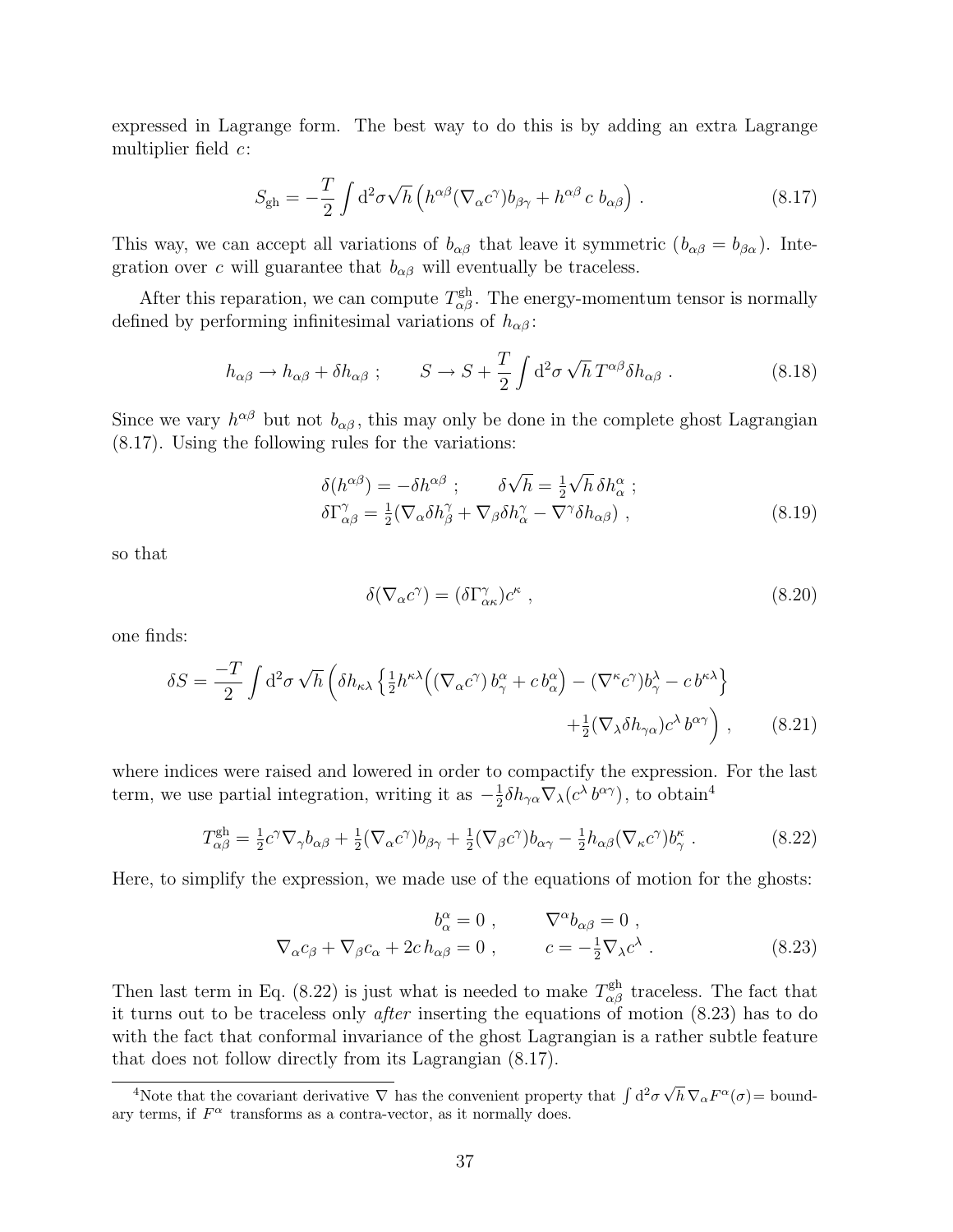Since, according to its equation of motion,  $\nabla_{-}b_{++}=0$  and  $b_{+-}=0$ , we read off:

$$
T_{++} = \frac{1}{2}c^+\nabla_+b_{++} + (\nabla_+c^+)b_{++} , \qquad (8.24)
$$

and similarly for  $T_{-+}$ , while  $T_{+-} = 0$ .

The Fourier coefficients for the energy momentum tensor ghost contribution,  $L_m^{\text{ghost}}$ , can now be considered. In the quantum theory, one then has to promote the ghost fields into operators obeying the anti-commutation rules of fermionic operator fields. When these are inserted into the expression for  $L_m^{\text{ghost}}$ , they must be put in the correct order, that is, creation operator at the left, annihilation operator at the right. Only this way, one can assure that, when acting on the lost energy states, these operators are finite.

Subsequently, the commutation rules are then derived. They are found to be

$$
[L_m^{\text{ghost}}, L_n^{\text{ghost}}] = (m - n)L_{m+n}^{\text{ghost}} + \left(-\frac{26}{12}m^3 + \frac{2}{12}m\right)\delta_{m+n} \tag{8.25}
$$

The  $L_m^{\mu}$  associated to  $X^{\mu}$  all obey the commutation rules (4.26). The total constraint operator associated with energy-momentum is generated by three contributions:

$$
L_m^{\text{tot}} = \sum_{\mu=1}^{D} L_m^{\mu} + L_m^{\text{ghost}} - a\delta_{m0} , \qquad (8.26)
$$

and since for different  $\mu$  these  $L_m^{\mu}$  obviously commute, we find the algebra

$$
[L_m^{\text{tot}}, L_n^{\text{tot}}] = (m - n)L_{m+n}^{\text{tot}} + \left(\frac{D - 26}{12}m^3 - \frac{D - 2 - 24a}{12}m\right)\delta_{m+n} ,\qquad (8.27)
$$

so that the constraint

$$
L_m^{\text{tot}}|\psi\rangle = 0\tag{8.28}
$$

can be obeyed by a set of "physical states" only if  $D = 26$  and  $a = 1$ . The ground state  $|0\rangle$  has  $L_0^{\text{tot}}|0\rangle = 0 = L_0^{\text{ghost}}$  $_0^{\text{ghost}}|0\rangle$ , so, for instance in the open string,

$$
-\frac{1}{8}M^2 = \frac{1}{8}p_\mu^2 = \sum_{\mu=1}^D L_0^\mu = a = 1,
$$
\n(8.29)

which leads to the same result as in light-cone quantization: the ground state is a tachyon since  $a = 1$ , and the number of dimensions D must be 26.

# 9. T-Duality.

(this chapter was copied from Amsterdam lecture notes on string theory)

Duality is an invertible map between two theories sending states into states, while preserving the interactions, amplitudes and symmetries. Two theories that are dual to one and another can in some sense be viewed as being physically identical. In some special cases a theory can be dual to itself. An important kind of duality is called T -duality, where  $T'$  stands for 'Target space', the D-dimensional space-time. We can map one target space into a different target space.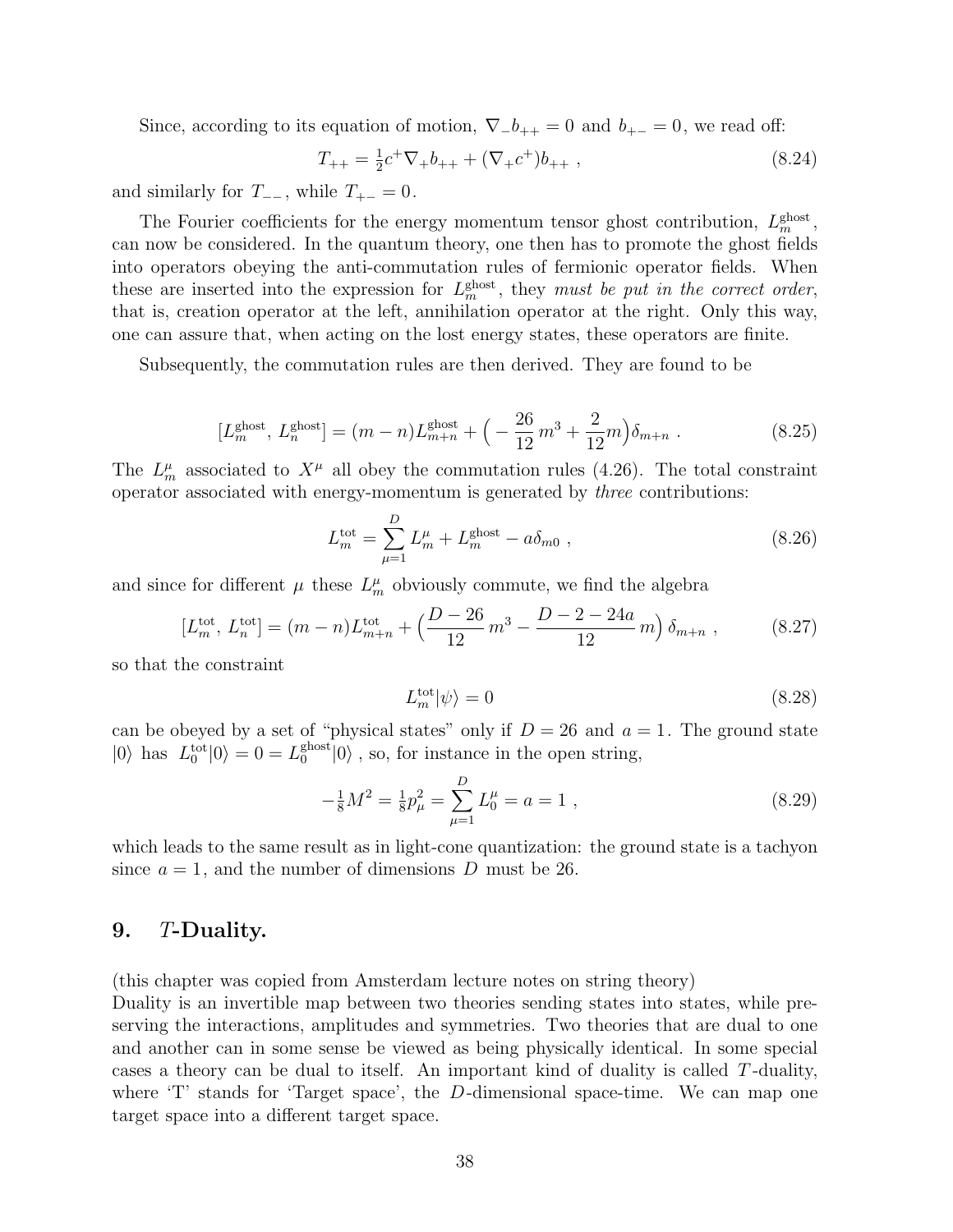#### 9.1. Compactifying closed string theory on a circle.

To rid ourselves of the 22 surplus dimensions, we imagine that these extra dimensions are 'compactified': they form a compact space, typically a torus, but other possibilities are often also considered. To study what happens in string theory, we now compactify one dimension, say the last spacelike dimension,  $X^{25}$ . Let it form a circle with circumference  $2\pi R$ . This means that a displacement of all coordinates  $X^{25}$  into

$$
X^{25'} \to X^{25} + 2\pi R \t{,} \t(9.1)
$$

sends all states into the same states.  $R$  is a free parameter here. Since the quantum wave function has to return to itself, the displacement operator  $U = \exp(ip_{25}2\pi R)$  must have the value 1 on these states. Therefore,

$$
p_{25} = n/R \t{.} \t(9.2)
$$

where *n* is any integer. For a closed string,  $\alpha_0^{\mu} + \tilde{\alpha}_0^{\mu}$  $\mu$ <sup>0</sup> is usually identified with  $p^{\mu}$  (when  $\ell$  is normalized to one), therefore, we have in Eq. (3.22),

$$
p^{25} = \alpha_0^{25} + \tilde{\alpha}_0^{25} = n/R \tag{9.3}
$$

This would have been the end of the story if we had been dealing with particle physics:  $p^{25}$  is quantized. But, in string theory, we now have other modes besides these. Let us limit ourselves first to closed strings. A closed string can now also wind around the periodic dimension. If the function  $X^{25}$  is assumed to be a continuous function of the string coordinate  $\sigma$ , then we may have

$$
X^{25}(\sigma + \pi, \tau) = X^{25}(\sigma, \tau) + 2\pi mR , \qquad (9.4)
$$

where  $m$  is any integer. Therefore, the general closed string solution, Eq.  $(3.22)$  must be replaced by

$$
X^{25} = x^{25} + p^{25}\tau + 2mR\sigma + \text{oscillators} \tag{9.5}
$$

Since we had split the solution in right- and left movers,  $X^{\mu} = X^{\mu}_{L}$  $L^{\mu}(\tau + \sigma) + X_R^{\mu}(\tau - \sigma),$ and

$$
\frac{\partial X_R^{\mu}(\tau)}{\partial \tau} = \sum_n \alpha_n^{\mu} e^{-2in\tau},
$$
\n
$$
\frac{\partial X_L^{\mu}(\tau)}{\partial \tau} = \sum_n \tilde{\alpha}_n^{\mu} e^{-2in\tau},
$$
\n(9.6)

we find that

$$
\alpha_0^{25} = \frac{1}{2}p^{25} - mR = \frac{n}{2R} - mR ,
$$
  
\n
$$
\tilde{a}_0^{25} = \frac{1}{2}p^{25} + mR = \frac{n}{2R} + mR ,
$$
\n(9.7)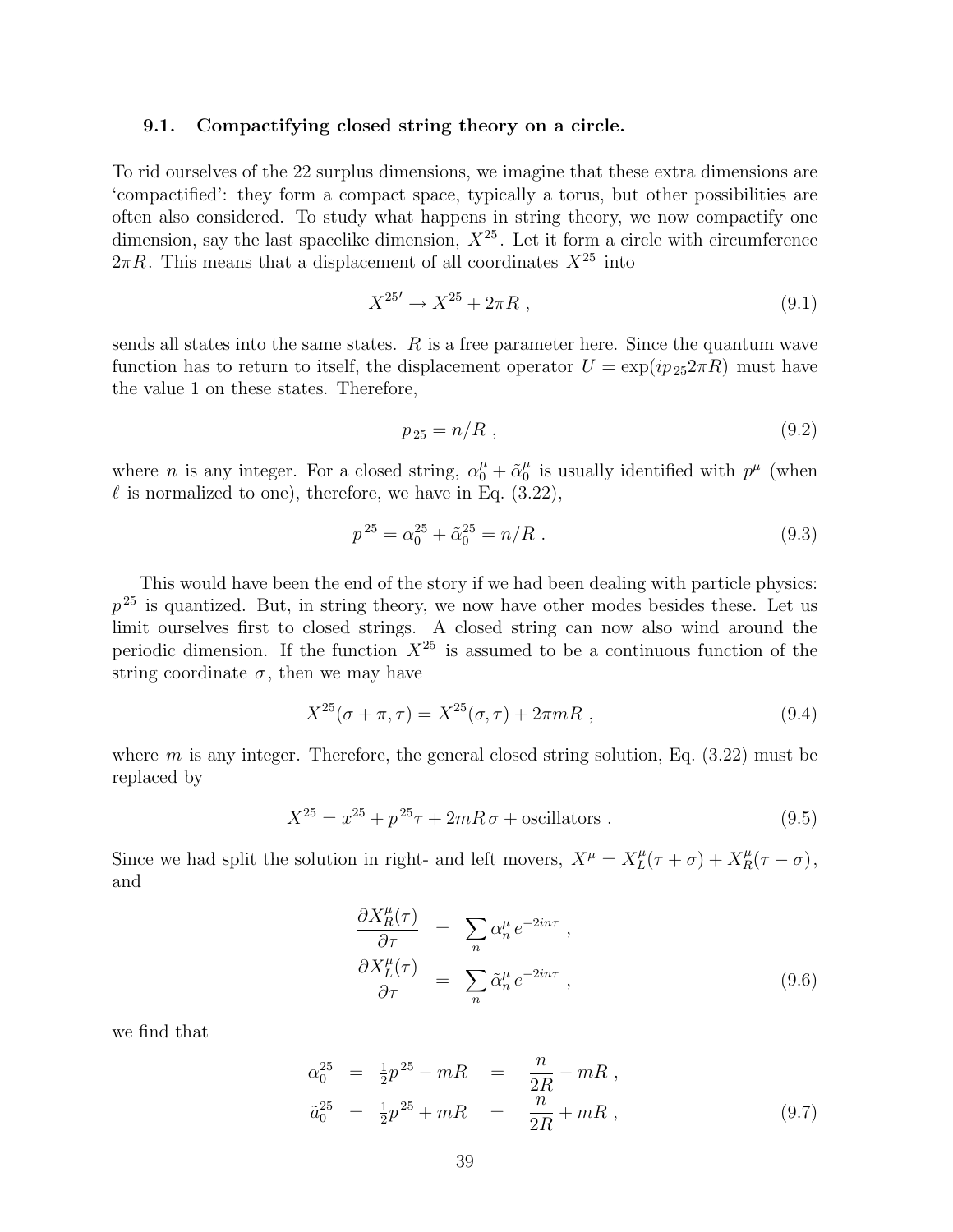where both  $m$  and  $n$  are integers.

The constraint equations, Eqs. (4.30) for the closed string for  $n = 0$  now read

$$
\frac{1}{2}p^{-} = \frac{1}{p^{+}} \left( \frac{1}{4} (p^{\text{tr}})^{2} + (\alpha_{0}^{25})^{2} + 2 \sum_{i,k>0} \alpha_{k}^{i \dagger} \alpha_{k}^{i} - 2a \right)
$$
\n
$$
= \frac{1}{p^{+}} \left( \frac{1}{4} (p^{\text{tr}})^{2} + (\tilde{\alpha}_{0}^{25})^{2} + 2 \sum_{i,k>0} \tilde{\alpha}_{k}^{i \dagger} \tilde{\alpha}_{k}^{i} - 2a \right). \tag{9.8}
$$

If we define  $M$  to be the mass in the non-compact dimensions, then

$$
M^{2} = -\sum_{n=0}^{24} p^{\mu} p^{\mu} = \frac{n^{2}}{R^{2}} + 4m^{2}R^{2} - 4nm + 8\sum \alpha_{k}^{i\dagger} \alpha_{k}^{i} - 8a
$$

$$
= \frac{n^{2}}{R^{2}} + 4m^{2}R^{2} + 4nm + 8\sum \tilde{\alpha}_{k}^{i\dagger} \tilde{\alpha}_{k}^{i} - 8a . \qquad (9.9)
$$

Note that the occupation numbers of the left-oscillators will differ from those of the rightoscillators by an amount  $nm$ , fortunately an integer.

If we wish, we can now repeat the procedure for any other number of dimensions, to achieve a compactification over multi-dimensional tori.

# 9.2. T-duality of closed strings.

Eq. (9.7) exhibits a peculiar feature. If we make the following replacements:

$$
R \leftrightarrow 1/2R ; \qquad n \leftrightarrow m ;
$$
  
\n
$$
\alpha_0^{25} \leftrightarrow -\alpha_0^{25} ; \qquad \tilde{\alpha}_0^{25} \leftrightarrow \tilde{\alpha}_0^{25} , \qquad (9.10)
$$

the equations continue to hold. The factor 2 is an artifact due to the somewhat awkward convention in Green, Schwarz & Witten to take  $\pi$  instead of  $2\pi$  as the period of the  $\sigma$ coordinate. This is  $T$ -duality'. The theories dual to one another are:

- Bosonic string theory, compactified on a circle of radius  $R$ , describing a string of momentum quantum number  $n$  and winding number  $m$ , and
- Bosonic string theory, compactified on a circle of radius  $1/2R$ , describing a string of momentum quantum number  $m$  and winding number  $n$ .

The precise prescription for the map is deduced from the relations (9.10): it requires the 'one-sided parity transformation'

$$
X_R^{25} \leftrightarrow -X_R^{25} \; ; \qquad X_L^{25} \leftrightarrow X_L^{25} \; . \tag{9.11}
$$

Not only do the theory and its dual have exactly the same mass spectrum, as can be deduced from Eq. (9.9), but all other conceivable properties match.

It is generally argued, that, because of this duality, theories with compactification radius  $R < 1/\sqrt{2}$  make no sense physically; they are identical to theories with R greater than that. Thus, there is a minimal value for the compactification radius.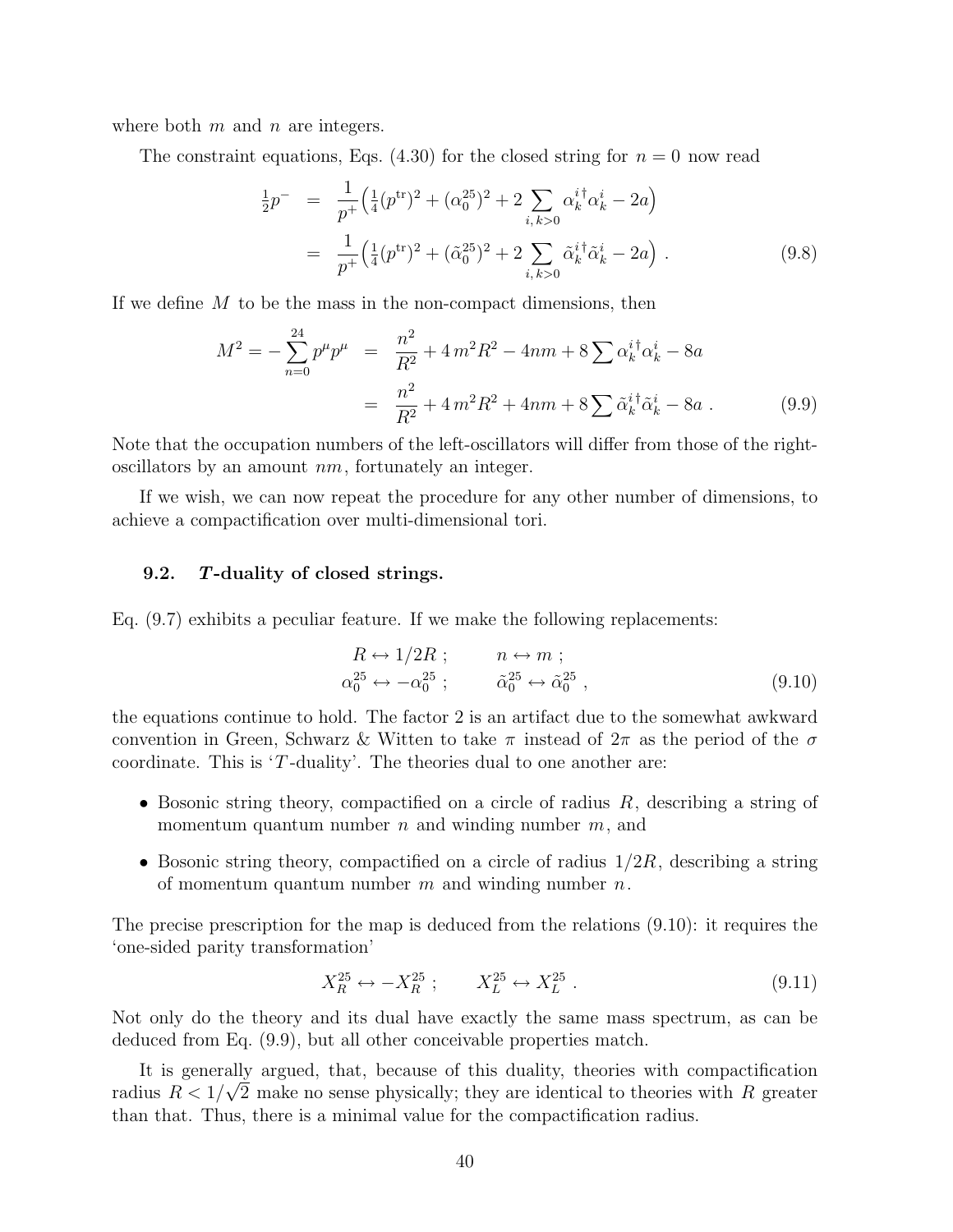#### 9.3. T-duality for open strings.

Consider now a theory with open strings. Although higher order interactions were not yet discussed in these lectures, we can see how they may give rise to the emergence of closed strings in a theory of open strings. If strings can join their end points, they can also join both ends to form a closed loop. This is indeed what the intermediate states look like when higher order effects are calculated. The closed string sector now allows for the application of T -duality there. So the question can be asked: can we identify a duality transformation for open strings? At first sight, the answer seems to be no. But we can ask what kind of 'theory' we do get when applying a  $T$ -duality transformation on an open string.

The open string also contains left- and right going modes, but they are described by one and the same function,  $X_L^{\mu}$  $L_{L}^{\mu}(\tau) = X_{R}^{\mu}(\tau)$ , see Eq. (3.9) Let us now write instead:

$$
X_L^{25}(\tau) = \frac{1}{2}(x^{25} + c) + \frac{1}{2}p^{25}\tau + \frac{1}{2}i\sum_{n \neq 0} \frac{1}{n} \alpha_n^{25} e^{-in\tau} ;
$$
  
\n
$$
X_R^{25}(\tau) = \frac{1}{2}(x^{25} - c) + \frac{1}{2}p^{25}\tau + \frac{1}{2}i\sum_{n \neq 0} \frac{1}{n} \alpha_n^{25} e^{-in\tau} ,
$$
\n(9.12)

where the number c appears to be immaterial, as it drops out of the sum

$$
X^{25}(\sigma,\tau) = X_L^{25}(\tau+\sigma) + X_R^{25}(\tau-\sigma) , \qquad (9.13)
$$

and  $x^{25}$  is still the center of mass in the 25-direction.

Let us assume  $X^{25}$  to be periodic with period  $2\pi R$ . Thus,  $p^{25}$  is quantized:

$$
p^{25} = n/R \t{,} \t(9.14)
$$

Let us again perform the transformation that appears to be necessary to get the 'dual theory':  $X_R^{25} \leftrightarrow -X_R^{25}$ . The resulting field  $X^{25}$  is

$$
\tilde{X}^{25}(\sigma,\tau) = X_L^{25}(\tau+\sigma) - X_R^{25}(\tau-\sigma) = c + p^{25}\sigma + \sum_{n \neq 0} \frac{1}{n} \alpha_n^{25} e^{-in\tau} \sin n\sigma \,. \tag{9.15}
$$

of course all other coordinates remain the same as before. We see two things:

- i There is no momentum. One of the end points stays fixed at position  $c$ . Furthermore,
- ii The oscillating part has sines where we previously had cosines. This means that the boundary conditions have changed.

What were Neumann boundary conditions before, now turned into Dirichlet boundary conditions: one end point stays fixed at  $X^{25} = c$ , the other at  $X^{25} = c + \pi n/R$ . This, we interpret as a string that is connected to a fixed plane  $X^{25} = c$ , while wrapping n times around a circle with radius  $\frac{1}{2R}$ .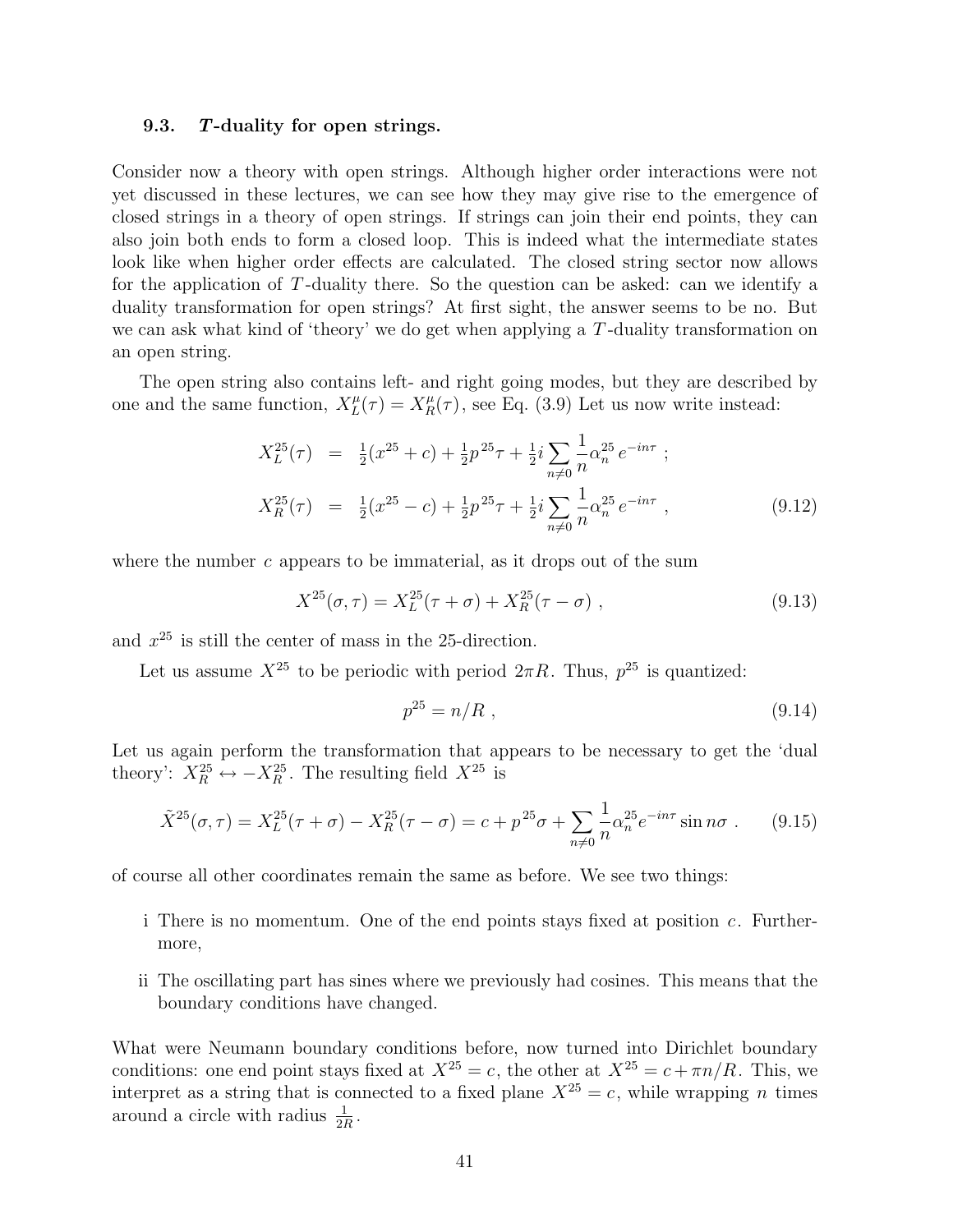Thus, we encountered a new kind of object: *Dirichlet branes*, or D-branes for short. They will play an important role. We found a sheet with  $D-2=24$  internal space dimensions and one time dimension. We call this a D24-brane. The duality transformation can be carried out in other directions as well, so quite generally, we get  $D_p$ -branes, where  $0 \leq p \leq 25$  is the number of internal dimensions for which there is a Neumann boundary condition (meaning that, in those directions, the end points move freely. In the other,  $D-p-1$  directions, there is a Dirichlet boundary condition: those end point coordinates are fixed. T -duality interchanges Neumann and Dirichlet boundary conditions, hence, T-duality in one dimension replaces a D<sub>p</sub>-brane into a D<sub>p</sub> $\pm$  1 brane. These D-branes at first sight may appear to be rather artificial objects, but when it is realized that one of the closed string solutions acts as a graviton, so that it causes curvature of space and time, allowing also for any kind of target space coordinate transformation, we may suspect that D-branes may also obtain curvature, and with that, thay might become interesting, dynamical objects, worth studying.

#### 9.4. Multiple branes.

The two end points of an open string may be regarded as living in a D25-brane. We now consider a generalization of string theory that we could have started off from right at the beginning: consider a set of N D25-branes. The end points of a string can sit in any one of them. Thus, we get an extra quantum number  $i = 1, \dots, N$ , associated to each end point of a string. In QCD, this was done right from the beginning, in order to identify the quantum numbers of the quarks at the end points. The quantum numbers  $i$  were called *Chan-Paton* factors. All open strings are now regarded as  $N \times N$  matrices, transforming as the  $N^2$  dimensional adjoint representation of  $U(N)$ . We write these states as  $|\psi\rangle \otimes \lambda_{ij}$ .

A three point scattering amplitude, with  $\lambda_{ij}^a$ ,  $a = 1, 2, 3$  describing the asymptotic states, obtains a factor that indicates the fact that the end points each remain in their own D-brane:

$$
\delta_{ii'}\delta^{jj'}\delta^{kk'}\lambda_{ij}^1\lambda_{j'k}^2\lambda_{k'i'}^3 = \text{Tr}\,\lambda^1\lambda^2\lambda^3\,. \tag{9.16}
$$

in the target space theory, the  $U(N)$  has the interpretation of a gauge symmetry; the massless vectors in the string spectrum will be interpreted as gauge bosons for the non-Abelian gauge symmetry  $U(N)$ .

#### 9.5. Phase factors and non-coinciding D-branes.

The previous subsection described 'stacks' of D-branes. However, we might wish to describe D-branes that do not coincide in target space. Take for instance several D24 branes that are separated in the  $X^{25}$  direction. Let the D-brane with index i sit at the spot  $X^{25} = \tilde{R}\theta_i$ . An open string with labels i at its end points must have these end points fixed at these locations with a Dirichlet boundary condition. Let us now 'T-dualize' back. In Eq. (9.15), we now have to substitute

$$
c = \tilde{R}\theta_i ;
$$
  $p^{25} = \frac{\tilde{R}}{\pi}(\theta_j - \theta_i + 2\pi n) ,$  (9.17)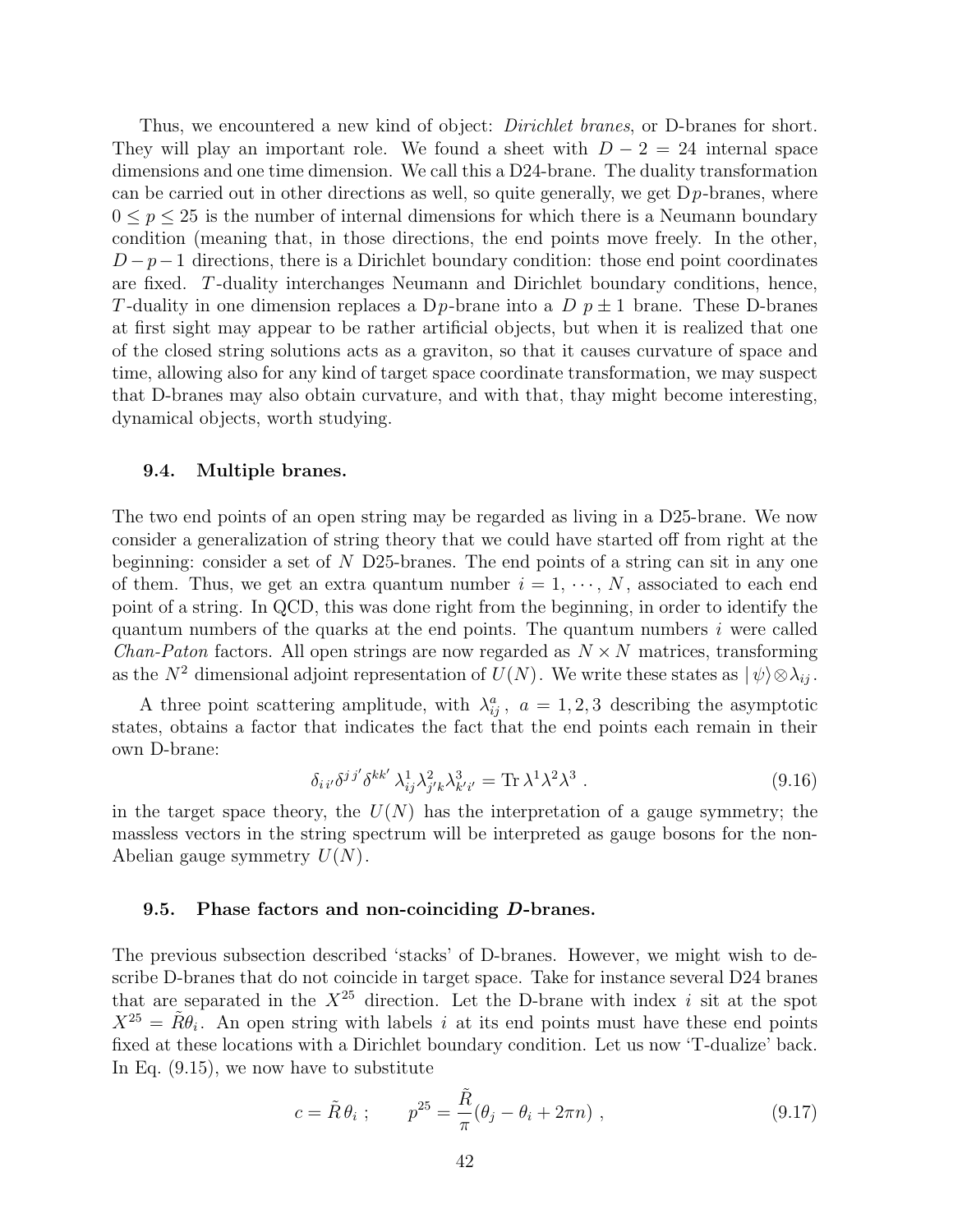where *n* counts the number of integral windings. The T-dual of this is Eq.  $(9.13)$ , where  $x^{25}$  is arbitrary and

$$
p^{25} = (\theta_j - \theta_i + 2\pi n)/(2\pi R) , \qquad (9.18)
$$

where  $R = 1/2R$ . here, we see that we do not have the usual periodicity boundary condition as  $X^{25} \to X^{25}+2\pi R$ , but instead, what is called a 'twisted boundary condition':

$$
\psi(X^{25} + 2\pi R) = e^{ip^{25}(2\pi R)} \psi(X^{25}) = e^{i(\theta_j - \theta_i)} \psi(X^{25}) . \tag{9.19}
$$

This boundary condition may arise in the presence of a gauge vector potential  $A_{25,j}^{\phantom{2}i}$ .

A twisted boundary condition (9.19) could also occur for a single open string. In that case, the dual string will be an oriented string, whose two end points sit on different D-branes, a distance  $\theta R$  apart.

# 10. Complex coordinates.

In modern field theory, we often perform the *Wick rotation*: write time  $t (= x^0)$  as  $t = ix<sup>4</sup>$ , and choose  $x<sup>4</sup>$  to be real instead of imaginary. This turns the Lorentz group  $SO(D-1,1)$  into a more convenient  $SO(D)$ . We do the same thing for the  $\tau$  coordinate of the string world sheet:  $\sigma = \sigma^1$ ,  $\tau = i\sigma^2$ . The coordinates  $\sigma^{\pm}$  then become complex. Define

$$
\omega = \sigma^+ = \sigma^1 + i\sigma^2 \; ; \qquad \bar{\omega} = -\sigma^- = \sigma^1 - i\sigma^2 \; . \tag{10.1}
$$

The reasons for the sign choices will become clear in a moment (Eqs. (10.4) and (10.6)) — but in the literature, one will discover that authors are sloppy and frequently switch their notation; there is no consensus. Since  $-e^{\phi}d\sigma^+d\sigma^- = e^{\phi}d\omega d\bar{\omega}$ , the conformal gauge,  $h^{\alpha\beta}=-\frac{1}{2}$ ation, there is no conser<br>  $\frac{1}{2}e^{\phi}\begin{pmatrix} 0 & 1 \\ 1 & 0 \end{pmatrix}$ , now reads

$$
ds^2 = e^{\phi} d\omega d\bar{\omega} . \qquad (10.2)
$$

Instead of the light-cone gauge in Minkowski space, we can now map the string world sheet onto a circle in Euclidean space. This can still be done if we consider the complete world sheet of strings joining and splitting at their end point (as long as the resulting diagram remains simply connected; loop diagrams will require further refinements that we have not yet discussed).

In the case of the open string, we make the transition to the variables

$$
z = e^{i\omega} , \qquad \bar{z} = e^{-i\bar{\omega}} , \qquad (10.3)
$$

so that the solution (3.15) reads

$$
\frac{\mathrm{d}X_L}{\mathrm{d}\tau} = \frac{1}{2} \sum_n \alpha_n^{\mu} \left(\frac{1}{z}\right)^n , \qquad \frac{\mathrm{d}X_R}{\mathrm{d}\tau} = \frac{1}{2} \sum_n \alpha_n^{\mu} \left(\frac{1}{\bar{z}}\right)^n . \tag{10.4}
$$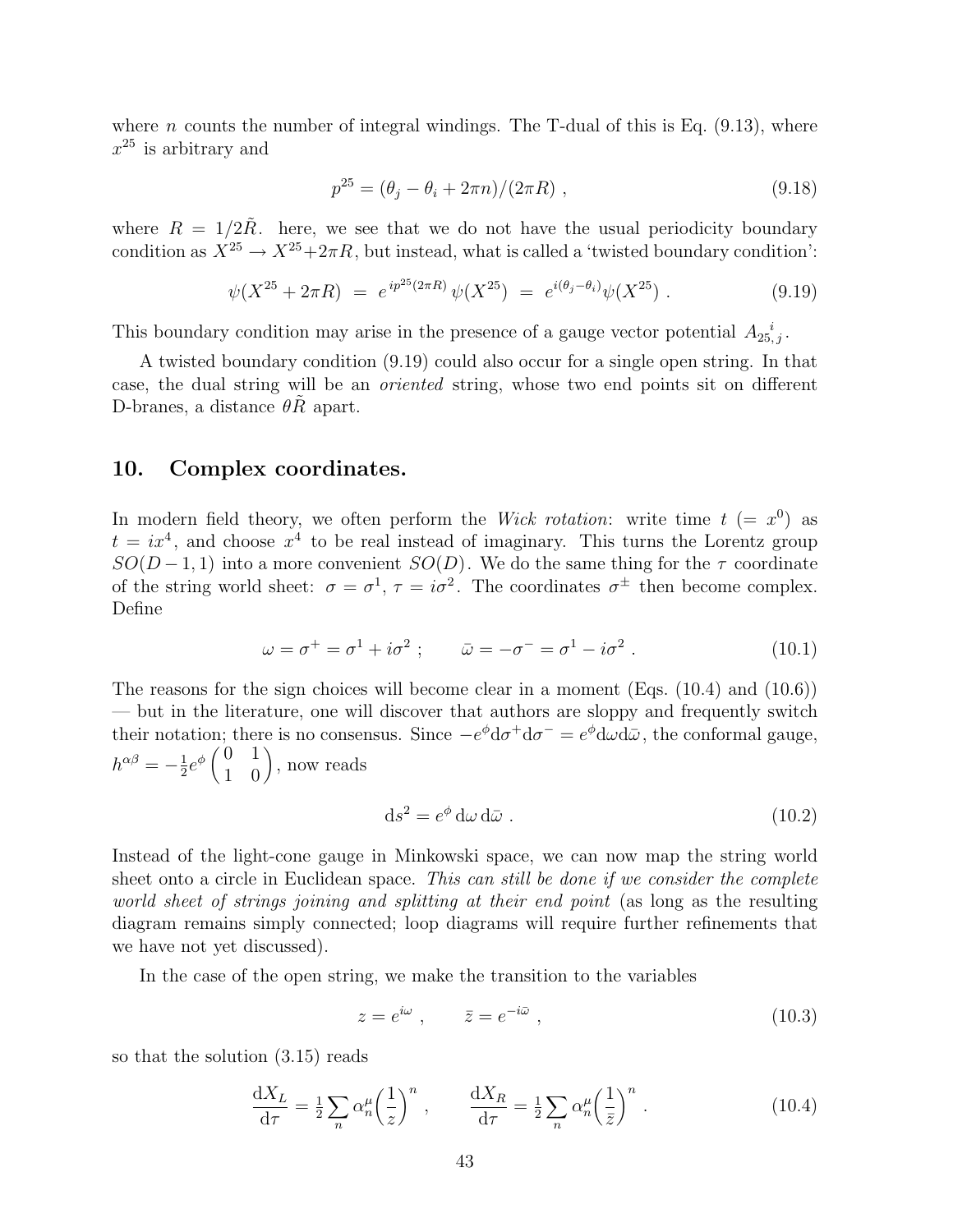Eq. (10.3) is a conformal transformation (see below).

In the case of the closed string, we have periodicity with period  $\pi$  in  $\sigma^{\pm}$ . Therefore, it is advised to make the transition to the variables

$$
z = e^{2i\omega} , \qquad \bar{z} = e^{-2i\bar{\omega}} . \tag{10.5}
$$

The closed solution, Eq. (3.22), then looks like

$$
\frac{\mathrm{d}X^{\mu}}{\mathrm{d}\tau} = \sum_{n} \tilde{\alpha}_{n}^{\mu} \left(\frac{1}{z}\right)^{n} + \sum_{n} \alpha_{n}^{\mu} \left(\frac{1}{\bar{z}}\right)^{n} \tag{10.6}
$$

(usually,  $\alpha_n^{\mu}$  and  $\tilde{\alpha}_n^{\mu}$  are switched here).

Indices are raised and lowered as in General Relativity:  $A_{\mu} = g_{\mu\nu}A^{\nu}$ . Here, the metric is  $h_{\alpha\beta}$ , and we keep the notation  $\pm$  for the indices, which now refer to z and  $\bar{z}$ . To stay as close as possible to the (somewhat erratic) notation of Green, Schwarz and Witten, we make the sign switch of Eq. (10.1) so,

$$
t_{+} = \frac{1}{2} e^{\phi} t^{-} ; \qquad t_{-} = \frac{1}{2} e^{\phi} t^{+} . \qquad (10.7)
$$

A conformal transformation is one that keeps the form of the metric, Eq. (10.2). The most general<sup>5</sup> conformal transformation is

$$
z \to z' = f(z) , \qquad \bar{z} \to \bar{z}' = \bar{f}(\bar{z}) , \qquad (10.8)
$$

or:  $\partial z'/\partial \bar{z} = 0$  and  $\partial \bar{z}/\partial z = 0$ . The transformation (10.5) is an example. The relation  $\bar{z}=z^*$  relates the transformation of z to that of  $\bar{z}$ . From (10.2) we read off that the conformal factor  $\rho = e^{\phi}$  transforms as

$$
\varrho \to \varrho' = \left| \frac{\mathrm{d}z'}{\mathrm{d}z} \right|^{-2} \varrho \,. \tag{10.9}
$$

As we defined the transformation rules (8.6) for vectors and (8.7) for tensors, to be just like those for gradients, we find that an object with  $n_u$  upper and  $n_\ell$  lower holomorphic indices (+), and  $\bar{n}_u$  upper and  $\bar{n}_\ell$  lower anti-holomorphic (−) indices, transforms as

$$
t \to t' = \left(\frac{\mathrm{d}z'}{\mathrm{d}z}\right)^{n_u - n_\ell} \left(\frac{\mathrm{d}\bar{z}'}{\mathrm{d}\bar{z}}\right)^{\bar{n}_u - \bar{n}_\ell} t \tag{10.10}
$$

The number  $n = n_{\ell} - n_{u}$  ( $\bar{n} = \bar{n}_{\ell} - \bar{n}_{u}$ ) is called the holomorphic (antiholomorphic) dimension of a tensor t.

Now let us consider the covariant derivative  $\nabla$ . The Christoffel symbol  $\Gamma$ , Eq. (8.8), in the conformal gauge (10.2) is easily seen to have only two non vanishing components:

$$
\Gamma_{++}^{+} = \partial_{+} \phi , \qquad \Gamma_{--}^{-} = \partial_{-} \phi . \qquad (10.11)
$$

<sup>&</sup>lt;sup>5</sup>This is not quite true; we could interchange the role of z and  $\bar{z}$ . Such 'antiholomorphic' transformations are rarely used.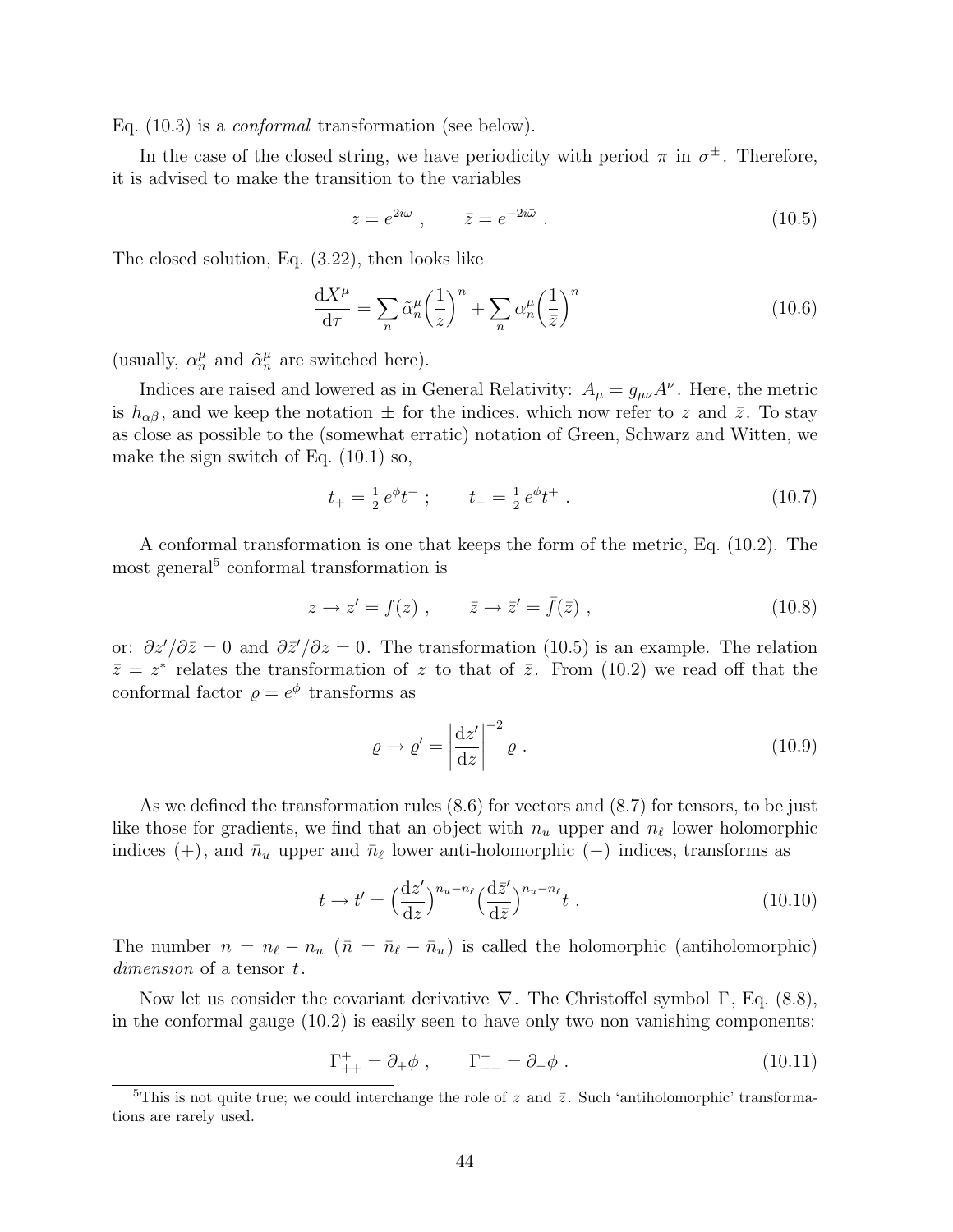Consequently, the covariant derivatives of a holomorphic tensor with only  $+$  indices are

$$
\nabla_{+} t_{++\cdots}^{\cdots} = (\partial_{+} - n \partial_{+} \phi) t_{++\cdots}^{\cdots} \n\nabla_{-} t_{++\cdots}^{\cdots} = \partial_{-} t_{++\cdots}^{\cdots},
$$
\n(10.12)

and similarly for an antiholomorphic tensor.

We define the quantities  $h = n_u - n_\ell$  and  $\bar{h} = \bar{n}_u - \bar{n}_\ell$  as the weights of a tensor field  $t(z, \bar{z})$ . Consider an infinitesimal conformal transformation:

$$
(z', \bar{z}') = (z, \bar{z}) + (\xi(z), \bar{\xi}(\bar{z})) , \qquad \frac{\partial \xi}{\partial \bar{z}} = 0 = \frac{\partial \bar{\xi}}{\partial z} .
$$
 (10.13)

Then a field t transforms as

$$
t \to t' = t + \delta_{\xi} t + \delta_{\bar{\xi}} t ; \qquad \delta_{\xi} t = \left( \xi(z) \frac{\partial}{\partial z} + h \Big( \frac{\partial \xi(z)}{\partial z} \Big) \right) t(z, \bar{z}) . \tag{10.14}
$$

Since not all fields transform in this elementary way, we call such a field a *primary* field. The quantity  $\Delta = h + \bar{h}$  is called the (holomorphic) scaling dimension of a field, since under a scaling transformation  $z \to e^{\lambda} \cdot z$ , a field t transforms as  $t \to e^{\lambda \Delta} t$ . The quantity  $s = h - \bar{h}$  is called spin.

The stress tensor  $T_{\alpha\beta}$  is traceless:  $T_{+-} = 0$ , and it obeys  $\partial_{\alpha} T_{\alpha\beta} = 0$ , or more precisely:

$$
\eta^{\alpha\gamma}\partial_{\alpha}T_{\gamma\beta} = 0 \ \to \ \partial_{-}T_{++} = 0 = \partial_{+}T_{--} \ . \tag{10.15}
$$

Therefore,  $T_{++}$  is holomorphic. We write its Laurent expansion as a function of z:

$$
T_{++} = T(z) = \sum_{n \in \mathbb{Z}} L_n z^{-n-2} , \qquad L_n^{\dagger} = L_{-n} . \qquad (10.16)
$$

Conversely, using Cauchy's formula, we can find the coefficients  $L_n$  out of  $T(z)$ :

$$
L_n = \oint \frac{dz}{2\pi i} z^{n+1} T(z) \ . \tag{10.17}
$$

The T field will turn out not to transform as a primary field.

## 11. Fermions in strings.

#### 11.1. Spinning point particles.

For a better understanding of strings it is useful to handle conventional particle theories in a similar manner. So let us concentrate on a point particle on its 'world line", the geodesic. The analogue of the Nambu-Goto action (2.9) is the geodesic action (2.6), or

$$
S = -\int d\tau \, m \sqrt{- (\partial_\tau x^\mu)^2} \tag{11.1}
$$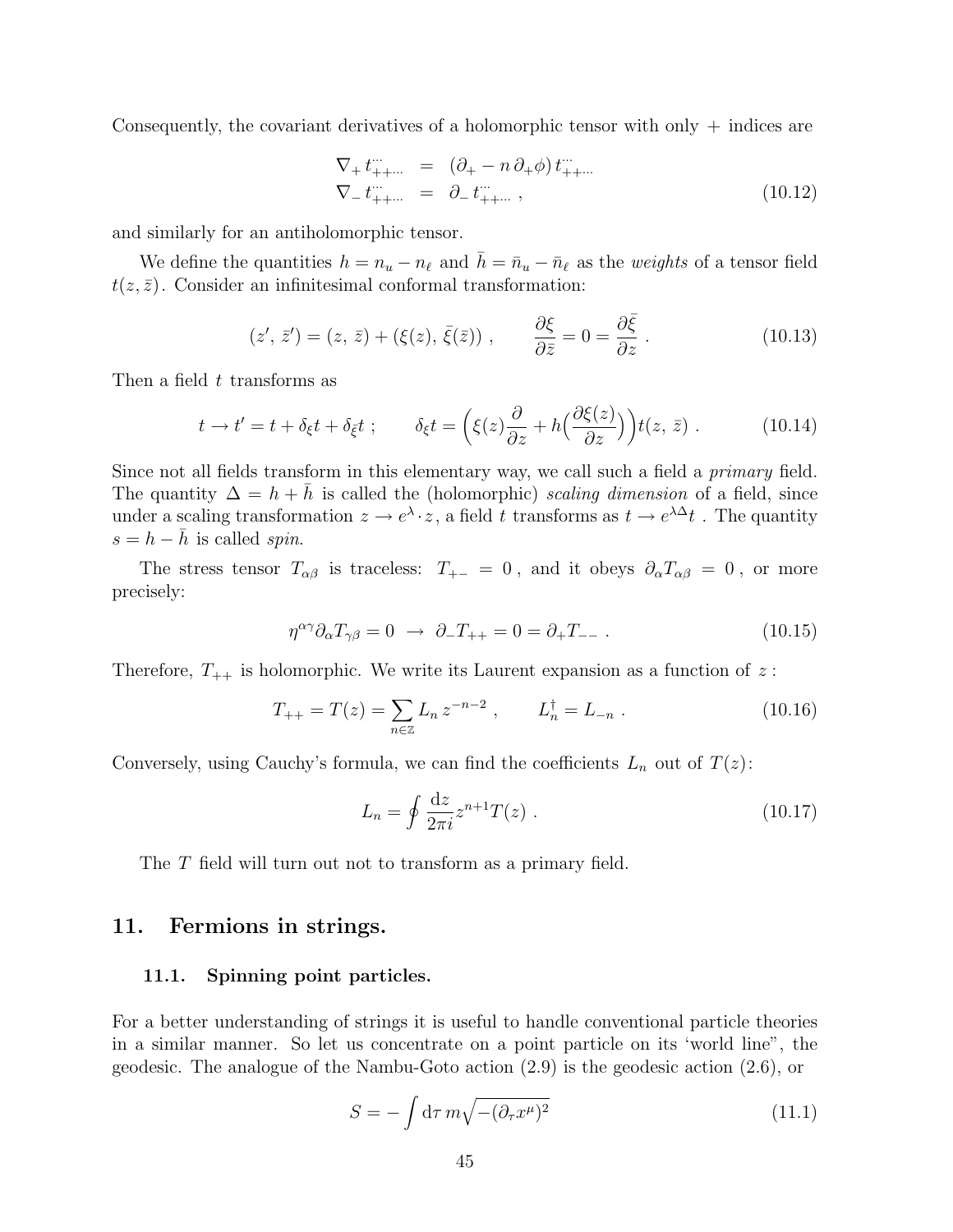(Note that  $(\partial_\tau x^\mu)^2 = -\partial_\tau x^{0^2} + \partial_\tau x^{i^2} < 0$ ). The equivalent of the Polyakov action (2.18):

$$
S = \int d\tau \frac{1}{2} \left( \frac{(\partial_\tau x^\mu)^2}{e} - e m^2 \right) \,. \tag{11.2}
$$

In this action,  $e(\tau)$  is a degree of freedom equivalent to  $\sqrt{h}$  or  $-h_{00}/$ √ h. Its equation of motion is

$$
e = \frac{1}{m}\sqrt{-(\partial_\tau x^\mu)^2} \tag{11.3}
$$

where the sign was chosen such that it matches  $(2.6)$  and  $(11.1)$ 

When there are several kinds of particles in different quantum states, we simply replace  $m^2$  in (11.2) by an operator-valued quantity  $M^2$ . Its eigenvalues are then the masssquared of the various kinds of particles.

If these particle have spin, it just means that  $M^2$  is built out of operators that transform non-trivially under the rotation group. However, if we want our theory to be Lorentz invariant, these operators should be built from Lorentz vectors and tensors. They will contain Lorentz indices  $\mu$  that range from 1 to 4. Now, the Lorentz group is non-compact, and its complete representations are therefore infinite-dimensional. Our particle states should only be *finite* representations of the *little group*, which is the subset of Lorentz transformations that leave  $\partial_\tau x^\mu$  unchanged. So, if we have operators  $A_\mu$ , then in order to restrict ourselves to the physically acceptable states, we must impose constraints on the values of  $(\partial_\tau x^\mu) A_\mu$ .

In the case of spin  $\frac{1}{2}$ , the vector operators one wants to use are the  $\gamma^{\mu}$ , and, since  $p^{\mu} = (m/e) \partial_{\tau} x^{\mu}$ , the constraint equation for the states  $|\psi\rangle$  is

$$
(i \,\partial_{\tau} x^{\mu} \,\gamma^{\mu} + m \,e)|\,\psi\rangle = 0\;.\tag{11.4}
$$

We make contact to string theory if, here,  $m e$  is replaced by operators that also obey (anti-)commutation rules with the gamma's. We'll see how this happens; there will be more than one set of gamma's. The conclusion from this subsection is that modes with spin, either integer or half-odd integer, can be introduced in string theory if we add anticommuting *variables*  $\gamma^{\mu}$  to the system, which then will have to be subject to constraints.

#### 11.2. The fermionic Lagrangian.

This part of the lecture notes is far from complete. The student is advised to read the different views displayed in the literature.

In principle, there could be various ways in which we can add fermions to string theory. A natural attempt would be to put them at the end points of a string, just the way strings are expected to emerge in QCD: strings with quarks and antiquarks at their end points. Apart from anomalies that are then encountered in higher order loop corrections (not yet discussed here), one problem is quite clear from what we have seen already: the tachyonic mode. There is an ingenious way to get rid of this tachyon by using 'world sheet fermions'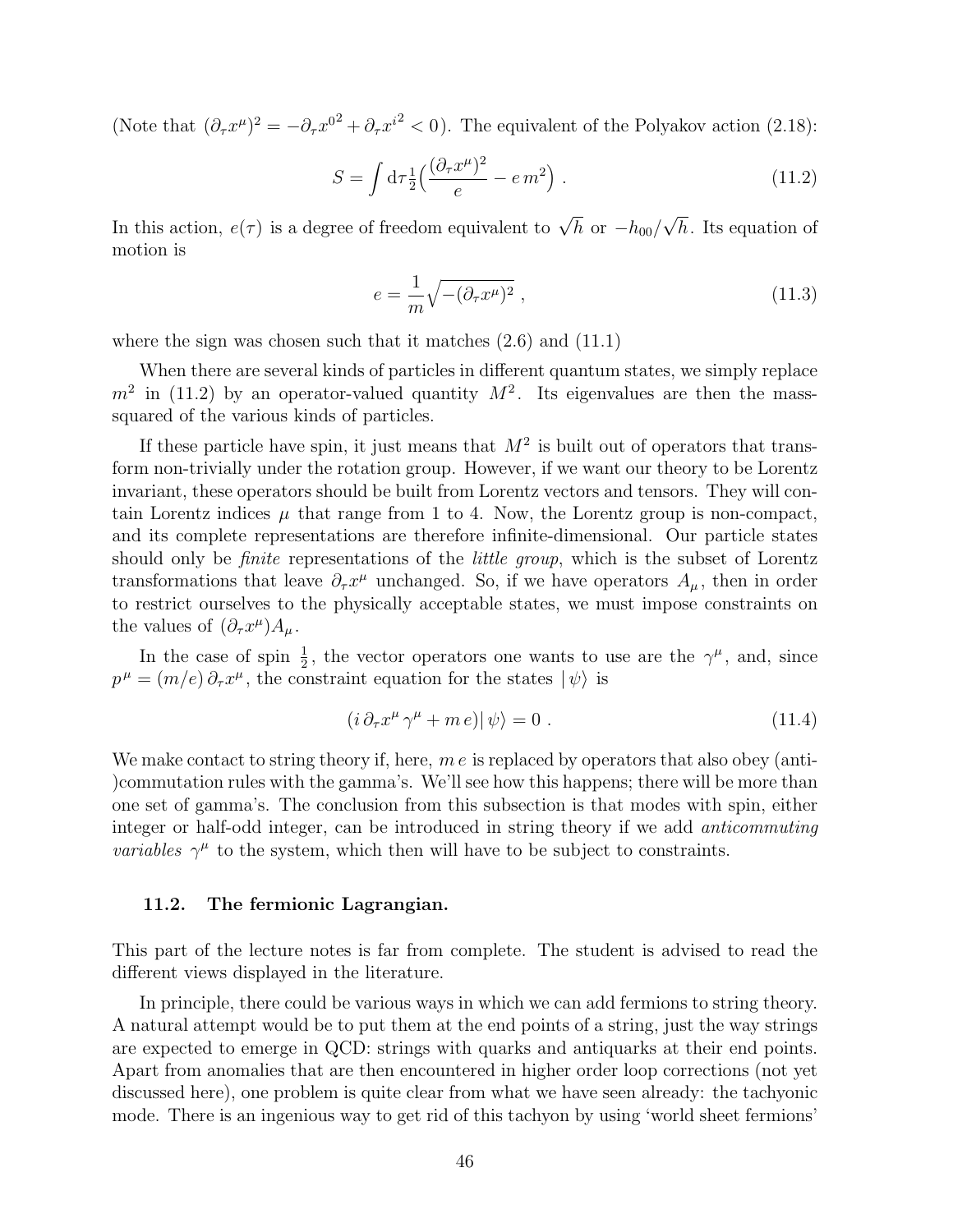that exist also in the bulk of the string world sheet. As we shall see, it is super symmetry on the world sheet that will then save the day. The resulting space-time picture will also exhibit supersymmetry, so, if it is QCD that one might try to reproduce, it will be QCD with gaugino's present: fermions in the adjoint representation. In QCD, such fermions are attached to two string end points, so, these fermions will indeed reside between the boundaries, not at the boundaries, of the string world sheet.

We shall introduce them in a very pedestrian way. The gamma matrices mentioned above will be treated as operators, and they will act just as fermionic fields in four dimensional space time, accept that they carry a Lorentz index:  $\psi^{\mu}(\tau,\sigma)$ .

Apart from that, the world sheet fermion thinks it lives only in one space-, one time dimension. Its description differs a bit from the usual four dimensional case. Our fermion fields  $\psi^{\mu}(\tau,\sigma)$  are two-dimensional Majorana spinors, that is, real, two component spinors,  $\psi_1^{\mu}$ ). In the usual path-integral picture, these two components are anticommuting numbers:  $\{\psi_i^{\mu}\}$  $\psi_i^{\mu}, \psi_j^{\nu}$  = 0. In two dimensions, we use just two gamma matrices instead of four. Since they differ from the usual four-dimensional ones, we call them  $\rho^{\alpha}$ ,  $\alpha = 1, 2$ . Sticking to the Green-Schwarz-Witten notation, we choose

$$
\varrho^1 = \begin{pmatrix} 0 & i \\ i & 0 \end{pmatrix} , \qquad \varrho^2 = \begin{pmatrix} 0 & -1 \\ 1 & 0 \end{pmatrix} , \qquad \varrho^0 = i\varrho^2 , \qquad (11.5)
$$

obeying

$$
\{\varrho^{\alpha},\,\varrho^{\beta}\} = -2\eta^{\alpha\beta} \ . \tag{11.6}
$$

Note that summation convention in Minkowski space means

$$
\overline{\psi}^{\mu} \chi^{\mu} = \sum_{i=1}^{D-1} \overline{\psi}^i \chi^i - \overline{\psi}^0 \chi^0 . \qquad (11.7)
$$

Usually, one defines  $\overline{\psi}^{\mu} = \psi^{\mu \dagger} \gamma^{0}$ . Now, we leave out the  $\dagger$ , since  $\psi$  is real<sup>6</sup> (provided, of course, that the Minkowski time component is taken to be  $\psi^0$ , not  $\psi^4$ ). So, we take

$$
\overline{\psi}^{\mu} = \psi^{\mu} \Omega_{\rho}^0 \,, \tag{11.8}
$$

where  $\psi^{\mu T}$  stands for  $(\psi_1^{\mu})$  $\mu_1^{\mu}, \psi_2^{\mu}$  instead of  $\begin{pmatrix} \psi_1^{\mu} \\ \psi_2^{\mu} \end{pmatrix}$ ´ . The Dirac Lagrangian for massless, two-dimensional Majorana fermions is then

$$
\mathcal{L} = \frac{i}{2\pi} \overline{\psi}^{\mu} \varrho^{\alpha} \partial_{\alpha} \psi^{\mu} . \qquad (11.9)
$$

The factor  $1/2\pi$  is only added here for later convenience; we do not have that in conventional field theory. Since  $\varrho^0$  is antisymmetric, two different spinors  $\psi$  and  $\chi$ , obey  $\overline{\chi}\psi = -\psi^{\mathrm{T}}(\overline{\chi}^{\mathrm{T}})$ , and since fermion fields anticommute,

$$
\overline{\chi}\psi = \overline{\psi}\chi \tag{11.10}
$$

<sup>&</sup>lt;sup>6</sup>The notation differs from other conventions. For instance, in my own field theory courses, I define the  $\gamma^{\mu}$ ,  $\mu = 1, \dots, 4$  to be hermitean, not antihermitean like here. But then we also take  $\overline{\psi} = \psi^{\dagger} \gamma^4$ , instead of  $(11.8)$ , so that, in Eq.  $(11.9)$ , factors i will cancel.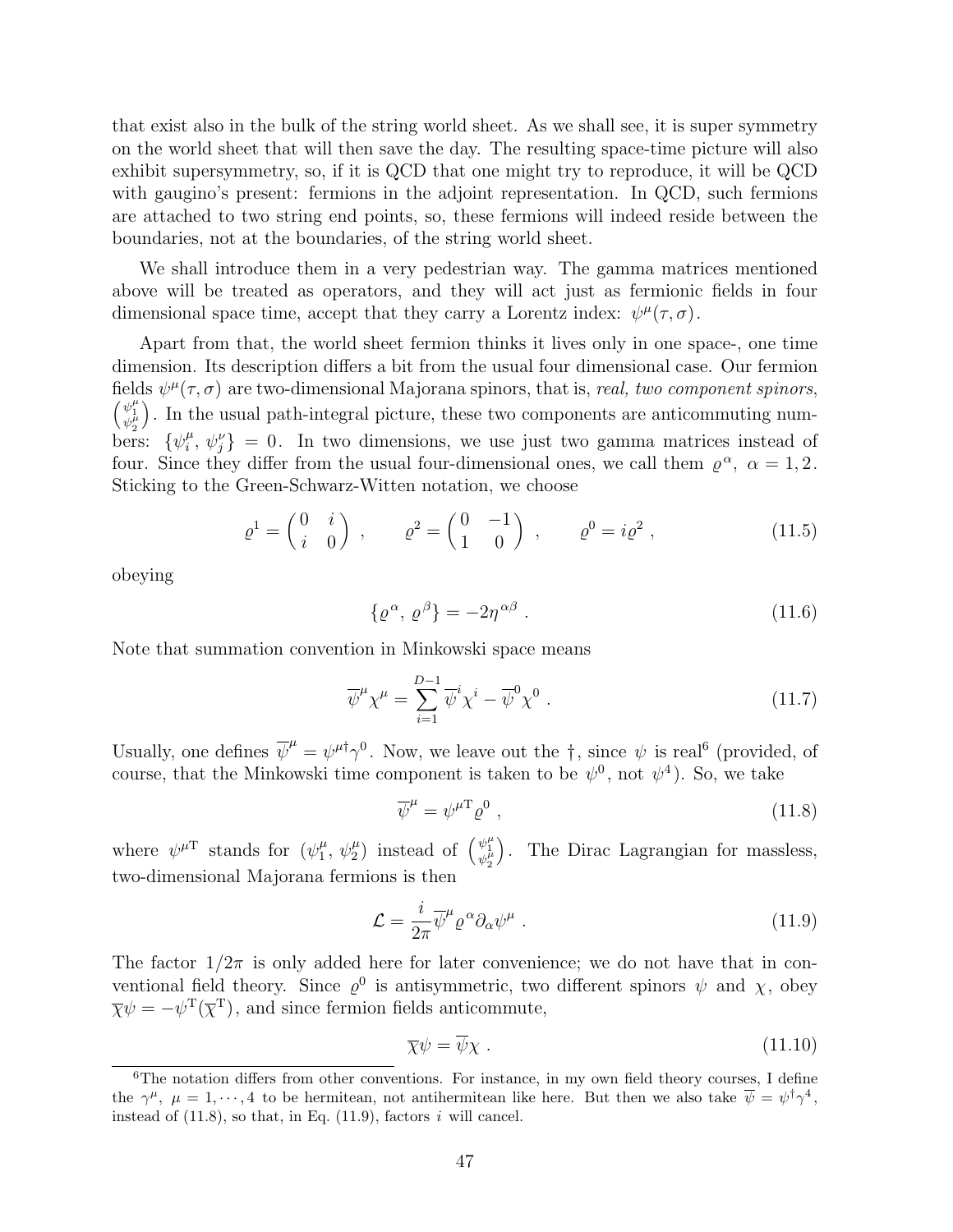Also, we have

$$
\overline{\chi}\varrho^{\mu}\psi = -\overline{\psi}\varrho^{\mu}\chi . \qquad (11.11)
$$

Eq. (11.9) actually already assumes that we are in the conformal gauge. We can avoid that by writing the Lagrangian in a reparametrization-invariant way. To do this, we need the square root of the metric  $h_{\alpha\beta}$  of the Polyakov action (2.18). This is the so-called 'Vierbein field'  $e^A_\alpha$  (here, 'Zweibein' would be more appropriate):

$$
h_{\alpha\beta} = \eta_{AB} e^A_{\alpha} e^B_{\beta} ; \qquad h^{\alpha\beta} = \eta_{AB} e^{A\alpha} e^{B\beta} . \qquad (11.12)
$$

As we have with the metric tensor  $h_{\alpha\beta}$ , we define  $e^{A\alpha}$  to be the inverse of  $e^A_{\alpha}$ , and we can use this matrix to turn the 'internal Lorentz indices' A, B into lower or upper external indices  $\alpha$ ,  $\beta$  (the internal indices are not raised or lowered, as they are always contracted with  $\eta_{AB}$ ). We then define  $\varrho^A$ ,  $A = 1, 2$ , or  $A = 0, 1$ , as in (11.5),

$$
\varrho^{\mu} = e^{A\mu} \varrho^{A} \tag{11.13}
$$

The index 0 in  $\varrho^0$  in Eq. (11.8) is an internal one, and we must write (11.9) as

$$
\mathcal{L} = \frac{i}{2\pi} \sqrt{h} \, \overline{\psi}^{\mu} \, e^{A\alpha} \varrho^{A} \partial_{\alpha} \psi^{\mu}.
$$
 (11.14)

At first sight, this seems not to be conformally invariant, but we can require  $\psi$  to transform in a special way under conformal transformations, such that Eq. (11.9) re-emerges if we return to the conformal gauge condition <sup>7</sup> .

There are considerable simplifications due to the fact that these 'fermions' only live in one space dimension. The Dirac equation  $\varrho^{\alpha}\partial_{\alpha}\psi = 0$  can be rewritten as

$$
(\varrho_{+}\partial_{-}+\varrho_{-}\partial_{+})\psi=0\;, \qquad (11.15)
$$

where, in the basis of  $(11.5)$ ,

$$
\varrho^{+} = \varrho^{0} + \varrho^{1} , \qquad \varrho^{-} = \varrho^{0} - \varrho^{1} ;
$$
  

$$
\varrho_{+} = -\frac{1}{2}\varrho^{-} = \begin{pmatrix} 0 & i \\ 0 & 0 \end{pmatrix} , \qquad \varrho_{-} = -\frac{1}{2}\varrho^{+} = \begin{pmatrix} 0 & 0 \\ -i & 0 \end{pmatrix} .
$$
 (11.16)

Because of these expressions,  $\psi_1^{\mu}$  and  $\psi_2^{\mu}$  are renamed as  $\psi_-^{\mu}$  and  $\psi_+^{\mu}$ , and (11.15) turns into

$$
\partial_{-}\psi_{+}^{\mu} = 0 \;, \qquad \partial_{+}\psi_{-}^{\mu} = 0 \;, \tag{11.17}
$$

or,  $\psi_+$  is holomorphic and  $\psi_-$  anti-holomorphic.

The energy-momentum tensor is obtained by considering a variation of  $h_{\alpha\beta}$  and the associated 'Zweibein'  $e_{\alpha}^{A}$  in the action

$$
S = -\frac{1}{2\pi} \int d^2\sigma \left( \partial_\alpha X^\mu \partial^\alpha X^\mu - i \overline{\psi}^\mu \varrho^\alpha \partial_\alpha \psi^\mu \right) , \qquad (11.18)
$$

<sup>&</sup>lt;sup>7</sup>The effect of this is that, in Eq. (11.14), we must replace  $\sqrt{h}$  by  $\sqrt[4]{h}$ .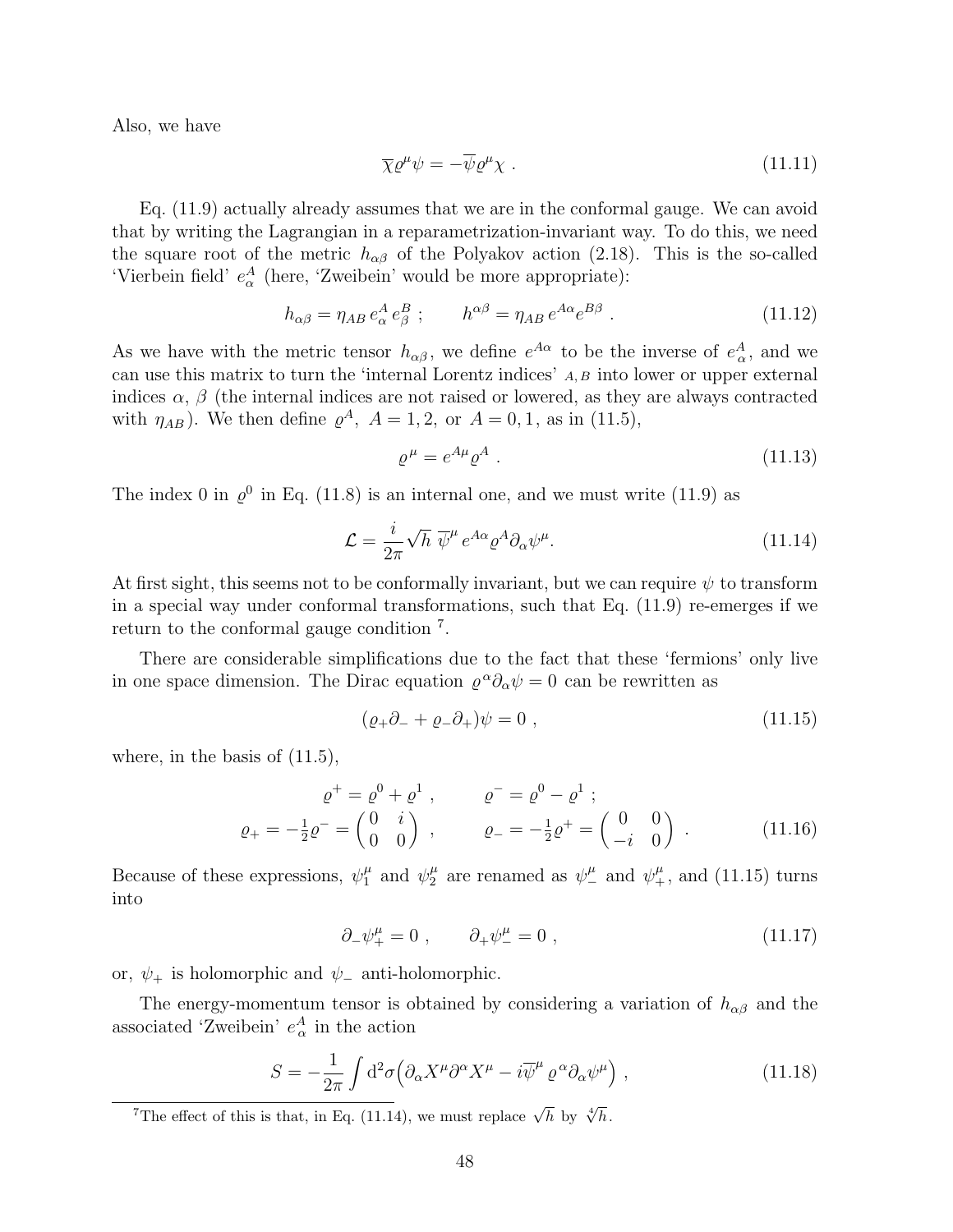after inserting the metric tensor and the zweibein as in Eqs. (2.18) and (11.14):

$$
e^A_{\alpha} \rightarrow e^A_{\alpha} + \delta e^A_{\alpha} ; \tag{11.19}
$$

$$
e^{A\alpha} e^A_{\ \beta} = \delta^\alpha_\beta
$$
, so,  $e^{A\alpha} \rightarrow e^{A\alpha} + \delta(e^{A\alpha})$ ;  $\delta(e^{A\alpha}) = -e^{B\alpha} \delta e^B_{\ \beta} e^{A\beta}$ . (11.20)

This first leads to

$$
\delta S = \frac{1}{\pi} \int d^2 \sigma \sqrt{h} \, T^{A\alpha} \delta e^A_{\ \alpha} \,, \qquad T^{A\gamma} = e^{A\beta} h^{\gamma \alpha} T_{\alpha \beta} \nT_{\alpha \beta} = \partial_{\alpha} X^{\mu} \partial_{\beta} X^{\mu} - \frac{1}{2} i \overline{\psi}^{\mu} \varrho_{\beta} \partial_{\alpha} \psi^{\mu} - \frac{1}{2} \eta_{\alpha \beta} (\text{Trace})
$$
\n(11.21)

This is not yet the symmetric  $T_{\alpha\beta}$  of Eq. (4.1.14) in Green, Schwarz and Witten<sup>8</sup> The antisymmetric part of  $T_{\alpha\beta}$ , however, is the generator of internal lorentz transformations, and since the theory is invariant under those, it should vanish after inserting the equations of motion. Indeed, from Eqs. (11.17) and (11.16) we see that  $\varrho_+\partial_-\psi^\mu=0$  and  $\varrho_-\partial_+\psi^\mu=0$ 0, separately. So, Eq.  $(11.21)$  can be rewritten as<sup>9</sup>

$$
T_{\alpha\beta} = \partial_{\alpha} X^{\mu} \partial_{\beta} X^{\mu} - \frac{1}{4} i \overline{\psi}^{\mu} \varrho_{\alpha} \partial_{\beta} \psi^{\mu} - \frac{1}{4} i \overline{\psi}^{\mu} \varrho_{\beta} \partial_{\alpha} \psi^{\mu} - \frac{1}{2} \eta_{\alpha\beta} (\text{Trace})
$$
 (11.22)

Plugging in the expressions (11.5) and (11.16) for the  $\rho$ -matrices, we get<sup>10</sup>

$$
T_{++} = \partial_{+} X^{\mu} \partial_{+} X^{\mu} + \frac{1}{2} i \psi_{+}^{\mu} \partial_{+} \psi_{+}^{\mu} ;
$$
  
\n
$$
T_{--} = \partial_{-} X^{\mu} \partial_{-} X^{\mu} + \frac{1}{2} i \psi_{-}^{\mu} \partial_{-} \psi_{-}^{\mu} .
$$
\n(11.23)

These are exactly the energy and momentum as one expects for a fermionic field, analogous to the 3+1 dimensional case.

### 11.3. Boundary conditions.

According to the variation principle, the total action should be stationary under infinitesimal variations  $\delta\psi_{\pm}^{\mu}$  of  $\psi_{\pm}^{\mu}$ . The fermionic action (11.14) varies according to

$$
\delta S = \frac{i}{2\pi} \int d^2 \sigma \left( \overline{\delta \psi}^{\mu} (\varrho \partial) \psi^{\mu} + \overline{\psi}^{\mu} (\varrho \partial) \delta \psi^{\mu} \right)
$$
  
\n
$$
= \frac{i}{2\pi} \int d^2 \sigma \left( \overline{\delta \psi}^{\mu} (\varrho \partial) \psi_{\mu} + \partial_{\alpha} (\overline{\psi}^{\mu} \varrho^{\alpha} \delta \psi^{\mu}) - \overline{\partial_{\alpha} \psi}^{\mu} \varrho^{\alpha} \delta \psi^{\mu} \right)
$$
  
\n
$$
= \frac{i}{2\pi} \int d^2 \sigma \left( 2 \overline{\delta \psi}^{\mu} (\varrho \partial) \psi^{\mu} + \partial_{\alpha} (\overline{\psi}^{\mu} \varrho^{\alpha} \delta \psi^{\mu}) \right), \qquad (11.24)
$$

where (11.11) was used. The equation of motion,  $\rho \partial \psi^{\mu} = 0$ , follows, as expected. But, in the case of an open string, the total integral gives a boundary contribution at the end points of the integration over the  $\sigma$  coordinate (the  $\tau$  integration gives no boundary effects, as the variations vanish at  $\tau \to \pm \infty$ ). Therefore, we must require

$$
\overline{\psi}^{\mu} \varrho^{1} \delta \psi^{\mu} \Big|_{\sigma=0}^{\sigma=\pi} = \left( \psi^{\mu}_{-} \delta \psi^{\mu}_{-} - \psi^{\mu}_{+} \delta \psi^{\mu}_{+} \right) \Big|_{\sigma=0}^{\sigma=\pi} = 0 . \tag{11.25}
$$

We have the following possibilities:

<sup>8</sup>Which also appears to contain a sign error.

<sup>&</sup>lt;sup>9</sup>To see that the trace of the fermionic  $T_{\alpha\beta}$  vanishes, the remark in the footnote under Eq1. (11.14) must be observed.

<sup>10</sup>The sign error mentioned in an earlier footnote disappears here.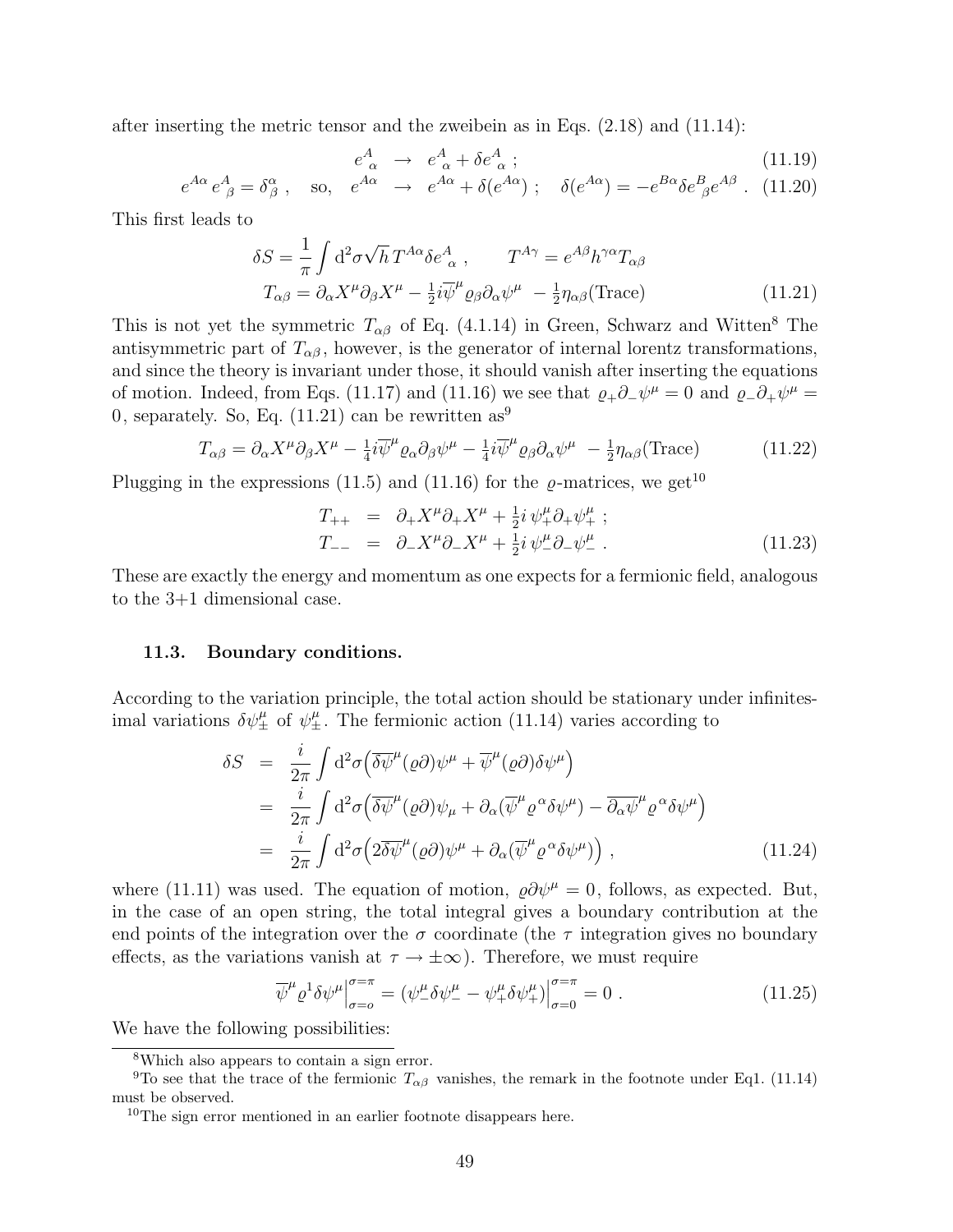- $\psi_+^\mu = \pm \psi_-^\mu$  and  $\delta \psi_+^\mu = \pm \delta \psi_-^\mu$  at  $\sigma = 0, \pi$ .
- $\delta \psi_{\pm}^{\mu}(\tau, \ \sigma = 0, \pi) = 0.$

In the last case, the end points are fixed. This is the analogue of the bosonic Dirichlet condition. It would however be too restrictive in combination with the equations (11.17).

In the first case, with which we proceed, we decide to choose  $\psi^{\mu}_{+}(\tau,0) = \psi^{\mu}_{-}(\tau,0)$ , which, due to some freedom of defining the sign of the wave functions, is no loss of generality. But then, at the point  $\sigma = \pi$ , there are two possibilities:

- $\psi^{\mu}_{+}(\tau,\pi) = \psi^{\mu}_{-}(\tau,\pi)$  (Ramond)
- $\psi^{\mu}_{+}(\tau,\pi) = -\psi^{\mu}_{-}(\tau,\pi)$  (Neveu-Schwarz)

The equations (11.17) are now solved using exactly the same techniques as in section 3.3.1. In the Ramond case, we find periodicity in the coordinates  $\sigma_{\pm} = \tau \pm \sigma$ , but in the Neveu-Schwarz case, there is 'anti-periodicity', which is easy to accommodate:

Ramond:

$$
\psi_{-}^{\mu} = \frac{1}{\sqrt{2}} \sum_{n} d_{n}^{\mu} e^{-in(\tau - \sigma)},
$$
  
\n
$$
\psi_{+}^{\mu} = \frac{1}{\sqrt{2}} \sum_{n} d_{n}^{\mu} e^{-in(\tau + \sigma)}, \qquad \text{with } n \text{ integer, and } d_{n}^{\mu \dagger} = d_{-n}^{\mu}, \quad (11.26)
$$

Neveu-Schwarz:

$$
\psi_{-}^{\mu} = \frac{1}{\sqrt{2}} \sum_{r} b_{r}^{\mu} e^{-ir(\tau - \sigma)},
$$
  
\n
$$
\psi_{+}^{\mu} = \frac{1}{\sqrt{2}} \sum_{r} b_{r}^{\mu} e^{-ir(\tau + \sigma)}, \text{ with } r + \frac{1}{2} \text{ integer, and } b_{r}^{\mu\dagger} = b_{-r}^{\mu}. \text{ (11.27)}
$$

The factors 1/ √ 2 are for later convenience.

We can invert these equations:

$$
d_n^{\mu} = \frac{1}{\pi \sqrt{2}} \int_0^{\pi} d\sigma \left( \psi_+(\tau, \sigma) e^{in(\tau + \sigma)} + \psi_-(\tau, \sigma) e^{in(\tau - \sigma)} \right) \qquad \text{(Ramond)} \; ; \tag{11.28}
$$

$$
b_r^{\mu} = \frac{1}{\pi\sqrt{2}} \int_0^{\pi} d\sigma \left( \psi_+(\tau,\sigma) e^{ir(\tau+\sigma)} + \psi_-(\tau,\sigma) e^{ir(\tau-\sigma)} \right) \quad \text{(Newu-Schwarz)} \quad (11.29)
$$

For closed strings, we have no end points but only periodicity conditions. Since the left moving modes are here independent of the right moving modes. Using the letter  $n$ for integers and r for integers plus  $\frac{1}{2}$ , we have for the right movers:

$$
\psi_{-}^{\mu}(\tau,\sigma) = \psi_{-}^{\mu}(\tau,\ \sigma + \pi) \rightarrow \psi_{-}^{\mu} = \frac{1}{\sqrt{2}} \sum_{n} d_{n}^{\mu} e^{-2in(\tau-\sigma)},
$$
\nor\n
$$
\psi_{-}^{\mu}(\tau,\sigma) = -\psi_{-}^{\mu}(\tau,\ \sigma + \pi) \rightarrow \psi_{-}^{\mu} = \frac{1}{\sqrt{2}} \sum_{r} b_{r}^{\mu} e^{-2ir(\tau-\sigma)}.
$$
\n(11.30)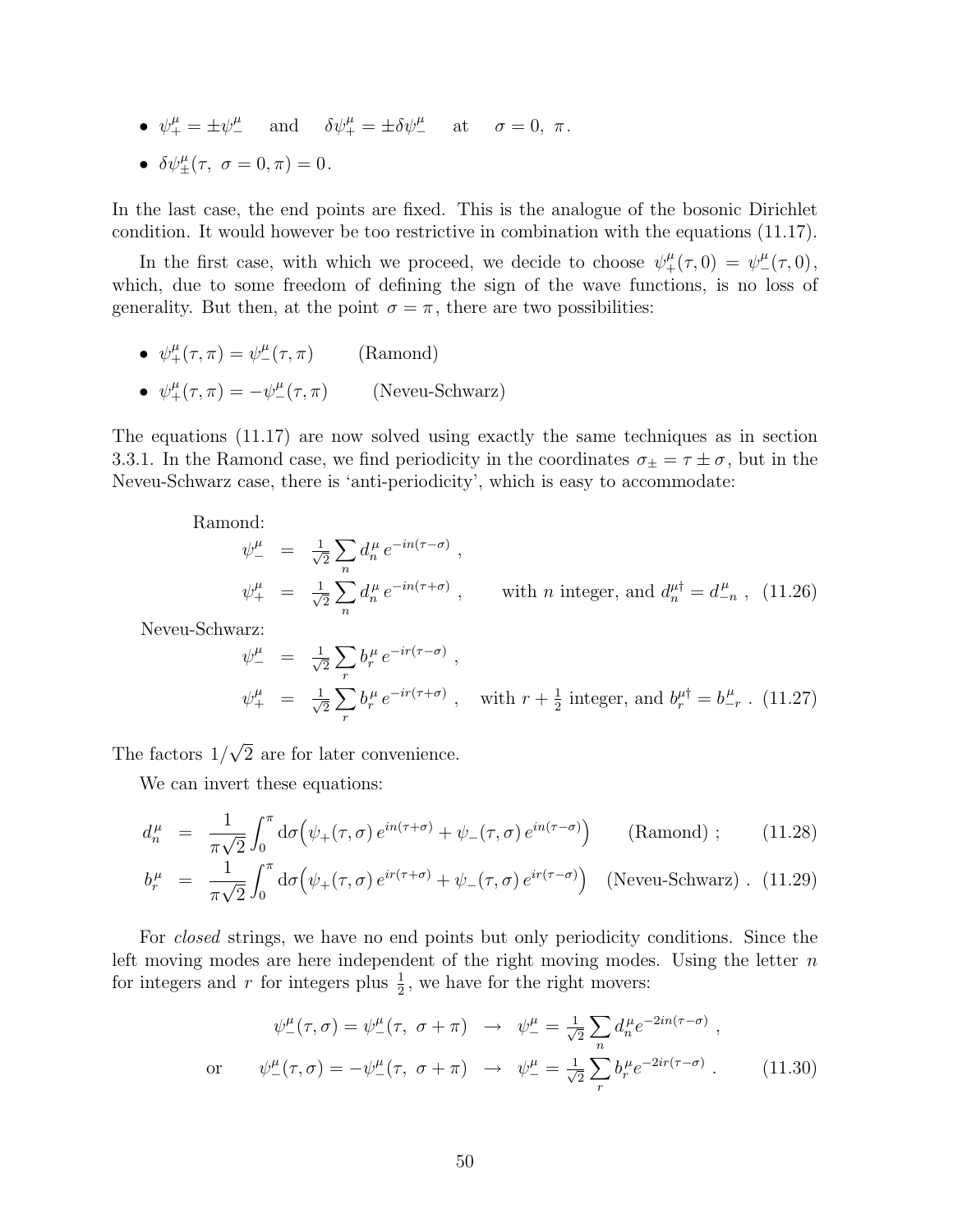Again, choosing the sign is the only freedom we have, since  $\psi^{\mu}$  is real. Similarly for the left movers:

$$
\psi_{+}^{\mu}(\tau,\sigma) = \psi_{+}^{\mu}(\tau,\ \sigma + \pi) \rightarrow \psi_{+}^{\mu} = \frac{1}{\sqrt{2}} \sum_{n} \tilde{d}_{n}^{\mu} e^{-2in(\tau + \sigma)},
$$
  
or 
$$
\psi_{+}^{\mu}(\tau,\sigma) = -\psi_{+}^{\mu}(\tau,\ \sigma + \pi) \rightarrow \psi_{+}^{\mu} = \frac{1}{\sqrt{2}} \sum_{r} \tilde{b}_{r}^{\mu} e^{-2ir(\tau + \sigma)}.
$$
 (11.31)

We refer to these four cases as: R-R, R-NS, NS-R and NS-NS.

## 11.4. Anticommutation rules

We choose a prefactor in the fermionic action:

$$
\mathcal{L} = \frac{1}{2\pi} i \overline{\psi}^{\mu} \varrho \partial \psi^{\mu} . \qquad (11.32)
$$

If we quantize such a theory, the anticommutation rules will be:

$$
\{\psi_A^{\mu}(\tau,\sigma),\,\psi_B^{\nu}(\tau,\sigma')\} = \pi\delta(\sigma-\sigma')\delta_{AB}\delta^{\mu\nu} \,,\tag{11.33}
$$

where A and B are the spin indices,  $\pm$ . To see that these are the correct quantization conditions for Majorana fields, let us split up a conventional Dirac field into two Majorana fields:

$$
\psi_{\text{Dirac}} = \frac{1}{\sqrt{2}} (\psi_1 + i\psi_2) ,
$$
  
\n
$$
\overline{\psi}_{\text{Dirac}} = \frac{1}{\sqrt{2}} (\overline{\psi}_1 - i\overline{\psi}_2) .
$$
\n(11.34)

We then usually have

$$
\mathcal{L}_{\text{Dirac}} = i\overline{\psi} \varrho \partial \psi , \qquad (11.35)
$$

and the usual canonical arguments lead to the anticommutation rules

$$
\begin{aligned}\n\{\psi_A(x,t), \psi_B(y,t)\} &= 0, \\
\{\psi_A^{\dagger}(x,t), \psi_B^{\dagger}(y,t)\} &= 0; \\
\{\psi_A(x,t), \psi_B^{\dagger}(y,t)\} &= \delta(x-y)\delta_{AB}.\n\end{aligned} \tag{11.36}
$$

Now substituting (11.34), we find

$$
\mathcal{L}_{\text{Majorana}} = \frac{1}{2} i (\overline{\psi}_1 \, \varrho \partial \, \psi_1 + \overline{\psi}_2 \, \varrho \partial \, \psi_2) \;, \tag{11.37}
$$

whereas, from  $(11.36)$ ,

$$
\{\psi_{1A}(x,t), \psi_{1B}(y,t)\} = \{\psi_{2A}(x,t), \psi_{2B}(y,t)\} = \delta(x-y)\delta_{AB};
$$
  

$$
\{\psi_{1A}(x,t), \psi_{2B}(y,t)\} = 0.
$$
 (11.38)

If  $\psi$  is multiplied with a constant, then we must use the same constant in Eqs. (11.38) as in (11.37). This explains how the canonical formalism leads to Eq. (11.33) from (11.32).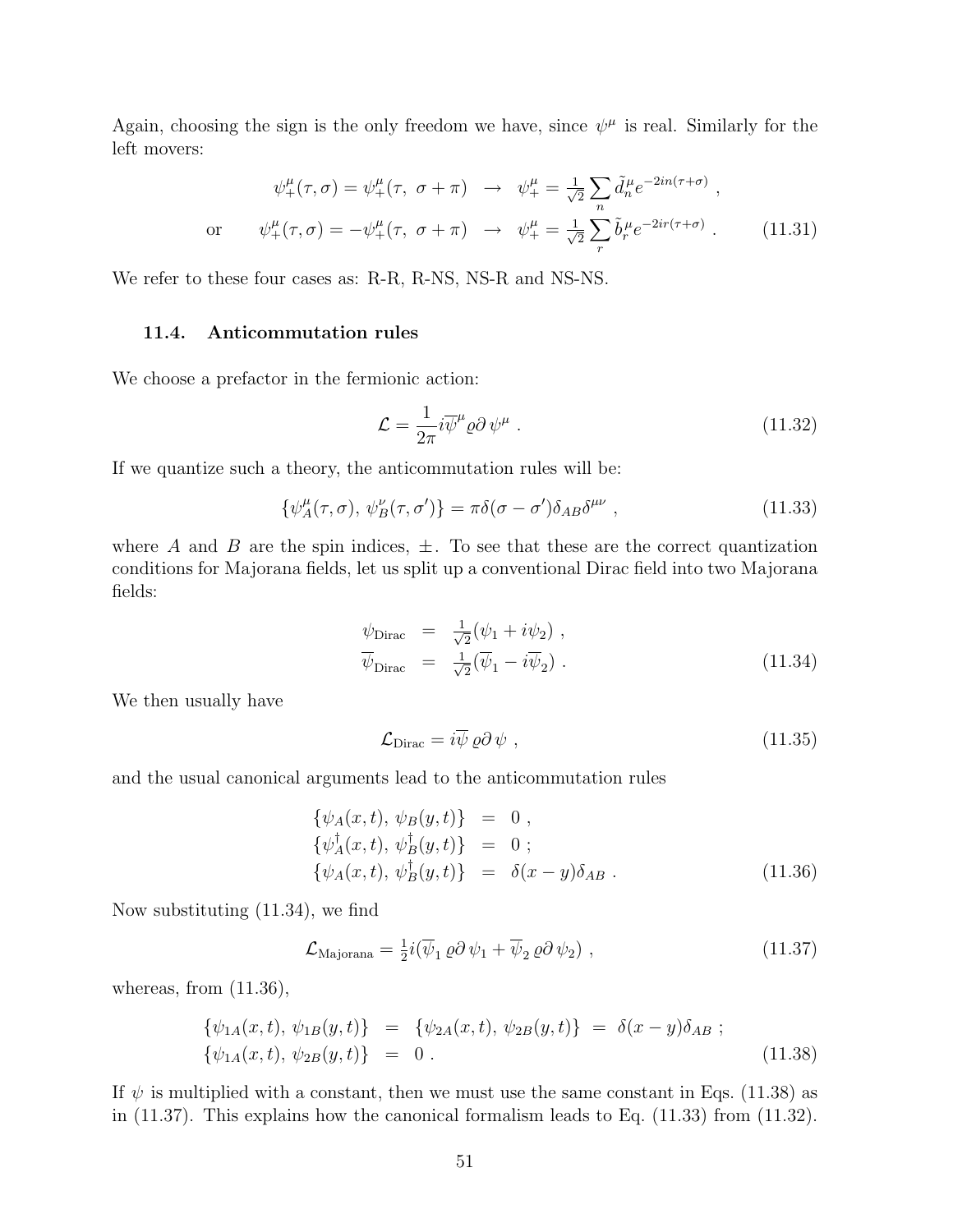We can now use Eq. (11.33) to derive the commutation rules for the coefficients  $d_n^{\mu}$  and  $b_r^{\mu}$  from Eqs. (11.28) and (11.29):

$$
\{d_m^{\mu}, d_n^{\nu}\} = \frac{\delta^{\mu\nu}}{2\pi^2} \int_0^{\pi} d\sigma \left(\pi e^{i(\tau+\sigma)(m+n)} + \pi e^{i(\tau-\sigma)(m+n)}\right)
$$
  

$$
= \delta^{\mu\nu} \delta_{m+n} ; \qquad (11.39)
$$

$$
\{b_r^{\mu},\,b_s^{\nu}\} \quad = \quad \delta^{\mu\nu}\delta_{r+s} \tag{11.40}
$$

Just like the coefficients of the bosonic oscillators, the  $d_n^{\mu}$  with positive n lower the world sheet energy by an amount n, and the  $b_r^{\mu}$  by an amount r, so if n and r are positive, they are annihilation operators. If n and r are negative, they raise the energy, so they are creation operators.

Note that the anti-commutation rules given here are the ones *prior* to imposing local gauge conditions, just like in the bosonic sector of the theory (see Section 11.8).

Note also, that the operators  $b_r$  in the Neveu-Schwarz case, raise and lower the energy (read: the mass-squared of the string modes) by half -integer units. Thus, we get bosons with half-integer spacings, while the fermions are all integer units apart. This strange asymmetry between fermions and bosons will be removed in Chapter 12.

### 11.5. Spin.

Like always with fermions, the occupation numbers can only be 0 or 1. The zero modes,  $d_0^{\mu}$  $\mu$ , give rise to a degeneracy in the spectrum: spin. In the case of the half-integer modes, the Neveu-Schwarz sector, these zero modes do not occur. The ground state is unique: a particle with spin zero. All other modes are obtained by having operators  $\alpha_n^{\mu}$  and/or  $b_r^{\mu}$ act on them. Since these are vector operators, we only get integer spin states this way. Therefore, the Neveu-Schwarz sector only describes bosonic, integer spin modes.

In the Ramond sector, however, the ground state is degenerate. There is a unique set of operators  $d_0^{\mu}$  $\int_0^\mu$ , obeying

$$
\{d_0^{\mu}, d_0^{\nu}\} = \eta^{\mu\nu} \tag{11.41}
$$

They do not raise or lower the energy, so they leave  $M^2$  invariant. They will be identified with the Dirac matrices. If the Dirac matrices are chosen to obey the anticommutation rule

$$
\{\Gamma^{\mu},\,\Gamma^{\nu}\} = -2\eta^{\mu\nu} \tag{11.42}
$$

then we have

$$
\Gamma^{\mu} = i\sqrt{2} d_0^{\mu} \tag{11.43}
$$

Thus, for the open string, it is the Ramond sector where the ground state is a fermion. All excited states are then fermions also, because the mode operators  $\alpha_n^{\mu}$  and  $d_n^{\mu}$  all transform as vectors in Minkowski space.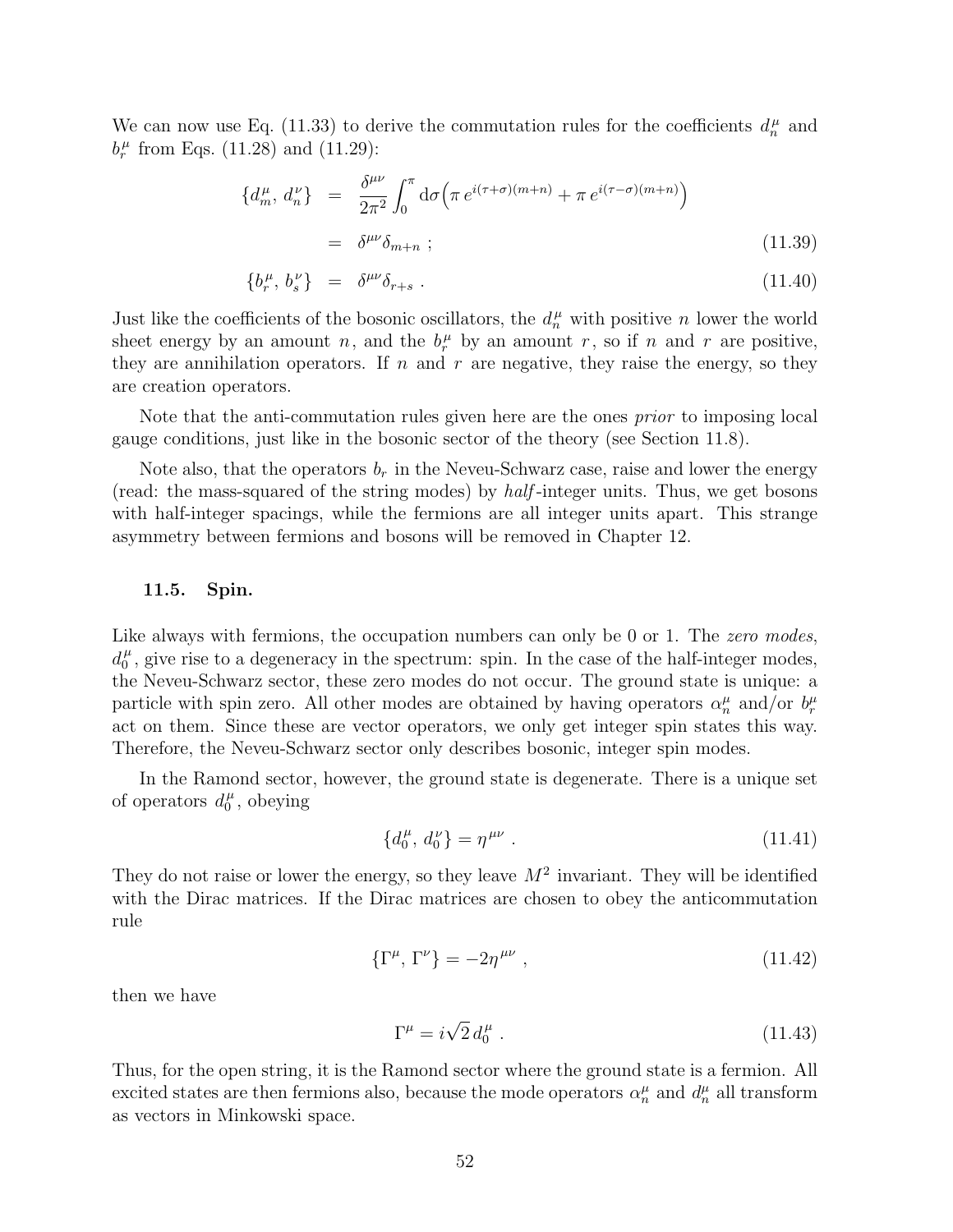For the closed string, we must have an *odd* number of such zero modes, to see fermionic states arise. Therefore, we expect the R-R and NS-NS sectors both to be bosonic, whereas the R-NS and NS-R sectors are fermionic.

#### 11.6. Supersymmetry.

To enable us to impose the constraints, we need world sheet supersymmetry. The supersymmetry transformations are generated by a *real* anticommuting generator  $\varepsilon$ :

$$
\delta X^{\mu} = \bar{\varepsilon} \psi^{\mu} = \overline{\psi}^{\mu} \varepsilon ,
$$
  
\n
$$
\delta \psi^{\mu} = -i(\varrho \partial) X^{\mu} \varepsilon \quad \text{or equivalently,} \quad \delta \overline{\psi}^{\mu} = i \overline{\varepsilon} (\varrho \partial) X^{\mu} .
$$
 (11.44)

One quickly verifies that the total action,

$$
S = -\frac{1}{2\pi} \int d^2\sigma \left( \partial_\alpha X^\mu \partial^\alpha X^\mu - i \overline{\psi}^\mu \varrho^\alpha \partial_\alpha \psi^\mu \right) , \qquad (11.45)
$$

is left invariant (use partial integration, and  $\varrho^{\alpha}\partial_{\alpha}\varrho^{\beta}\partial_{\beta} = -\eta^{\alpha\beta}\partial_{\alpha}\partial_{\beta}$ , see Eq. (11.6)).

This supersymmetry is a global symmetry. If  $\varepsilon$  were  $\tau$ ,  $\sigma$ -dependent, we would have

$$
\delta S = \frac{-2}{\pi} \int d^2 \sigma (\partial_\alpha \bar{\varepsilon}) J^\alpha \;, \tag{11.46}
$$

with

$$
J_{\alpha} = -\frac{1}{2} \varrho^{\beta} \varrho_{\alpha} \psi^{\mu} \partial_{\beta} X^{\mu} \tag{11.47}
$$

(the factor  $-\frac{1}{2}$ )  $\frac{1}{2}$  being chosen for future convenience). We have

$$
\partial_{\alpha}J^{\alpha} = 0 \quad \text{and} \quad \varrho_{\alpha}J^{\alpha} = 0 \tag{11.48}
$$

The first of these can easily be derived from the equations of motion, and the second follows from

$$
\varrho^{\alpha} \varrho^{\beta} \varrho_{\alpha} = 0 \tag{11.49}
$$

Plugging in the expressions (11.5) and (11.16) for the  $\rho$ -matrices, we get

$$
J_{+} = \psi_{+}^{\mu} \partial_{+} X^{\mu} \; ; \qquad J_{-} = \psi_{-}^{\mu} \partial_{-} X^{\mu} \; . \tag{11.50}
$$

All other components vanish.

The supercurrent (11.47), (11.50) is closely related to the energy-momentum tensor  $T_{\alpha\beta}$ . Later, we shall see that they actually are super partners. So, since we already have the constraint  $T_{\alpha\beta} = 0$ , supersymmetry will require  $J^{\alpha} = 0$  as well. From the discussion in subsection 11.1, we derive that this is exactly the kind of constraint needed to get a finite fermionic mass spectrum. Such a constraint, however, can only be imposed if we turn our supersymmetric theory into a *locally* supersymmetric theory. After all, the constraint  $T_{\alpha\beta} = 0$  came from invariance under *local* reparametrization invariance. A detailed discussion of this can be found in Green-Schwarz-Witten, section 4.3.5.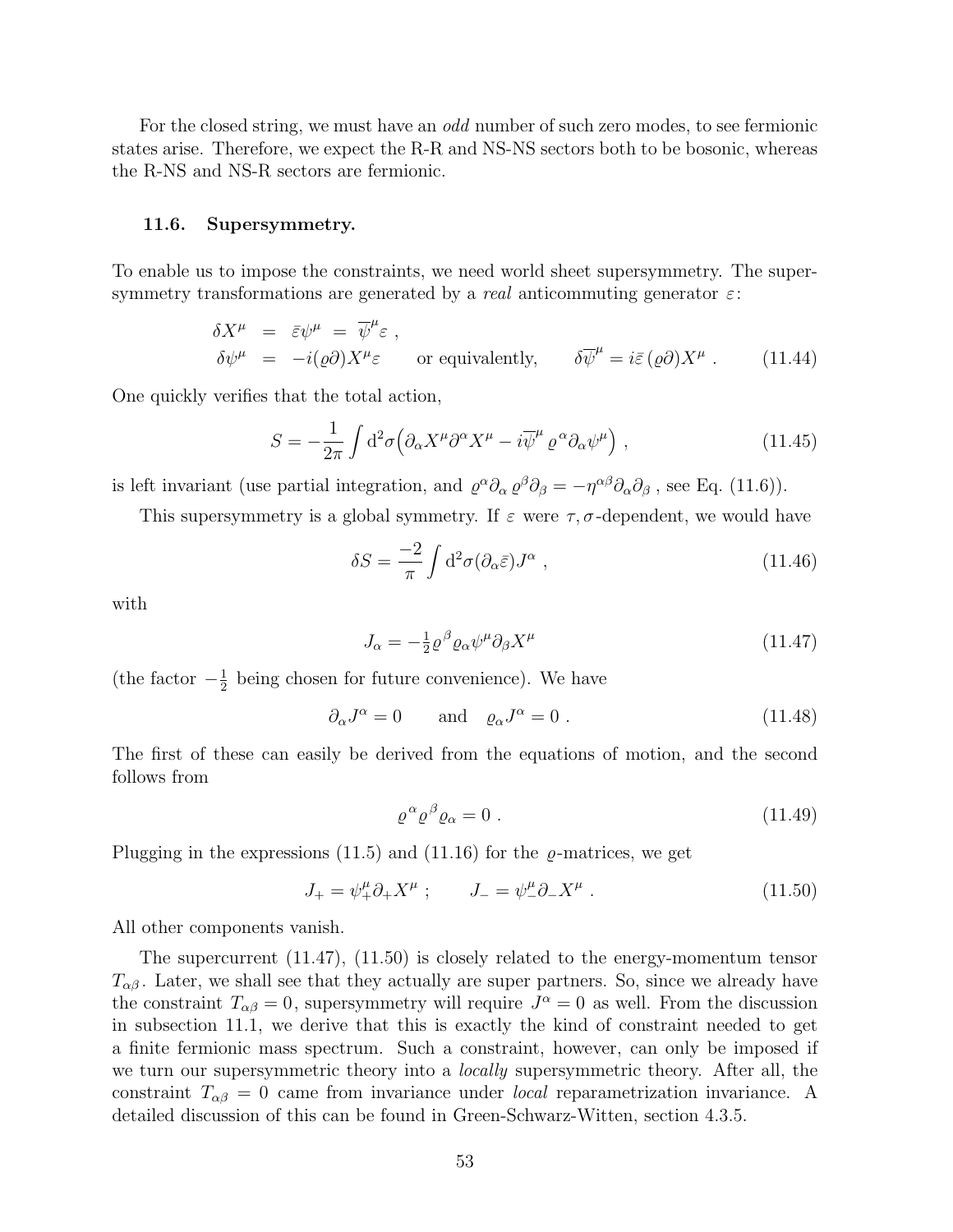#### 11.7. The super current.

As for the bosonic string, we can now summarize the constraints for a string with fermions:

$$
L_n = \frac{1}{\pi} \int_0^{\pi} d\sigma \left( e^{in\sigma} T_{++} + e^{-in\sigma} T_{--} \right) ,
$$
  
\n
$$
F_n = \frac{\sqrt{2}}{\pi} \int_0^{\pi} d\sigma \left( e^{in\sigma} J_+ + e^{-in\sigma} J_- \right) ,
$$
 (Ramond)  
\n
$$
G_r = \frac{\sqrt{2}}{\pi} \int_0^{\pi} d\sigma \left( e^{in\sigma} J_+ + e^{-in\sigma} J_- \right) .
$$
 (Neveu-Schwarz) (11.51)

Working out the form of  $L_n$ , we find that it now also contains contributions from the fermions (by plugging the Fourier coefficients of Eqs. (11.26) and (11.27) in the fermionic part of (11.23)):

$$
L_n = L_n^{(\alpha)} + L_n^{(d)}, \qquad \text{(Ramond)}
$$
  
\n
$$
L_n = L_n^{(\alpha)} + L_n^{(b)}, \qquad \text{(Neveu-Schwarz)}
$$
\n(11.52)

where

$$
L_n^{(\alpha)} = \frac{1}{2} \sum_m : \alpha_{-m}^{\mu} \alpha_{n+m}^{\mu} : ,
$$
  
\n
$$
L_n^{(d)} = \frac{1}{2} \sum_m (m+n) : d_{-m}^{\mu} d_{n+m}^{\mu} : \text{ with } m \text{ integer,}
$$
  
\n
$$
L_n^{(b)} = \frac{1}{2} \sum_r (r+n) : b_{-r}^{\mu} b_{n+r}^{\mu} : \text{ with } r \text{ integer } + \frac{1}{2} .
$$
 (11.53)

Here, we again normal-ordered the expressions (that is, removed the vacuum contributions). In the last two expressions, the terms  $+n$  can be dropped, because the d's and the b's anticommute. In Green-Schwarz-Witten, due to a more symmetric expression for  $T_{\alpha\beta}$ , there still is the term  $+\frac{1}{2}n$ .

Next, we get

$$
F_n = \sum_m \alpha_{-m}^{\mu} d_{n+m}^{\mu} ;
$$
  
\n
$$
G_r = \sum_m \alpha_{-m}^{\mu} b_{r+m}^{\mu} .
$$
\n(11.54)

Normal ordering was not necessary here.

Let us compute the commutators. The easiest is  $[L_m, F_n]$ . We see that

$$
[L_m^{(\alpha)}, \alpha_k^{\nu}] = -k \alpha_{k+m}^{\nu} ,
$$
  
\n
$$
[L_m^{(d)}, d_k^{\nu}] = -(\frac{1}{2}m + k) d_{k+m}^{\nu} .
$$
\n(11.55)

From this,

$$
[L_m, F_n] = (\frac{1}{2}m - n)F_{m+n} . \qquad (11.56)
$$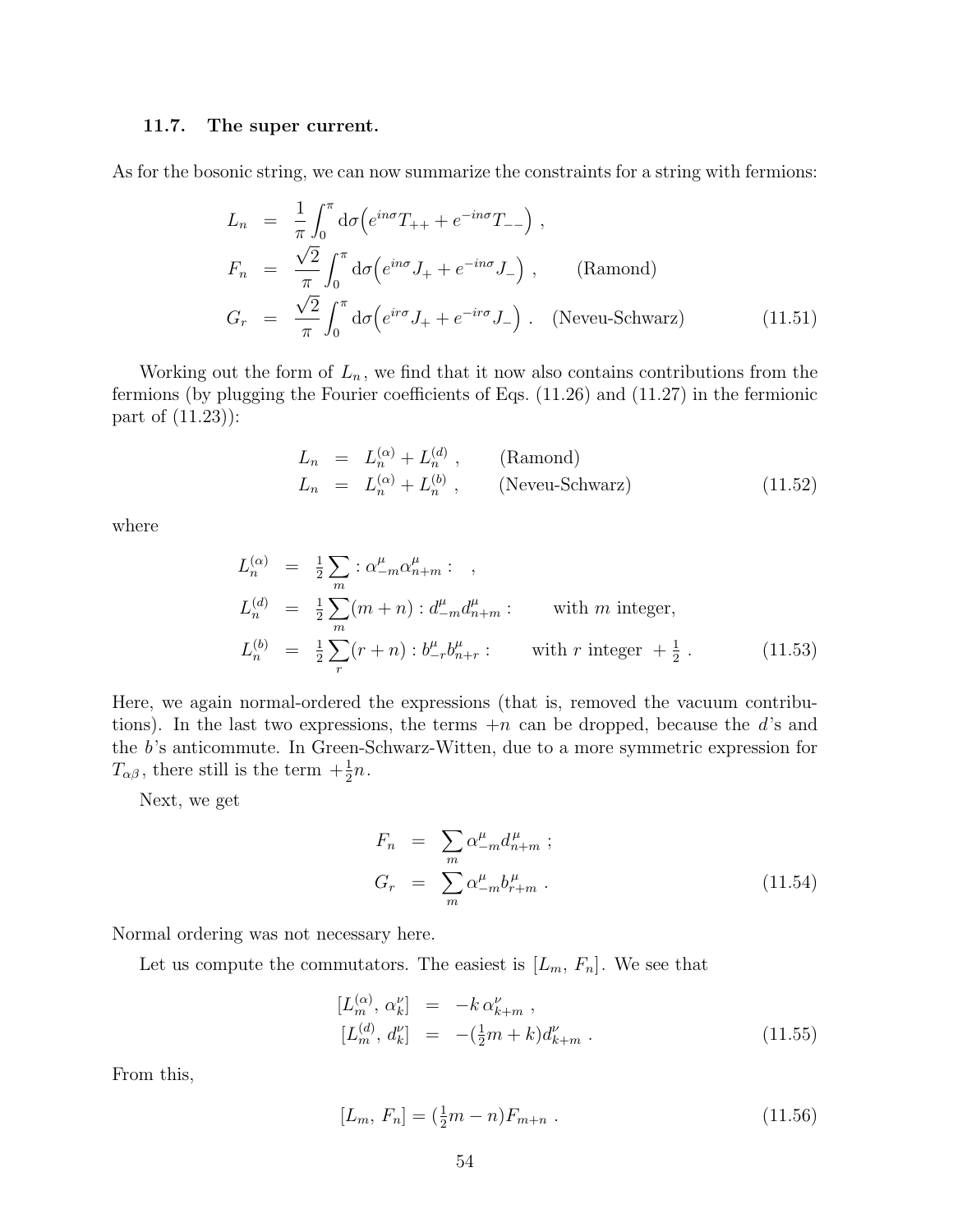Similarly,

$$
[L_m, G_r] = \left(\frac{1}{2}m - r\right)G_{m+r} \tag{11.57}
$$

Next, we consider  $[G_r, G_s]$ . We take the case  $r \geq 0$ . If A and B are bosonic operators, and  $\psi$  and  $\eta$  fermionic, and if the bosonic operators commute with the fermionic ones, one has

$$
\{A\psi, B\eta\} = [A, B]\psi\eta + BA\{\psi, \eta\}= -[A, B]\eta\psi + AB\{\eta, \psi\}, \qquad (11.58)
$$

which one very easily verifies by writing the (anti-)commutators in full. Using Eq.  $(11.54)$ for the  $G_r$  coefficients, we write  $\overline{a}$ 

$$
\{G_r, G_s\} = \sum_{m,k} \left( \begin{array}{cc} \text{either} & [\alpha_{-m}^\mu, \, \alpha_{-k}^\nu] \, b_{r+m}^\mu b_{s+k}^\nu + \alpha_{-k}^\nu \alpha_{-m}^\mu \, \{b_{r+m}^\mu, \, b_{s+k}^\nu\} \\ & \text{or} \quad -[\alpha_{-m}^\mu, \, \alpha_{-k}^\nu] \, b_{s+k}^\nu b_{r+m}^\mu + \alpha_{-m}^\mu \alpha_{-k}^\nu \, \{b_{s+k}^\nu, \, b_{r+m}^\mu\} \end{array} \right) \tag{11.59}
$$

Substituting the values for the commutators, we find that the summation over  $k$  can be written as

$$
= \sum_{k} \left( \begin{array}{cc} \text{either} & k \, b_{r-k}^{\mu} b_{s+k}^{\mu} + \alpha_{-k}^{\mu} \alpha_{r+s+k}^{\mu} \\ & \\ \text{or} & -k \, b_{s+k}^{\mu} b_{r-k}^{\mu} + \alpha_{r+s+k}^{\mu} \alpha_{-k}^{\mu} \end{array} \right). \tag{11.60}
$$

If  $r + s \neq 0$ , this unambiguously leads to  $2L_{r+s}$ . But, if  $r + s = 0$ , we have to look at the ordering.

Take the case that  $r > 0$ ,  $s < 0$  (the other case goes just the same way). Notice that, for  $k > r$ , the top line has vanishing expectation value, so it leads directly to the corresponding contributions in  $2L_{r+s}$ . The same is true for the bottom line, if  $k \leq 0$ . Only for the values of k between 0 and  $r$ , both of these lines give the same extra contributions:  $k \delta^{\mu\mu} = k D$ , if D is the number of dimensions included in the sum. We have to add these contributions for  $0 \leq k \leq r - \frac{1}{2}$  $\frac{1}{2}$ . This gives (note that k is an integer):

$$
\sum_{k=0}^{r-\frac{1}{2}} k \,\delta_{r+s} \, D = \frac{1}{2} (r - \frac{1}{2}) (r + \frac{1}{2}) \delta_{r+s} \, D \,. \tag{11.61}
$$

Thus we find

$$
\{G_r, G_s\} = 2L_{r+s} + B(r)\delta_{r+s} , \qquad B(r) = \frac{1}{2}D(r^2 - \frac{1}{4}) . \qquad (11.62)
$$

The calculation of  $[F_m, F_n]$  goes exactly the same way, except for one complication: we get a contribution from  $\pm m \, d_0^{\mu} d_0^{\mu}$  $\mu_0^{\mu}$ . Here, we have to realize that  $(d_0^{\mu})$  $\binom{\mu}{0}^2 = \frac{1}{2}$  $\frac{1}{2} \{ d_0^{\mu}$  $\begin{array}{c} \binom{\mu}{0}, d_0^{\mu} \end{array} = \frac{1}{2}$  $\frac{1}{2}$  . Thus, Eq. (11.61) is then replaced by

$$
\left(\frac{1}{2}m + \sum_{k=0}^{m-1} k\right)\delta_{m+n} D = \frac{1}{2}m^2 \delta_{m+n} D , \qquad (11.63)
$$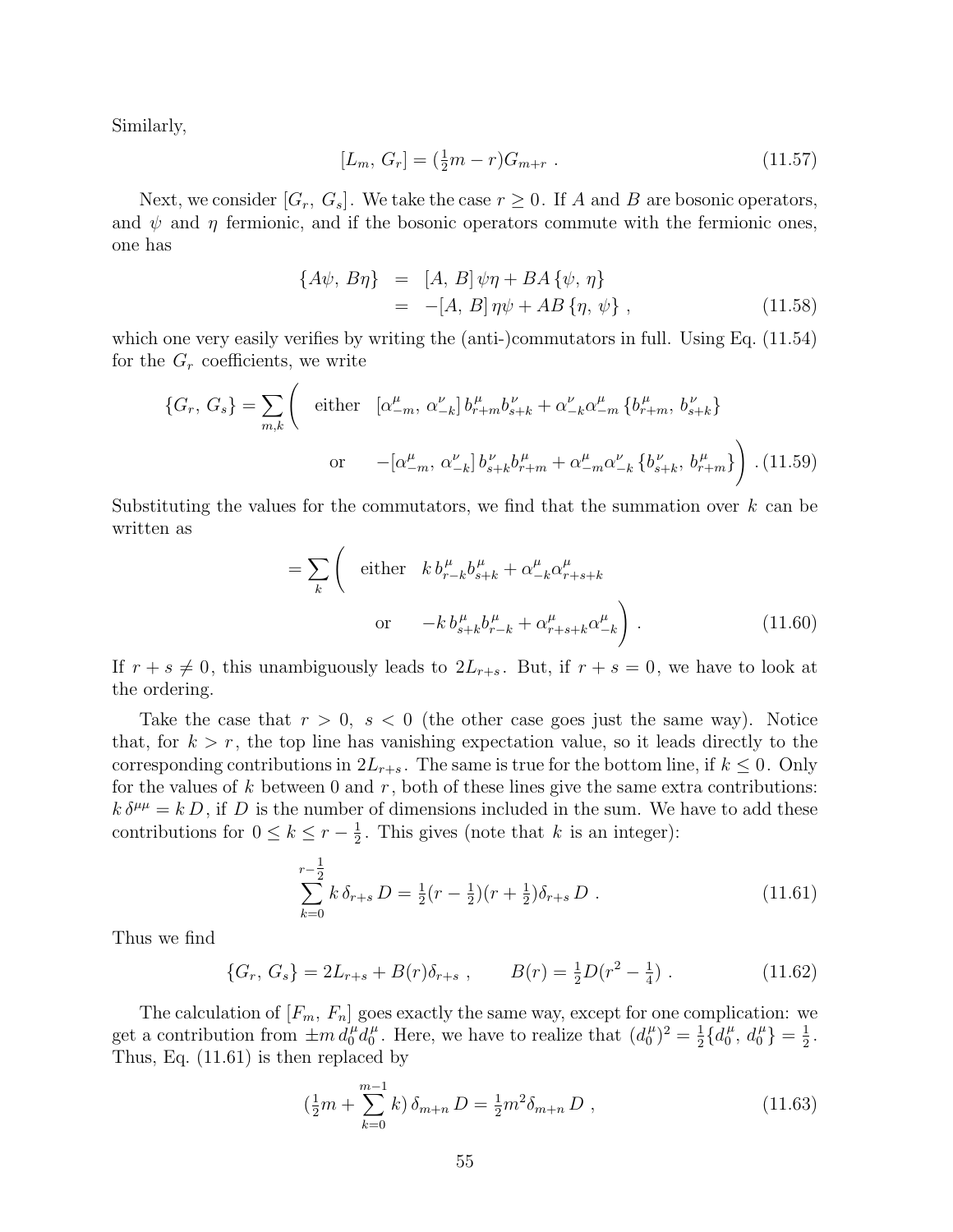so we get

$$
\{F_m, F_n\} = 2L_{m+n} + B(m)\delta_{m+n} , \qquad B(m) = \frac{1}{2}Dm^2 . \qquad (11.64)
$$

Finally, the commutator  $[L_m, L_n]$  can be computed. One finds,

$$
[L_m, L_n] = (m - n)L_{m+n} + A(m)\delta_{m+n} , \qquad (11.65)
$$

with

$$
A(m) = \frac{1}{8} Dm^3 , \qquad \text{(Ramond) },
$$
  
\n
$$
A(m) = \frac{1}{8} D(m^3 - m) , \qquad \text{(Newu-Schwarz)} . \qquad (11.66)
$$

Again, this is before imposing gauge constraints, such as in the next section. Eq. (11.65) is to be compared to the expression (4.26) for the bosonic case.

To reproduce Eqs. (11.66) is a useful exercise: if we split  $L_m$  into a Bose part and a Fermi part:  $L_m = L_m^B + L_m^F$ , then the bosonic part gets a contribution as in Eq. (4.26) for each of the contributing dimensions:

$$
[L_m^B, L_n^B] = (m - n)L_{m+n}^B + \frac{D}{12}m(m^2 - 1)\delta_{m+n} ,
$$
\n(11.67)

the fermionic contribution is then found in a similar way to obey

$$
[L_m^F, L_n^F] = (m - n)L_{m+n}^F + \frac{D}{24}m(m^2 - 1)\delta_{m+n}
$$
 (Neveu-Schwarz), (11.68)

$$
[L_m^{\mathcal{F}}, L_n^{\mathcal{F}}] = (m - n)L_{m+n}^{\mathcal{F}} + \frac{D}{24}m(m^2 + 2)\delta_{m+n} \qquad \text{(Ramond)}, \tag{11.69}
$$

Again, in the summations, a limited number of terms have to be switched into the normal order position, and this gives rise to a finite contribution to the central charge term. The first result comes from adding half-odd-integer contributions, while in the second case, as before, we have had to take into account that  $d_0^2 = \frac{1}{2}$  $\frac{1}{2}$  .

Note, that Eq. (11.64) implies that  $F_0^2 = L_0$ , so if we have a state with  $F_0|\psi\rangle = \mu|\psi\rangle$ , then also  $L_0|\psi\rangle = \mu^2|\psi\rangle$ , and so also the vacuum values for  $L_0$  and  $F_0$  are linked.

Often, we will first only take the transverse modes, in which case D must be replaced by  $D-2$ .

#### 11.8. The light-cone gauge for fermions

On top of the gauge fixing condition  $J_{\alpha}(\tau, \sigma) = 0$ , which is analogous to  $T_{\alpha\beta} = 0$  for the bosonic case, there is the fermionic counterpart of the coordinate fixing condition  $X^+ = \tau$ , which we referred to previously as the light-cone gauge. Since  $\psi^+$  is the superpartner of  $X^+$ , one imposes the extra condition

$$
\psi_A^+ = \psi_A^0 + \psi_A^{D-1} = 0 \tag{11.70}
$$

(We can omit the superfluous index A, if we define  $\psi(\tau,\sigma) = \psi_+(\tau,\sigma)$  if  $\sigma > 0$  and  $\psi_-(\tau, -\sigma)$  if  $\sigma < 0$ ).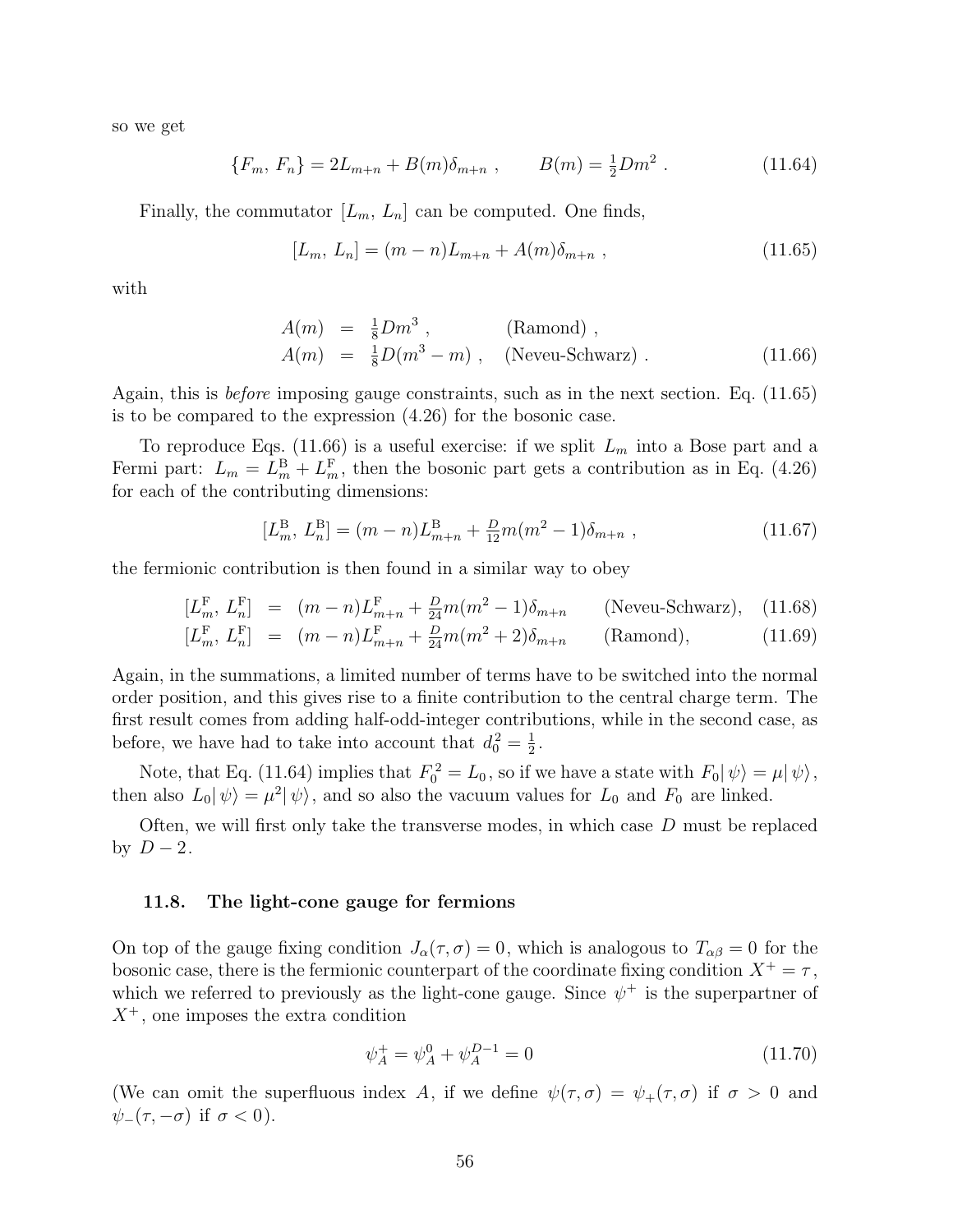The subsidiary conditions implied by the vanishing of  $J_{\alpha}$  and  $T_{\alpha\beta}$  take the form

$$
\psi^{\mu}\partial_{+}X^{\mu} = 0 ,
$$
  

$$
(\partial_{+}X^{\mu})^{2} + \frac{i}{2}\psi^{\mu}\partial_{+}\psi^{\mu} = 0 .
$$
 (11.71)

Given the gauge choices  $\partial_+ X^+ = \frac{1}{2}$  $\frac{1}{2}p^+$  and  $\psi^+ = 0$ , these equations can be solved for the light-cone components  $\psi^-$  and  $\partial_+ X^-$ :

$$
\partial_{+}X^{-} = \frac{1}{p^{+}} \left( (\partial_{+}X^{\mathrm{tr}})^{2} + \frac{1}{2}i\psi^{\mathrm{tr}}\partial_{+}\psi^{\mathrm{tr}} \right) ,
$$
  
\n
$$
\psi^{-} = \frac{2}{p^{+}}\psi^{\mathrm{tr}}\partial_{+}X^{\mathrm{tr}} .
$$
\n(11.72)

In terms of the Fourier modes, this gives (in the NS case)

$$
\alpha_n^- = \frac{1}{2p^+} \sum_{i=1}^{D-2} \left( \sum_{m=-\infty}^{\infty} : \alpha_{n-m}^i \alpha_m^i : + \sum_{r=-\infty}^{\infty} r : b_{n-r}^i b_r^i : \right) - \frac{a \delta_n}{p^+};
$$
\n(11.73)

$$
b_r^- = \frac{1}{p^+} \sum_{i=1}^{D-2} \sum_{s=-\infty}^{\infty} \alpha_{r-s}^i b_s^i . \qquad (11.74)
$$

As in Section (4.3), Eq. (4.14)

As in Section 5, we can again construct the generators of Lorentz transformations,  $J^{\mu\nu}$ . Manipulations identical to the ones described in Section 5, give<sup>11</sup>

$$
[J^{i-}, J^{j-}] = -\frac{1}{(p^+)^2} \sum_{m=1}^{\infty} \Delta_m (\alpha_{-m}^i \alpha_m^j - \alpha_{-m}^j \alpha_m^i) , \qquad (11.75)
$$

with

$$
\Delta_m = m \left( \frac{D-2}{8} - 1 \right) + \frac{1}{m} \left( 2a - \sigma \frac{D-2}{8} \right) . \tag{11.76}
$$

Here, the parameter  $\sigma = 1$  for the Neveu-Schwarz case and  $\sigma = 0$  for Ramond, as it derives directly from the commutator (11.66). Since the commutator (11.76) must vanish for all  $m$ , we must have

$$
D = 10 \qquad \text{and} \qquad a = \frac{1}{2}\sigma \; . \tag{11.77}
$$

<sup>&</sup>lt;sup>11</sup>A way to check Eq. (11.75) is to observe that  $J^{i-}$  vanishes on the vacuum, so that it suffices to compute expressions such as  $[[[J<sup>1-</sup>, J<sup>2-</sup>], \alpha<sub>m</sub><sup>1</sup>], \alpha<sup>2</sup><sub>-m</sub>].$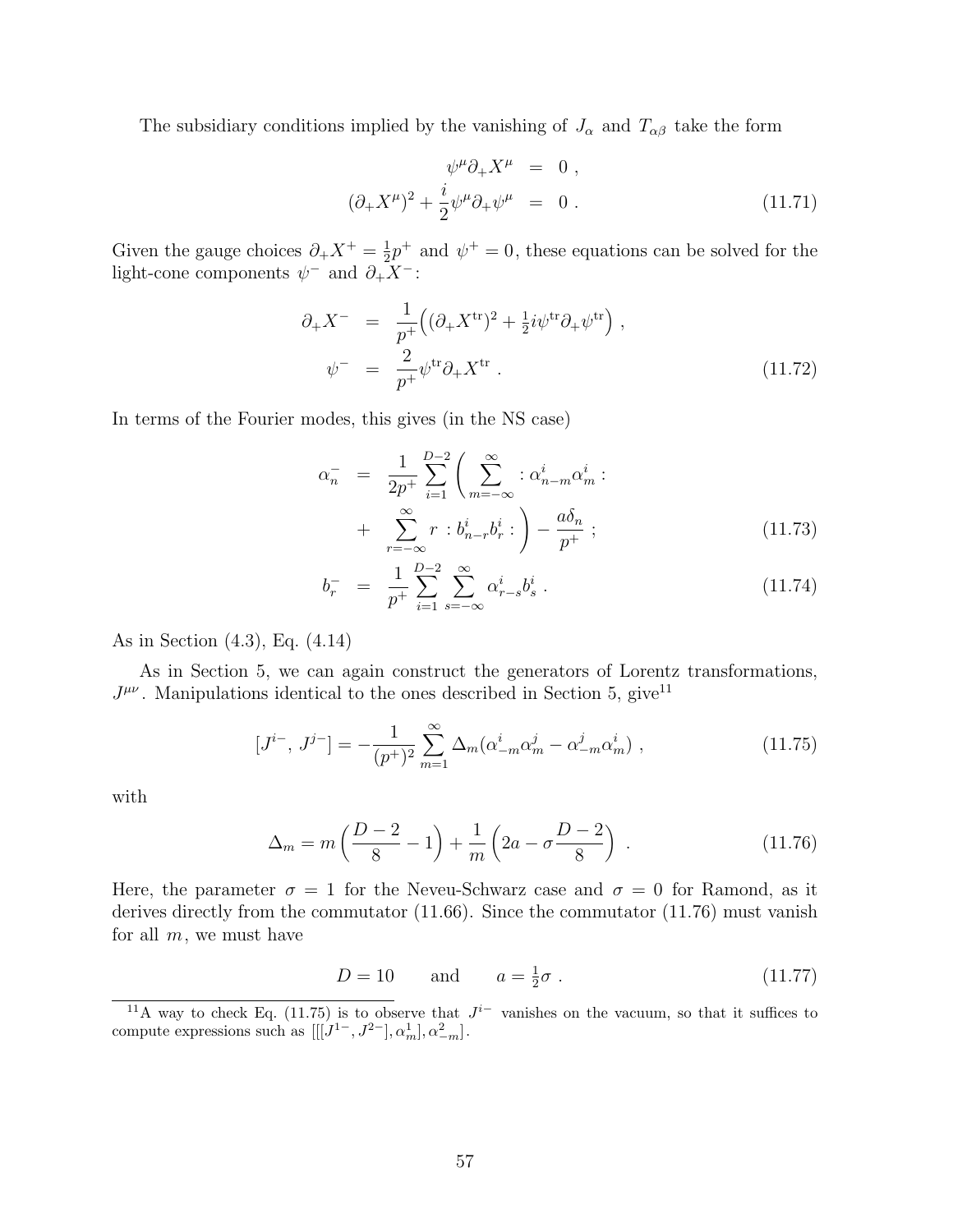# 12. The GSO Projection.

We see from the last subsection that the fermionic Ramond sector has no tachyon, and that there is one tachyon in the bosonic Neveu-Schwarz sector. Also, we found that the fermionic spectrum is at integer spacings while the bosons are half-integer spaced.

The discovery to be discussed in this section is that one can impose a further constraint on the states. The constraint is often 'explained' or 'justified' in the literature in strange ways. Here, I follow my present preference. Our discussion begins in the vacuum sector of the Ramond sector. These states are degenerate because we have the  $d_0$  operators, which commute with  $L_0$ . As was explained in subsection 11.5, these are just the gamma matrices  $\Gamma^{\mu}$  (apart from a factor  $i\sqrt{2}$ ).

#### 12.1. The open string.

We established that the intercept  $a = 0$  in the Ramond sector. This means that the fermions in the ground state are massless. The question is, how degenerate is this ground state? What is the degeneracy of all fermionic states?

It so happens that in  $D = 10$  dimensions, massless fermions allow for two constraints. One is that we can choose them to be Majorana fermions. This means that the gamma matrices, if normalized as in (11.42), are purely imaginary. Secondly, one can use a Weyl projection. Like with neutrinos, we can project out one of two chiral modes. The spinors of this chiral mode are only 8 dimensional. To understand these, we begin with the generic construction of (real, positively normalized) gamma matrices in  $D$  dimensions:

- In 3 dimensions, we can use the 3 Pauli matrices  $\tau^1$ ,  $\tau^2$ , and  $\tau^3$ , which are  $2 \times 2$ matrices and obey  $\{\tau^i, \tau^j\} = 2\delta^{ij}$ .
- If we have matrices  $\gamma^{\alpha}$  in d dimensions, obeying  $\{\gamma^{\alpha}, \gamma^{\beta}\} = 2\delta^{\alpha\beta}$ , then we can construct two more, to serve in  $d = d + 2$  dimensions, by choosing a Hilbert space twice as big:

$$
\tilde{\gamma}^{\alpha} = \begin{pmatrix} 0 & \gamma^{\alpha} \\ \gamma^{\alpha} & 0 \end{pmatrix} , \qquad \tilde{\gamma}^{d+1} = \begin{pmatrix} 0 & -i \\ i & 0 \end{pmatrix} , \qquad \tilde{\gamma}^{d+2} = \begin{pmatrix} 1 & 0 \\ 0 & -1 \end{pmatrix} , \qquad (12.1)
$$

which we often write in a more compact form:

$$
\tilde{\gamma}^{\alpha} = \gamma^{\alpha} \times \tau^{1} , \qquad \tilde{\gamma}^{d+1} = \mathbf{1} \times \tau^{2} , \qquad \tilde{\gamma}^{d+2} = \mathbf{1} \times \tau^{3} \tag{12.2}
$$

(of course, the  $\tau$  matrices may be permuted here).

Thus we see that in  $d = 2k$  and  $d = 2k + 1$  dimensions, the gamma's are matrices acting on spinors with  $2^k = 2^{d/2}$  or  $2^{(d-1)/2}$  components. How can we understand this in terms of the  $d_n^{\mu}$  operators of the string modes?

The situation with the  $d_n^{\mu}$  for  $n \neq 0$  is straightforward: for each  $\mu$  and each  $n > 0$ , the operators  $d_{-n}^{\mu}$  and  $d_n^{\mu}$  together form the creation and annihilation operators for a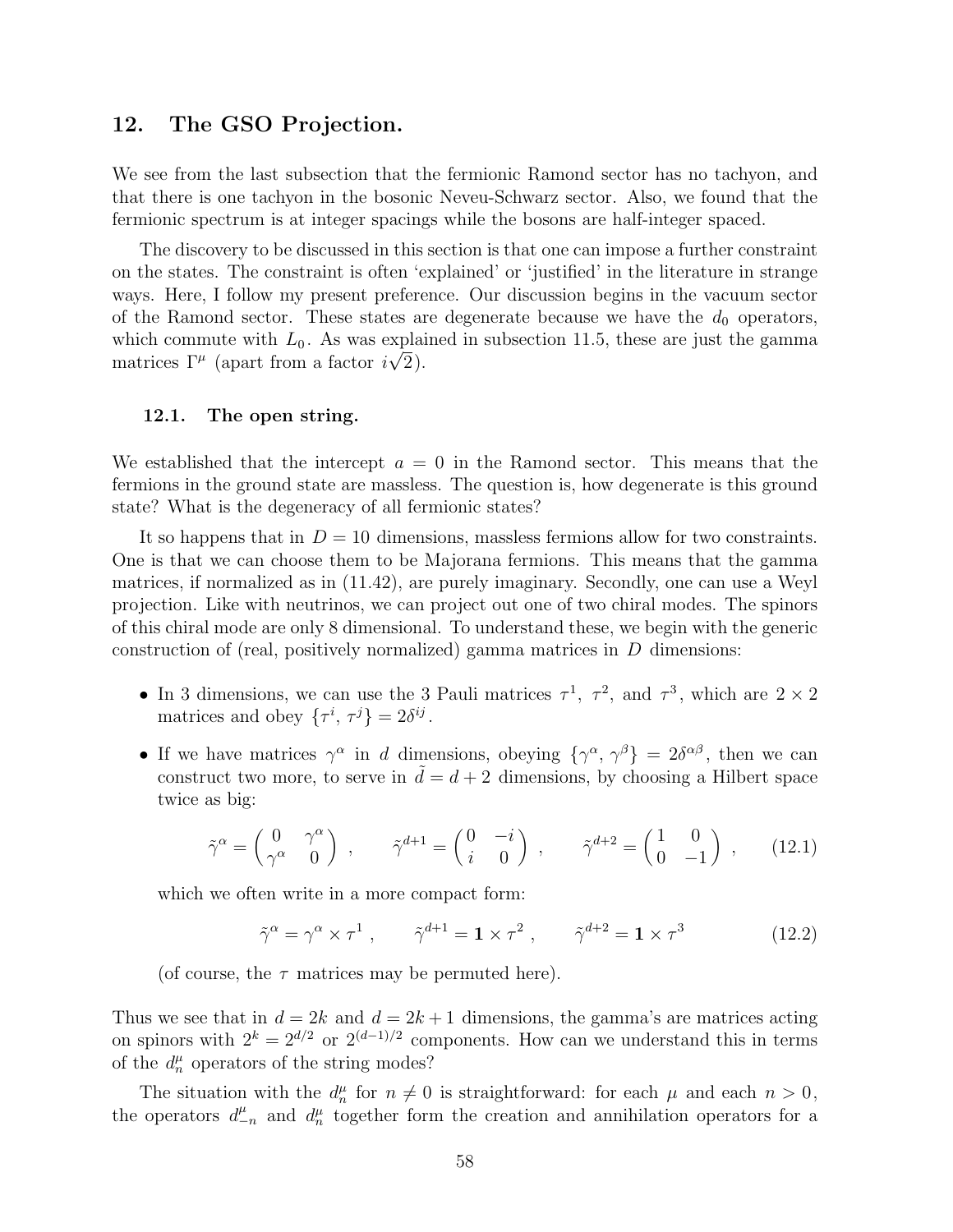fermionic Hilbert space of two states:

$$
d_{-n}^{\mu} = d_n^{\mu \dagger} ; \qquad \{d_n^{\mu}, d_n^{\nu \dagger}\} = \delta^{\mu \nu} . \qquad (12.3)
$$

These however are independent operators only for the  $D-2$  transverse dimensions in the light-cone formalism: we have  $d_n^+ = 0$  and  $d_n^-$  are all determined by the supergauge constraint. Thus for each pair  $(n, -n)$  we have  $D-2$  factors of 2 in our Hilbert space. Naturally, for the single case  $n = 0$ , there will be  $\frac{D-2}{2}$  factors of two. Since  $D = 10$ , the zero mode spinors should be  $2^4 = 16$  dimensional.

Indeed, formally one can construct the gamma's out of the  $d_0^{\mu}$  $\mu$ 's pairwise. Write  $\mu = 2i$ or  $\mu = 2i - 1$ , where  $i = 1, \dots, 4$ . Then

$$
b^{i} = \frac{1}{2}(\gamma^{2i} + i\gamma^{2i-1}) ,
$$
  
\n
$$
b^{i\dagger} = \frac{1}{2}(\gamma^{2i} - i\gamma^{2i-1}) , \qquad \gamma^{\mu} = \sqrt{2} d_0^{\mu} ,
$$
  
\n
$$
\{b^{i}, b^{j}\} = 0 , \qquad \{b^{i}, b^{j\dagger}\} = \delta^{ij} , \qquad i, j = 1, \cdots, 4 .
$$
 (12.4)

The 4 operators  $b^i$  and  $b^{i\dagger}$  are fermionic annihilation and creation operators, and hence each of them demands a factor 2 degeneracy in the spectrum of states. The fact that we must limit ourselves to real spinors (Majorana spinors), is a consequence of supersymmetry (after all, the  $X^{\mu}$  operators are real also). Limiting oneself to real spinors is not so easy. The gamma matrices constructed along the lines of the argument given earlier would have real and imaginary components. A slightly different arrangement, however, enables us to find a representation where they are all real. If  $\tau^1$  and  $\tau^3$  are chosen real and  $\tau^2$ imaginary (as is usually done), we can choose the 8 gamma's as follows:

$$
\gamma^{1} = \tau^{2} \times \tau^{2} \times \tau^{2} \times \tau^{2}, \qquad \gamma^{2} = 1 \times \tau^{1} \times \tau^{2} \times \tau^{2}, \n\gamma^{3} = 1 \times \tau^{3} \times \tau^{2} \times \tau^{2}, \qquad \gamma^{4} = \tau^{1} \times \tau^{2} \times 1 \times \tau^{2}, \n\gamma^{5} = \tau^{3} \times \tau^{2} \times 1 \times \tau^{2}, \qquad \gamma^{6} = \tau^{2} \times 1 \times \tau^{1} \times \tau^{2}, \n\gamma^{7} = \tau^{2} \times 1 \times \tau^{3} \times \tau^{2}, \qquad \gamma^{8} = 1 \times 1 \times 1 \times \tau^{1},
$$
\n(12.5)

We see that here, differently from the construction in Eq.  $(12.2)$ , all gamma's contain an even number of  $\tau^2$  matrices, so they are all real. The matrices  $\Gamma^{\mu}$ , used earlier, obey the commutation rule  $\{\Gamma^{\mu}, \Gamma^{\nu}\} = -2\eta^{\mu\nu}$ , so, because of the minus sign, they then become imaginary, for all spacelike  $\mu$ .

The representation (12.5) is unitarily equivalent to the construction following (12.2), because all representations of gamma matrices in an even number of dimensions are equivalent.

To obtain the full Dirac equation, we first must add two more gamma's. Following a procedure such as in (12.2),  $\gamma^9 = 1 \times 1 \times 1 \times 1 \times 1^1$  and  $\gamma^0 = 1 \times 1 \times 1 \times 1 \times 1^2$  (if the others are multiplied with  $\tau^3$ ). They are still real, but they force us to use a 32 dimensional spinor space. The Dirac equation,  $(m + \Gamma^{\mu} p_{\mu})\psi = 0$ , with  $p^2 = -m^2$ , then projects out half of these, which is why the allowed spinors form the previously constructed 16 dimensional set.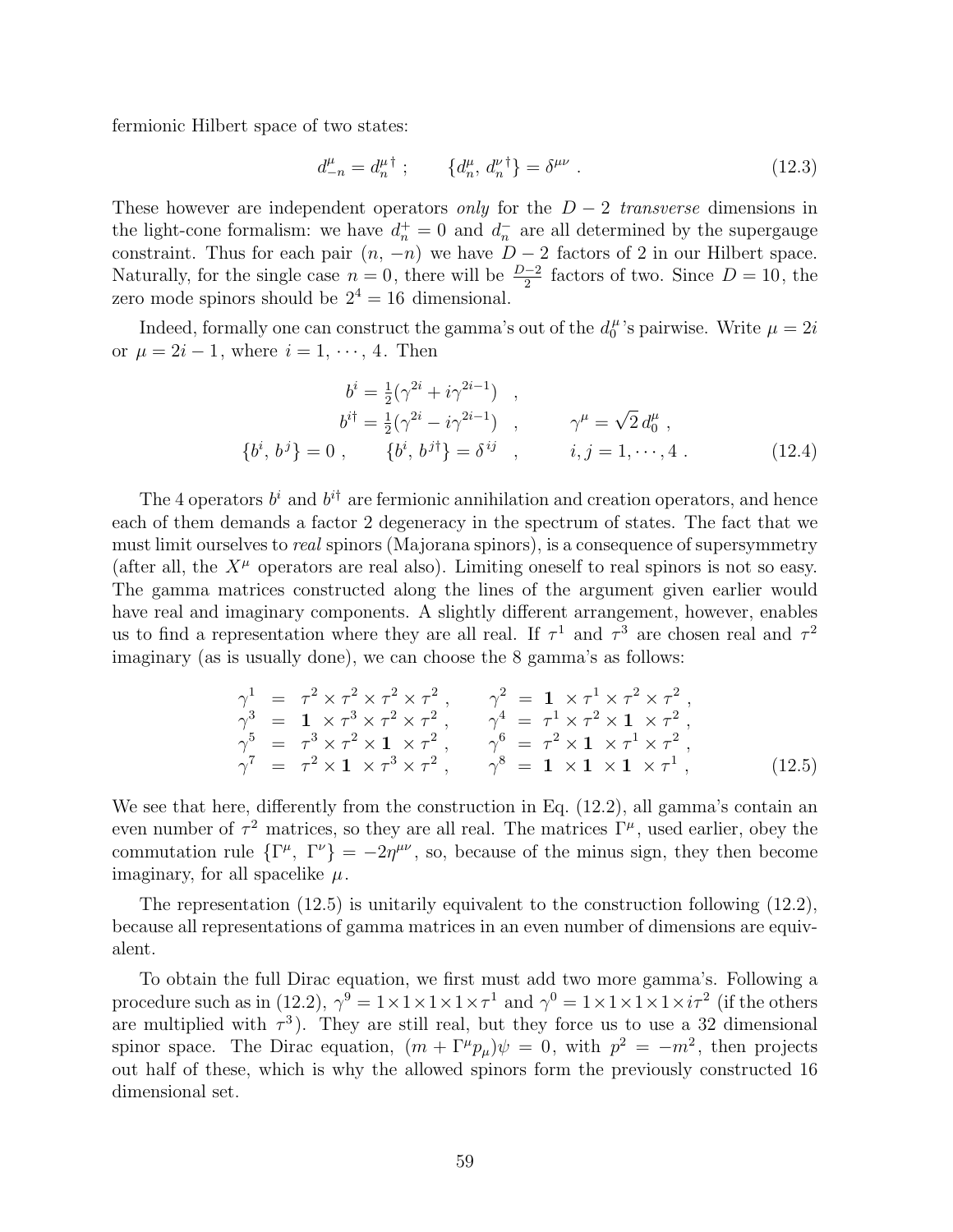The Dirac equation can be understood to arise in the zero mode sector in the following way. Note that

$$
\gamma^+ = \gamma^0 + \gamma^9 = \tau^1 + i\tau^2 = \tau^1(1 - \tau^3) \tag{12.6}
$$

If we limit ourselves to the sector  $\tau^3 |\psi\rangle = +|\psi\rangle$ , then  $\gamma^+ = 0$ , in accordance with our supersymmetry gauge condition (11.70). The constraint equation (11.74) in the Ramond sector now reads

$$
p^{+}\gamma^{-} = p^{i}\gamma^{i} + \sqrt{2} \sum_{n \neq 0} \alpha_{-n}^{i} d_{n}^{i} . \qquad (12.7)
$$

On the zero state, the right hand side is zero, and so we see that this state obeys

$$
(-\gamma^+p^- - \gamma^-p^+ + \gamma^ip^i)|\psi\rangle = 0.
$$

For the non-zero modes, the right hand side will generate mass terms.

The analogue of  $\gamma^5$  in 4 dimensions is here

$$
\Gamma^{11} = \prod_{\mu=0}^{9} \Gamma^{\mu} \ . \tag{12.8}
$$

It, too, is real. As in four dimensions, the massless Dirac equation allows us to use 1  $\frac{1}{2}(1\pm\Gamma^{11})$  as projection operators. But, unlike the 4 dimensional case, this chiral projector is real, so it projects out *real, chiral Majorana* states. From (12.8) it is clear that  $\Gamma^{11}$  acts within our 16 dimensional space, where it  $is^{12}$ 

$$
\Gamma^{11} = \prod_{\mu=1}^{8} \gamma^{\mu} = \mathbf{1} \times \mathbf{1} \times \mathbf{1} \times \tau^{3} . \tag{12.9}
$$

Thus, the massless fermionic string modes in the Ramond sector have two, conserved, helicities, depending on the Lorentz-invariant value of  $\Gamma^{11} = \pm 1$ .

It was the discovery of Gliozzi, Scherk and Olive (GSO) that one can impose a further constraint on the superstring. In the zero mode sector of the Ramond case, it amounts to keeping just one of the two helicities:  $\Gamma^{11}|\psi\rangle = +|\psi\rangle$ . These  $|\psi\rangle$  form an 8 dimensional real spinor.

What will this constraint imply for the massive sectors and for the Neveu-Schwarz sector? To answer this, let us look at the condition on the  $(\sigma \tau)$  world sheet.  $\Gamma^{11}$ anticommutes with all  $d_0^{\mu}$ <sup> $\mu$ </sup>. We generalize this into an operator called  $\overline{\Gamma}$  in Green, Schwarz and Witten, which anticommutes with all  $\psi^{\mu}(\sigma, \tau)$ . In the light-cone gauge, this operator can be interpreted as a formal product over all of  $\sigma$  space: using the fact that the transverse components of  $\psi^{\mu}(\sigma, 0)$  essentially commute as gamma matrices do,  $\{\psi^i(\sigma),\psi^j(\sigma')\}=\delta^{ij}\delta(\sigma-\sigma')$ , we define

$$
\overline{\Gamma} = C \prod_{\sigma, \mu=1}^{8} \psi^{\mu}(\sigma, 0) , \qquad (12.10)
$$

<sup>&</sup>lt;sup>12</sup> times a factor  $\tau^3$ , but in our 16-dimensional subspace, that is one.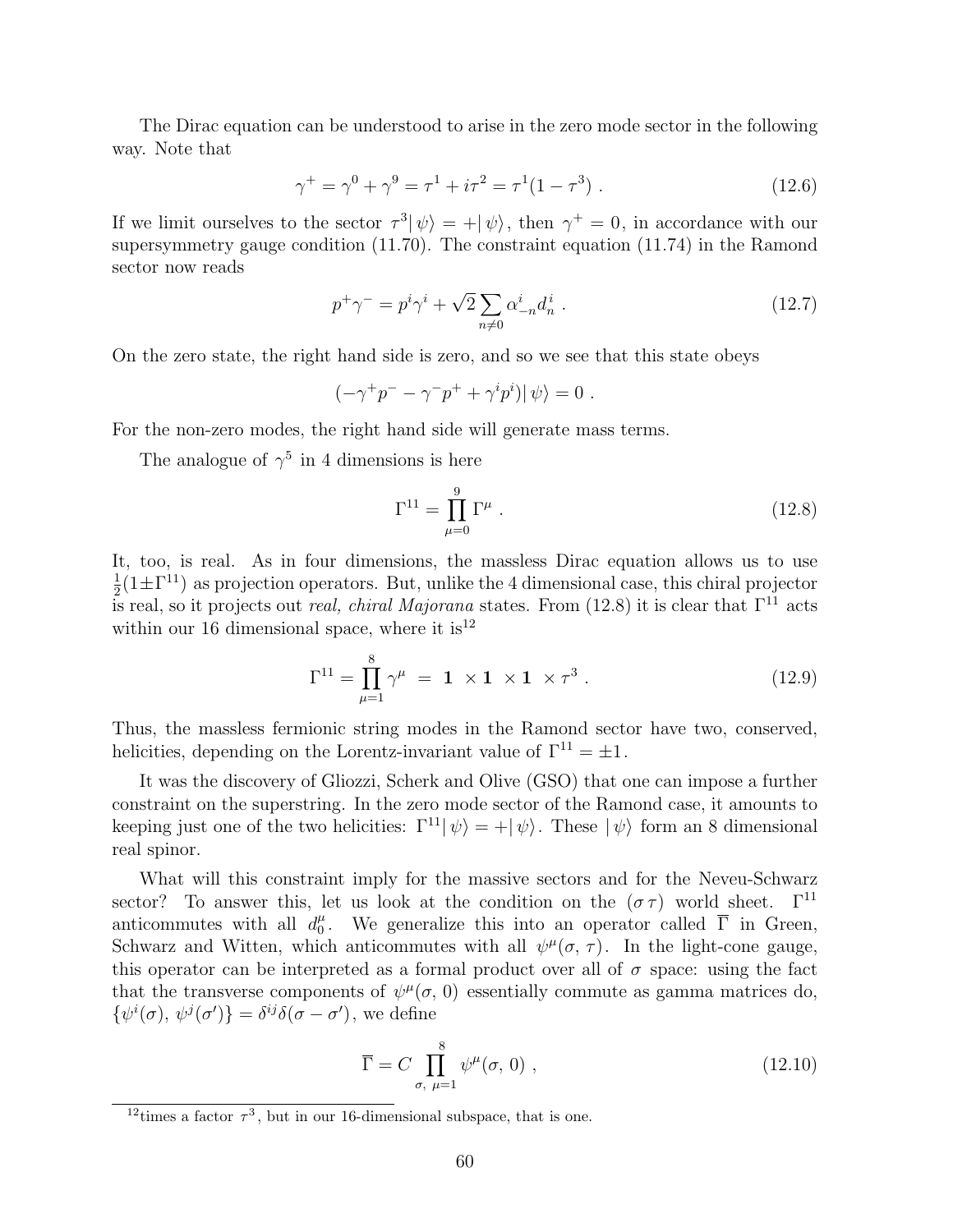where C is a (divergent) constant adjusted to make  $\overline{\Gamma}^2 = 1$ . We find that this operator, made from the existing operators of the theory, anticommutes with all  $\psi^{\mu}(\sigma, \tau)$ , including indeed also  $\psi^+$  (which is zero) and  $\psi^-$ , which, due to the light-cone gauge condition, depends linearly on all transverse fermionic fields.

The property  $\{\overline{\Gamma}, d_0^{\mu}\}=0$  and the condition  $\overline{\Gamma}|\psi\rangle=|\psi\rangle$  selects out the chiral Majorana mode described by the 8-component spinor in the Ramond zero sector. If we impose  $\overline{\Gamma} = 1$  on the other, massive, modes of the Ramond sector, we find that the surviving modes are

$$
d_{-n_1}^{\mu_1} \cdots d_{-n_N}^{\mu_N} |0\rangle^{\pm} , \qquad (12.11)
$$

where the  $\pm$  sign refers to the helicity eigenstate, and it is plus if N even and minus if N odd.

How does  $\overline{\Gamma}$  act in the Neveu-Schwarz sector? Since  $\overline{\Gamma}$  commutes with  $L_0$ , and since the ground state is non-degenerate, the ground state is an eigenstate of  $\overline{\Gamma}$ . If it has eigenvalue +1, then all states created by an operator  $b^{\mu}_{-r}$  exactly once, have eigenvalue −1, and so on. GSO projection would then select out all states created by an even number of the fermionic  $b_{-r}^{\mu}$  operators. But we can also assume that the ground state has eigenvalue  $-1$ . In that case, we only keep the states created by an odd number of  $b_{-r}^{\mu}$ .

This latter choice has two important features. One is, that the only remaining tachyonic state, the Neveu-Schwarz ground state, is now eliminated. The other important aspect is that now the spectrum of bosonic Neveu-Schwarz states precisely matches the fermionic Ramond states: since, in Neveu-Schwarz,  $a = \frac{1}{2}$  $\frac{1}{2}$ , its first excited state is massless, like the Ramond fermions, and furthermore, since  $\mu$  takes on  $D-2$  values, this state is also 8-fold degenerate. All other surviving Neveu-Schwarz states now have integer values for  $\frac{1}{2}M^2$ , as the Ramond states do. The fact that, in the light-cone gauge, all massive Ramond states match with states in the Neveu-Schwarz sector, is related to a curious mathematical theorem that is not easy to prove. A way to calculate the degeneracy of the spectrum is briefly discussed in the next subsection. A curious feature is that the 8 representation of  $SO(8)$  is vectorlike in the Neveu-Schwarz sector, while it is a spinor in the Ramond sector. If  $D-2$  were different from 8, these representations would not have matched. This situation is further explained in the Green-Schwarz-Witten book, Appendix 5A and B.

The GSO projection enables us to have a tachyon-free string spectrum. It could have been brought forward that the Ramond sector was also tachyon-free, but that sector only contains fermionic states. Anyway, we still have to check the closed string.

#### 12.2. Computing the spectrum of states.

The general method to compute the number of states consists of calculating, for the entire Hilbert space,

$$
G(q) = \sum_{n=0}^{\infty} W_n q^n = \text{Tr} \, q^N \,, \tag{12.12}
$$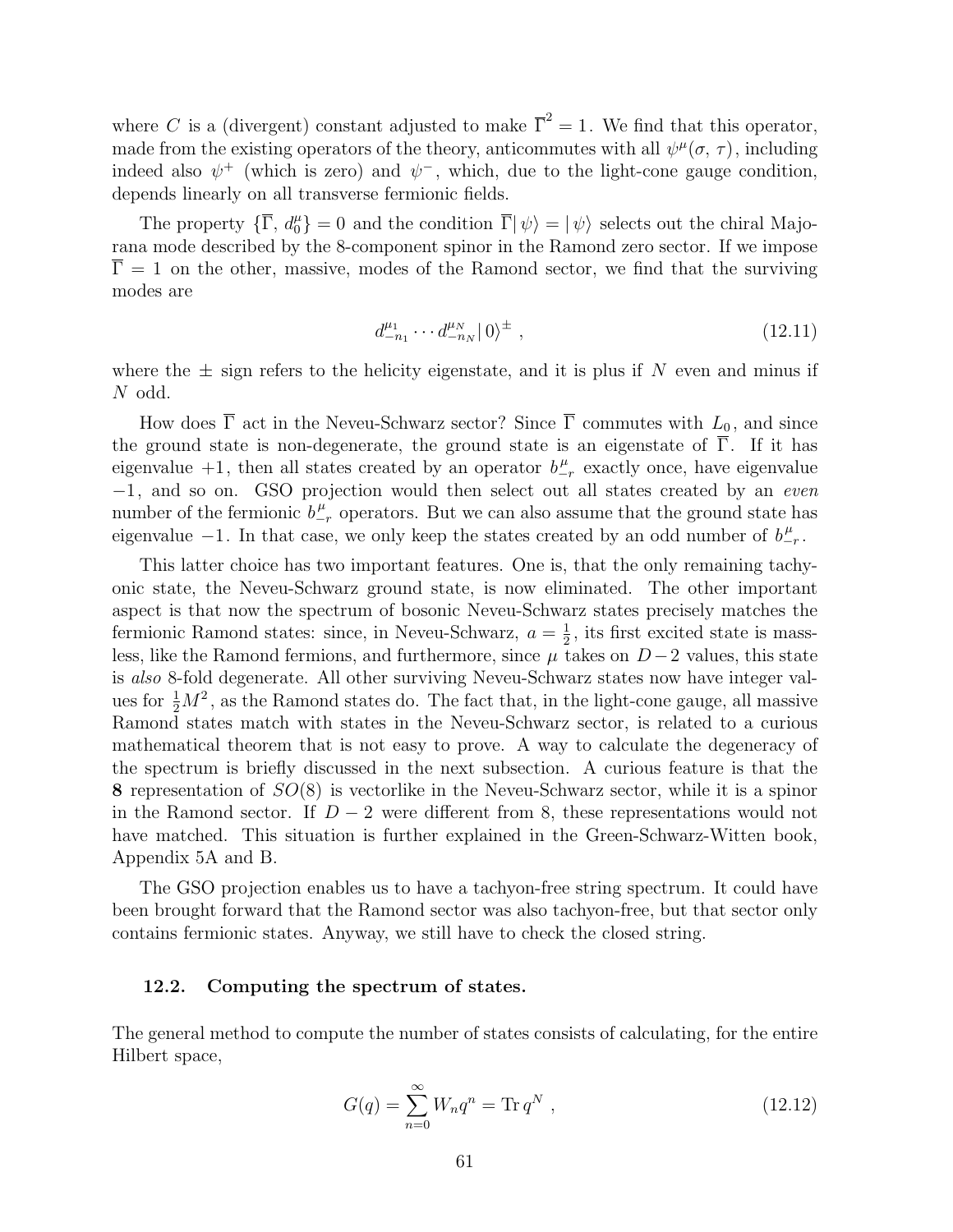where q is a complex number corresponding to  $1/z = e^{-i\tau}$ , as in Eq. (10.3),  $W_n$  is the degree of degeneracy of the  $n^{\text{th}}$  level, and N is the number operator,

$$
N = \sum_{\mu=1}^{D-2} \left( \sum_{n=1}^{\infty} \alpha_{-n} \alpha_n + \sum_{r>0} r d_{-r} d_r \right) = \sum_{\mu=1}^{D-2} \left( \sum_{n=1}^{\infty} n N_{\mu, n}^{\text{Bos}} + \sum_{r>0} r N_{\mu, r}^{\text{Ferm}} \right), \qquad (12.13)
$$

where the sum over the fermionic operators is either over integers (Ramond) or integers  $+\frac{1}{2}$  $\frac{1}{2}$  (Neveu-Schwarz). Since N receives its contributions independently from each mode, we can write  $G(q)$  as a product:

$$
G(q) = \prod_{\mu=1}^{D-2} \prod_{n=1}^{\infty} \prod_{r>0} f_n(q) g_r(q) , \qquad (12.14)
$$

with

$$
f_n(q) = \sum_{m=0}^{\infty} q^{nm} = \frac{1}{1 - q^n} \,, \tag{12.15}
$$

while

$$
g_r(q) = \sum_{m=0}^{1} q^{rm} = 1 + q^r . \qquad (12.16)
$$

We find that, for the purely bosonic string in 24 transverse dimensions:

$$
G(q) = \prod_{n=1}^{\infty} (1 - q^n)^{-24} . \tag{12.17}
$$

The Taylor expansion of this function gives us the level density functions  $W_n$ . There are also many mathematical theorems concerning functions of this sort.

For the superstring in 8 transverse dimensions, we have

$$
G(q) = \prod_{n=1}^{\infty} \left( \frac{1 + q^{n - \frac{1}{2}}}{1 - q^n} \right)^8 \quad \text{(NS)} ;
$$
  
\n
$$
G(q) = 16 \prod_{n=1}^{\infty} \left( \frac{1 + q^n}{1 - q^n} \right)^8 \quad \text{(Ramond)} ,
$$
\n(12.18)

where, in the Ramond case, the overall factor 16 comes from the 16 spinor elements of the ground state.

Now let us impose the GSO projection. In the Ramond case, it simply divides the result by 2, since we start with an 8 component spinor in the ground state. In the NS case, we have to remove the states with even fermion number. This amounts to

$$
G(q) = \frac{1}{2} \text{Tr} \left( q^N - (-1)^F q^N \right) , \qquad (12.19)
$$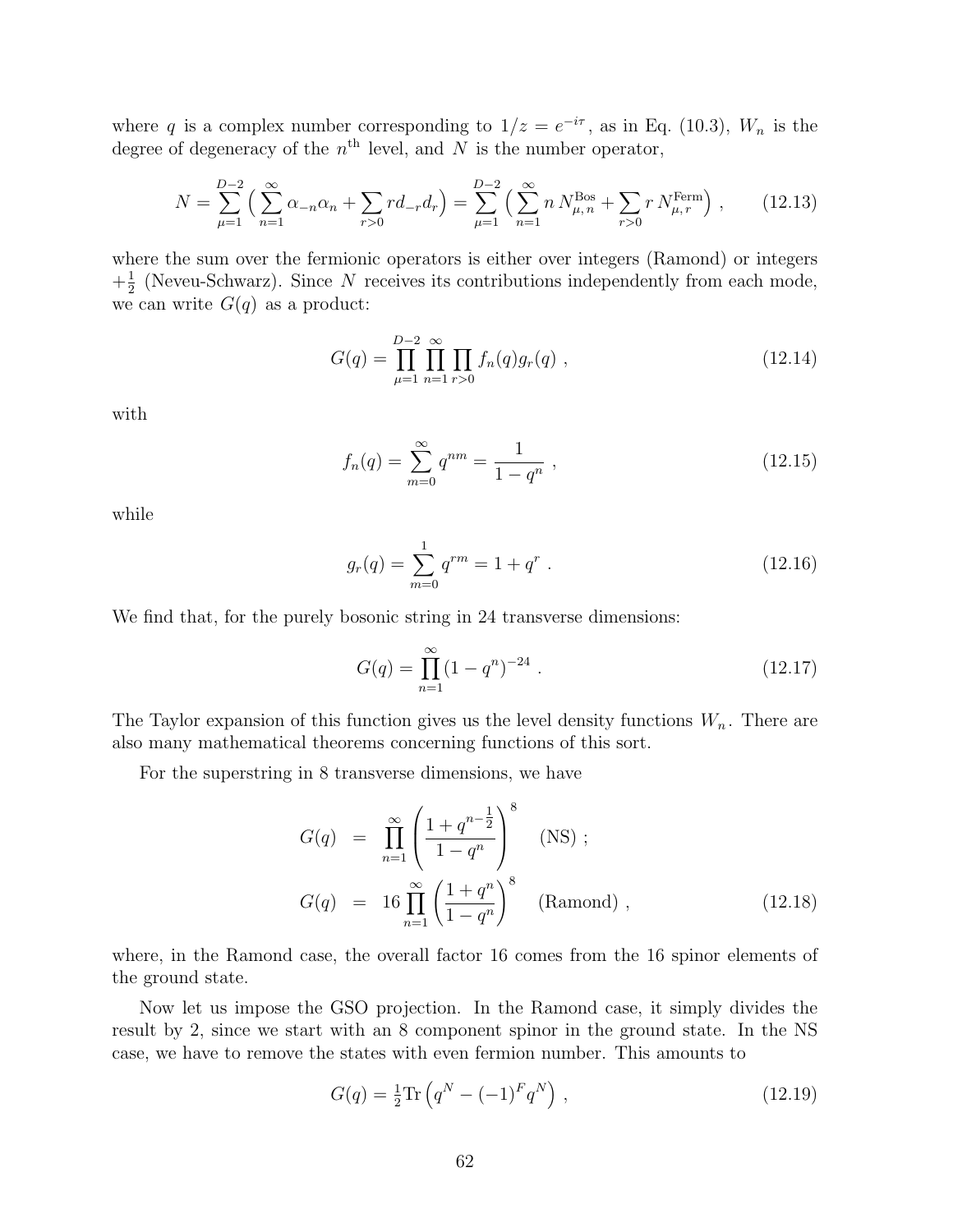where F is the fermion number. Multiplying with  $(-1)^F$  implies that we replace  $g(r)$  in Eq. (12.16) by

$$
\tilde{g}(r) = \sum_{m=0}^{1} (-q)^{rm} = 1 - q^r . \qquad (12.20)
$$

This way, Eq. (12.18) turns into

$$
G_{\rm NS}(q) = \frac{1}{2\sqrt{q}} \left[ \prod_{n=1}^{\infty} \left( \frac{1+q^{n-\frac{1}{2}}}{1-q^n} \right)^8 - \prod_{n=1}^{\infty} \left( \frac{1-q^{n-\frac{1}{2}}}{1-q^n} \right)^8 \right] \quad \text{(NS)};
$$
  
\n
$$
G_{\rm R}(q) = 8 \prod_{n=1}^{\infty} \left( \frac{1+q^n}{1-q^n} \right)^8 \quad \text{(Ramond)}.
$$
\n(12.21)

Here, in the NS case, we divided by  $\sqrt{q}$  because the ground state can now be situated at  $N=-\frac{1}{2}$  $\frac{1}{2}$ , and it cancels out.

The mathematical theorem alluded to in the previous subsection says that, in Eq.  $(12.21)$ ,  $G_{\text{NS}}(q)$  and  $G_{\text{R}}(q)$  are equal. Mathematica gives for both:

$$
G(q) = 8 + 128 q + 1152 q^2 + 7680 q^3 + 42112 q^4 + 200448 q^5
$$
  
+ 855552 q<sup>6</sup> + 3345408 q<sup>7</sup> + 12166272 q<sup>8</sup> + · · · (12.22)

### 12.3. String types.

In closed strings, we have the same situation. We add fermions both to the left-movers and the right-movers, and first impose super symmetry in the world sheet. In the open string, left- and right movers were identical, since they reflect into one another at the end points. In closed strings, we only have the periodicity conditions. As stated earlier, this means that there are four sectors, the R-R, R-NS, NS-R and NS-NS sectors, depending on whether there is a twist in the boundary conditions or not.

In all of these sectors, we impose GSO projection, both to the left-movers and the right movers. Imposing  $\bar{\Gamma}|\psi\rangle = +|\psi\rangle$ , implies a certain *chirality* to the resulting state:

$$
\frac{1}{8!} \varepsilon_{\mu_1 \mu_2 \cdots \mu_8} \gamma^{\mu_1} \gamma^{\mu_2} \cdots \gamma^{\mu_8} |\psi\rangle = +|\psi\rangle . \qquad (12.23)
$$

The absolute sign here depends on the definition of  $\varepsilon$  and the orientation of the coordinates. But the relative sign for the left- and the right-movers is physically relevant. In the open string, it has to be the same. In the closed string, we can also choose the sign the same, or we may decide to have opposite chiralities.

The theory with the same chirality left and right, where open string solutions are allowed (but closed ones also) is called 'type I'. As we will see later, we will have the option of attaching quantum numbers at the end points of the open string. Imagining 'quarks' at the end points, we attach two indices to the open string states:  $|\psi\rangle \rightarrow |\psi, ab\rangle$ . If this were a quark theory, this would lead to an overall symmetry of the form  $U(N) \times U(N)$ . Also,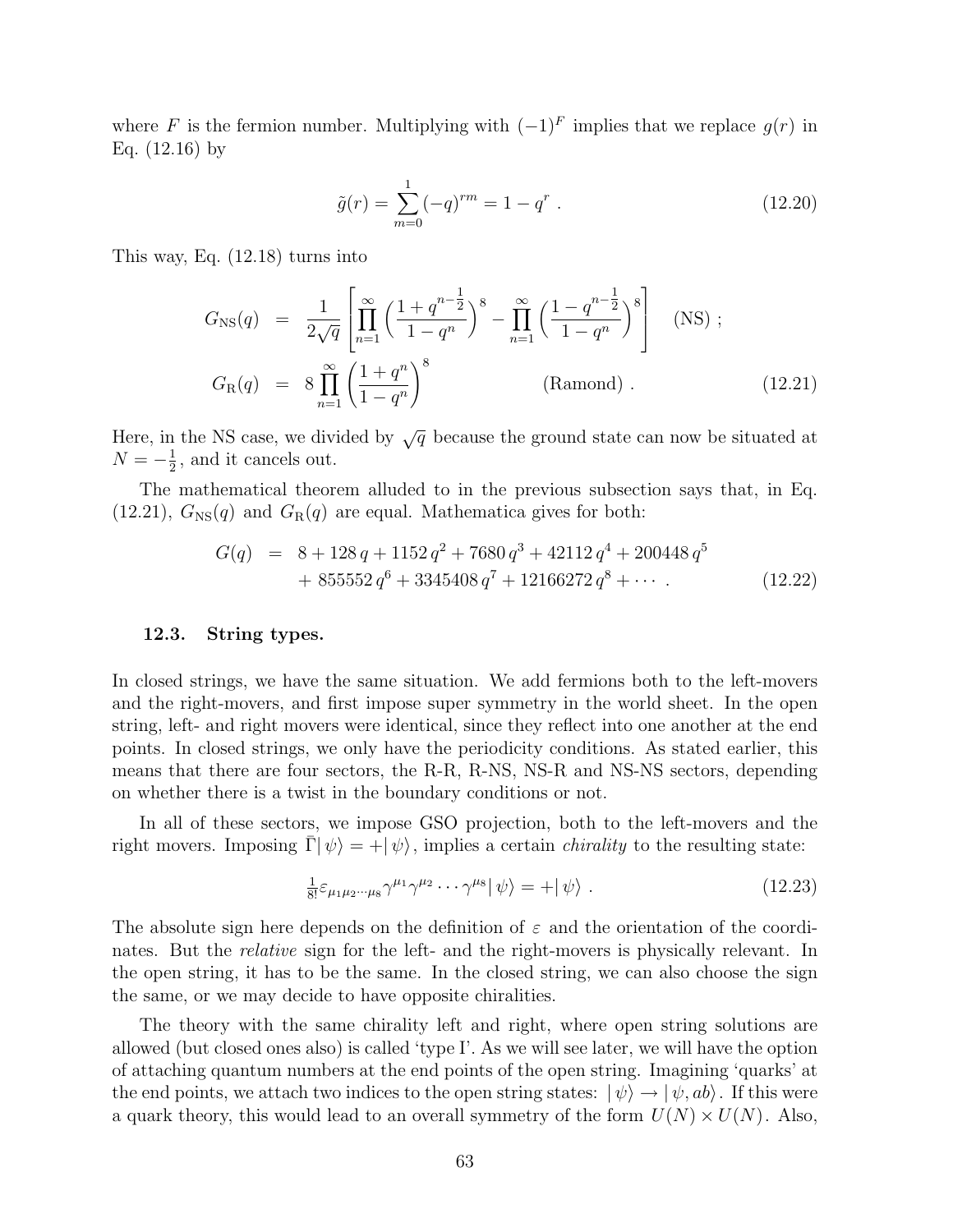the zero mass state would now be a vector particle described by a field in the adjoint representation of dimension  $N^2$  of  $U(N)$ . According to Quantum Field Theory, such objects can only be understood as Yang-Mills fields, but this means that the quantum numbers of this field must be those of the generators of a local gauge group. Besides the group  $U(N)$ , one may have one of the orthogonal groups  $SO(N)$ . In that case, the adjoint representation that the field is in, is a *real, antisymmetric* tensor:  $A_{ab}^{\mu} = -A_{ba}^{\mu}$ .

For a string, this means that interchanging the end points is to be used as a symmetry transformation  $\Omega$ , and we should restrict ourselves to those states that have  $\Omega|\psi\rangle =$  $-|\psi\rangle$ . Now  $\Omega$  replaces the coordinate  $\sigma$  by  $\pi - \sigma$ , which means that all modes that go with  $\cos n\sigma$  where n is odd, switch signs. Consequently, all states that have an odd value for  $\alpha' M^2$ , switch sign under  $\Omega$ . Therefore, the fields of the massive states transform as tensors  $A_{ab}$  in  $SO(N)$  such that  $A_{ab} = \pm A_{ba}$ , with the  $+$  sign when  $\alpha' M^2$  is odd, and the minus sign when  $\alpha' M^2$  is even.

The above was concluded merely by looking at the massless states and interpreting them as gauge fields. Actually, one must check the consistency of the entire string theory. This leads to more constraints: the open string only allows  $SO(32)$  as a gauge group. The symmetry under the parity operator  $\Omega$  implies that this string is non-orientable. It can undergo transitions into closed strings (by having end points merge), provided these closed strings are also non-orientable. This constitutes the 'type I' superstring theory.

If the string does not have end points, it may be orientable. This will be called a string theory of 'type II'. We can choose the sign of the chirality for left- and right movers opposite. This will be called a string theory of 'type IIA'. Because of the opposite chiralities, the IIA theory as a whole is left-right symmetric. If the chiralities of left and right movers are equal, the string is of 'type IIB'. In this theory, the string modes are left-right asymmetric.

Finally, we have the so-called 'heterotic string theories'. One chooses the fermions such that they move to the right only. In the left-moving sector, we must choose extra degrees of freedom in order to saturate the algebraic conditions that lead to Lorentz-invariance. There are different ways to do this. One possibility is to put there 16 more bosonic fields, but this gives a problem with the zero modes. If our 16 bosonic fields were unconstrained, these zero modes would lead to an infinite degeneracy that we do not want in our theory. Therefore, one must compactify these bosonic dimensions. Assume for the moment that we have a 16-dimensional torus. The bosonic part of the theory, in these 16 compactified dimensions (now labled by the index  $I$ ), then looks as follows:

$$
X^{I}(\sigma,\tau) = q^{I} + p^{I}\tau + w^{I}\sigma + \frac{i}{2} \sum_{n \neq 0} \frac{1}{n} \alpha_{n}^{I} e^{2in(\sigma - \tau)}.
$$
 (12.24)

Here,  $p<sup>I</sup>$  is the c.m. momentum, and  $w<sup>I</sup>$  are the winding distances (see Chapter 9 on  $T$ -duality).

The reason why we need compactification on a torus of a fixed size  $R$ , is that the excitations (12.24) may only depend on one coordinate  $\sigma^- = \tau - \sigma$ . Therefore,

$$
w^I = -p^I \tag{12.25}
$$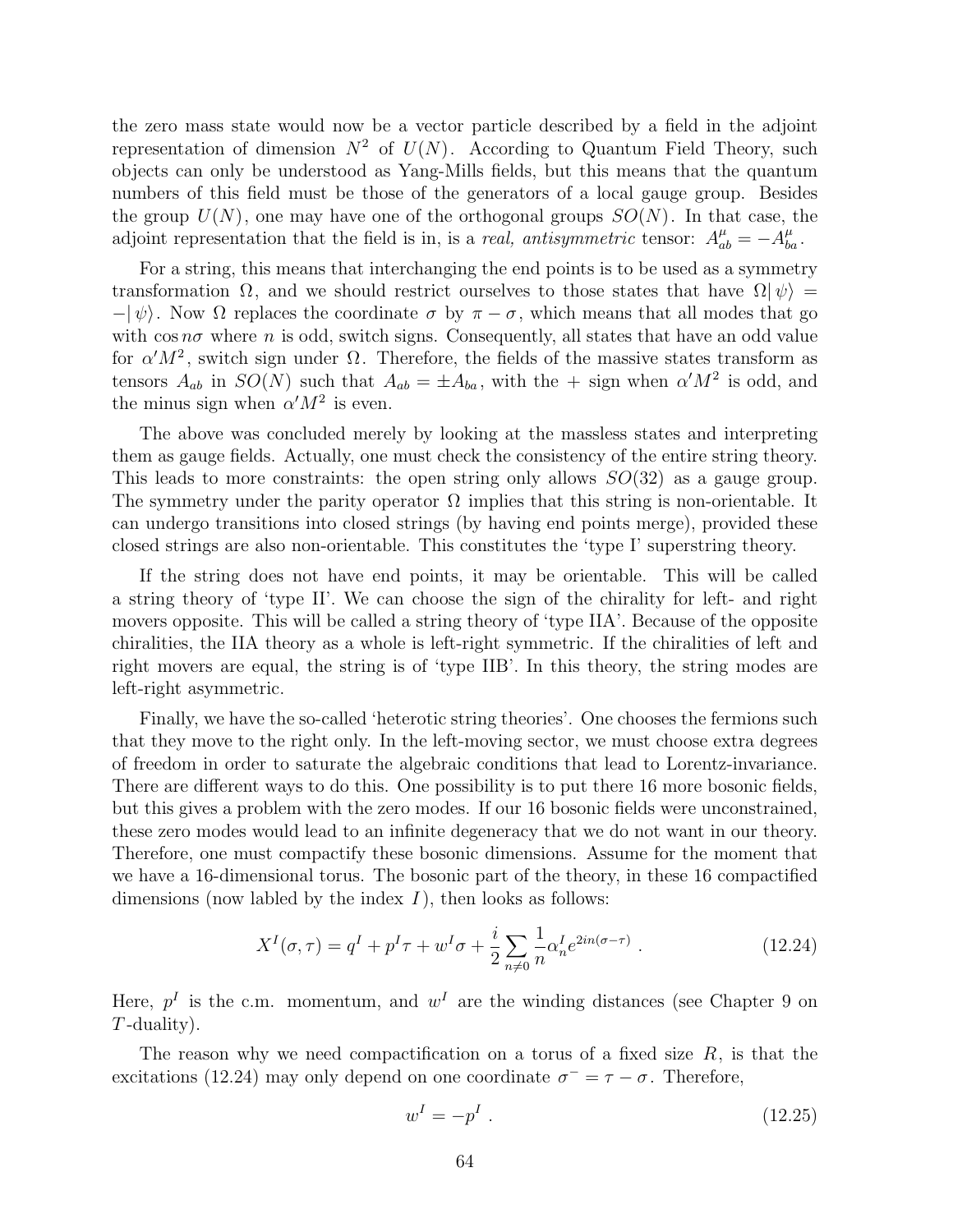Here, the allowed momenta  $p<sup>I</sup>$  form a lattice, and we must insist that the winding distances  $w<sup>I</sup>$  form the same lattice. This led physicists to the study of self-dual lattices. The appropriate lattices are said to exist only in 16 dimensions, leading to either the group  $SO(32)$  or  $E_8 \times E_8$  for the heterotic string (to be explained later). Also, a procedure akin to the GSO projection is needed here to remove the tachyon.

# 13. Zero modes

In the low-energy limit, only the massless modes are seen. They interact with one another in a special way, and it is important to learn about the properties and interactions of these states. Let us enumerate the different 'theories' and their distinct sectors.

- The open superstring (type I). Here, we have two sectors:
	- Ramond: There is one chiral spinor  $|\psi\rangle$  with  $2^{D/2-2} = 2^3 = 8$  real components:  $\psi(x)$ .
	- $-$  *Neveu-Schwarz:* There is one vector field (the "photon"), obtained from the GSO-excluded vacuum state  $|0\rangle$  as follows:  $b^i_{-1/2}|0\rangle = A^i(x)$ . It has  $D-2 = 8$ components.

These states are then each given their Chan-Paton coefficients, so that their degeneracy is multiplied by  $\frac{1}{2}N \times (N-1) = 496$  (to be discussed later).

- *Closed Superstring Type IIA*. Here, the left- and right modes (to be referred to by the letters  $L$  and  $R$ ) each have their R and NS sectors, and each of these sectors requires a GSO projection:
	- NS-NS: The only massless states are

$$
b_{-1/2}^{i,L} b_{-1/2}^{j,R} |0,0\rangle = A^{ij}(x) . \qquad (13.1)
$$

As a representation of the transverse  $SO(8)$ , it splits into

- \* a scalar  $\phi(x)\delta^{ij} \to \mathbf{1}$  (the "dilaton"),
- *∗* an *antisymmetric* tensor field  $B^{ij}(x) = -B^{ij}(x)$  with dimension 1  $\frac{1}{2}(D-2)(D-3) = 28$  (the "axion"), and
- ∗ a traceless symmetric tensor field  $G^{ij}(x) = G^{ji}(x)$  with  $G^{ii} = 0$ , having dimension  $\frac{1}{2}(D-2)(D-1) - 1 = 35$  (the "graviton").
- NS-R: A vector times a chiral spinor:  $b_{-1}^{i,L}$  $_{-1/2}^{i,L}|0,\psi\rangle = \psi^{i}(x)$ . It splits into
	- \* a chiral spin  $\frac{1}{2}$  spinor:  $\psi(x) = \Gamma^i \psi^i(x)$  of dimension 8 (the "dilatino"), and
	- \* a spin  $\frac{3}{2}$  field  $\psi^i(x)$  with  $\Gamma^i\psi^i = 0$  (the "gravitino"). It has dimension  $(D-2)^2 - 8 = 56$ .
- R-NS: Same as above: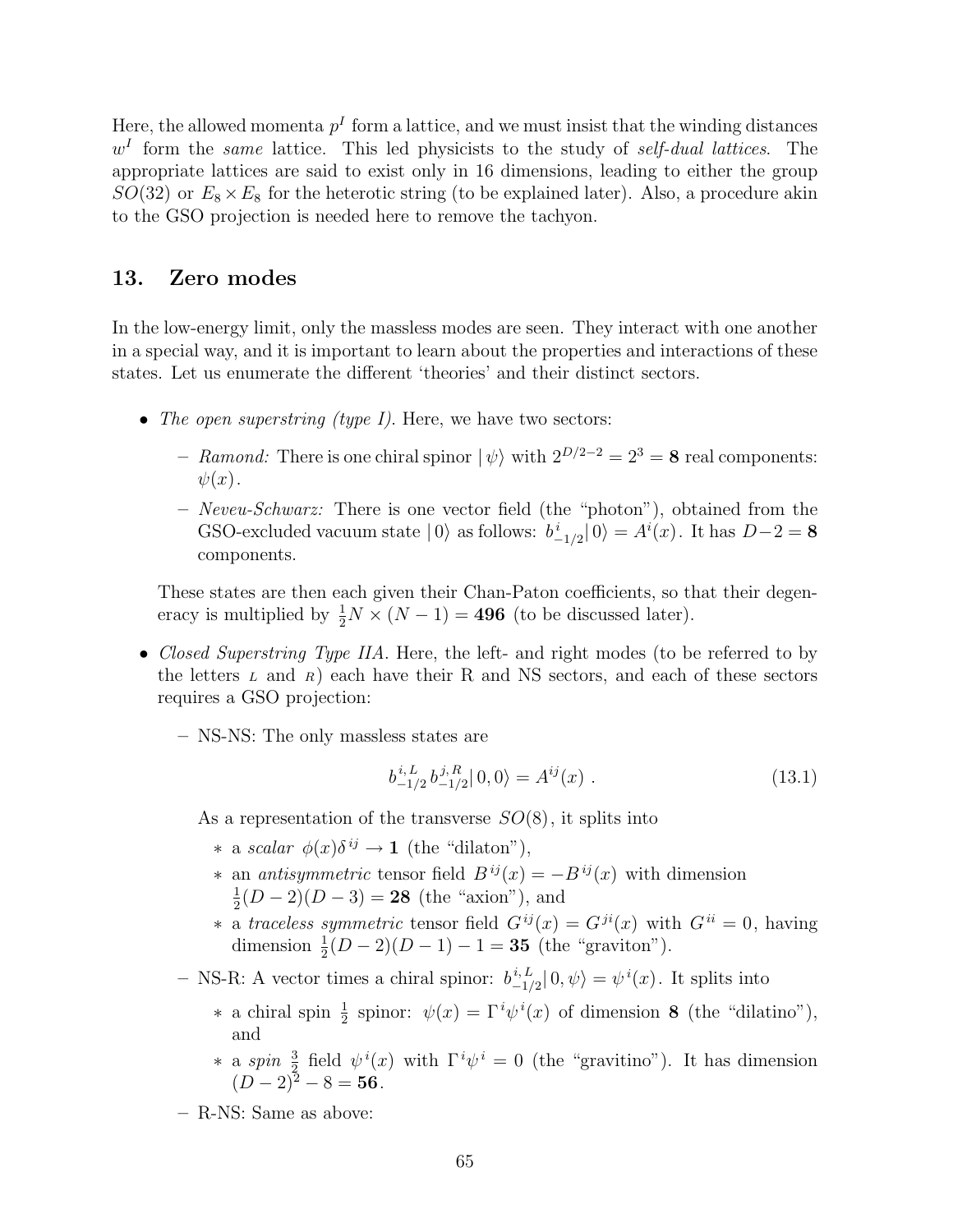- ∗ a dilatino of dimension 8, and
- ∗ a gravitino of dimension 56.

The chiralities of these states are opposite to those of the NS-R states.

– R-R: A left chiral spinor times a right chiral spinor,  $\mathbf{8}_L \times \mathbf{8}_R$ . The way it splits up in representations of  $SO(8)$  can be derived by writing it as  $|\psi_R\rangle\langle\psi_L|$ . The components of this double-spinor can be determined by sandwiching it with strings of gamma matrices:  $\langle \psi_L | \Gamma^{i_1} \cdots \Gamma^{i_k} | \psi_R \rangle$ . Now, the GSO projector  $\bar{\Gamma}$ gives

$$
\bar{\Gamma}|\,\psi_L\rangle = +|\,\psi_L\rangle \;;\qquad \bar{\Gamma}|\,\psi_R\rangle = -|\,\psi_R\rangle \;, \tag{13.2}
$$

since, in type IIA, the left- and right-chiralities are opposite. This implies that

$$
\overline{\Gamma}\Gamma^{i_1}\cdots\Gamma^{i_k}|\psi_L\rangle = (-1)^k\Gamma^{i_1}\cdots\Gamma^{i_k}|\psi_L\rangle ,\qquad (13.3)
$$

and since all inner products between states with opposite chiralities vanish, only odd series of gammas (having  $k$  odd), contribute. Also, these states have

$$
\overline{\Gamma}\Gamma^1 \cdots \Gamma^k = \Gamma^8 \cdots \Gamma^{k+1} \,, \tag{13.4}
$$

so that, if we have series with more than 4 gammas, they can be expressed as series with fewer gammas. From this, it is concluded that these 64 states split into:

- \* one vector state  $\langle \psi_L | \Gamma^i | \psi_R \rangle = C^i(x) \to \mathbf{8}$ , and
- \* an antisymmetric 3-tensor field  $C^{ijk} = \langle \psi_L | \Gamma^i \Gamma^j \Gamma^k | \psi_R \rangle$  of dimension  $\frac{8\cdot 7\cdot 6}{3!} = 56$  .
- Closed superstring of type IIB: The first three sectors are as in the type IIA superstring:
	- $-$  NS-NS:
		- ∗ One scalar field, 1;
		- ∗ an antisymmetric field  $B^{ij} = -B^{ji} \rightarrow 28$ , and
		- ∗ a symmetric traceless graviton  $G^{ij} = G^{ji}$ ;  $G^{ii} = 0 \rightarrow 35$ .
	- NS-R and R-NS (here each having the same chirality) :
		- ∗ A spin  $\frac{1}{2}$  chiral Majorana field  $ψ$  of dimension 8 (dilatino), and
		- ∗ a gravitino field  $\psi^i$  of spin  $\frac{3}{2}$ , of dimension 56.

But the RR state is different:

- RR: The  $\mathbf{8}_L \times \mathbf{8}_L$  state only admits even series of gamma matrices, so we have ∗ a scalar field,  $C(x) = \langle \psi_L | \psi_L \rangle$ , dimension 1,
	- \* an antisymmetric rank 2 tensor  $C^{ij} = -C^{ji} = \langle \psi_L | \Gamma^i \Gamma^j | \psi_L \rangle \rightarrow 28$ , and
	- \* a self-dual antisymmetric 4-tensor field  $C^{i_1\cdots i_4} = \langle \psi_L | \Gamma^{i_1} \cdots \Gamma^{i_4} | \psi_L \rangle \rightarrow$ 1 2 8·7·6·5  $\frac{7\cdot 6\cdot 5}{24}\Big) = 35$  .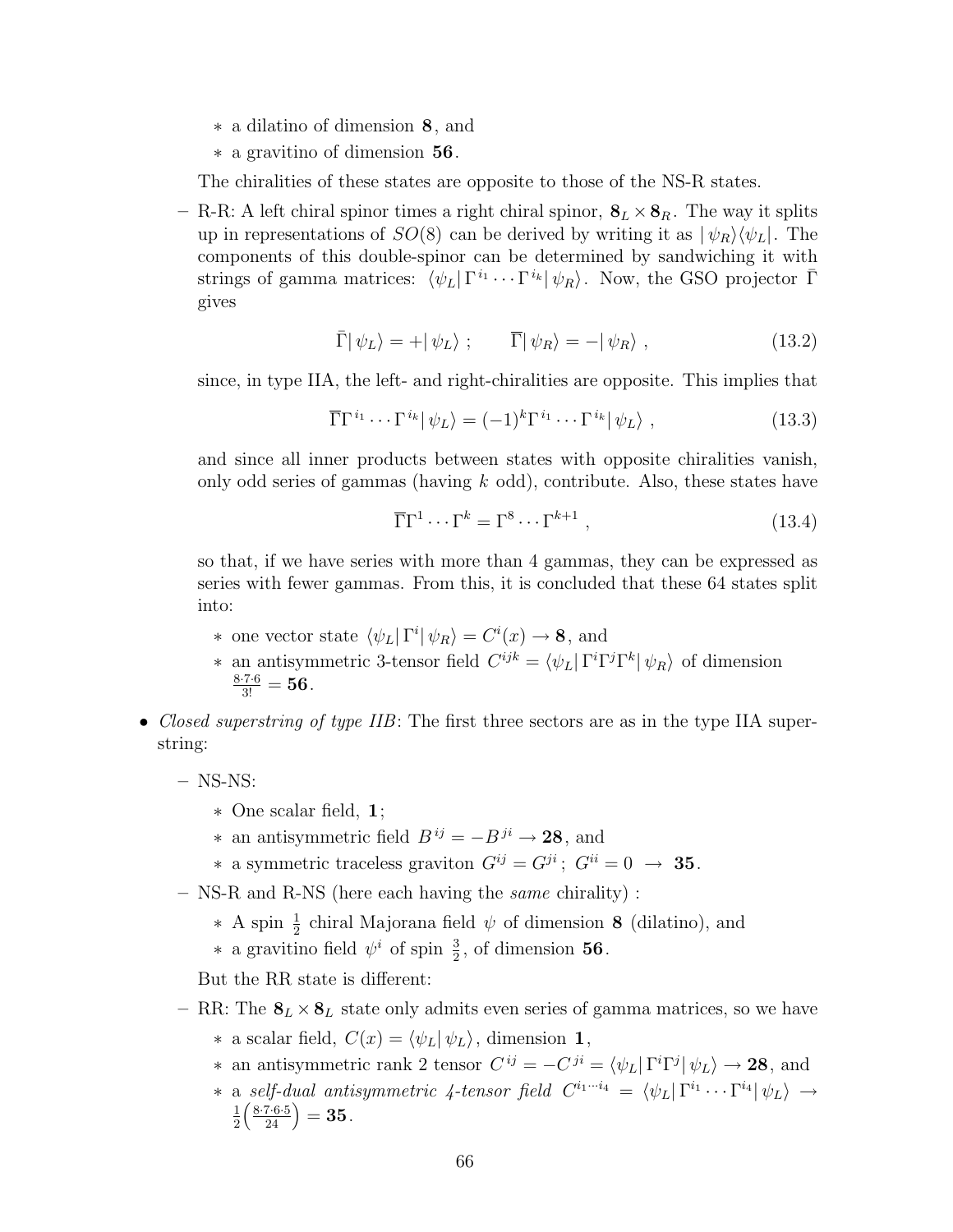• The closed type I superstring is as type IIB, except for the fact that these strings are non-orientable — there is a symmetry  $\sigma \leftrightarrow \pi - \sigma$ , this means that we have half as many states. Thus, there is only one of each of the representations 1, 8, 28, 35 and **56**. To be precise, in the NS-NS sector the axion field  $B^{ij}$ , and in the R-R sector the scalar  $C(x)$  and the 4-tensor  $C^{i_1 i_2 i_3 i_4}$  are odd under  $\Omega$  so that they disappear from the spectrum. Under  $\Omega$ , the R-NS sector transforms into the NS-R sector, so that only the even superpositions of these states survive.

We see that the type I theory has one gravitino, the type IIA theory has two gravitino modes with opposite chirality, and the type IIB theory has two gravitinos with equal chirality. These things imply that the target space has a local supersymmetry, since only theories with local supersymmetry (supergravity theories) allow for the existence of an elementary spin  $\frac{3}{2}$  gravitino field. As type I superstrings have only one gravitino, they have a target space  $N = 1$  local supersymmetry. The other theories have local supersymmetry with  $N = 2$ , since they have two gravitinos. In view of the chiralities of the gravitinos, the associated supergravity theories are different, and they are also labeled as type IIA and type IIB.

- The Heterotic Strings. Here, we distinguish the zero modes due to excitations in the 10 physical dimensions from the ones on the self-dual, compactified 16-torus. Since the fermions only move to the right, we have single NS and R modes. From the 10 physical dimensions:
	- The NS sector contains the bosons:  $\alpha^{i\,L}_{-1} \, b^{j\,R}_{-1}$  $j_{-1/2}^{jR} |0,0\rangle = A^{ij} \rightarrow 8 \times 8$ , which, as before, splits up into ∗ a scalar 1,  $∗$  an antisymmetric tensor  $B^{ij}$  → 28, and  $∗$  a symmetric, traceless graviton field  $G^{ij} \rightarrow 35$
	- The R sector contains the fermions:  $\alpha_{-1}^{iR} | 0, \psi \rangle_R = \psi^i(x)$ , which splits up into
		- ∗ a chiral 8, and
		- ∗ a gravitino 56.

Both sectors have 64 states in total. From the compactified dimensions:

- Bosons in the NS sector:
	- \*  $\alpha^{I,L}_{-1}$  $_{-1}^{I,\,L}$   $b_{-1/2}^{i\,R}|\,0,0\rangle\rightarrow {\bf 16}\times {\bf 8};$  $* \;\; b^{i\,R}_{-1/2} |\, \vec{p}^{\,2}_{L} = 2, \, 0 \rangle \rightarrow 480 \times 8 \, .$

Together, they form an 8 component vector in the  $\frac{1}{2} \cdot 32 \cdot 31$  representation of either  $SO(32)$  or  $E_8 \times E_8$ .

- Fermions in the R sector:
	- $*\;\; \alpha_{-1}^{IL}| \, 0, \psi \rangle \rightarrow {\bf 16} \times {\bf 8}, \textrm{ and}$  $*$   $|\vec{p}_L^2=2, \psi\rangle \rightarrow 480 \times 8.$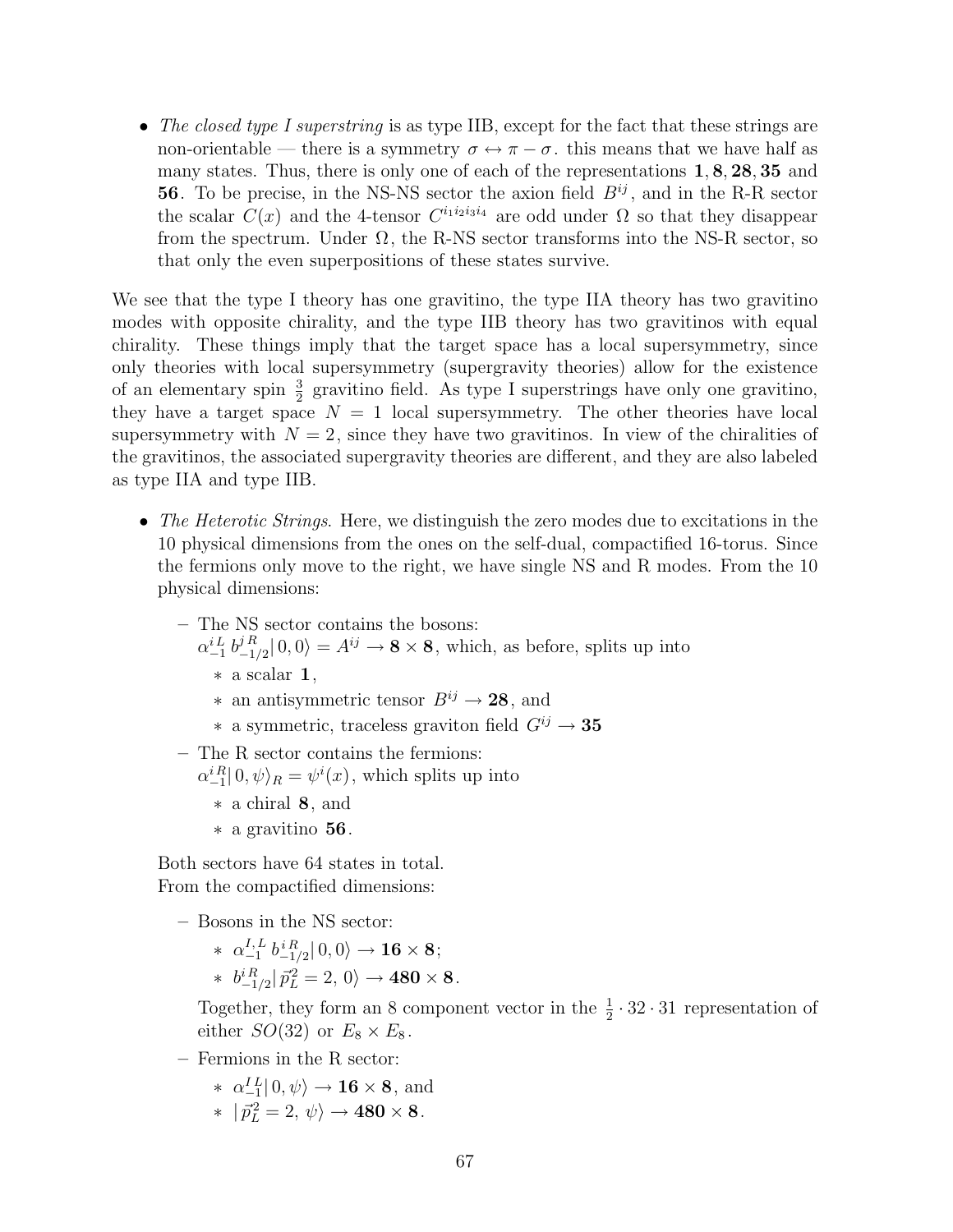#### 13.1. Field theories associated to the zero modes.

As we suggested already at several locations, the zero mass solutions must be associated to fields that correspond to a very specific dynamical system in the low-energy domain. This domain is also what we are left over with if we take the limit where the slope parameter  $\alpha'$  tends to zero. This is called the *zero-slope limit*. We are now interested in the field theories that we get in this limit. In particular, the question may be asked what kind of couplings will be allowed between these fields.

The open type I string theory was already discussed in this limit. We have a chiral Majorana field, obeying the Dirac equation,

$$
\Gamma^{\mu}\partial_{\mu}\psi = 0. \qquad (13.5)
$$

Apart from the demands that this field is chiral and Majorana, there are no symmetries to be imposed, so interactions with this field can easily be described by terms in an effective Lagrangian. The spin-one mode, however, must be described by a vector field  $A^{\mu}(x)$ , where  $\mu = 1, \dots 10$ , of which only the 8 transverse components represent physical degrees of freedom. In particle physics, this situation can only be handled if this vector field is a *gauge field*. In the most general case, we have N components of such fields,  $A^a_\mu$ ,  $a = 1, \dots, N$  and the index a is associated to the generators of a Lie-group:

$$
[T^a, T^b] = i f_{abc} T^c \,, \tag{13.6}
$$

where  $f_{abc}$  are the structure constants of the group. All interactions must be invariant under the Yang-Mills gauge transformation, its infinitesimal form being

$$
A^a_\mu \to A^{a\prime}_\mu = A^a_\mu - \partial_\mu \Lambda^a + f_{abc} \Lambda^b A^c_\mu \,, \tag{13.7}
$$

while other fields may transform as

$$
\phi \to \phi' = \phi + i\Lambda^a T^a \phi \,. \tag{13.8}
$$

Here,  $\Lambda^a = \Lambda^a(\mathbf{x}, t)$  depends on space and time.

The Lagrangian must be such that the kinetic terms for the physical components are as usual:  $(\partial_0 A^{tr})^2 - (\partial_i A^{tr})^2$ . This is achieved by the Yang-Mills Lagrangian:

$$
\mathcal{L} = -\frac{1}{4} G_{\mu\nu}^a G_{\mu\nu}^a ,
$$
  
with 
$$
G_{\mu\nu}^a = \partial_\mu A_\nu^a - \partial_\nu A_\mu^a + f_{abc} A_\mu^b A_\nu^c .
$$
 (13.9)

The bilinear part of this Lagrangian is, after partial integration,

$$
\mathcal{L} = -\frac{1}{2} (\partial_{\mu} A_{\nu}^{a})^{2} + \frac{1}{2} (\partial_{\mu} A_{\mu}^{a})^{2} . \qquad (13.10)
$$

We can fix the gauge by demanding  $\Lambda^a$  to be such that, for instance,  $\partial_i A_i^a = 0$ , so that, in momentum space, the component of A in the spacelike  $\vec{p}$  direction vanishes. In momentum space, we then have

$$
\mathcal{L} = -\frac{1}{2}(p_{\mu}A_{\nu}^{a})^{2} + \frac{1}{2}(p_{\mu}A_{\mu}^{a})^{2} = -\frac{1}{2}(\vec{p}^{2} - p_{0}^{2})A_{\text{tr}}^{a} + \frac{1}{2}(\vec{p}^{2} - p_{0}^{2})A_{0}^{a} + \frac{1}{2}p_{0}^{2}A_{0}^{a}.
$$
 (13.11)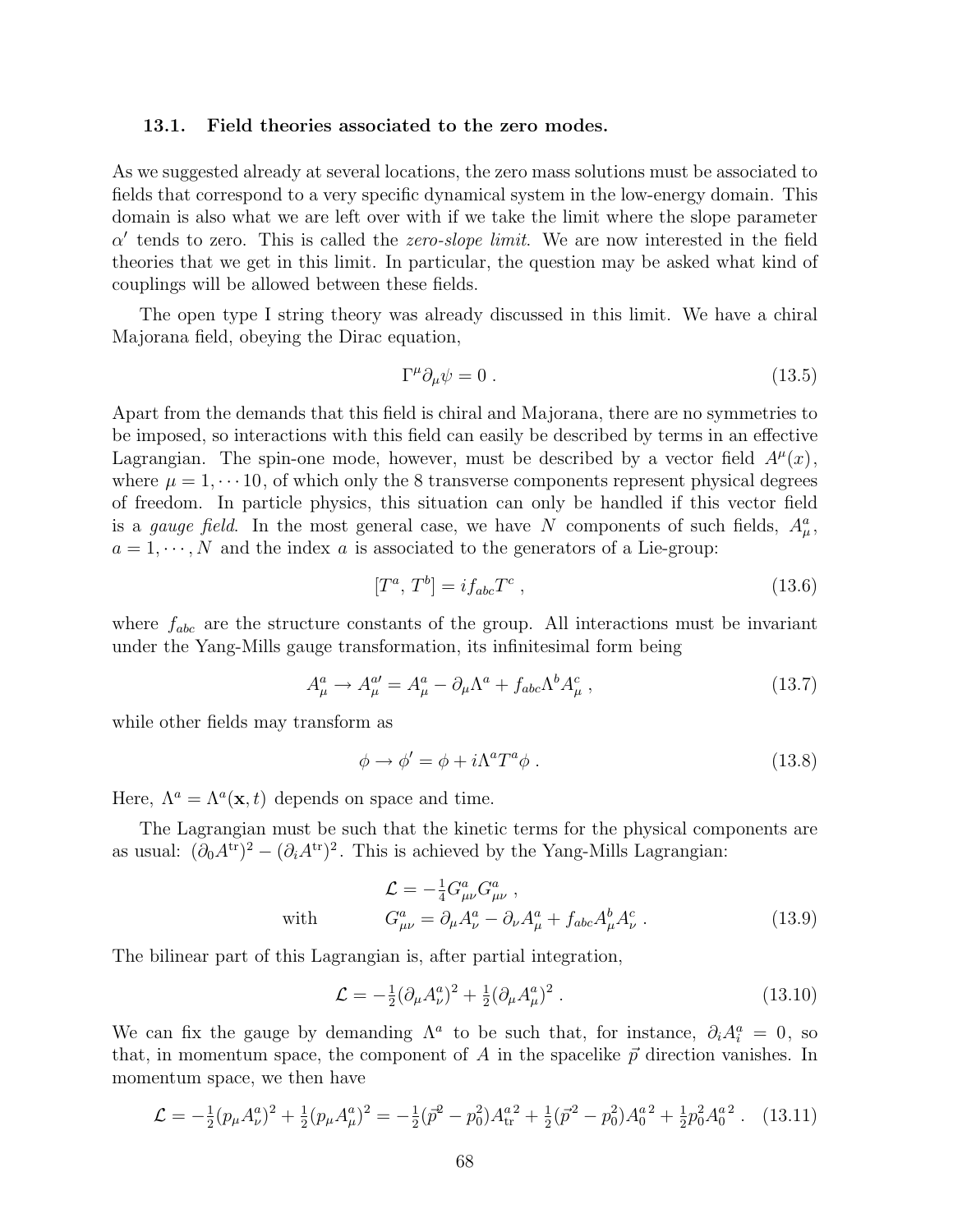For the  $A_0$  term, we see that the  $p_0$  dependence cancels out, so that  $A_0^a$  cannot propagate in time. It just generates the Coulomb interaction. Only the 8 transverse components survive.

Now, let us concentrate on the massless modes of the closed string. They all have a symmetric, two-index tensor,  $G^{\mu\nu}$ . As was the case for the vector fields, only the transverse components of this vector field propagate. An 'ordinary' massive spin-two particle would have a symmetric field of which  $\frac{1}{2}D(D-1)-1=44$  components propagate. To reduce this number to  $\frac{1}{2}(D-1)(D-2) - 1 = 35$ , we again need a kind of gaugeinvariance. The gauge transformation must be

$$
G^{\mu\nu} \to G^{\mu\nu\prime} = G^{\mu\nu} + \partial_{\mu}U^{\nu} + \partial_{\nu}U^{\mu} + \text{ higher order terms.} \tag{13.12}
$$

This was also seen before: it is the infinitesimal coordinate transformation in General Relativity,

$$
g'_{\mu\nu}(x) = \frac{\partial (x+u)^{\alpha}}{\partial x^{\mu}} \frac{\partial (x+u)^{\beta}}{\partial x^{\nu}} g_{\alpha\beta}(x+u(x))
$$
  
=  $g_{\mu\nu}(x) + \partial_{\mu}u_{\nu} + \partial_{\nu}u_{\mu} + \text{higher orders.}$  (13.13)

Indeed, in GR, one can choose the gauge condition  $g_{\mu 0} = -\delta_{\mu 0}$ , after which all modes with one or two indices either in the time direction or in the momentum direction, all become non-propagating modes. Only the transverse helicities of the graviton fields survive. The massless, symmetric, spin two modes of the superstring evidently describe the gravitational field in target space.

In the NS-R and the R-NS modes, we now also have spin  $\frac{3}{2}$  modes. They have 56 components each, and even if we would add the 8 spin  $\frac{1}{2}$  fields, we would have less than the  $9.16-16$  components of a massive spin  $\frac{3}{2}$  field (which cannot be chiral), so, here also, there must be some gauge invariance. This time, it is local target space supersymmetry. We have the different type I, type IIA and type IIB 10-dimensional supergravity theories. The gauge transformation is

$$
\psi_{\mu} \to \psi_{\mu}' = \psi_{\mu} + \partial_{\mu} \varepsilon , \qquad (13.14)
$$

where  $\varepsilon(x)$  is an 8 component Majorana supersymmetry generator field.

According to supergravity theory, the fermionic and kinetic part of the action can be written as

$$
-i\overline{\psi}_{\mu}\Gamma^{\mu\varrho\sigma}\partial_{\varrho}\psi_{\sigma}\,,\tag{13.15}
$$

where

$$
\Gamma^{\mu\rho\sigma} = \begin{cases} \Gamma^{\mu}\Gamma^{\rho}\Gamma^{\sigma} & \text{if} \qquad \mu, \varrho \text{ and } \sigma \text{ are all different,} \\ 0 & \text{if} \qquad \mu = \varrho, \quad \mu = \sigma, \quad \text{or} \quad \varrho = \sigma. \end{cases}
$$
 (13.16)

Because of the antisymmetry of  $\Gamma^{\mu\rho\sigma}$ , Eq. (13.15) is invariant under the space-time dependent transformation  $(13.14)$ . One can fix the gauge by choosing

$$
\Gamma^{\mu}\psi_{\mu} = 0 \tag{13.17}
$$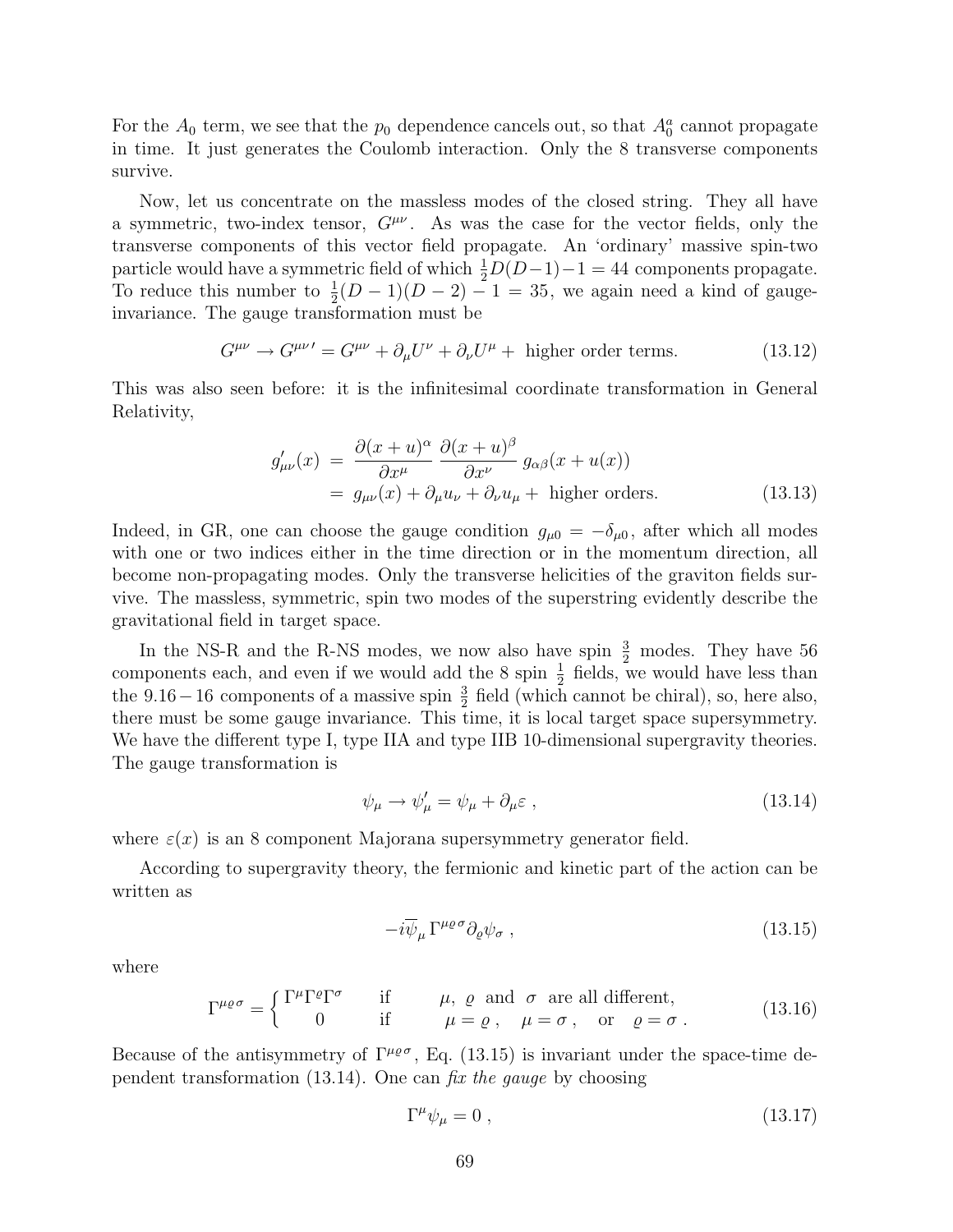as this fixes the right hand side of  $\Gamma^{\mu}\partial_{\mu}\varepsilon$  in (13.14). Writing

$$
\Gamma^{\mu\varrho\sigma} = \Gamma^{\mu}\Gamma^{\varrho}\Gamma^{\sigma} - \delta^{\mu\varrho}\Gamma^{\sigma} - \delta^{\varrho\sigma}\Gamma^{\mu} + \delta^{\mu\sigma}\Gamma^{\varrho}
$$
\n(13.18)

(which one simply proves by checking the cases where some of the indices coincide), we find that, in this gauge, the wave equation following from (13.15),  $\Gamma^{\mu\rho\sigma}\partial_{\rho}\psi_{\sigma} = 0$ , simplifies into

$$
-\Gamma^{\mu}\partial_{\varrho}\psi_{\varrho} + \Gamma^{\varrho}\partial_{\varrho}\psi_{\mu} = 0.
$$
 (13.19)

Multiplying this with  $\Gamma^{\mu}$  then gives, in addition to (13.17),

$$
D\partial^{\varrho}\psi_{\varrho} - (2\delta^{\varrho\mu} - \Gamma^{\varrho}\Gamma^{\mu})\partial_{\varrho}\psi_{\mu} = 0 \quad \to \quad \partial_{\mu}\psi_{\mu} = 0 \tag{13.20}
$$

(since  $D > 2$ ). This turns (13.19) into the ordinary Dirac equation  $\Gamma \partial \psi_{\mu} = 0$ .

The mass shell condition is then  $p^2 = 0$ . In momentum space, at a given value  $p^{\mu}$  of the 4-momentum, the wave function can be split up as follows:

$$
\psi_{\mu} = \varepsilon_{\mu}^{i} \psi_{i} + p_{\mu} \psi^{(1)} + \bar{p}_{\mu} \psi^{(2)} , \qquad (13.21)
$$

where  $\bar{p}_{\mu} = (-1)^{\delta^{\mu 0}} p_{\mu}$  and  $\varepsilon_{\mu}^{i}$  is defined to be orthogonal to both  $p_{\mu}$  and  $\bar{p}_{\mu}$ , so that this part of the wave function is purely transversal. The mass shell condition gives  $p^2 =$ 0,  $p_{\mu}\bar{p}_{\mu} > 0$ . Thus, Eq. (13.20) implies

$$
\psi^{(2)} = 0 \tag{13.22}
$$

Furthermore, the contribution of  $\psi^{(1)}$  can be eliminated by performing an on-shell gauge transformation of the form (13.14). So, we see that indeed only the completely transverse fields survive. The gauge condition (13.17) also selects out only those fields that have  $\Gamma^i \psi_i = 0$ . This way we indeed get on-shell the 56-component gravitino field. The type I theory requires only one chiral supersymmetry generator  $\varepsilon$ , the type II theories require two.

An interesting case is the massless scalar field  $\phi(x)$ . We see that all closed string models produce at least one of such modes. Of course, there is no mathematical difficulty in admitting such fields, although in the real world there is no evidence of their presence. Since this scalar appears to be associated with the trace of the  $G^{\mu\nu}$  field, its interactions often appear to come in the combination  $e^{\phi} \sqrt{g} R$ . It is therefore referred to as the 'dilaton field'. Dilatons also arise whenever one or more dimensions in a generally relativistic theory are compactified:

$$
g_{\mu\nu} \to \begin{pmatrix} \tilde{g}_{\mu\nu} & A_{\mu} \\ A_{\mu} & \phi \end{pmatrix} . \tag{13.23}
$$

The fact that our theories are generating massless scalar fields might suggest that they are related to a system in 11 or 12 dimensions. Indeed, supergravity can be formulated in up to 11 dimensions, and one finds that the dilaton emerges as part of the  $N = 2$ supermultiplet after Kaluza-Klein reduction to 10 dimensions.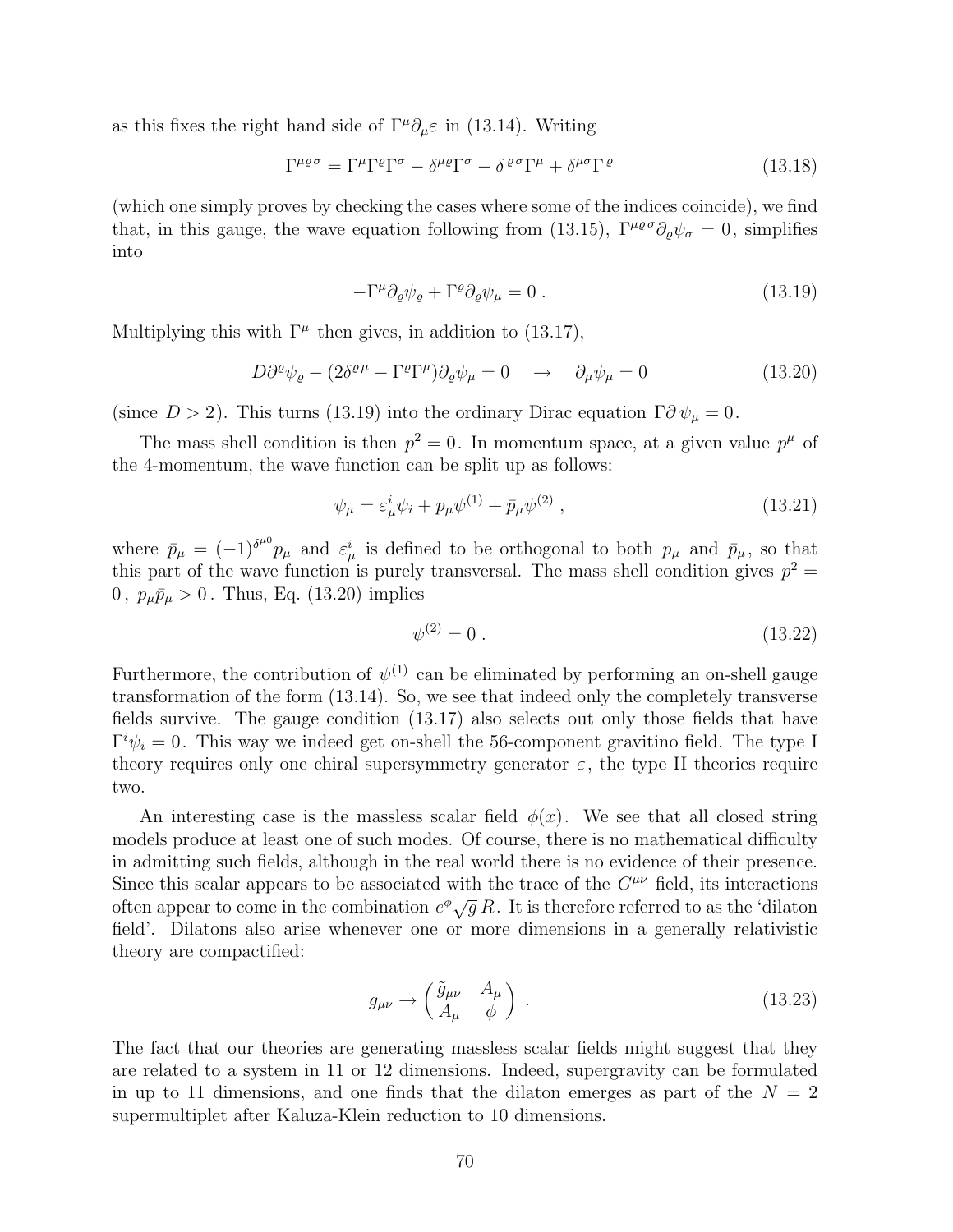#### 13.2. Tensor fields and D-branes.

So-far, the fields we saw were recognizable from other field theories. But what do the completely antisymmetric tensor fields  $B^{\mu\nu}$ ,  $C^{\mu\nu}$ ,  $C^{\lambda\mu\nu}$  and the self-dual  $C^{\mu_1\cdots\mu_4}$  correspond to?

In conventional, 4 dimensional field theories, such fields do not generate anything new. The antisymmetric tensor  $B^{\mu\nu}$  has only one component in the transverse direction: 1  $\frac{1}{2}(D-2)(D-3) = 1$ . This is a spinless particle, and such particles are more conveniently described using scalar fields. In higher dimensions, however, they represent higher spin massless particles. If we use fields  $C^{\mu_1\cdots\mu_k}$  to describe such particles in a Lorentz-covariant way, we again encounter the difficulty that the timelike components should not represent physical particles. Again, local gauge-invariance is needed to remove them all. We demonstrate this for the case  $k = 2$ , the higher tensors can be treated in a completely analogous way. Let the dynamical field be  $B^{\mu\nu} = -B^{\nu\mu}$ . Introduce the 'field strength'

$$
H^{\lambda\mu\nu} = \partial_{\lambda}B^{\mu\nu} + \partial_{\mu}B^{\nu\lambda} + \partial_{\nu}B^{\lambda\mu} \,. \tag{13.24}
$$

 $H$  is completely antisymmetric in its indices. The kinetic part of our Lagrangian will be

$$
\mathcal{L} = -\frac{1}{12} H^{\lambda \mu \nu} H^{\lambda \mu \nu} \tag{13.25}
$$

This 'theory' has a local gauge invariance:

$$
B^{\mu\nu} \to B^{\mu\nu\prime} = B^{\mu\nu} + \partial_{\mu}\zeta^{\nu} - \partial_{\nu}\zeta^{\mu} , \qquad (13.26)
$$

where  $\zeta^{\mu}(x)$  may depend on space-time. Note that  $H^{\lambda\mu\nu}$  is invariant under this gauge transformation. Note also, that  $\zeta^{\mu}$  itself has no effect if it is a pure derivative:  $\zeta^{\mu}$  =  $\partial_{\mu}\zeta(x)$ . As we did in the Lagrangian (13.9), we choose a 'Coulomb gauge':

$$
p_i B^{i\mu} = 0 \,, \tag{13.27}
$$

where i only runs over the spacelike components (this gives a condition on  $\partial_i^2 \zeta^\mu$ , and since we can impose  $\partial_i \zeta^i = 0$ , it can always be fulfilled). In momentum space, take  $\vec{p}$  in the  $(D-1)$ -direction. Then we split  $B^{\mu\nu}$  as follows:

$$
B_{\text{(tr)}} = B^{ij} , \quad i, j = 1, \cdots D - 2 , \qquad B_{(1)} = B^{iD-1} ,
$$
  

$$
B_{(2)} = B^{i0} , \qquad B_{(3)} = B^{0D-1} . \qquad (13.28)
$$

 $B_{(1)}$  and  $B_{(3)}$  are put equal to zero by our gauge condition. The Lagrangian is then

$$
\mathcal{L} = -\frac{1}{4}p_{\mu}^{2} \left( B_{\text{(tr)}}^{ij} \right)^{2} + \frac{1}{2}\vec{p}^{2} \left( B_{\text{(2)}}^{i0} \right)^{2} . \tag{13.29}
$$

Exactly as in the vector case, described in Eq. (13.11), the time component  $B_{(2)}$ , does not propagate in time, since it only carries the spacelike part of the momentum in its Lagrangian. it generates a force resembling the Coulomb force.

Curiously, the gauge group (13.26) is Abelian for all higher tensors — only in the vector case, we can have non-Abelian Yang-Mills gauge transformations. It is not known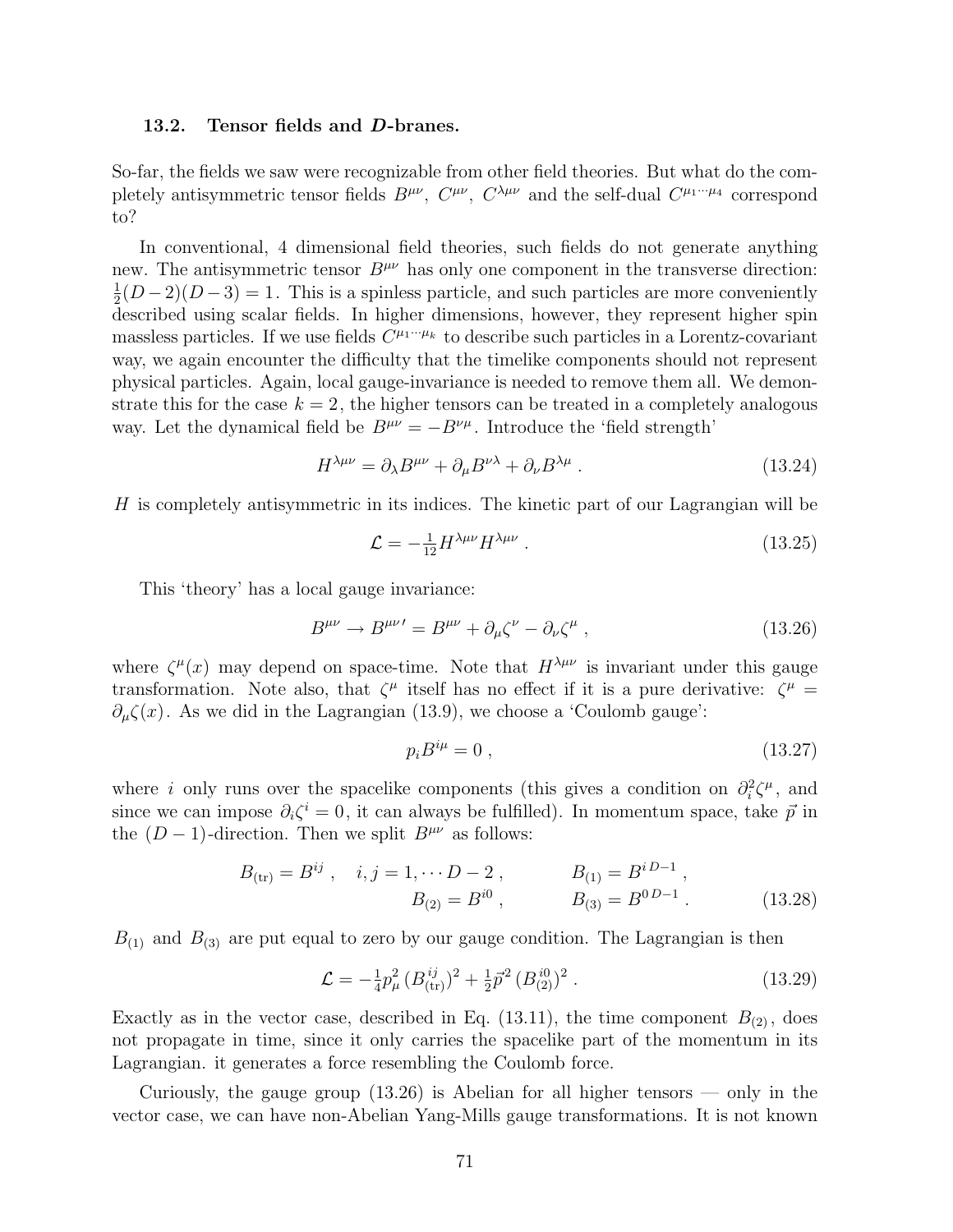how to turn (13.26) into a non-Abelian version, and, actually, this is considered unlikely to be possible at all, and neither is it needed. The tensor fields do have a remarkable physical implication.

String theory does produce interactions between strings. We have seen in Chapter 6 how to compute some of these, but tree diagrams as well as loop corrections showing all sorts of interactions of merging and splitting strings can all be computed unambiguously. So we do have interactions between these fields. The equations of motion for the antisymmetric tensor fields therefore contain nonlinear terms to be added into our linearized equations such as  $\partial_{\lambda}H^{\lambda\mu\nu}=0$ . So, the zero modes, as well as the massive string modes, will all add contributions to the source  $J^{\mu\nu}$  in

$$
\partial_{\lambda} H^{\lambda \mu \nu} = J^{\mu \nu} \ . \tag{13.30}
$$

Now notice that these sources are conserved:

$$
\partial_{\mu}J^{\mu\nu} = 0. \tag{13.31}
$$

This follows from the antisymmetry of  $H^{\lambda\mu\nu}$ , and violation of this conservation law would lead to violation of the gauge symmetry (13.26), which we cannot allow. What kind of charge is it that is conserved here?

In the Maxwell case, the source is  $J^{\mu}$ , and its time component is the electric charge density,  $Q = \int d^{D-1} \vec{x} J^0(\vec{x}, t)$ . Current conservation implies charge conservation:  $dQ(t)/dt = 0$ . In the case of tensor fields, we have conserved vector charges:

$$
Q^{\nu}(t) = \int d^{D-1}\vec{x}J^{0\nu}(\vec{x},t) \tag{13.32}
$$

Next, we want to see the analogue of charge quantization,  $Q = Ne$ , for vector charges. Consider the component in the 3-direction. The fields  $B^{\mu 3}$  and  $H^{\lambda\mu 3}$  obey the same equations as  $A^{\mu}$  and  $F^{\lambda\mu}$  of the Maxwell field, except that  $\partial/\partial x^3$  is left out:  $B^{33} =$  $H^{3\mu 3} = 0$ . So, the continuity equations not only hold in the  $D-1$  dimensional space, but also on the  $D-2$  dimensional plane  $x^3 =$  Constant. Furthermore, we have

$$
\frac{\mathrm{d}Q^3}{\mathrm{d}x^3} = \int \mathrm{d}^{D-2}\vec{x} \, \partial_3 J^{03}(\vec{x}) = -\int \mathrm{d}^{D-2}\vec{x} \sum_{\substack{i \neq 3 \\ i \neq 0}} \partial_i J^{0i} = 0 \,, \tag{13.33}
$$

so the charge does not change if we move the plane around. We interpret this as a  $flux$ going through the plane. The tensor source describes conserved fluxes.

If these fluxes are quantized then, indeed, we are describing strings going through the plane  $x^3$  = Constant. Thus, the source function suggests that we have 'charged strings'.

In case of higher tensor fields, this generalizes directly into 'charged 2-branes', '3 branes', etc. This is how we get a first indication that D-branes may be more than mathematical singularities in string theory  $-$  they may emerge as regular solutions of the string field equations. However, since not all tensor fields emerge in the various types of string theories, we expect only 1-branes (solitonic strings) if there are 2-tensor fields, 2-branes if there are 3-tensor fields, etc.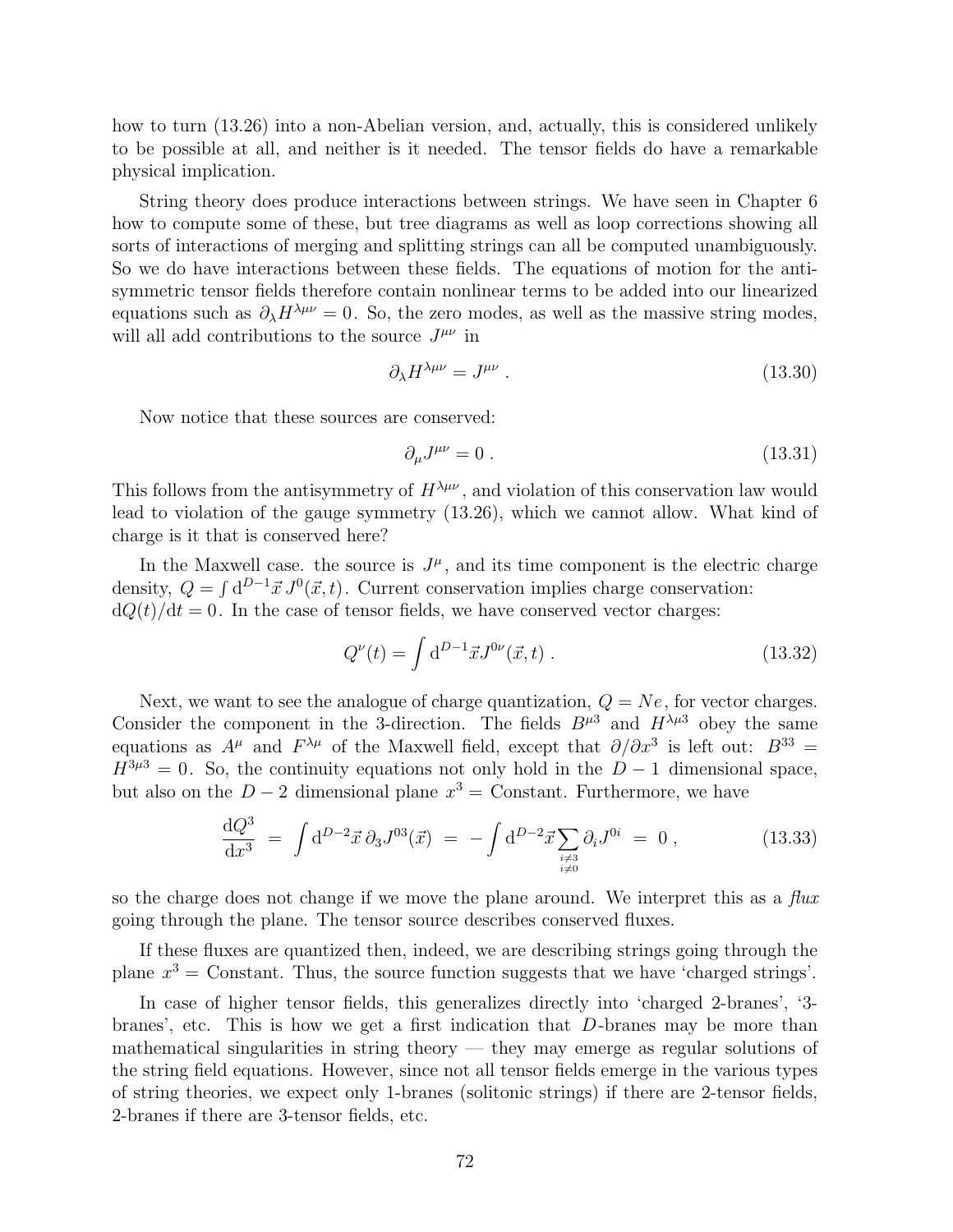## 13.3. S-duality.

If we take the massless states but ignore all their interactions, we note that the 'free' field theories that they generate in space-time allow for dual transformations. Consider a theory described by the interaction (13.25). The field equations for  $H^{\lambda\mu\nu}$  are obtained if we extremize the Lagrangian (13.25) for all those fields  $H^{\lambda\mu\nu}$  that can be written as a For the calculation of the functional integral is obtained by integrating  $\exp(i \int \mathcal{L} d^D x)$ over all fields  $H$  coming from a  $B$  field as written in (13.24). A general theorem from mathematics (very easy to prove) says that the B field exists if and only if  $H^{\lambda\mu\nu}$  obeys a Bianchi equation:

$$
\partial_{\kappa} H^{\lambda\mu\nu} \pm \text{ cyclic permutations} = 0 \tag{13.34}
$$

(the sign being determined by the permutations).

We can view this as a *constraint* on the functional integral. Such a constraint, however, can also be imposed in a different way. We add a *Lagrange multiplier field*  $K_{\kappa\lambda\mu\nu}$  to our degrees of freedom. Just as the previous fields,  $K$  is completely antisymmetric in all its indices. Thus, the total Lagrangian becomes  $13$ 

$$
\mathcal{L} = -\frac{1}{12} H^{\lambda\mu\nu} H^{\lambda\mu\nu} + \frac{1}{6} i K_{\kappa\lambda\mu\nu} \partial_{\kappa} H^{\lambda\mu\nu} \,. \tag{13.35}
$$

The factor  $i$  here allows us to do functional integrals — the functional integral over the K field then produces a Dirac delta in function space, forcing Eq.  $(13.34)$  to hold.

By partial integration, we can let  $\partial_{\kappa}$  in Eq.(13.35) act in the other direction. The Gaussian integral over the  $H$  field can now be done. We split off a pure square:

$$
\mathcal{L} = -\frac{1}{12} (H^{\lambda\mu\nu} - i \partial_{\kappa} K_{\kappa\lambda\mu\nu})^2 - \frac{1}{12} (\partial_{\kappa} K_{\kappa\lambda\mu\nu})^2. \tag{13.36}
$$

The square just disappears when we integrate over the  $H$  field (with a contour shift in a complex direction), so only the last term survives. It is actually more convenient now to replace the  $K$  field by its 'dual',

$$
A^{\mu_1\cdots\mu_{D-4}} = \frac{1}{4!} \varepsilon^{\mu_1\cdots\mu_{D-4}\kappa\lambda\mu\nu} K_{\kappa\lambda\mu\nu} , \qquad (13.37)
$$

so that the Lagrangian  $(13.36)$  becomes<sup>14</sup>

$$
\mathcal{L} = -\frac{1}{2(D-4)!} \tilde{H}^2_{\mu_1 \cdots \mu_{D-3}} , \qquad (13.38)
$$

with

$$
\tilde{H}_{\mu_1\cdots\mu_{D-3}} = \frac{1}{D-3} (\partial_{\mu_1} A_{\mu_2\cdots\mu_{D-3}} \pm \text{cyclic permutations}).
$$
\n(13.39)

<sup>&</sup>lt;sup>13</sup>In these notes, we do not distinguish upper indices from lower indices in the space-time fields, since space-time is assumed to be flat. Of course, we do include the minus signs in the summations when a time component occurs.

<sup>&</sup>lt;sup>14</sup>The numerical coefficients, such as  $\frac{1}{12}$ , 1/(D – 4), etc., are chosen for convenience only. Generally, one divides by the number of possible symmetry permutations of the term in question, which makes the outcome of simple combinatorial calculations very predictable.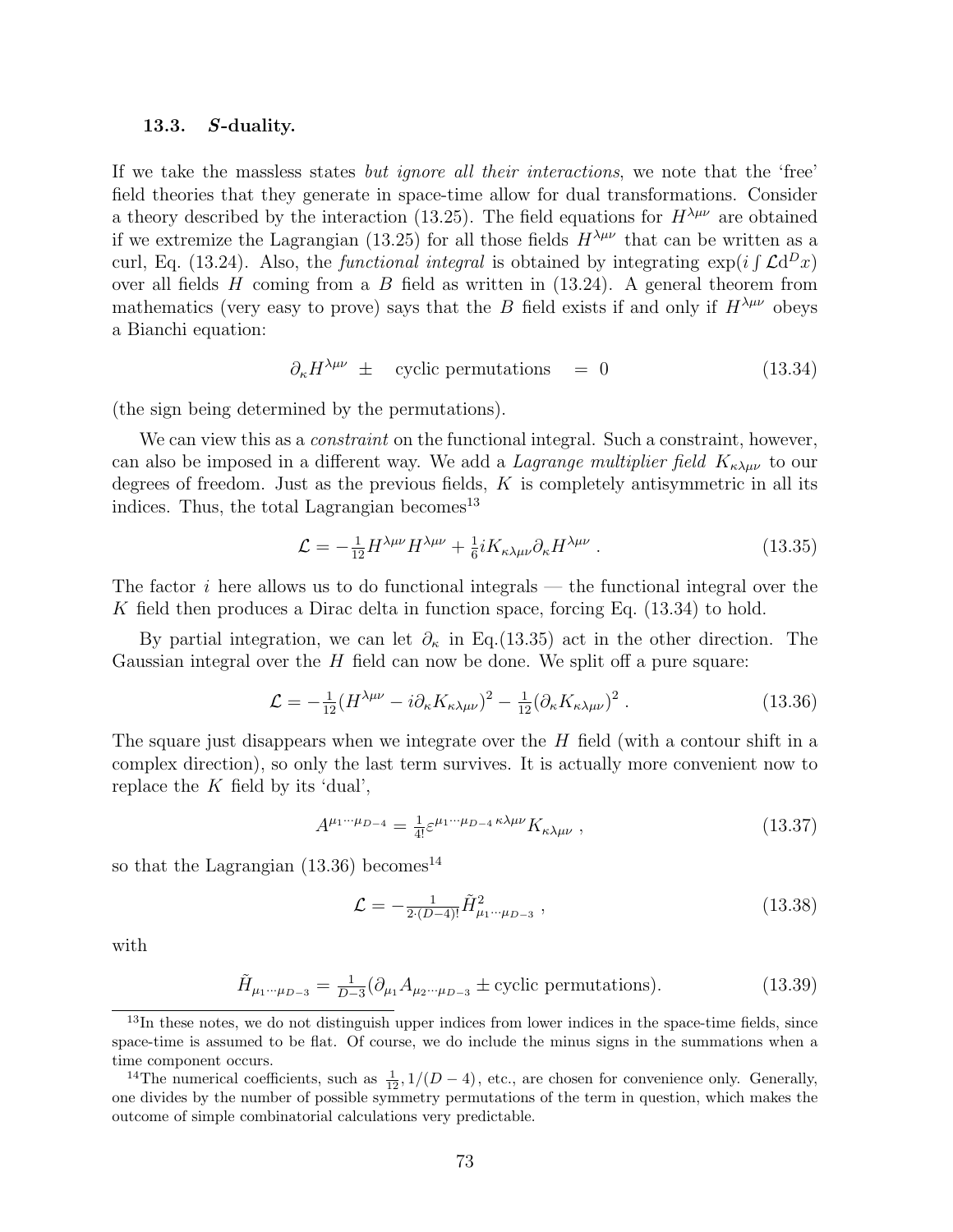We note, that this Lagrangian is exactly like the one we started off with, except that the fields have a different number of indices, in general. The independent field variable  $B^{\mu\nu}$  is replaced by a field  $A_{\mu_1\cdots\mu_{D-4}}$ ; in general the number of indices of the dual A field is  $D-2$  minus the number of indices of the B field. Notice that, in 4 dimensions, the field dual to a two-index field  $B^{\mu\nu}$  is a scalar. Notice also that, by eliminating the B field, we no longer have the possibility to add a mass term for the B field, or even interactions. Interactions, as well as mass terms, for the A field have entirely different effects. This duality, called  $S$ -duality (S standing for 'space-time'), holds rigorously only in the absence of such terms.

In 4 dimensions, the Maxwell field is self-dual, in the absence of currents. This is the magnetic - electric duality. Electric charges in one formalism, behave as magnetic charges in the other and vice versa. The Dirac relation,

$$
e \cdot g_m = 2\pi n \tag{13.40}
$$

where  $n$  must be an integer, tells us that, if the coupling constant in an interaction theory is e, the dual theory, if it exists at all, will have interactions with strength  $g_m = 2\pi n/e$ .

Now, return to the zero modes of string theory. We wrote the fields of these modes as fields with 4 indices or less, because the dual transformation would allow us to transform the higher fields into one of these anyhow. S-duality pervades the zero mode sector of string theory.

There are, however, interactions, and how to deal with these is another matter. We do note that the sources of  $C^{\mu_1\cdots\mu_k}$  fields are  $k-1$ -branes. The sources of their S-duals are  $D - k - 1$ -branes. The relation between the strengths by which they couple to the C fields must be as in the Dirac relation (13.40).

Type IIB strings generate fields C with all even numbers of indices. If we S-dualize the fields, the sources of strength  $q$  of the two-index fields are replaced by sources with coupling strengths  $2\pi/q$ . Thus, S-duality transforms weakly coupled strings to strongly couples strings. This, at least, is what string theoreticians believe. Actually, for strings, the S duality transformation can be turned into a larger group of discrete transformations.

Now, a note about  $T$ -duality. This kind of duality can be treated in a manner very similar to S-duality. Here, we perform the transformation on the  $X^{\mu}$  fields on the string world sheet. Write the Polyakov action as

$$
S = -\frac{1}{2}T \int d^2\sigma (A^{\mu}_{\alpha})^2 , \qquad (13.41)
$$

where  $A^{\mu}_{\alpha}$  is *constrained* to be the gradient of a field  $X_{\mu}(\sigma)$ . This constraint can also be imposed by demanding

$$
\partial_{\alpha}A^{\mu}_{\beta} - \partial_{\beta}A^{\mu}_{\alpha} = 0. \qquad (13.42)
$$

So, we introduce the Lagrange multiplier  $Y^{\mu}(\sigma)$ , a world-sheet scalar because the world sheet has only two dimensions:

$$
S = \int d^2 \sigma \left( -\frac{1}{2} T (A^{\mu}_{\alpha})^2 - i \varepsilon^{\alpha \beta} Y^{\mu} \partial_{\alpha} A^{\mu}_{\beta} \right). \tag{13.43}
$$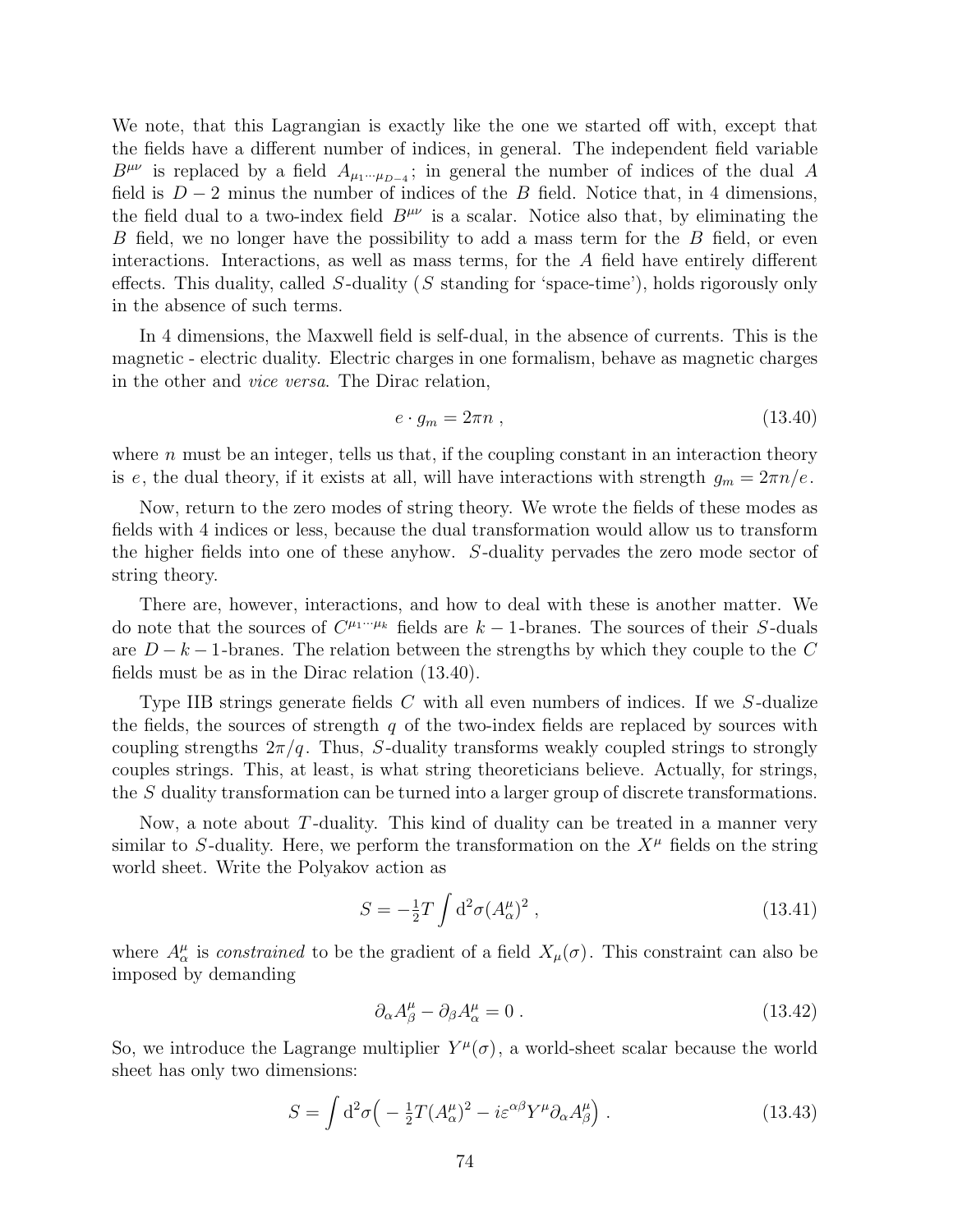We turn to the dual field  $\tilde{A}^{\mu}_{\alpha} = \varepsilon^{\alpha \beta} A^{\mu}_{\beta}$  $\frac{\mu}{\beta}$ , in terms of which we get

$$
S = \int d^2 \sigma \left( -\frac{1}{2} T (\tilde{A}^{\mu}_{\alpha} - \frac{i}{T} \partial_{\alpha} Y^{\mu})^2 - \frac{1}{2T} (\partial_{\alpha} Y^{\mu})^2 \right), \qquad (13.44)
$$

where, again, the quadratic term vanishes upon integrating over the  $\tilde{A}$  field. Note that the string constant T turned into  $1/T$ . This is because the expression (13.43) can be seen as a Fourier transform. The exponent of the original action was a Gaussian expression; the new exponentiated action is the Fourier transform of that Gaussian, which is again a Gaussian, where the constant in the exponent is replaced by its inverse. If we would choose the zero mode of  $X^{\mu}$  to be periodic, the zero mode of the  $Y^{\mu}$  field would be on the Fourier dual space of that, which is a discrete lattice. This is how this zero mode received a Neumann boundary condition where it had been Dirichlet before. It also explains why it is said that T duality replaces the string constant T into  $1/T$ .

# 14. Miscelaneous and Outlook.

String Theory has grown into a vast research discipline in a very short time. There are many interesting features that can be calculated in detail. However, enthusiasm sometimes carries its supporters too far. Promises are made concerning the 'ultimate theory of time and matter' that could not be fulfilled, and I do not expect that they will, unless a much wider viewpoint is admitted. String theory appears to provide for a new framework allowing one to numerous hitherto unsuspected structures in field theories. Possibly strings, together with higher dimensional  $D$ -branes, are here to stay as mathematical entities in the description of particles at the Planck length, but I for one expect that more will be needed before a satisfactory insight in the dynamical laws of our world is achieved.

In these notes, I restrict myself as much as possible to real calculations that can be done, while trying to avoid wild speculations. The speculations frequently discussed in the literature do however inspire researchers to carry on, imagine, and speculate further. A surprisingly coherent picture emerges, but we still do not know how to turn these ideas into workable models.

Let me briefly mention the things one can calculate.

# 14.1. String diagrams

The functional integrals can be generalized to include an arbitrary number of strings in the asymptotic states. In section 6, we mentioned how to compute interactions with strings as if they were due to perturbations in the Hamiltonian. One might have wondered why interactions with 'external' strings, being extended objects, nevertheless have to be represented as point interactions. The reason for this is that string theory does not allow any of the sources considered to be 'off mass shell', that is, disobey their own equations of motion. So, the external strings have to be on mass shell. In a setting where the interactions are handled perturbatively, this means that the initial and final strings in an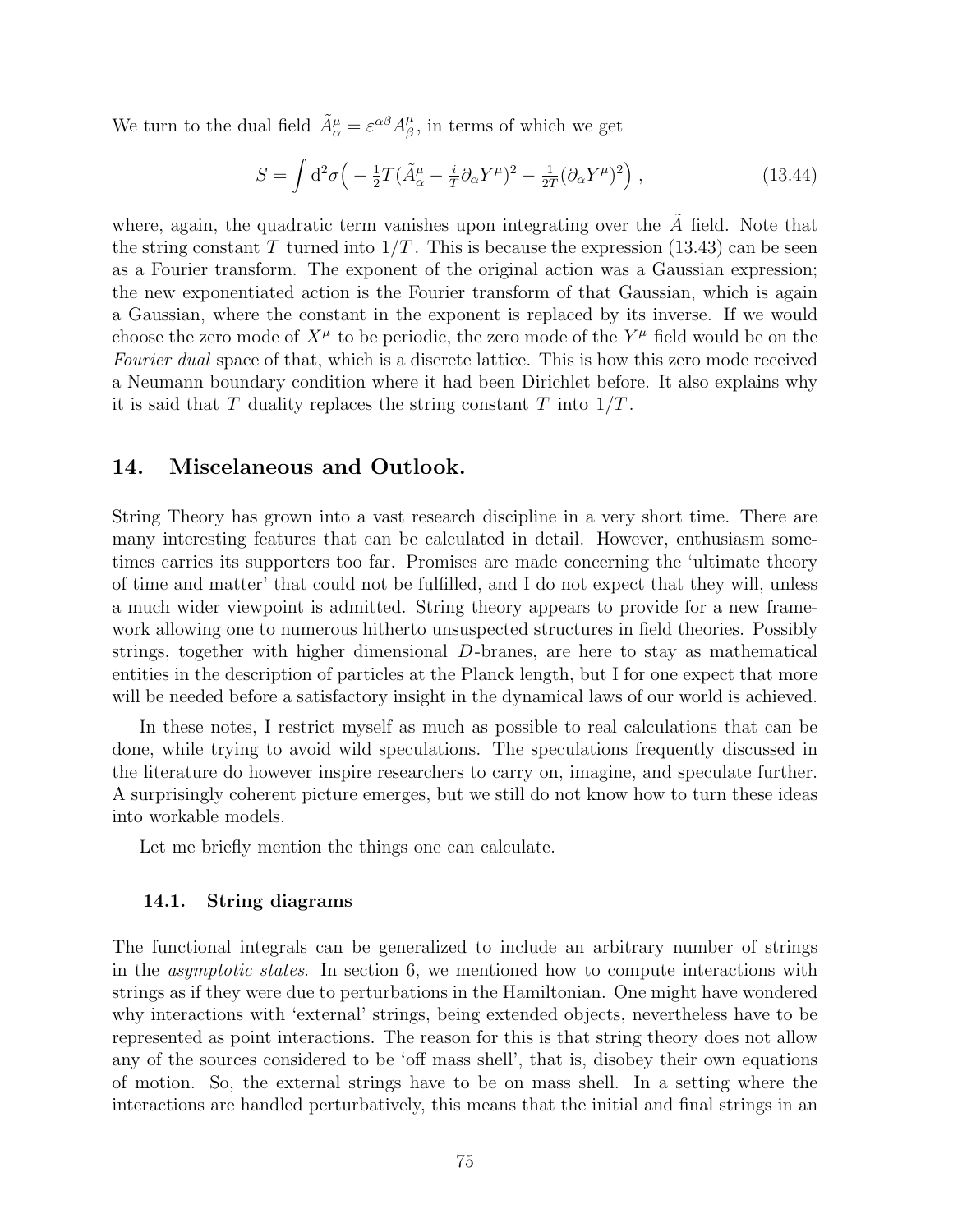interaction are stable objects, entering at time =  $-\infty$  and leaving at time =  $+\infty$ . The string world sheet shows these asymptotic states as sheets extended infinitely far in one dimension  $\tau$ , with another coordinate  $\sigma$  essentially staying finite. If we now turn to the conformal gauge, and map this world sheet on a compact complex surface such as the interior of a circle, then the initial and final strings always show up as *singular points* on this surface. Take for instance a single string stretching from  $\sigma^2 = -\infty$  to  $\sigma^2 = +\infty$ , while  $0 \le \sigma^1 \le \pi$  (see Section 10). This can be mapped on a circle if we use a coordinate

$$
z = \frac{ie^{\omega}}{1 + ie^{\omega}}, \qquad \omega = \sigma^2 + i\sigma^1. \tag{14.1}
$$

Notice that

$$
z - \frac{1}{2} = \frac{ie^{\omega} - 1}{2(ie^{\omega} + 1)} , \qquad (14.2)
$$

so that the end points  $\sigma^1 = 0$  and  $\sigma^1 = \pi$ , where  $e^{\omega} = a$  = real, have

$$
|z - \frac{1}{2}| = \frac{1}{2},\tag{14.3}
$$

so this is a circle. The points  $\sigma^2 = \pm \infty$  are the points 0 and 1.

Similarly, if we have a *closed* string at an end point, this shows up in a conformal gauge as a single singular point in the bulk of a string world sheet (rather than at the boundary, as with open strings). In a conformal treatment of the theory, these singular points are handled as 'vertex insertions', and the mathematics ends up being essentially as what we did in section 6.

## 14.2. Zero slope limit

In particular, one can now compute the strength of the interactions of the zero modes. There is one 'coupling parameter'  $g_s$ , which is the overall coefficient that goes with this diagram, or the normalization of the functional integral. This coefficient is not fixed. The interactions can be represented as a *low energy effective action*. We here give the results to be found in the literature, limiting ourselves to the bosonic parts only. Note that the results listed below could be modified by redefinitions of the fields. The field normalization are usually defined by fixing the kinetic parts in the Lagrangian, but in theories containing gravity, this could be done in different ways.

## 14.2.1. Type II theories

The bosonic part for type IIA is:

$$
S_{\text{eff}}^{IIA} = \frac{1}{(2\pi)^7} \int \mathrm{d}^{10} x \sqrt{g} \quad \left\{ R - \frac{1}{2} (\nabla \phi)^2 - \frac{1}{12} e^{-\phi} H^2 - \frac{1}{4} e^{3\phi/2} F^2 - \frac{1}{48} e^{\phi/2} G^2 - \frac{1}{2304} \frac{1}{\sqrt{g}} \varepsilon^{\mu_0 \cdots \mu_9} B_{\mu_0 \mu_1} G_{\mu_2 \cdots \mu_5} G_{\mu_6 \cdots \mu_9} \right\}.
$$
 (14.4)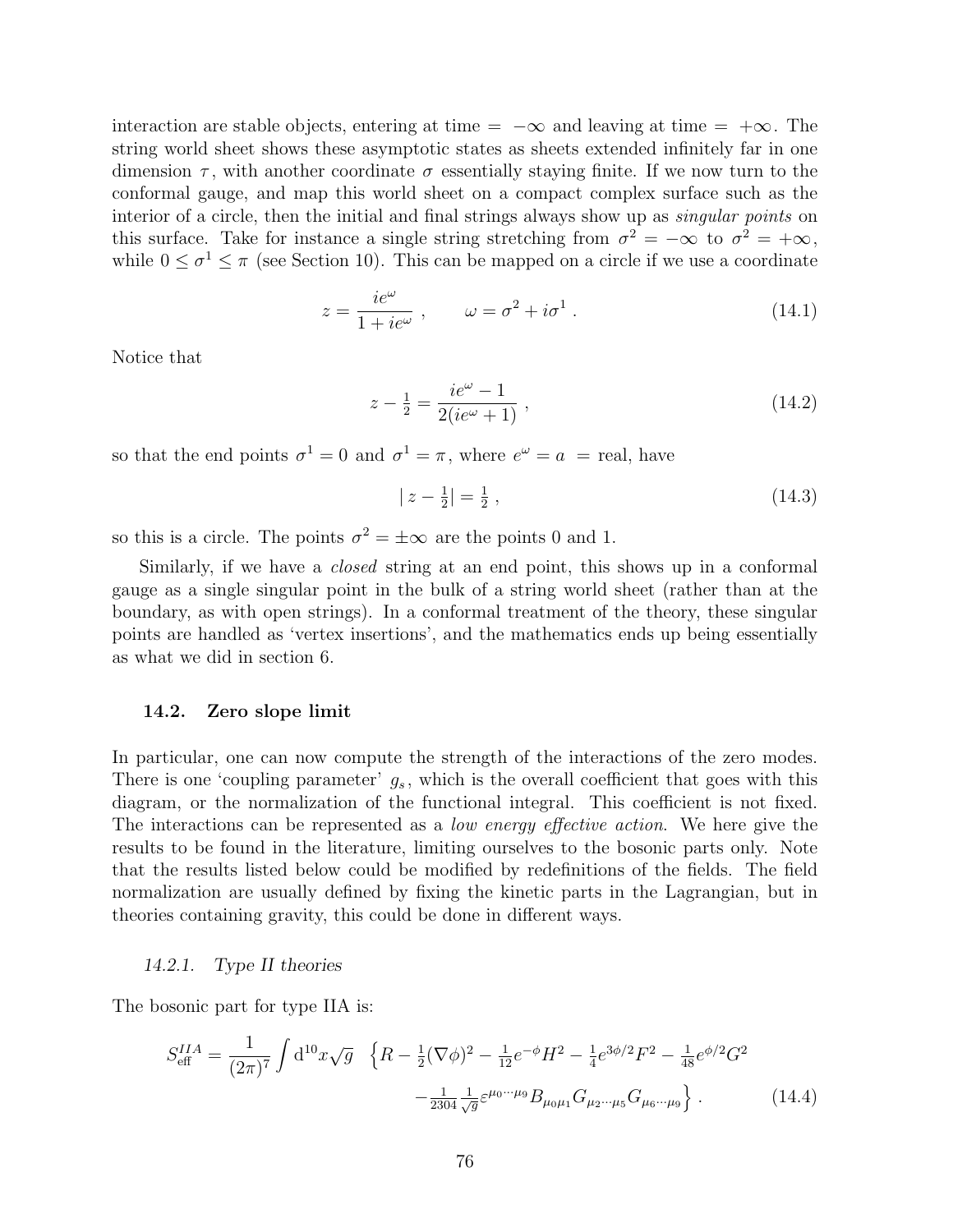Here, R is the Riemann scalar. This part is conventional gravity.  $\phi$  is the dilaton scalar, and we do notice that it appears exponentially in many of the interactions. It has no mass term, which means that its vacuum value,  $\langle \phi \rangle_0$  is not fixed. This value does determine the interaction strengths of the other fields, relative to gravity.  $H^2$  is the kinetic part of the B field, Eq. (13.25);  $F^2 = F^{\mu\nu}F_{\mu\nu}$ , where  $F_{\mu\nu} = \partial_{\mu}C_{\nu} - \partial_{\nu}C_{\mu}$ , and  $C_{\mu}$  is the vector field from the R-R sector.  $G_{\mu\nu\kappa\lambda} = \partial_{\mu} C_{\nu\kappa\lambda} +$  cyclic permutations; it is the covariant curl belonging to the  $C_{\mu\nu\lambda}$  field in the R-R sector. The last term is an interaction between the  $B$  and the  $C$  fields. Notice that it is gauge-invariant upon integration, because the C fields obey the Bianchi identities:  $\varepsilon^{\mu_0\cdots\mu_9}\partial_{\mu_1}G_{\mu_2\cdots\mu_5}=0.$ 

In the type IIB theory, things are more complicated. It has a rank 4 tensor with self-dual rank 5 curvature fields. There is no simple action for this, but the equations of motion can be written down. The same difficulty occurs in type IIB supergrvity, to which this theory is related.

# 14.2.2. Type I theory

The effective action for the type I theory is

$$
S_{\text{eff}}^{I} = \frac{1}{(2\pi)^{7}} \int d^{10}x \sqrt{g} \Big\{ R - \frac{1}{2} (\nabla \phi)^{2} - \frac{1}{4} e^{\phi/2} (F_{\mu\nu}^{a} F^{a\,\mu\nu}) - \frac{1}{12} e^{\phi} H^{2} \Big\} \ . \tag{14.5}
$$

Here,  $F^a_{\mu\nu}$  is the Yang-Mills field strength associated to the gauge field  $A^a_\mu$ .

#### 14.2.3. The heterotic theories

The effective action is here:

$$
S_{\text{eff}}^{H} = \frac{1}{(2\pi)^{7}} \int d^{10}x \sqrt{g} \Big\{ R - \frac{1}{2} (\nabla \phi)^{2} - \frac{1}{4} e^{-\phi/2} (F_{\mu\nu}^{a} F^{a\,\mu\nu}) - \frac{1}{12} e^{-\phi} H^{2} \Big\} \,, \tag{14.6}
$$

where the Yang-Mills field is either that of  $E_8 \times E_8$  or  $SO(32)$ . Note the difference with (14.5): the dilaton field occurs with a different sign.

#### 14.3. Strings on backgrounds

Strings that propagate in a curved space-time can be described by the world sheet action

$$
S = -\frac{T}{2} \int d^2 \sigma \sqrt{h} \, h^{\alpha \beta} \partial_\alpha X^\mu \, \partial_\beta X^\nu G_{\mu\nu}(X(\sigma)) \,, \tag{14.7}
$$

where now  $G_{\mu\nu}$  is a given function of the coordinates  $X^{\mu}$ . It turns out, however, that this only works if, right from the start,  $G_{\mu\nu}$  obeys equations that tell us that these fields, also, are 'on mass shell'. This means that they must obey Einstein's equations. Studying the conformal anomalies (which are required to cancel out) not only gives us these equations, but also adds higher order corrections to them. The antisymmetric  $B$  tensor field can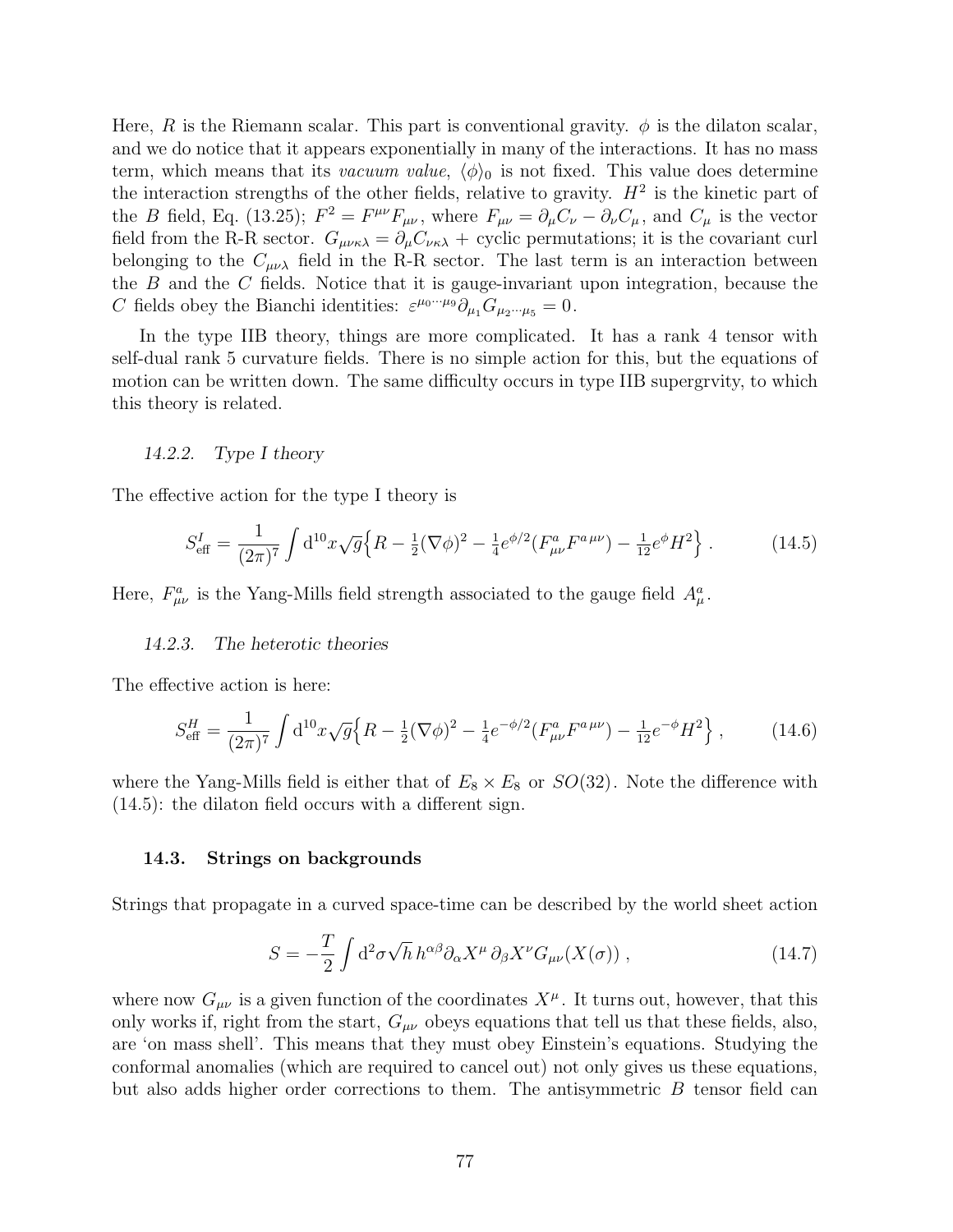also be added to the background, yielding an additive term to the Lagrangian (14.7) of the form:

$$
+ \frac{1}{2} \int d^2 \sigma \varepsilon^{\alpha \beta} B^{\mu \nu}(X) \, \partial_{\alpha} X^{\mu} \, \partial_{\beta} X^{\nu} \;, \tag{14.8}
$$

where  $\varepsilon$  is the usual antisymmetric tensor in the world sheet. Note, that this term transforms covariantly under transformations of the  $\sigma$  coordinates. It is in fact analogous to electric charge for an elementary particle:

$$
q \int d\tau A_{\mu}(x) \partial_{\tau} x^{\mu} . \tag{14.9}
$$

# 14.4. Coordinates on D-branes. Matrix theory.

For a string with Dirichlet boundary conditions on a D-brane, one may impose the more general boundary condition

$$
X^{\mu}(0,\tau) = Y^{\mu}(u) , \qquad (14.10)
$$

where u is a set of  $p+1$  coordinates for the brane. In a flat D-brane, u is just the set of X coordinates for which we have a Neumann boundary: these  $X$  components move along the brane. Further study of the consistency of this system eventually leads for an expression for the action of the Y coordinates of the p dimensional D-brane. Strings with both ends on the same D-brane can move freely on the brane. Their bosonic zero modes, which are associated to the u coordinates, describe particles living on the  $D$ -brane. Strings with both ends on different D-branes are more complicated to describe, unless the D-branes coincide, or coincide approximately. In that case, we have coordinates  $u$  carrying the indices  $i, j$  of two different branes.

Take the case  $p = 9$ , where the D-brane covers all of space-time, and u is just the general coordinate  $X^{\mu}$  itself. Now we see that these coordinates may carry two indices. this lead to speculations concerning a theory where the coordinates  $X^{\mu}$  are promoted to  $N \times N$  matrices  $X_i^{i\mu}$  $i^{\mu}_{j}$ . We can describe a set of N free particles by taking the eigenvalues of the matrix  $X^{\mu}$ . The theory is not (yet?) well understood, but its name has already been discovered: M -theory.

#### 14.5. Orbifolds

Manifolds M , in particular flat manifolds, allow for symmetries under various groups of discrete coordinate transformations. If we call the group of such a symmetry transformation  $S$ , then requiring this symmetry for all string states implies that the strings are really living in the space  $M/S$ . If S has one or more fixed points on M, then these remain special points for the string. The presence of these special points reduces the large groups of continuous symmetries of the system, and indeed may give it more structure. Orbifolds play an important role in string theory, in particular the heterotic string.